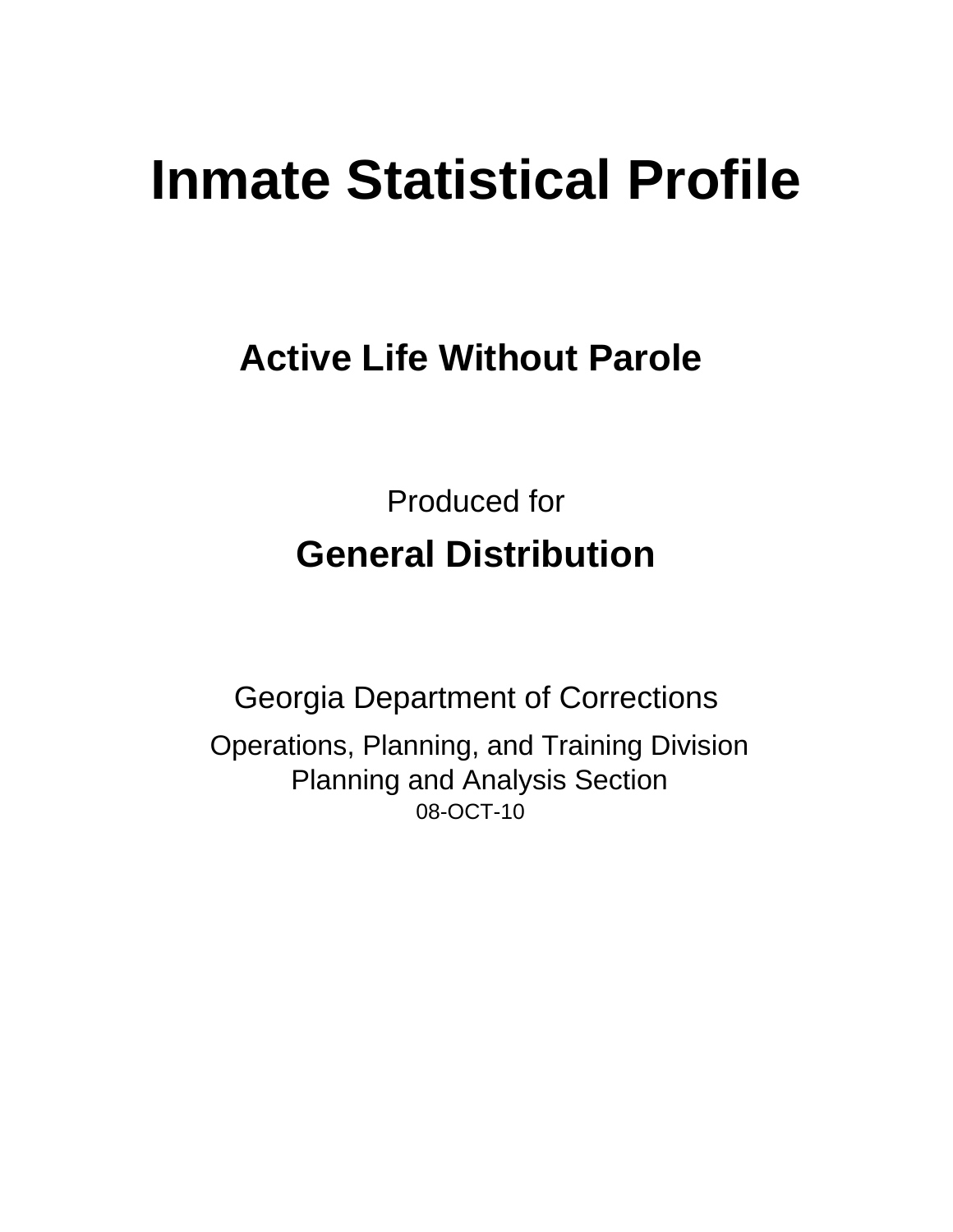## **Inmate Statistical Profile 08-OCT-10**

Contents

**Active Life Without Parole** 

Produced for General Distribution

## **Table of Contents**

|    | <b>Demographic information</b>                                       |
|----|----------------------------------------------------------------------|
|    | 5 Current age, broken out in ten year age groups                     |
|    | 6 Race group                                                         |
|    | 7 Hispanic Origin                                                    |
|    | 8 Marital status, self-reported at entry to prison                   |
|    | 9 Number of children, self-reported at entry to prison               |
|    | 10 Religious affiliation, self-reported at entry to prison           |
|    | 11 Home county - self-reported at entry to prison                    |
|    | 14 Socioeconomic class, self-reported at entry to prison             |
|    | 15 Environment to age 16, self-reported at entry to prison           |
|    | 16 Guardian status to age 16, self-reported at entry to prison       |
|    | 17 Employment status before prison, self-reported at entry to prison |
|    | 18 Age at admission                                                  |
|    | 20 Height, measured at entry to prison                               |
|    | 21 Weight, measured at entry to prison                               |
|    | 22 Military service                                                  |
|    | <b>Correctional information</b>                                      |
|    | 23 Type of admission to prison                                       |
|    | 24 Current / last security status                                    |
|    | 25 Current / last institution type                                   |
|    | 26 Institution type - transitional centers                           |
| 27 | Institution type - mental hospitals                                  |
|    | 28 Institution type - county prisons                                 |
|    | 29 Institution type - state prisons                                  |
|    | 30 Institution type - private prisons                                |
|    | 31 Institution type - prison annexes                                 |
|    | 32 Institution type - pre-release centers                            |
|    | 33 Institution type - inmate boot camp                               |
|    | 34 Number of disciplinary reports                                    |
|    | 35 Number of transfers                                               |
|    | 36 Number of escapes                                                 |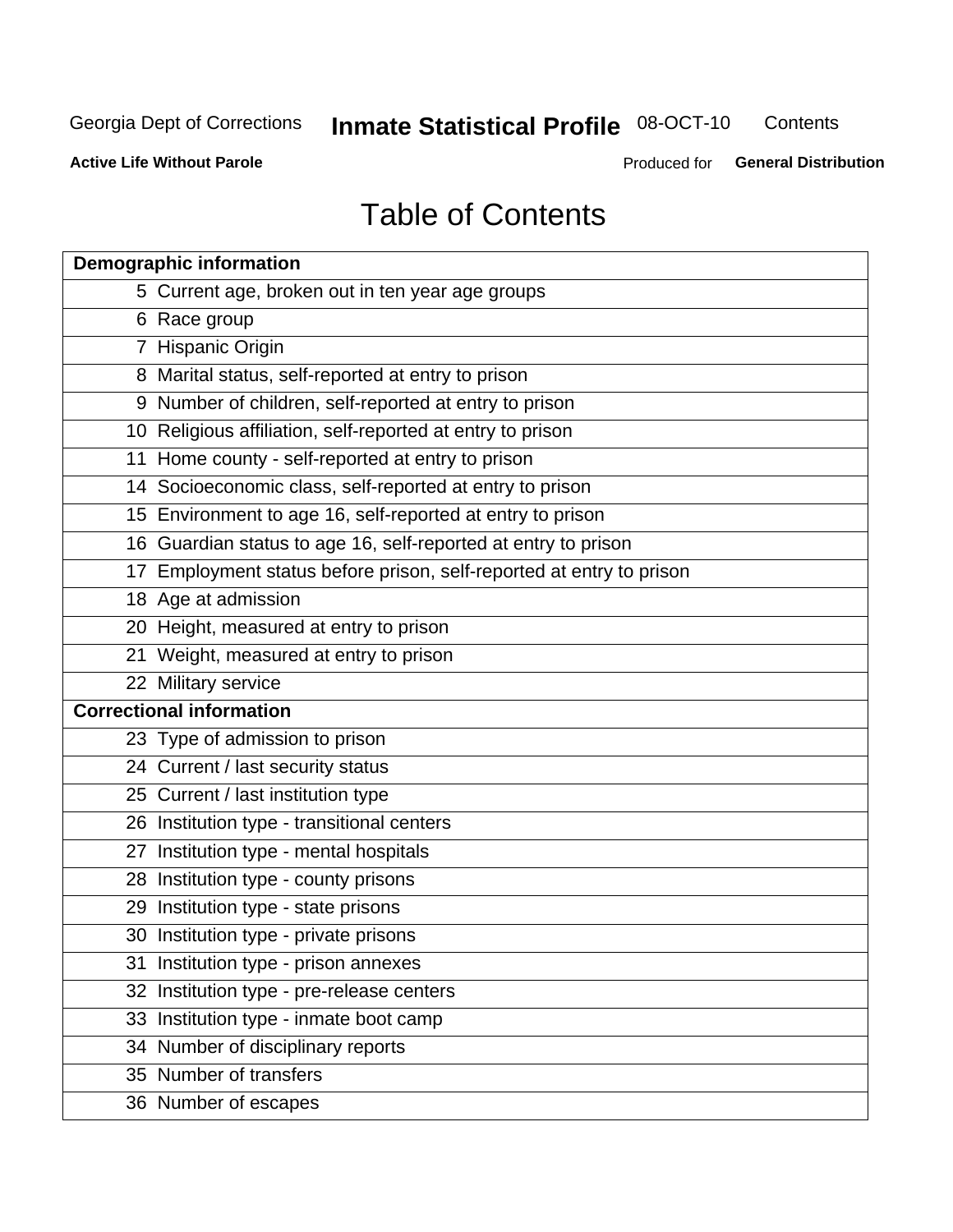## **Inmate Statistical Profile 08-OCT-10**

Contents

**Active Life Without Parole** 

Produced for General Distribution

## **Table of Contents**

| <b>Correctional information</b>                                  |  |  |  |  |  |  |  |
|------------------------------------------------------------------|--|--|--|--|--|--|--|
| 37 Time served in current (or last) institution                  |  |  |  |  |  |  |  |
| <b>Educational, psychological and physical information</b>       |  |  |  |  |  |  |  |
| 38 Highest grade level attained                                  |  |  |  |  |  |  |  |
| 39 Culture fair IQ scores                                        |  |  |  |  |  |  |  |
| 40 Wide Range Achievement Test (WRAT) reading score              |  |  |  |  |  |  |  |
| 41 Wide Range Achievement Test (WRAT) math score                 |  |  |  |  |  |  |  |
| 42 Wide Range Achievement Test (WRAT) spelling score             |  |  |  |  |  |  |  |
| 43 Scope of substance abuse - summary                            |  |  |  |  |  |  |  |
| 44 Scope of substance abuse - detail                             |  |  |  |  |  |  |  |
| 45 Current / last mental health treatment level                  |  |  |  |  |  |  |  |
| 46 PULHESDWIT medical scale - 'P' overall condition ('P'hysical) |  |  |  |  |  |  |  |
| 47 PULHESDWIT medical scale - 'U' upper body                     |  |  |  |  |  |  |  |
| 48 PULHESDWIT medical scale - 'L' lower body                     |  |  |  |  |  |  |  |
| 49 PULHESDWIT medical scale - 'H' hearing                        |  |  |  |  |  |  |  |
| 50 PULHESDWIT medical scale - 'E' vision                         |  |  |  |  |  |  |  |
| 51 PULHESDWIT medical scale -'S' psychiatric                     |  |  |  |  |  |  |  |
| 52 PULHESDWIT medical scale - 'D' dental                         |  |  |  |  |  |  |  |
| 53 PULHESDWIT medical scale - 'W' work ability                   |  |  |  |  |  |  |  |
| 54 PULHESDWIT medical scale - 'I' impairment                     |  |  |  |  |  |  |  |
| 55 PULHESDWIT medical scale - 'T' transportability               |  |  |  |  |  |  |  |
| 56 Criminality in family, self-reported                          |  |  |  |  |  |  |  |
| 57 Alcoholism in family, self-reported                           |  |  |  |  |  |  |  |
| 58 Drug abuse in family, self-reported                           |  |  |  |  |  |  |  |
| 59 Subjected to frequent beatings, self-reported                 |  |  |  |  |  |  |  |
| 60 Father absent during inmate's childhood                       |  |  |  |  |  |  |  |
| Mother absent during inmate's childhood<br>61                    |  |  |  |  |  |  |  |
| 62 Inmate diagnosed as manipulative                              |  |  |  |  |  |  |  |
| 63 Inmate diagnosed as assaultive                                |  |  |  |  |  |  |  |
| <b>Crimes and criminal history information</b>                   |  |  |  |  |  |  |  |
| 64 Number of prior Georgia incarcerations                        |  |  |  |  |  |  |  |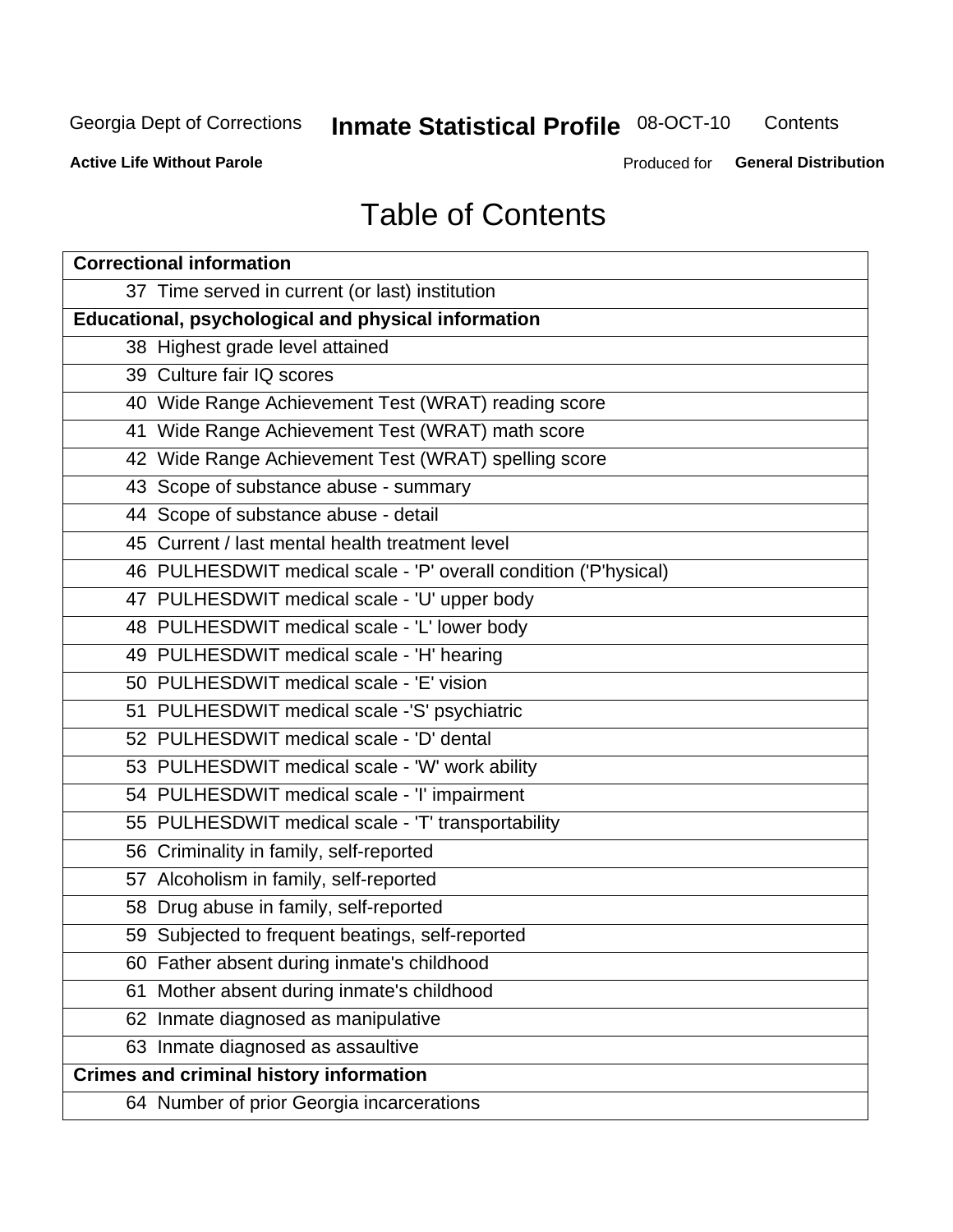## **Inmate Statistical Profile 08-OCT-10**

Contents

**Active Life Without Parole** 

Produced for General Distribution

## **Table of Contents**

| <b>Crimes and criminal history information</b>                 |
|----------------------------------------------------------------|
| 65 Prison sentence in years                                    |
| 66 Primary offense, broken out into felonies vs misdemeanors   |
| 67 Primary offense, broken out into six broad crime categories |
| 68 Primary offense, detailed offense code                      |
| 69 County of conviction of primary offense                     |
| 73 Circuit of conviction of primary offense                    |
| 75 Years served (jail + prison) in this incarceration          |
| <b>Medical information</b>                                     |
| 76 Results of most recent HIV test                             |
| 77 Results of most recent tuberculosis test                    |
| 78 Results of most recent syphilis test                        |
| 79 Results of most recent Hepatitis-C test                     |
|                                                                |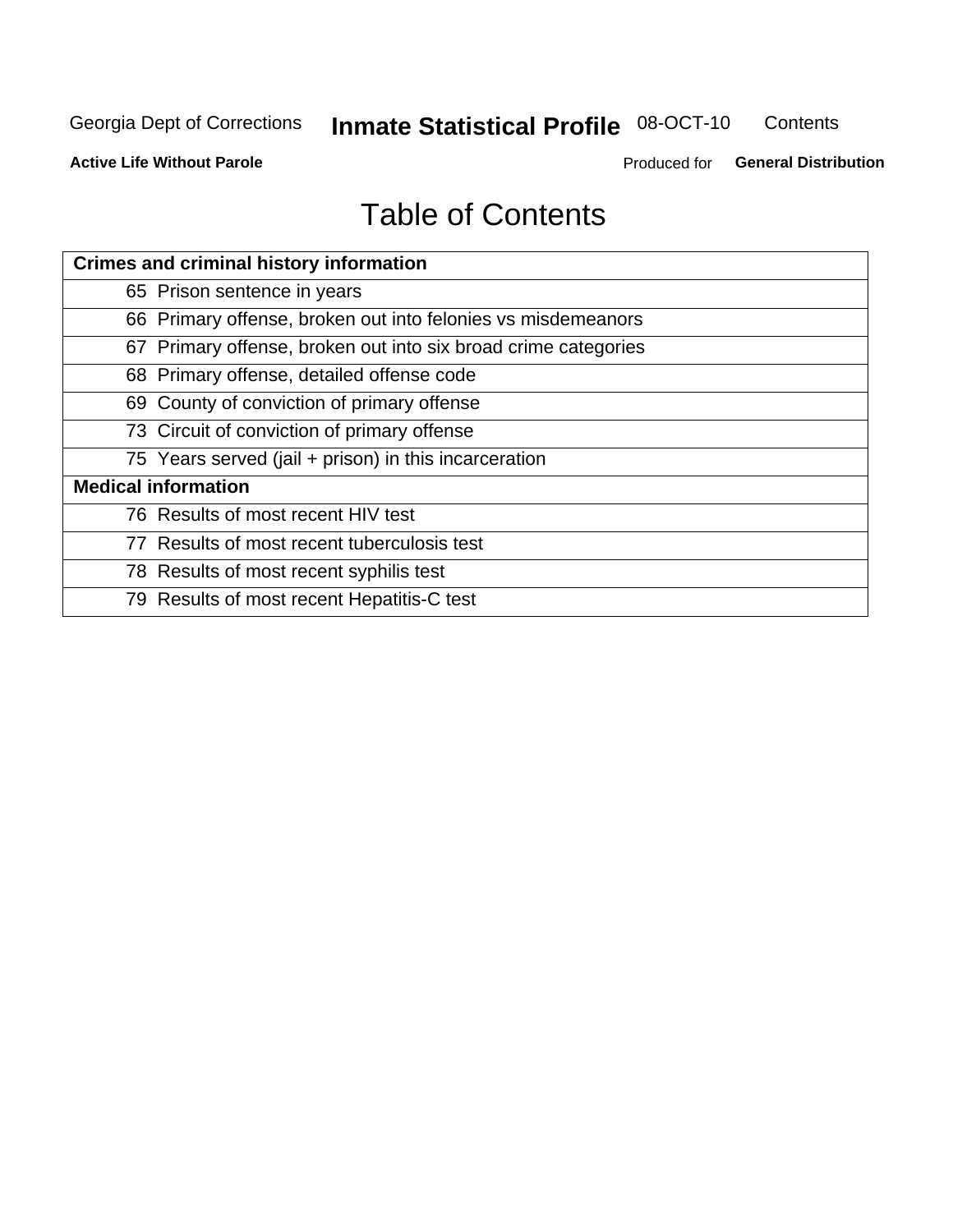#### Inmate Statistical Profile 08-OCT-10 Page 5

## **Active Life Without Parole**

## Produced for General Distribution

## Current age, broken out in ten-year age groups

COL % - percent each COUNT is of its particular column

|                          |              | <b>Male</b> |         |                | <b>Female</b> |          |                | <b>Total</b> |
|--------------------------|--------------|-------------|---------|----------------|---------------|----------|----------------|--------------|
| <b>Current Age</b>       | <b>Count</b> | Col %       | Row %   | <b>Count</b>   | Col %         | Row %    | <b>Total</b>   | Col %        |
| <b>Teens (1-19)</b>      | 3            | 0.50%       | 100.00% |                |               |          | 3 <sup>1</sup> | 0.49%        |
| <b>Twenties (20-29)</b>  | 47           | 7.85%       | 94.00%  | 3 <sup>1</sup> | 27.27%        | $6.00\%$ | 50             | 8.20%        |
| <b>Thirties (30-39)</b>  | 195          | $32.55\%$   | 99.49%  |                | 9.09%         | 0.51%    |                | 196 32.13%   |
| <b>Forties (40-49)</b>   | 197          | 32.89%      | 98.50%  | 3 <sup>1</sup> | 27.27%        | 1.50%    |                | 200 32.79%   |
| <b>Fifties (50-59)</b>   | 118          | 19.70%      | 96.72%  | 4              | 36.36%        | 3.28%    |                | 122 20.00%   |
| <b>Sixties (60-69)</b>   | 28           | 4.67%       | 100.00% |                |               |          | 28             | 4.59%        |
| Seventy + (70 and above) | 11           | 1.84%       | 100.00% |                |               |          | 11             | 1.80%        |
| <b>Total Reported</b>    | 599          | 100%        | 98.20%  | 11             | 100%          | 1.80%    | 610            | 100%         |

| <b>Contract on the Contract of the Contract of The Contract of The Contract of The Contract of The Contract of The Contract of The Contract of The Contract of The Contract of The Contract of The Contract of The Contract of T</b><br>Not Reported |     |       |
|------------------------------------------------------------------------------------------------------------------------------------------------------------------------------------------------------------------------------------------------------|-----|-------|
| <b>Total</b>                                                                                                                                                                                                                                         | 599 | ∕ I V |

| Mean<br>(average)       | 42.87 | 42.64 | 42.86 |
|-------------------------|-------|-------|-------|
| Median (middle)         |       |       |       |
| Mode<br>(most frequent) |       |       |       |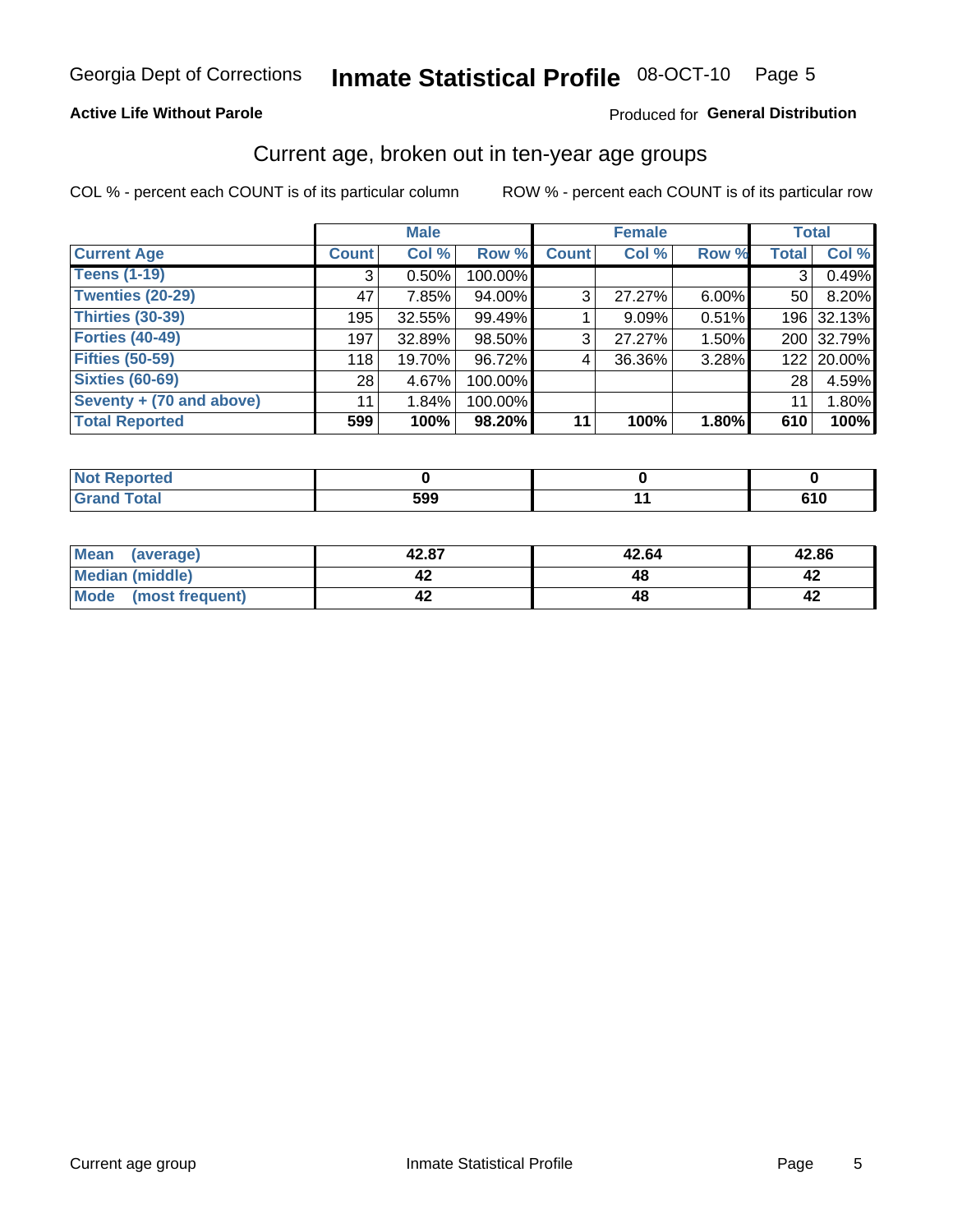#### Inmate Statistical Profile 08-OCT-10 Page 6

## **Active Life Without Parole**

**Produced for General Distribution** 

## Race group

COL % - percent each COUNT is of its particular column

|                              |              | <b>Male</b> |                    |    | <b>Female</b> |         |              | <b>Total</b> |
|------------------------------|--------------|-------------|--------------------|----|---------------|---------|--------------|--------------|
| <b>Race Group</b>            | <b>Count</b> | Col %       | <b>Row % Count</b> |    | Col %         | Row %   | <b>Total</b> | Col %        |
| <b>White</b>                 | 144          | 24.04%      | 95.36%             |    | 63.64%        | 4.64%   | 151          | 24.75%       |
| <b>Black</b><br>$\mathbf{2}$ | 442          | 73.79%      | 99.10%             | 4  | 36.36%        | $.90\%$ | 446          | 73.11%       |
| <b>Other</b><br>5.           |              | .17%        | 100.00%            |    |               |         |              | .16%         |
| <b>Asian</b><br>6            |              | .17%        | 100.00%            |    |               |         |              | .16%         |
| <b>Hispanic</b><br>10        | 11           | 1.84%       | 100.00%            |    |               |         | 11           | 1.80%        |
| <b>Total Reported</b>        | 599          | 100%        | 98.2%              | 11 | 100%          | 1.8%    | 610          | 100%         |

| rted         |              |     |
|--------------|--------------|-----|
| <b>Total</b> | 599<br>- - - | 640 |

| M | .<br>w | Piasn |
|---|--------|-------|
|   |        |       |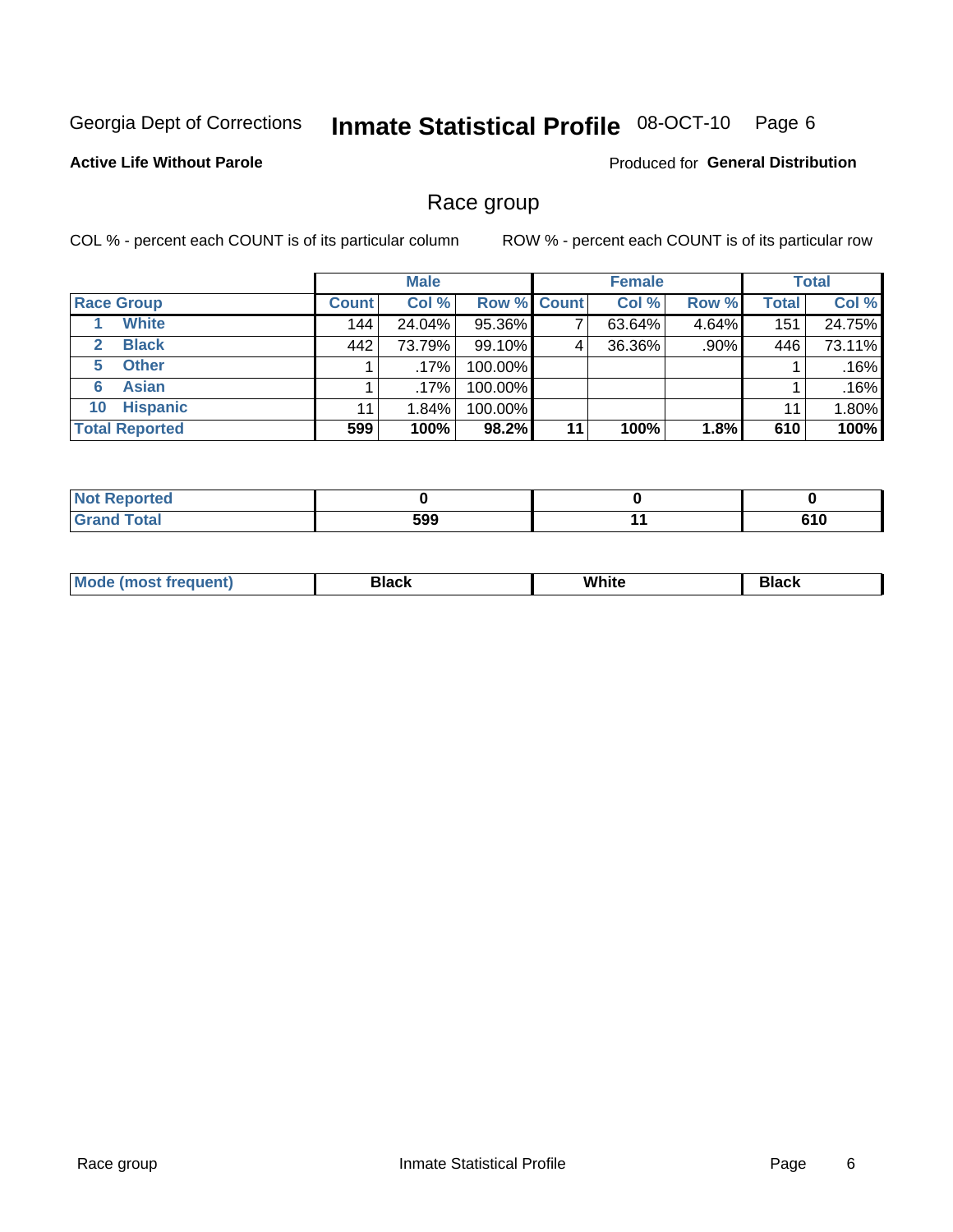#### Inmate Statistical Profile 08-OCT-10 Page 7

**Active Life Without Parole** 

Produced for General Distribution

## **Hispanic Origin**

COL % - percent each COUNT is of its particular column

ROW % - percent each COUNT is of its particular row

|                        |              | <b>Male</b> |             |    | <b>Female</b> |         |       | <b>Total</b> |
|------------------------|--------------|-------------|-------------|----|---------------|---------|-------|--------------|
| <b>Hispanic Origin</b> | <b>Count</b> | Col %       | Row % Count |    | Col %         | Row %   | Total | Col %        |
| <b>Non Hispanic</b>    | 588          | $98.16\%$   | 98.16%      | 11 | 100.00%       | 1.84%   | 599   | 98.20%       |
| <b>Hispanic</b>        |              | 1.84%       | 100.00%     |    |               |         | 11    | $.80\%$      |
| <b>Total Reported</b>  | 599          | 100%        | 98.2%       | 11 | $100\%$       | $1.8\%$ | 610   | 100%         |

An inmate is counted as Hispanic if

(a) he self-reported as Hispanic during the diagnostic process, or

(b) his primary language is Spanish, or

(c) he claimed birth or citizenship in Spain or a Latin American country, or

(d) he had a common Spanish surname such as Lopez or Garcia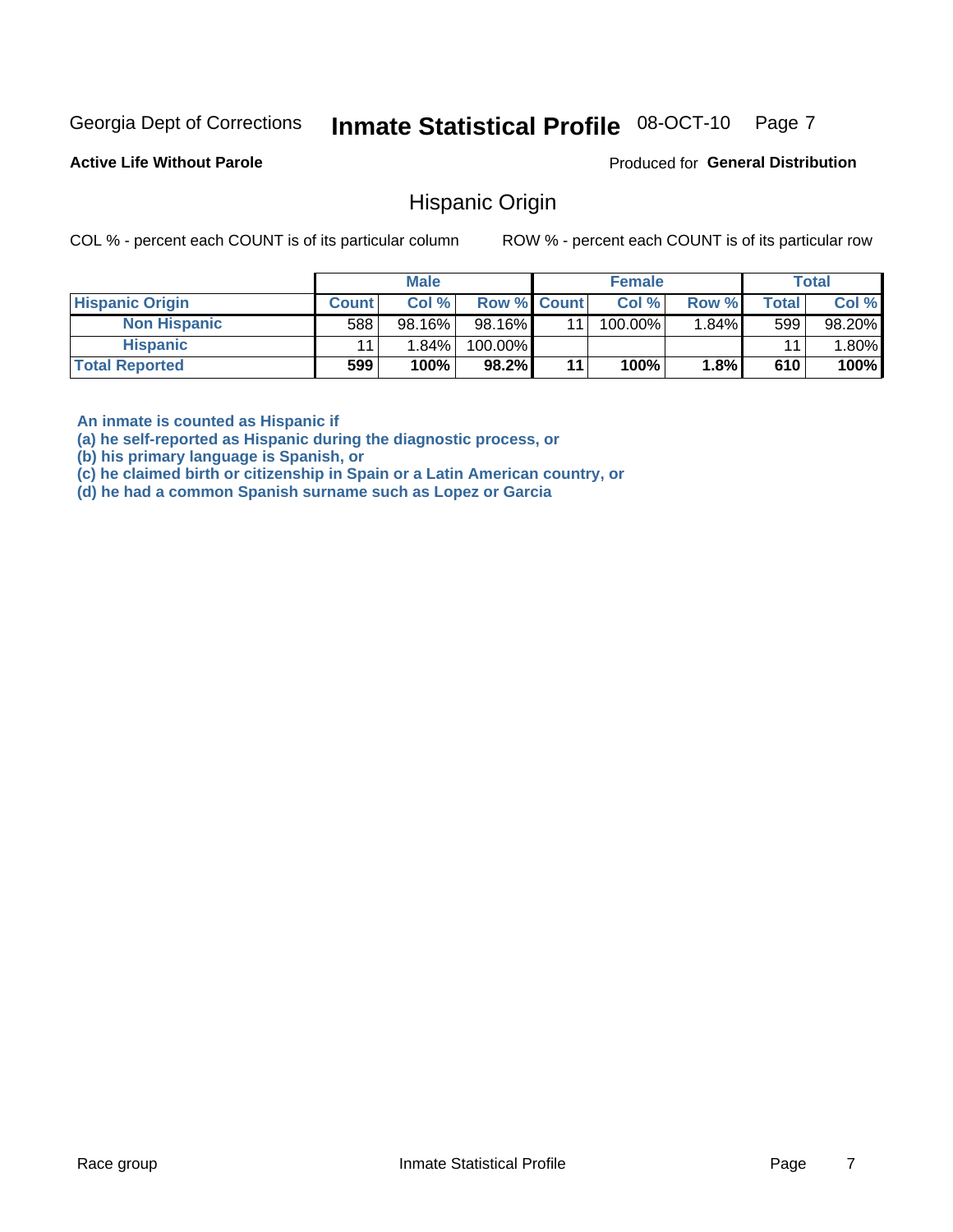#### Inmate Statistical Profile 08-OCT-10 Page 8

### **Active Life Without Parole**

### Produced for General Distribution

## Marital status, self-reported at entry to prison

COL % - percent each COUNT is of its particular column

|                            | <b>Male</b>  |         |         | <b>Female</b> |        |        | <b>Total</b> |        |
|----------------------------|--------------|---------|---------|---------------|--------|--------|--------------|--------|
| <b>Marital Status</b>      | <b>Count</b> | Col %   | Row %   | <b>Count</b>  | Col %  | Row %  | <b>Total</b> | Col %  |
| <b>Unknown</b><br>$\bf{0}$ |              | $.17\%$ | 100.00% |               |        |        |              | .16%   |
| <b>Divorced</b><br>D       | 42           | 7.01%   | 97.67%  |               | 9.09%  | 2.33%  | 43           | 7.05%  |
| <b>Married</b><br>М        | 102          | 17.03%  | 98.08%  | 2             | 18.18% | 1.92%  | 104          | 17.05% |
| <b>Separated</b><br>S      | 14           | 2.34%   | 100.00% |               |        |        | 14           | 2.30%  |
| <b>Unmarried</b><br>U      | 426          | 71.12%  | 99.07%  | 4             | 36.36% | .93%   | 430          | 70.49% |
| <b>Widow</b><br>W          | 14           | 2.34%   | 77.78%  | 4             | 36.36% | 22.22% | 18           | 2.95%  |
| <b>Total Reported</b>      | 599          | 100%    | 98.2%   | 11            | 100%   | 1.8%   | 610          | 100%   |

| <b>orted</b><br>NOT<br>.          |     |     |
|-----------------------------------|-----|-----|
| $F$ ntal<br>Utal<br><b>U</b> lahu | 599 | 610 |

|--|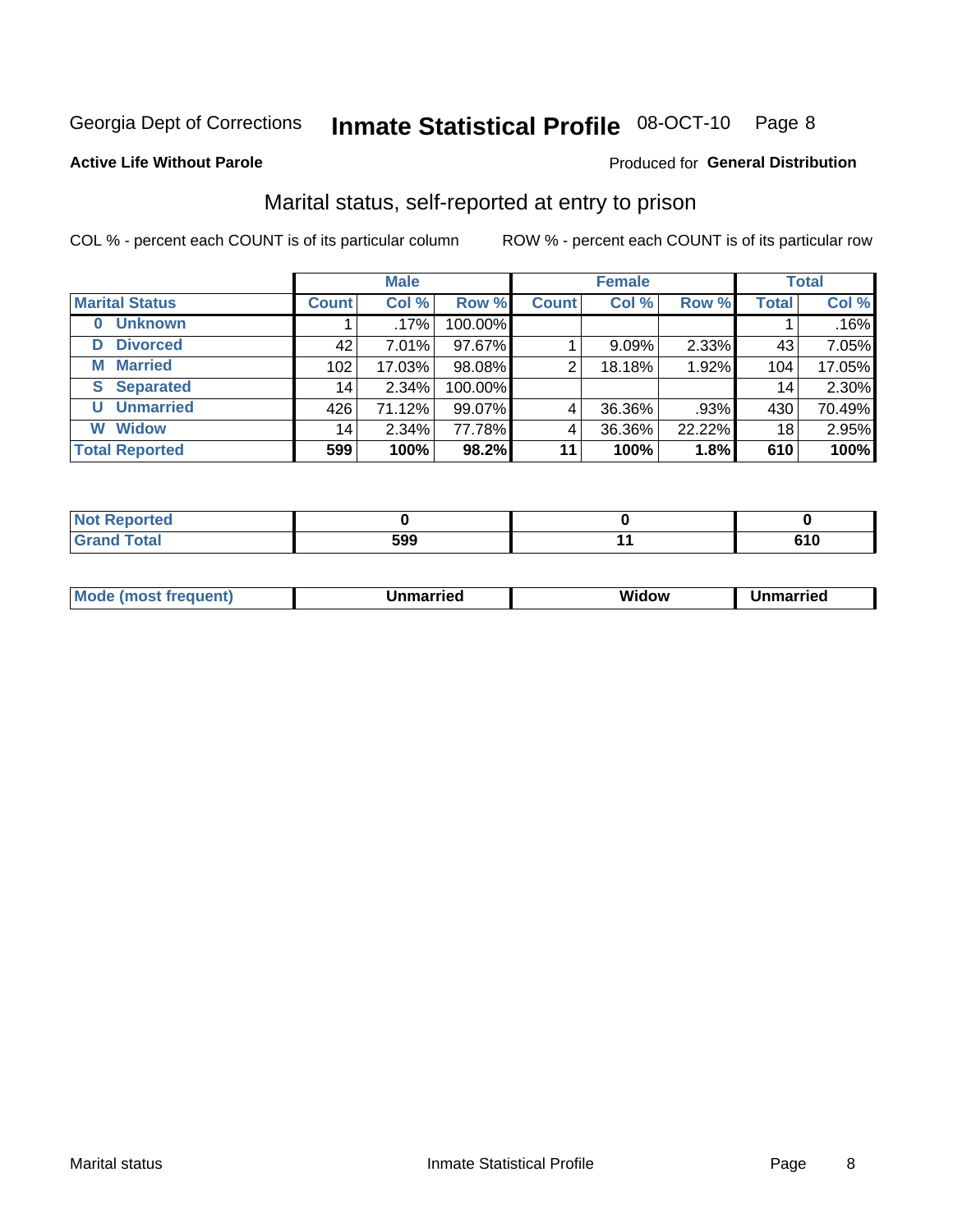## Inmate Statistical Profile 08-OCT-10 Page 9

**Active Life Without Parole** 

### Produced for General Distribution

## Number of children, self reported at entry to prison

COL % - percent each COUNT is of its particular column

|                           |              | <b>Male</b> |         |              | <b>Female</b> |       | <b>Total</b> |        |
|---------------------------|--------------|-------------|---------|--------------|---------------|-------|--------------|--------|
| <b>Number of Children</b> | <b>Count</b> | Col %       | Row %   | <b>Count</b> | Col %         | Row % | <b>Total</b> | Col %  |
| $\bf{0}$                  | 216          | 36.18%      | 98.63%  | 3            | 27.27%        | 1.37% | 219          | 36.02% |
|                           | 156          | 26.13%      | 97.50%  | 4            | 36.36%        | 2.50% | 160          | 26.32% |
| $\overline{2}$            | 104          | 17.42%      | 98.11%  | 2            | 18.18%        | 1.89% | 106          | 17.43% |
| 3                         | 56           | 9.38%       | 98.25%  |              | 9.09%         | 1.75% | 57           | 9.38%  |
| 4                         | 35           | 5.86%       | 97.22%  |              | 9.09%         | 2.78% | 36           | 5.92%  |
| 5                         | 16           | 2.68%       | 100.00% |              |               |       | 16           | 2.63%  |
| 6                         | 6            | 1.01%       | 100.00% |              |               |       | 6            | 0.99%  |
| 7                         |              | 0.17%       | 100.00% |              |               |       |              | 0.16%  |
| 8                         |              | 0.17%       | 100.00% |              |               |       |              | 0.16%  |
| $\boldsymbol{9}$          | 2            | 0.34%       | 100.00% |              |               |       | 2            | 0.33%  |
| 10                        |              | 0.17%       | 100.00% |              |               |       |              | 0.16%  |
| Over 10                   | 3            | 0.50%       | 100.00% |              |               |       | 3            | 0.49%  |
| <b>Total Reported</b>     | 597          | 100%        | 98.19%  | 11           | 100%          | 1.81% | 608          | 100%   |

| meo<br>N      |     |              |
|---------------|-----|--------------|
| υιαι<br>_____ | 599 | - - -<br>. . |

| <b>Mean</b><br>(average) | 1.45 | 1.36 | 1.45 |
|--------------------------|------|------|------|
| <b>Median (middle)</b>   |      |      |      |
| Mode (most frequent)     |      |      |      |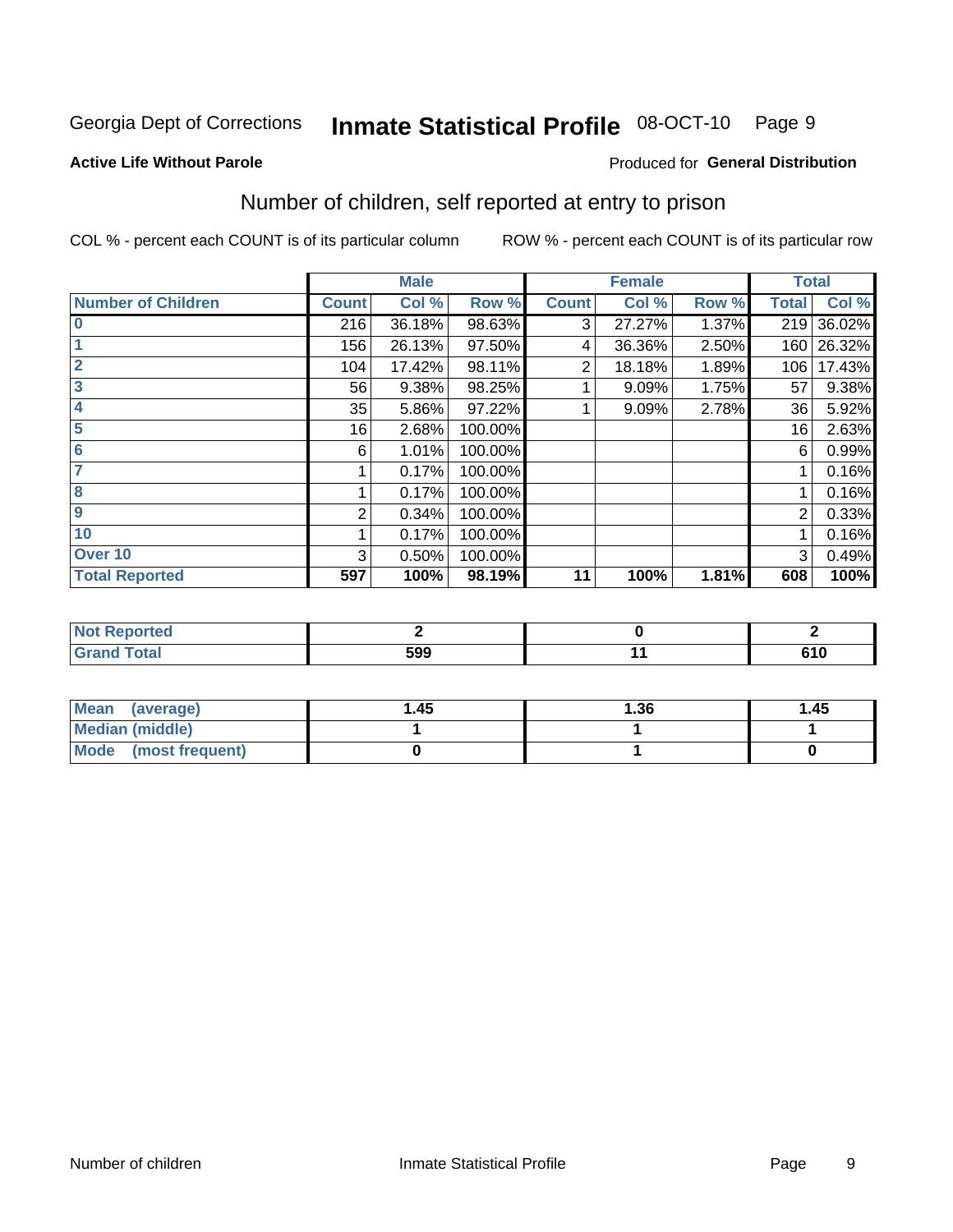#### Inmate Statistical Profile 08-OCT-10 Page 10

### **Active Life Without Parole**

## **Produced for General Distribution**

## Religious affiliation, self-reported at entry to prison

COL % - percent each COUNT is of its particular column

|              |                              |              | <b>Male</b> |         |              | <b>Female</b> |        |                  | <b>Total</b> |
|--------------|------------------------------|--------------|-------------|---------|--------------|---------------|--------|------------------|--------------|
|              | <b>Religious Affiliation</b> | <b>Count</b> | Col %       | Row %   | <b>Count</b> | Col %         | Row %  | <b>Total</b>     | Col %        |
|              | <b>Islam</b>                 | 38           | 7.50%       | 97.44%  |              | 9.09%         | 2.56%  | 39               | 7.53%        |
| $\mathbf{2}$ | <b>Catholic</b>              | 19           | 3.75%       | 95.00%  |              | 9.09%         | 5.00%  | 20               | 3.86%        |
| 3            | <b>Baptist</b>               | 214          | 42.21%      | 97.72%  | 5            | 45.45%        | 2.28%  | 219              | 42.28%       |
| 4            | <b>Methodist</b>             |              | 1.38%       | 100.00% |              |               |        | 7                | 1.35%        |
| 7            | <b>Chc Of God</b>            |              | .20%        | 50.00%  |              | 9.09%         | 50.00% | 2                | .39%         |
| 8            | <b>Holiness</b>              | 17           | 3.35%       | 94.44%  |              | 9.09%         | 5.56%  | 18               | 3.47%        |
| 9            | <b>Jewish</b>                |              | .20%        | 100.00% |              |               |        |                  | .19%         |
| 10           | <b>Anglican</b>              |              | .20%        | 100.00% |              |               |        |                  | .19%         |
| 12           | <b>Hindu</b>                 |              | .20%        | 100.00% |              |               |        |                  | .19%         |
| 16           | <b>Seven D Ad</b>            | 4            | .79%        | 100.00% |              |               |        | 4                | .77%         |
| 17           | <b>Jehovah Wt</b>            | 10           | 1.97%       | 100.00% |              |               |        | 10               | 1.93%        |
| 18           | <b>Latr Day S</b>            |              | .20%        | 100.00% |              |               |        |                  | .19%         |
| 20           | <b>Other Prot</b>            | 82           | 16.17%      | 97.62%  | 2            | 18.18%        | 2.38%  | 84               | 16.22%       |
| 96           | <b>None</b>                  | 111          | 21.89%      | 100.00% |              |               |        | 111              | 21.43%       |
|              | <b>Total Reported</b>        | 507          | 100%        | 97.88%  | 11           | 100%          | 2.12%  | $\overline{518}$ | 100%         |

| ιеι                         | ◡▵  |      | o٠<br>◡ |
|-----------------------------|-----|------|---------|
| $\sim$ $\sim$ $\sim$ $\sim$ | 599 | $ -$ | 0.40    |

| Mode (most frequent) | Baptist | <b>Baptist</b> | aptıst |
|----------------------|---------|----------------|--------|
|                      |         |                |        |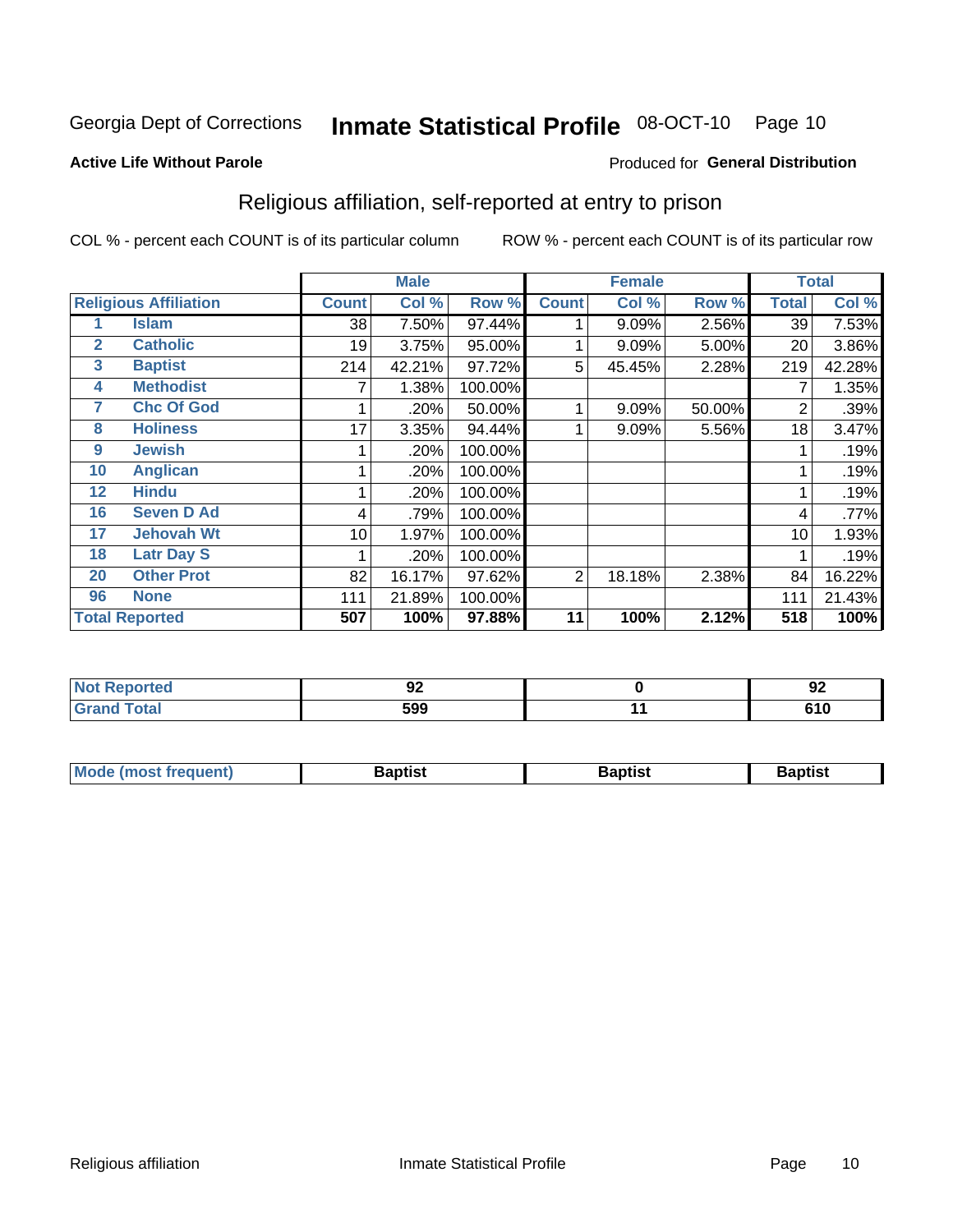#### Inmate Statistical Profile 08-OCT-10 Page 11

**Produced for General Distribution** 

## **Active Life Without Parole**

## Home county, self-reported at entry to prison

COL % - percent each COUNT is of its particular column

|                         |                      |                | <b>Male</b> |         |              | <b>Female</b> |         | <b>Total</b>   |         |
|-------------------------|----------------------|----------------|-------------|---------|--------------|---------------|---------|----------------|---------|
|                         | <b>Home County</b>   | <b>Count</b>   | Col %       | Row %   | <b>Count</b> | Col %         | Row %   | <b>Total</b>   | Col %   |
| $\overline{1}$          | <b>Appling</b>       | 1              | .19%        | 100.00% |              |               |         | 1              | .18%    |
| $\overline{2}$          | <b>Atkinson</b>      | 1              | .19%        | 100.00% |              |               |         | 1              | .18%    |
| 5                       | <b>Baldwin</b>       | 4              | .74%        | 100.00% |              |               |         | 4              | .73%    |
| 7                       | <b>Barrow</b>        | 4              | .74%        | 100.00% |              |               |         | 4              | .73%    |
| $\overline{\mathbf{8}}$ | <b>Bartow</b>        | 5              | .93%        | 100.00% |              |               |         | 5              | .91%    |
| 9                       | <b>Ben Hill</b>      | 4              | .74%        | 100.00% |              |               |         | 4              | .73%    |
| 10                      | <b>Berrien</b>       | 1              | .19%        | 100.00% |              |               |         | 1              | .18%    |
| 11                      | <b>Bibb</b>          | 10             | 1.86%       | 100.00% |              |               |         | 10             | 1.82%   |
| $\overline{12}$         | <b>Bleckley</b>      | 3              | .56%        | 100.00% |              |               |         | 3              | .55%    |
| 14                      | <b>Brooks</b>        | 1              | .19%        | 100.00% |              |               |         | 1              | .18%    |
| 16                      | <b>Bulloch</b>       | 4              | .74%        | 80.00%  | 1            | 9.09%         | 20.00%  | 5              | .91%    |
| 17                      | <b>Burke</b>         | 5              | .93%        | 100.00% |              |               |         | 5              | .91%    |
| $\overline{18}$         | <b>Butts</b>         | $\overline{2}$ | .37%        | 100.00% |              |               |         | $\overline{2}$ | .36%    |
| 20                      | <b>Camden</b>        | 5              | .93%        | 100.00% |              |               |         | 5              | .91%    |
| $\overline{22}$         | <b>Carroll</b>       | $\overline{2}$ | .37%        | 100.00% |              |               |         | $\overline{2}$ | .36%    |
| 23                      | <b>Catoosa</b>       | 1              | .19%        | 100.00% |              |               |         | 1              | .18%    |
| $\overline{24}$         | <b>Charlton</b>      | 1              | .19%        | 100.00% |              |               |         | 1              | .18%    |
| 25                      | <b>Chatham</b>       | 28             | 5.19%       | 100.00% |              |               |         | 28             | 5.09%   |
| 26                      | <b>Chattahoochee</b> | 1              | .19%        | 100.00% |              |               |         | 1              | .18%    |
| $\overline{27}$         | <b>Chattooga</b>     |                |             |         | 1            | 9.09%         | 100.00% | 1              | .18%    |
| 28                      | <b>Cherokee</b>      | $\overline{2}$ | .37%        | 100.00% |              |               |         | $\overline{2}$ | .36%    |
| 29                      | <b>Clarke</b>        | 13             | 2.41%       | 100.00% |              |               |         | 13             | 2.36%   |
| $\overline{31}$         | <b>Clayton</b>       | 14             | 2.60%       | 100.00% |              |               |         | 14             | 2.55%   |
| 33                      | <b>Cobb</b>          | 18             | 3.34%       | 100.00% |              |               |         | 18             | 3.27%   |
| 34                      | <b>Coffee</b>        | 3              | .56%        | 100.00% |              |               |         | 3              | .55%    |
| 35                      | <b>Colquitt</b>      | 2              | .37%        | 100.00% |              |               |         | $\overline{2}$ | .36%    |
| 36                      | <b>Columbia</b>      | $\overline{3}$ | .56%        | 100.00% |              |               |         | 3              | .55%    |
| 37                      | <b>Cook</b>          | 4              | .74%        | 100.00% |              |               |         | 4              | .73%    |
| 38                      | <b>Coweta</b>        | 4              | .74%        | 100.00% |              |               |         | 4              | .73%    |
| 40                      | <b>Crisp</b>         | 3              | .56%        | 100.00% |              |               |         | 3              | .55%    |
| 42                      | <b>Dawson</b>        | 1              | .19%        | 100.00% |              |               |         | 1              | .18%    |
| 43                      | <b>Decatur</b>       | 1              | .19%        | 100.00% |              |               |         | 1              | .18%    |
| 44                      | <b>Dekalb</b>        | 41             | 7.61%       | 100.00% |              |               |         | 41             | 7.45%   |
| 46                      | <b>Dooly</b>         | 1              | .19%        | 100.00% |              |               |         | 1              | .18%    |
| 47                      | <b>Dougherty</b>     | 21             | 3.90%       | 100.00% |              |               |         | 21             | 3.82%   |
| 48                      | <b>Douglas</b>       | 7              | 1.30%       | 87.50%  | 1            | 9.09%         | 12.50%  | 8              | 1.45%   |
| 49                      | <b>Early</b>         | 1              | .19%        | 100.00% |              |               |         | 1              | .18%    |
| 51                      | <b>Effingham</b>     | $\overline{2}$ | .37%        | 100.00% |              |               |         | $\overline{c}$ | $.36\%$ |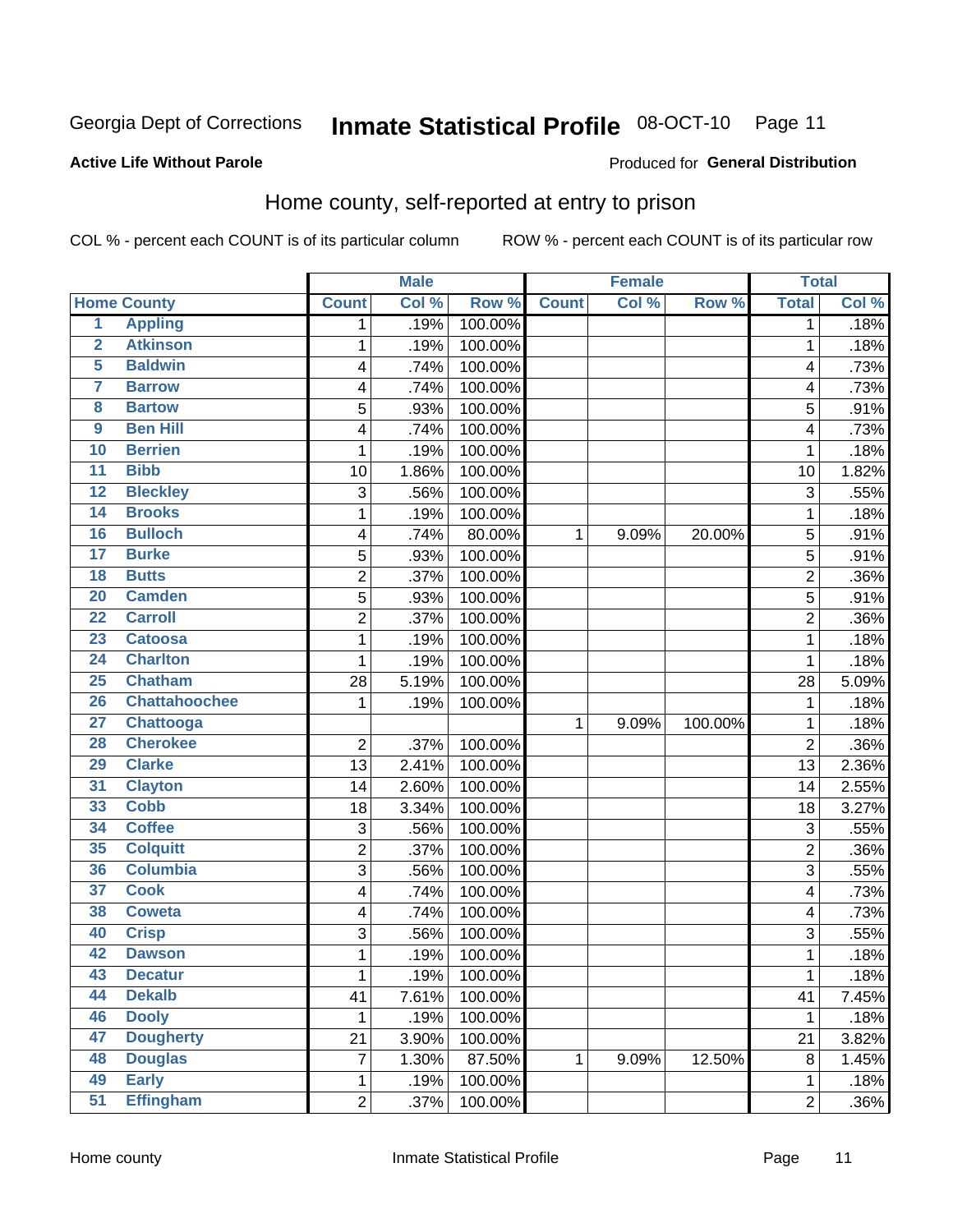#### Inmate Statistical Profile 08-OCT-10 Page 12

### **Active Life Without Parole**

### Produced for General Distribution

## Home county, self-reported at entry to prison

COL % - percent each COUNT is of its particular column

|                 |                    |                          | <b>Male</b> |         |              | <b>Female</b> |        | <b>Total</b>            |         |
|-----------------|--------------------|--------------------------|-------------|---------|--------------|---------------|--------|-------------------------|---------|
|                 | <b>Home County</b> | <b>Count</b>             | Col %       | Row %   | <b>Count</b> | Col %         | Row %  | <b>Total</b>            | Col %   |
| 52              | <b>Elbert</b>      | $\overline{3}$           | .56%        | 100.00% |              |               |        | 3                       | .55%    |
| 53              | <b>Emanuel</b>     | 1                        | .19%        | 100.00% |              |               |        | 1                       | .18%    |
| 56              | <b>Fayette</b>     | 3                        | .56%        | 100.00% |              |               |        | 3                       | .55%    |
| 57              | <b>Floyd</b>       | 8                        | 1.48%       | 100.00% |              |               |        | 8                       | 1.45%   |
| 58              | <b>Forsyth</b>     | $\mathbf{1}$             | .19%        | 100.00% |              |               |        | 1                       | .18%    |
| 59              | <b>Franklin</b>    | $\overline{2}$           | .37%        | 100.00% |              |               |        | $\overline{2}$          | .36%    |
| 60              | <b>Fulton</b>      | 81                       | 15.03%      | 98.78%  | 1            | 9.09%         | 1.22%  | 82                      | 14.91%  |
| 61              | <b>Gilmer</b>      | 1                        | .19%        | 100.00% |              |               |        | 1                       | .18%    |
| 63              | <b>Glynn</b>       | 11                       | 2.04%       | 100.00% |              |               |        | 11                      | 2.00%   |
| 66              | <b>Greene</b>      | 1                        | .19%        | 100.00% |              |               |        | 1                       | .18%    |
| 67              | <b>Gwinnett</b>    | 9                        | 1.67%       | 100.00% |              |               |        | 9                       | 1.64%   |
| 68              | <b>Habersham</b>   | 1                        | .19%        | 100.00% |              |               |        | 1                       | .18%    |
| 69              | <b>Hall</b>        | 8                        | 1.48%       | 100.00% |              |               |        | 8                       | 1.45%   |
| 70              | <b>Hancock</b>     | $\overline{2}$           | .37%        | 100.00% |              |               |        | $\overline{2}$          | .36%    |
| $\overline{71}$ | <b>Haralson</b>    | $\overline{c}$           | .37%        | 100.00% |              |               |        | $\overline{c}$          | .36%    |
| $\overline{72}$ | <b>Harris</b>      | 1                        | .19%        | 50.00%  | 1            | 9.09%         | 50.00% | $\overline{2}$          | .36%    |
| $\overline{73}$ | <b>Hart</b>        | 2                        | .37%        | 100.00% |              |               |        | 2                       | .36%    |
| 75              | <b>Henry</b>       | $\overline{\mathcal{A}}$ | .74%        | 100.00% |              |               |        | 4                       | .73%    |
| 76              | <b>Houston</b>     | $\overline{7}$           | 1.30%       | 100.00% |              |               |        | 7                       | 1.27%   |
| 78              | <b>Jackson</b>     | $\sqrt{5}$               | .93%        | 100.00% |              |               |        | 5                       | .91%    |
| 80              | <b>Jeff Davis</b>  | 1                        | .19%        | 100.00% |              |               |        | 1                       | .18%    |
| 81              | <b>Jefferson</b>   | $\mathbf{1}$             | .19%        | 100.00% |              |               |        | 1                       | .18%    |
| 82              | <b>Jenkins</b>     | $\mathbf{1}$             | .19%        | 100.00% |              |               |        | 1                       | .18%    |
| 87              | <b>Laurens</b>     | 4                        | .74%        | 100.00% |              |               |        | 4                       | .73%    |
| 88              | Lee                | 1                        | .19%        | 100.00% |              |               |        | 1                       | .18%    |
| 89              | <b>Liberty</b>     | 6                        | 1.11%       | 100.00% |              |               |        | 6                       | 1.09%   |
| 90              | <b>Lincoln</b>     | $\mathbf{1}$             | .19%        | 100.00% |              |               |        | 1                       | .18%    |
| 91              | Long               | $\mathbf{1}$             | .19%        | 100.00% |              |               |        | 1                       | .18%    |
| 92              | <b>Lowndes</b>     | $\overline{\mathcal{A}}$ | .74%        | 100.00% |              |               |        | 4                       | .73%    |
| 96              | <b>Marion</b>      | $\mathbf{1}$             | .19%        | 100.00% |              |               |        | 1                       | .18%    |
| 97              | <b>Mcduffie</b>    | $\boldsymbol{2}$         | .37%        | 100.00% |              |               |        | 2                       | .36%    |
| 98              | <b>Mcintosh</b>    | $\overline{c}$           | .37%        | 100.00% |              |               |        | $\overline{\mathbf{c}}$ | $.36\%$ |
| 100             | <b>Miller</b>      | $\mathbf{1}$             | .19%        | 100.00% |              |               |        | 1                       | .18%    |
| 101             | <b>Mitchell</b>    | $\mathbf 1$              | .19%        | 100.00% |              |               |        | $\mathbf{1}$            | .18%    |
| 102             | <b>Monroe</b>      | $\overline{2}$           | .37%        | 100.00% |              |               |        | 2                       | .36%    |
| 104             | <b>Morgan</b>      | $\mathbf 1$              | .19%        | 100.00% |              |               |        | 1                       | .18%    |
| 106             | <b>Muscogee</b>    | 16                       | 2.97%       | 100.00% |              |               |        | 16                      | 2.91%   |
| 107             | <b>Newton</b>      | $\overline{2}$           | .37%        | 66.67%  | $\mathbf 1$  | 9.09%         | 33.33% | 3                       | .55%    |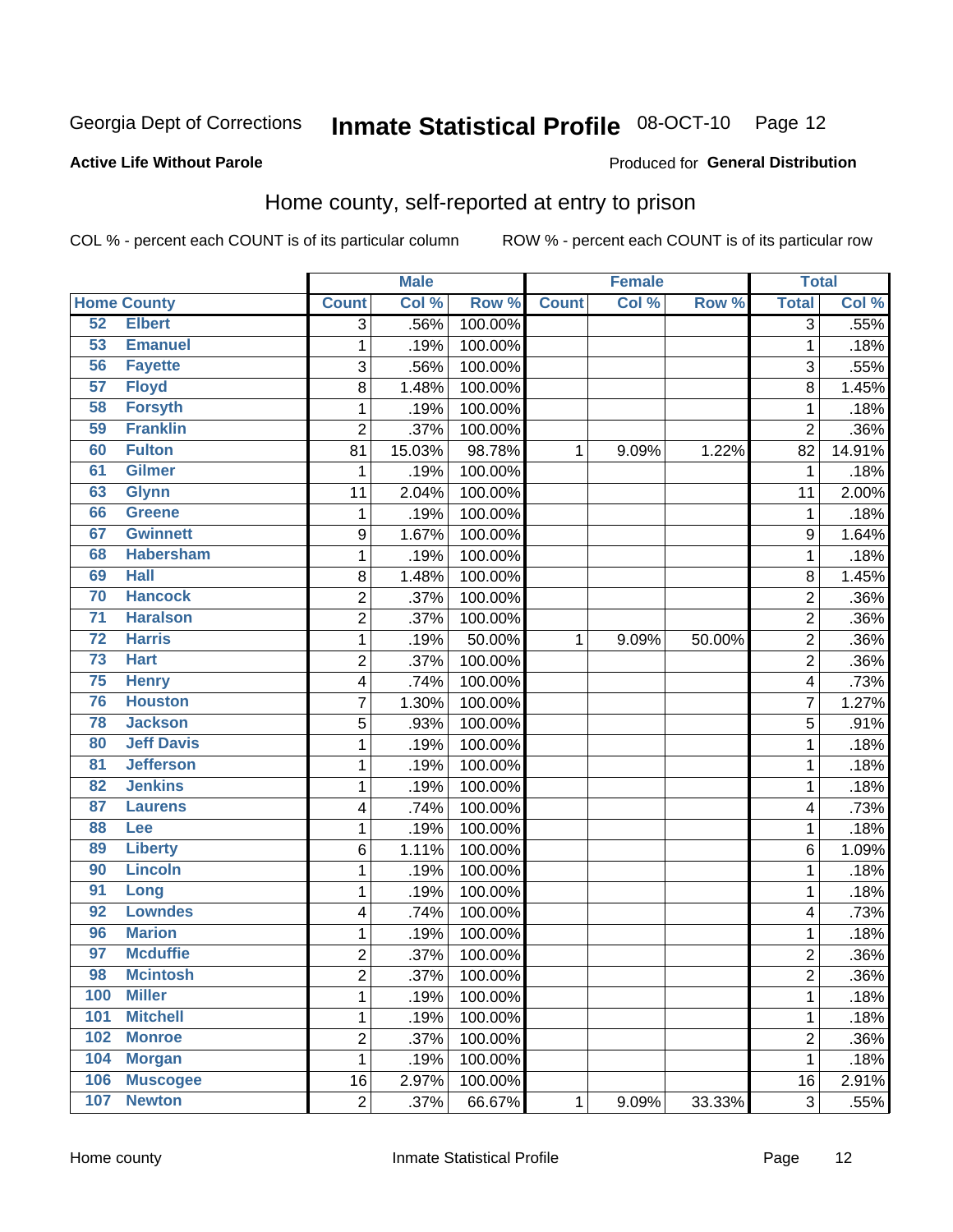#### Inmate Statistical Profile 08-OCT-10 Page 13

### **Active Life Without Parole**

### Produced for General Distribution

## Home county, self-reported at entry to prison

COL % - percent each COUNT is of its particular column

|     |                      |                         | <b>Male</b> |         |                 | <b>Female</b> |        | <b>Total</b>   |       |
|-----|----------------------|-------------------------|-------------|---------|-----------------|---------------|--------|----------------|-------|
|     | <b>Home County</b>   | <b>Count</b>            | Col %       | Row %   | <b>Count</b>    | Col %         | Row %  | <b>Total</b>   | Col % |
| 109 | <b>Oglethorpe</b>    | $\overline{2}$          | .37%        | 100.00% |                 |               |        | $\overline{2}$ | .36%  |
| 110 | <b>Paulding</b>      | $\overline{2}$          | .37%        | 66.67%  | $\mathbf{1}$    | 9.09%         | 33.33% | 3              | .55%  |
| 113 | <b>Pierce</b>        | $\overline{2}$          | .37%        | 100.00% |                 |               |        | $\overline{2}$ | .36%  |
| 114 | <b>Pike</b>          | 3                       | .56%        | 75.00%  | $\mathbf{1}$    | 9.09%         | 25.00% | 4              | .73%  |
| 115 | <b>Polk</b>          | $\overline{2}$          | .37%        | 100.00% |                 |               |        | $\overline{2}$ | .36%  |
| 117 | <b>Putnam</b>        | 3                       | .56%        | 100.00% |                 |               |        | 3              | .55%  |
| 119 | <b>Rabun</b>         | 1                       | .19%        | 100.00% |                 |               |        | 1              | .18%  |
| 120 | <b>Randolph</b>      | $\overline{2}$          | .37%        | 100.00% |                 |               |        | $\overline{2}$ | .36%  |
| 121 | <b>Richmond</b>      | 21                      | 3.90%       | 95.45%  | $\mathbf{1}$    | 9.09%         | 4.55%  | 22             | 4.00% |
| 122 | <b>Rockdale</b>      | $\overline{c}$          | .37%        | 100.00% |                 |               |        | $\overline{2}$ | .36%  |
| 125 | <b>Seminole</b>      | 1                       | .19%        | 100.00% |                 |               |        | 1              | .18%  |
| 126 | <b>Spalding</b>      | 7                       | 1.30%       | 100.00% |                 |               |        | 7              | 1.27% |
| 127 | <b>Stephens</b>      | $\overline{2}$          | .37%        | 100.00% |                 |               |        | $\overline{2}$ | .36%  |
| 129 | <b>Sumter</b>        | 1                       | .19%        | 100.00% |                 |               |        | 1              | .18%  |
| 132 | <b>Tattnall</b>      | 1                       | .19%        | 100.00% |                 |               |        | 1              | .18%  |
| 134 | <b>Telfair</b>       | 1                       | .19%        | 100.00% |                 |               |        | 1              | .18%  |
| 136 | <b>Thomas</b>        | 4                       | .74%        | 100.00% |                 |               |        | $\overline{4}$ | .73%  |
| 137 | <b>Tift</b>          | 4                       | .74%        | 100.00% |                 |               |        | 4              | .73%  |
| 138 | <b>Toombs</b>        | 10                      | 1.86%       | 100.00% |                 |               |        | 10             | 1.82% |
| 142 | <b>Turner</b>        | $\mathbf{1}$            | .19%        | 100.00% |                 |               |        | 1              | .18%  |
| 144 | <b>Union</b>         | 1                       | .19%        | 100.00% |                 |               |        | 1              | .18%  |
| 145 | <b>Upson</b>         | $\overline{c}$          | .37%        | 100.00% |                 |               |        | $\overline{2}$ | .36%  |
| 146 | <b>Walker</b>        | $\overline{c}$          | .37%        | 66.67%  | 1               | 9.09%         | 33.33% | 3              | .55%  |
| 147 | <b>Walton</b>        | 3                       | .56%        | 100.00% |                 |               |        | 3              | .55%  |
| 148 | <b>Ware</b>          | 6                       | 1.11%       | 100.00% |                 |               |        | 6              | 1.09% |
| 150 | <b>Washington</b>    | 3                       | .56%        | 100.00% |                 |               |        | 3              | .55%  |
| 151 | <b>Wayne</b>         | $\overline{\mathbf{c}}$ | .37%        | 100.00% |                 |               |        | $\overline{2}$ | .36%  |
| 155 | <b>Whitfield</b>     | 3                       | .56%        | 100.00% |                 |               |        | 3              | .55%  |
| 158 | <b>Wilkinson</b>     | 1                       | .19%        | 100.00% |                 |               |        | 1              | .18%  |
| 160 | <b>Unknown</b>       | 19                      | 3.53%       | 95.00%  | 1               | 9.09%         | 5.00%  | 20             | 3.64% |
|     | <b>Total Rported</b> | 539                     | 100%        | 98%     | $\overline{11}$ | 100%          | 2%     | 550            | 100%  |

| <b>Reported</b> |     | <b>60</b> |
|-----------------|-----|-----------|
| Total           | 599 | v I v     |

| Moa <sub>c</sub> |  | Walker<br>1 N.C | ultor |  |
|------------------|--|-----------------|-------|--|
|------------------|--|-----------------|-------|--|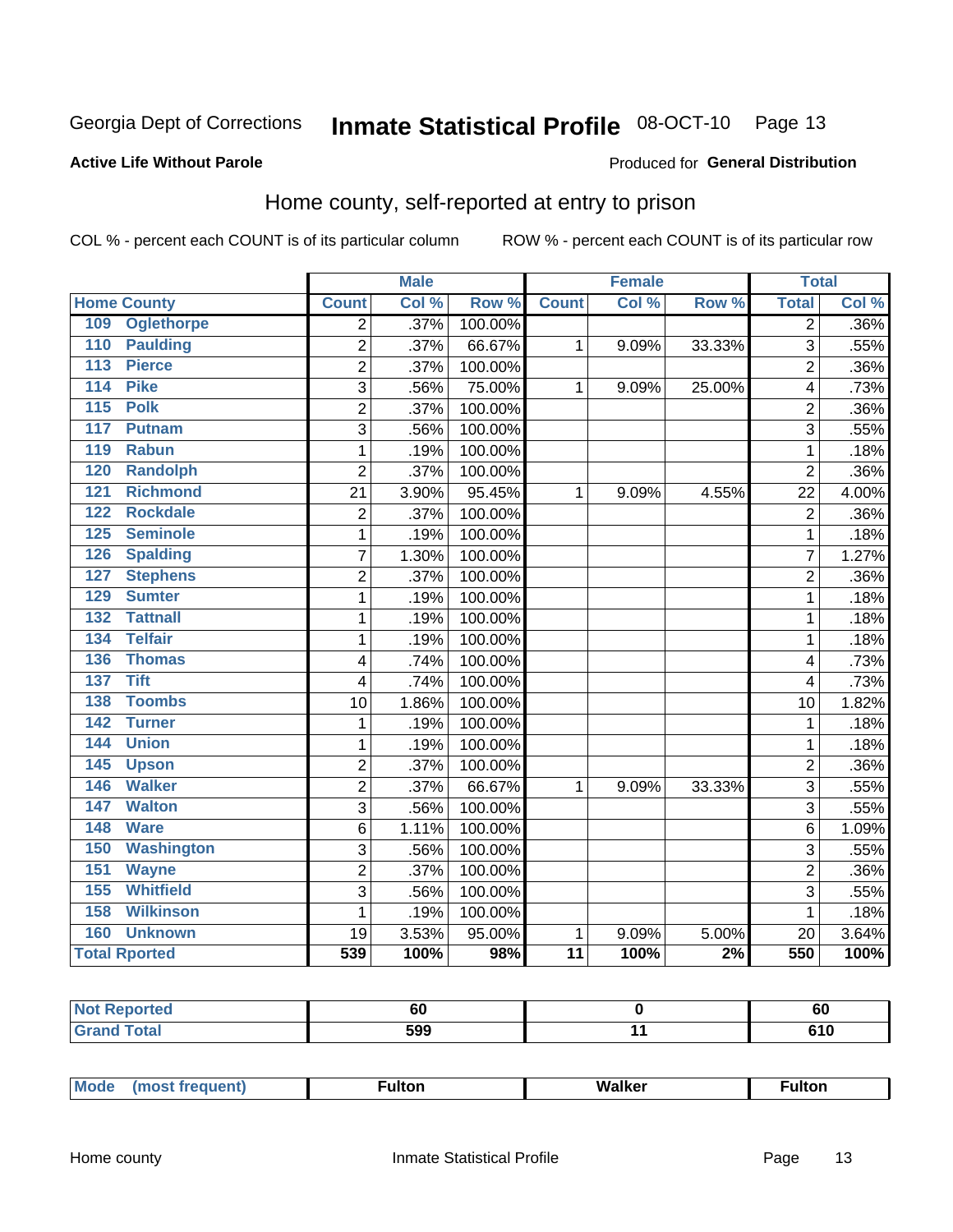## Inmate Statistical Profile 08-OCT-10 Page 14

### **Active Life Without Parole**

### Produced for General Distribution

## Socioeconomic class, self-reported at entry to prison

COL % - percent each COUNT is of its particular column

|                       |              | <b>Male</b> |           |              | <b>Female</b> |       |        | <b>Total</b> |
|-----------------------|--------------|-------------|-----------|--------------|---------------|-------|--------|--------------|
| Socioeconomic Class   | <b>Count</b> | Col %       | Row %     | <b>Count</b> | Col %         | Row % | Total, | Col %        |
| <b>Welfare</b>        | 32           | 6.14%       | 100.00%   |              |               |       | 32     | $6.05\%$     |
| <b>Occ Employ</b>     | 23           | 4.41%       | 100.00%   |              |               |       | 23     | 4.35%        |
| <b>Minimum Std</b>    | 265          | 50.86%      | $99.62\%$ |              | $12.50\%$     | .38%  | 266    | 50.28%       |
| <b>Middle</b>         | 201          | 38.58%      | 96.63%    |              | 87.50%        | 3.37% | 208    | 39.32%       |
| <b>Total Reported</b> | 521          | 100%        | 98.49%    |              | 100%          | 1.51% | 529    | 100%         |

| <b>Not Reported</b> | -~  | о.               |
|---------------------|-----|------------------|
| <b>Total</b>        | 599 | <b>040</b><br>ΊU |

|  | Mo | Minin<br>Std<br>$- - - -$ | <b>Middle</b> | Min<br>Std<br>. |
|--|----|---------------------------|---------------|-----------------|
|--|----|---------------------------|---------------|-----------------|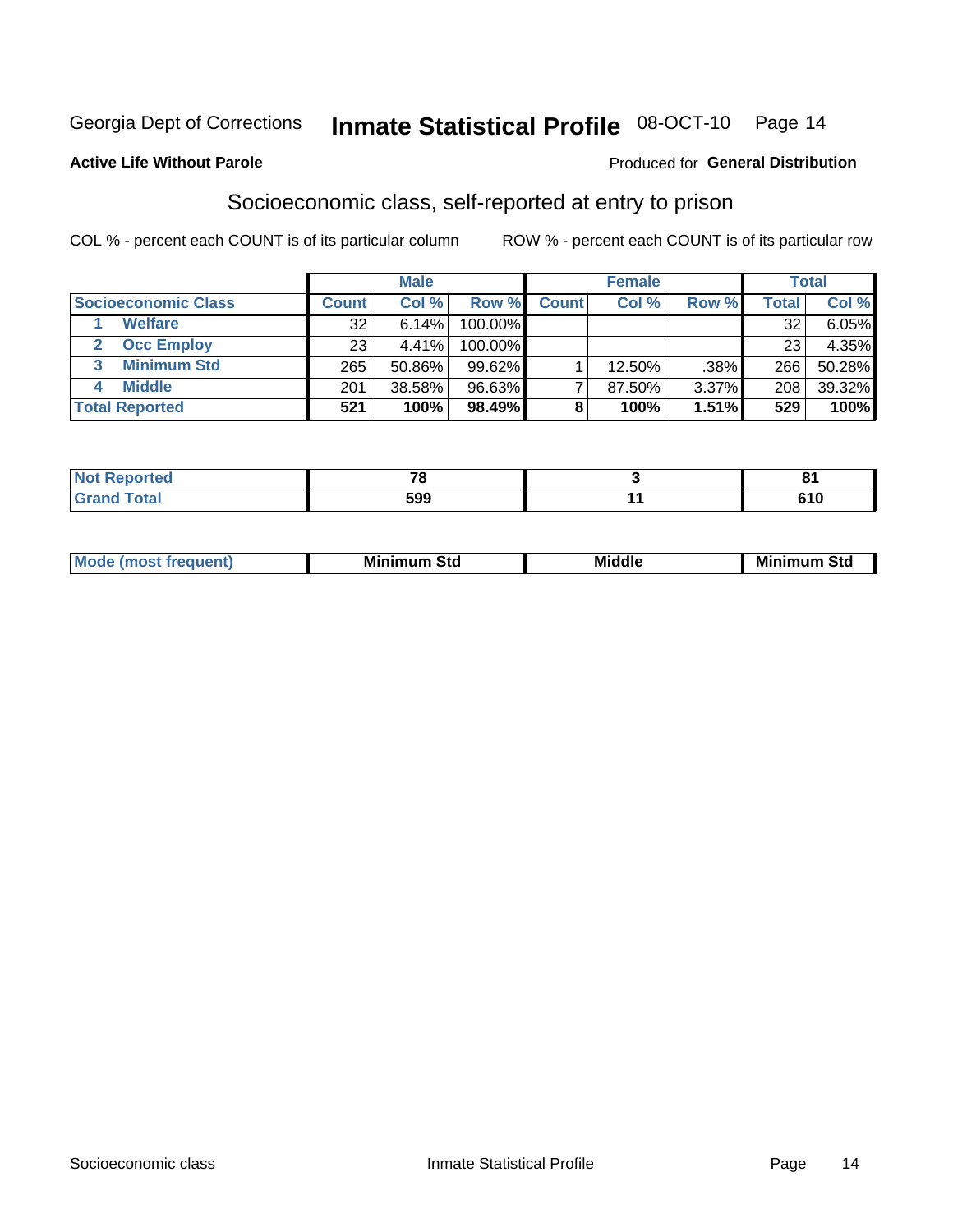## Inmate Statistical Profile 08-OCT-10 Page 15

### **Active Life Without Parole**

### Produced for General Distribution

## Environment to age 16, self-reported at entry to prison

COL % - percent each COUNT is of its particular column

|                                    |              | <b>Male</b> |           |              | <b>Female</b> |        |                 | <b>Total</b> |
|------------------------------------|--------------|-------------|-----------|--------------|---------------|--------|-----------------|--------------|
| <b>Environment to age 16</b>       | <b>Count</b> | Col %       | Row %     | <b>Count</b> | Col %         | Row %  | <b>Total</b>    | Col %        |
| <b>Rural/Farm</b>                  | 10           | 1.89%       | 100.00%   |              |               |        | 10 <sub>1</sub> | 1.86%        |
| <b>Rural/Nfarm</b><br>$\mathbf{2}$ | 24           | 4.53%       | 88.89%    | 3            | 33.33%        | 11.11% | 27              | 5.01%        |
| 3 S.M.S.A                          | 219          | 41.32%      | 99.55%    |              | 11.11%        | .45%   | 220             | 40.82%       |
| <b>Urban</b><br>4                  | 112          | 21.13%      | $97.39\%$ | 3            | 33.33%        | 2.61%  | 115             | 21.34%       |
| 5 Small Town                       | 165          | 31.13%      | 98.80%    | ົ            | 22.22%        | 1.20%  | 167             | 30.98%       |
| <b>Total Reported</b>              | 530          | 100%        | 98.33%    | 9            | 100%          | 1.67%  | 539             | 100%         |

| <b>Not Reported</b> | w   | _            |
|---------------------|-----|--------------|
| <b>Total</b>        | 599 | C4 C<br>61 U |

| Mo | M<br>______ | <b>17516</b><br><b>Ifarm</b><br>. | -<br>M<br>_____ |
|----|-------------|-----------------------------------|-----------------|
|    |             |                                   |                 |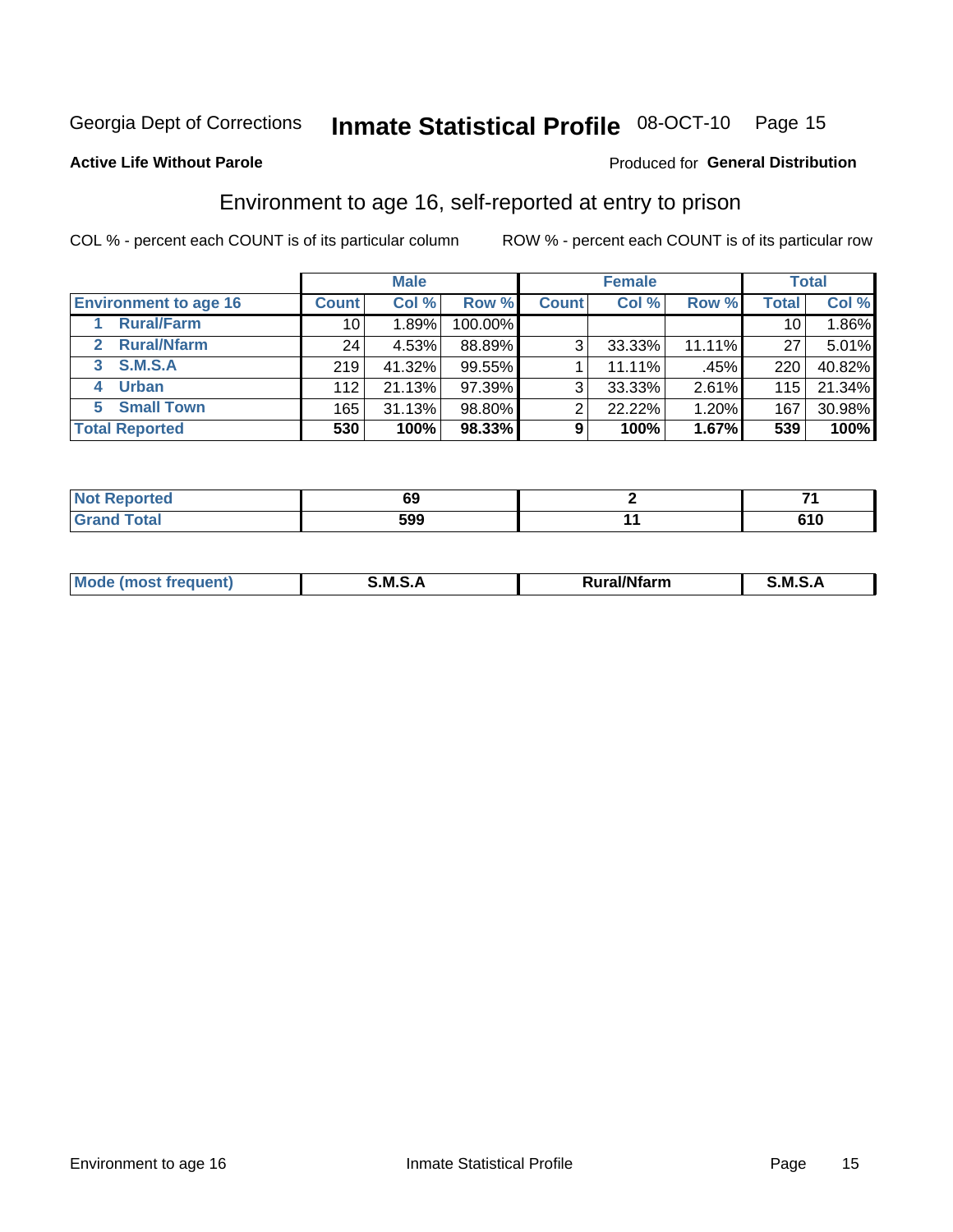## Inmate Statistical Profile 08-OCT-10 Page 16

### **Active Life Without Parole**

### Produced for General Distribution

## Guardian status to age 16, self-reported at entry to prison

COL % - percent each COUNT is of its particular column

|                                  |                 | <b>Male</b> |         |              | <b>Female</b> |       |                 | <b>Total</b> |
|----------------------------------|-----------------|-------------|---------|--------------|---------------|-------|-----------------|--------------|
| <b>Guardian Status To Age 16</b> | <b>Count</b>    | Col %       | Row %   | <b>Count</b> | Col %         | Row % | <b>Total</b>    | Col %        |
| 2 Father Only                    | 9               | 2.07%       | 100.00% |              |               |       | 9               | 2.05%        |
| <b>3 Both Parents</b>            | 187             | 43.09%      | 97.91%  | 4            | 66.67%        | 2.09% | 191             | 43.41%       |
| <b>4 Mother Only</b>             | 170             | 39.17%      | 99.42%  |              | 16.67%        | .58%  | 171             | 38.86%       |
| <b>6 Oth Female</b>              | 14 <sub>1</sub> | 3.23%       | 100.00% |              |               |       | 14 <sub>1</sub> | 3.18%        |
| <b>7 Oth Male</b>                | 4               | .92%        | 100.00% |              |               |       | 4               | .91%         |
| 8 Step-Parents                   | 12              | 2.76%       | 100.00% |              |               |       | 12              | 2.73%        |
| 9 Foster Home                    | 10              | 2.30%       | 100.00% |              |               |       | 10              | 2.27%        |
| <b>10 Grand Parents</b>          | 28              | 6.45%       | 96.55%  |              | 16.67%        | 3.45% | 29              | 6.59%        |
| <b>Total Reported</b>            | 434             | 100%        | 98.64%  | 6            | 100%          | 1.36% | 440             | 100%         |

| <b>Not Reported</b><br>⋯ | 165 | 170 |
|--------------------------|-----|-----|
| Total                    | 599 | 610 |

| <b>Mode (most frequent)</b> | <b>Both Parents</b> | <b>Both Parents</b> | <b>Both Parents</b> |
|-----------------------------|---------------------|---------------------|---------------------|
|                             |                     |                     |                     |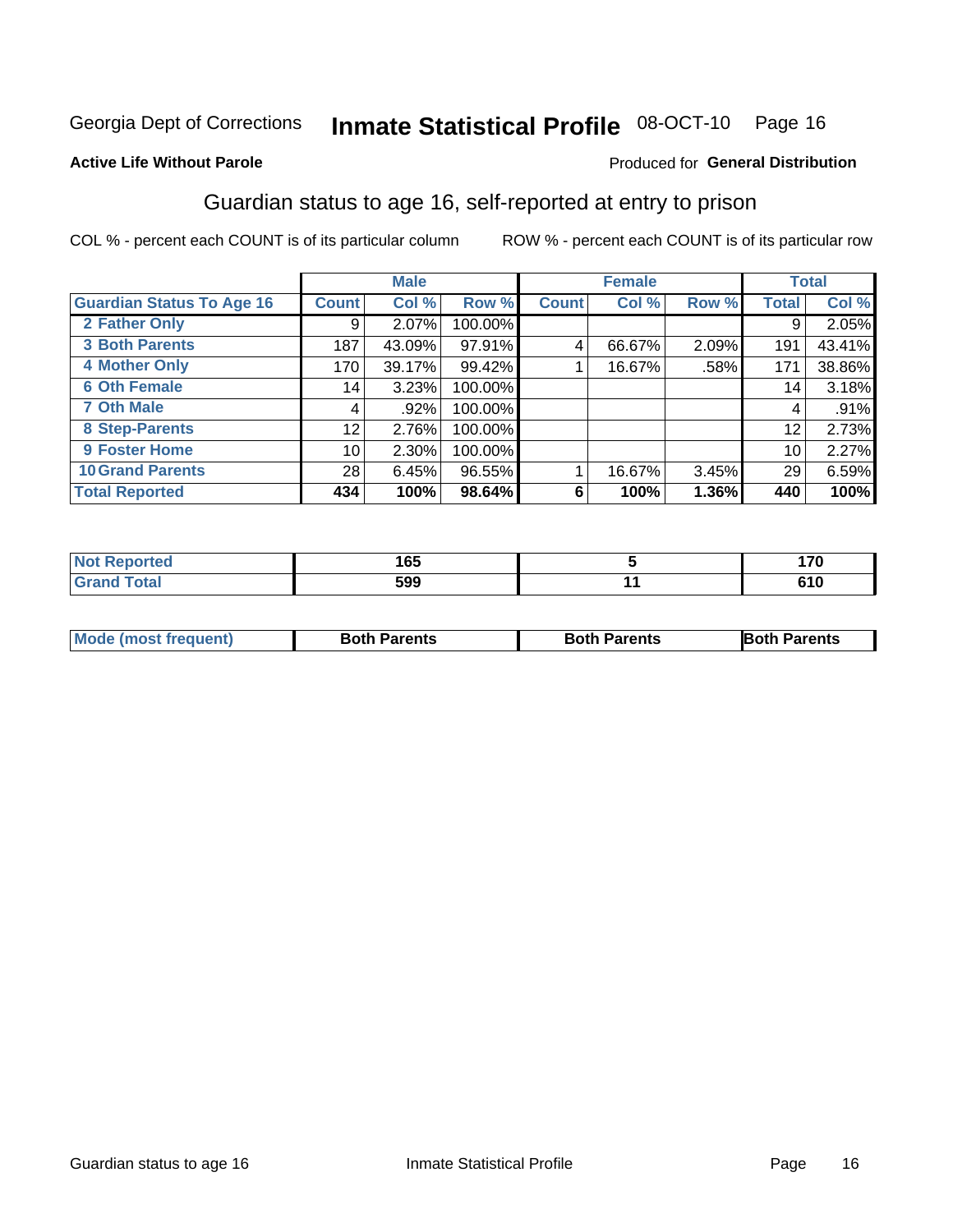#### Inmate Statistical Profile 08-OCT-10 Page 17

## **Active Life Without Parole**

### Produced for General Distribution

## Employment status before prison, self-reported at entry to prison

COL % - percent each COUNT is of its particular column

|                                  |                 | <b>Male</b> |         |              | <b>Female</b> |       |       | <b>Total</b> |
|----------------------------------|-----------------|-------------|---------|--------------|---------------|-------|-------|--------------|
| <b>Employment Status</b>         | <b>Count</b>    | Col %       | Row %   | <b>Count</b> | Col %         | Row % | Total | Col %        |
| <b>Full Time</b>                 | 278             | 53.98%      | 98.23%  | 5            | 83.33%        | 1.77% | 283   | 54.32%       |
| <b>Part Time</b><br>$\mathbf{2}$ | 35              | 6.80%       | 100.00% |              |               |       | 35    | 6.72%        |
| Unempl $<$ 6m<br>3               | 52              | 10.10%      | 98.11%  |              | 16.67%        | 1.89% | 53    | 10.17%       |
| Unempl > 6m<br>4                 | 87              | 16.89%      | 100.00% |              |               |       | 87    | 16.70%       |
| <b>Never Workd</b><br>5          | 36 <sub>1</sub> | 6.99%       | 100.00% |              |               |       | 36    | 6.91%        |
| <b>Student</b><br>6              | 4               | .78%        | 100.00% |              |               |       | 4     | .77%         |
| <b>Incapable</b>                 | 23              | 4.47%       | 100.00% |              |               |       | 23    | 4.41%        |
| <b>Total Reported</b>            | 515             | 100%        | 98.85%  | 6            | 100%          | 1.15% | 521   | 100%         |

| N   | O4     | - - |
|-----|--------|-----|
| тео | $\sim$ | 89  |
|     | 599    | 610 |

| Mc | ∙u∥<br>----<br>ıme | ίuΙ<br>Πmε |
|----|--------------------|------------|
|    |                    |            |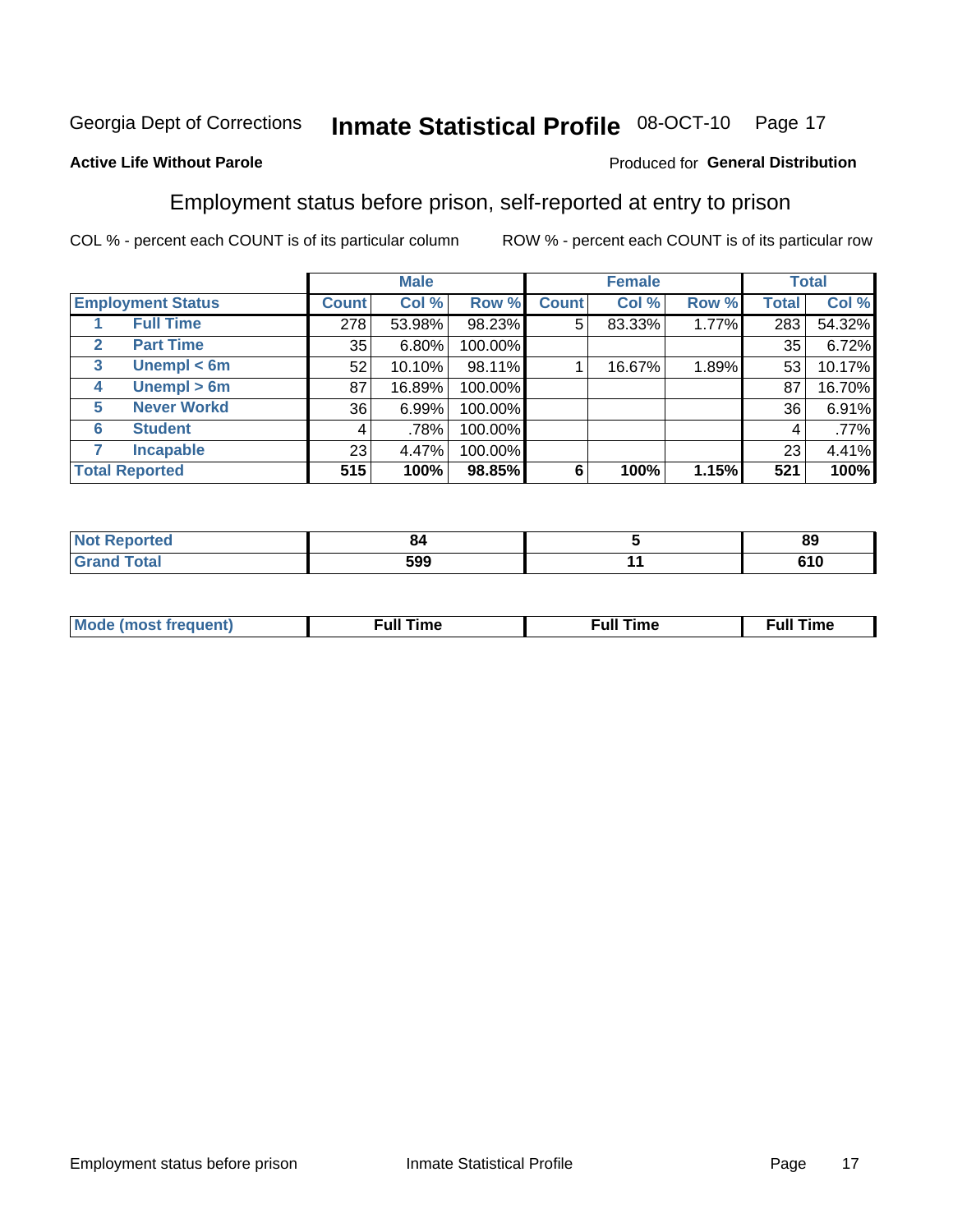## Inmate Statistical Profile 08-OCT-10 Page 18

## **Active Life Without Parole**

Produced for General Distribution

## Age at admission

COL % - percent each COUNT is of its particular column

|                         |                         | <b>Male</b> |         |                | <b>Female</b> |         |                  | <b>Total</b> |
|-------------------------|-------------------------|-------------|---------|----------------|---------------|---------|------------------|--------------|
| <b>Age At Admission</b> | <b>Count</b>            | Col %       | Row %   | <b>Count</b>   | Col %         | Row %   | <b>Total</b>     | Col %        |
| 15                      | 1                       | 0.17%       | 100.00% |                |               |         | 1                | 0.16%        |
| 16                      | 1                       | 0.17%       | 100.00% |                |               |         | 1                | 0.16%        |
| $\overline{17}$         | $\overline{\mathbf{c}}$ | 0.33%       | 100.00% |                |               |         | $\overline{2}$   | 0.33%        |
| 18                      | 5                       | 0.83%       | 100.00% |                |               |         | 5                | 0.82%        |
| 19                      | 12                      | 2.00%       | 100.00% |                |               |         | 12               | 1.97%        |
| $\overline{20}$         | 8                       | 1.34%       | 88.89%  | 1              | 9.09%         | 11.11%  | $\boldsymbol{9}$ | 1.48%        |
| $\overline{21}$         | 18                      | 3.01%       | 100.00% |                |               |         | 18               | 2.95%        |
| 22                      | 27                      | 4.51%       | 100.00% |                |               |         | 27               | 4.43%        |
| 23                      | 17                      | 2.84%       | 94.44%  | 1              | 9.09%         | 5.56%   | 18               | 2.95%        |
| 24                      | 19                      | 3.17%       | 100.00% |                |               |         | 19               | 3.11%        |
| $\overline{25}$         | 19                      | 3.17%       | 95.00%  | 1              | 9.09%         | 5.00%   | 20               | 3.28%        |
| 26                      | 24                      | 4.01%       | 100.00% |                |               |         | 24               | 3.93%        |
| $\overline{27}$         | 21                      | 3.51%       | 95.45%  | 1              | 9.09%         | 4.55%   | 22               | 3.61%        |
| 28                      | 22                      | 3.67%       | 100.00% |                |               |         | 22               | 3.61%        |
| 29                      | 25                      | 4.17%       | 100.00% |                |               |         | 25               | 4.10%        |
| 30                      | 19                      | 3.17%       | 100.00% |                |               |         | 19               | 3.11%        |
| 31                      | 21                      | 3.51%       | 100.00% |                |               |         | 21               | 3.44%        |
| 32                      | 23                      | 3.84%       | 95.83%  | 1              | 9.09%         | 4.17%   | 24               | 3.93%        |
| 33                      | 16                      | 2.67%       | 100.00% |                |               |         | 16               | 2.62%        |
| 34                      | 13                      | 2.17%       | 100.00% |                |               |         | 13               | 2.13%        |
| 35                      | 18                      | 3.01%       | 100.00% |                |               |         | 18               | 2.95%        |
| 36                      | 32                      | 5.34%       | 100.00% |                |               |         | 32               | 5.25%        |
| $\overline{37}$         | 21                      | 3.51%       | 100.00% |                |               |         | 21               | 3.44%        |
| 38                      | 18                      | 3.01%       | 100.00% |                |               |         | 18               | 2.95%        |
| 39                      | 18                      | 3.01%       | 100.00% |                |               |         | 18               | 2.95%        |
| 40                      | 15                      | 2.50%       | 100.00% |                |               |         | 15               | 2.46%        |
| 41                      | 22                      | 3.67%       | 100.00% |                |               |         | 22               | 3.61%        |
| 42                      | 19                      | 3.17%       | 100.00% |                |               |         | 19               | 3.11%        |
| 43                      | 14                      | 2.34%       | 100.00% |                |               |         | 14               | 2.30%        |
| 44                      | 9                       | 1.50%       | 90.00%  | 1              | 9.09%         | 10.00%  | 10               | 1.64%        |
| 45                      | 13                      | 2.17%       | 100.00% |                |               |         | 13               | 2.13%        |
| 46                      | 13                      | 2.17%       | 86.67%  | $\overline{c}$ | 18.18%        | 13.33%  | 15               | 2.46%        |
| 47                      | 10                      | 1.67%       | 90.91%  | 1              | 9.09%         | 9.09%   | 11               | 1.80%        |
| 48                      | 10                      | 1.67%       | 90.91%  | 1              | 9.09%         | 9.09%   | 11               | 1.80%        |
| 49                      | 10                      | 1.67%       | 100.00% |                |               |         | 10               | 1.64%        |
| 50                      | 4                       | 0.67%       | 100.00% |                |               |         | 4                | 0.66%        |
| $\overline{51}$         | 4                       | 0.67%       | 100.00% |                |               |         | 4                | 0.66%        |
| 52                      | 6                       | 1.00%       | 100.00% |                |               |         | 6                | 0.98%        |
| 53                      |                         |             |         | 1              | 9.09%         | 100.00% | 1                | 0.16%        |
| 54                      | $\boldsymbol{2}$        | 0.33%       | 100.00% |                |               |         | 2                | 0.33%        |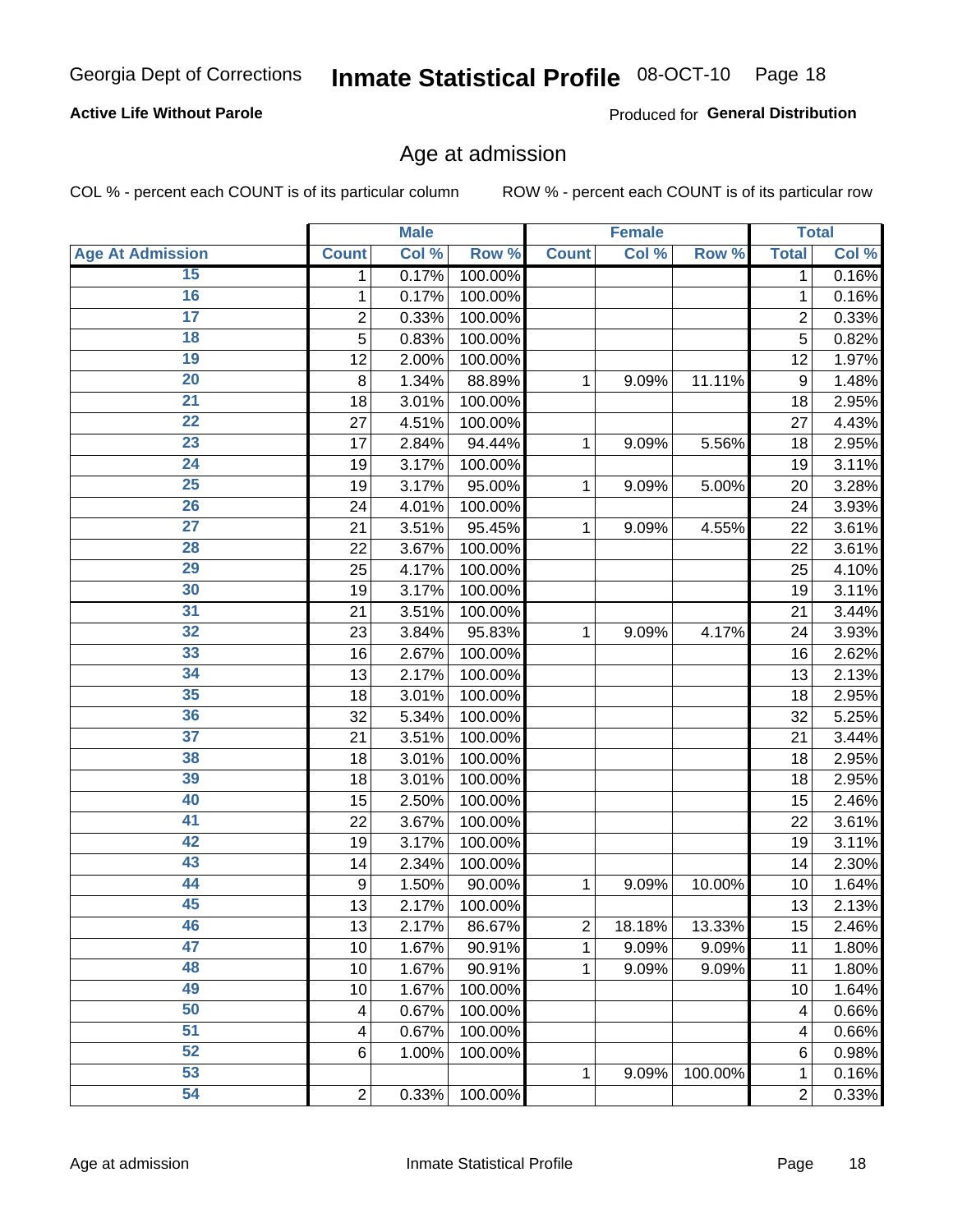#### Inmate Statistical Profile 08-OCT-10 Page 19

## **Active Life Without Parole**

Produced for General Distribution

## Age at admission

COL % - percent each COUNT is of its particular column

|                         |              | <b>Male</b> |         |              | <b>Female</b> |       |              | <b>Total</b> |
|-------------------------|--------------|-------------|---------|--------------|---------------|-------|--------------|--------------|
| <b>Age At Admission</b> | <b>Count</b> | Col %       | Row %   | <b>Count</b> | Col %         | Row % | <b>Total</b> | Col %        |
| 55                      | 2            | 0.33%       | 100.00% |              |               |       | 2            | 0.33%        |
| 56                      | 5            | 0.83%       | 100.00% |              |               |       | 5            | 0.82%        |
| 57                      | 6            | 1.00%       | 100.00% |              |               |       | 6            | 0.98%        |
| 58                      | 2            | 0.33%       | 100.00% |              |               |       | 2            | 0.33%        |
| 60                      | 2            | 0.33%       | 100.00% |              |               |       | 2            | 0.33%        |
| 62                      | 2            | 0.33%       | 100.00% |              |               |       | 2            | 0.33%        |
| 63                      |              | 0.17%       | 100.00% |              |               |       |              | 0.16%        |
| 64                      | 3            | 0.50%       | 100.00% |              |               |       | 3            | 0.49%        |
| 65                      |              | 0.17%       | 100.00% |              |               |       |              | 0.16%        |
| 66                      |              | 0.17%       | 100.00% |              |               |       |              | 0.16%        |
| 67                      |              | 0.17%       | 100.00% |              |               |       |              | 0.16%        |
| 69                      |              | 0.17%       | 100.00% |              |               |       |              | 0.16%        |
| 71                      |              | 0.17%       | 100.00% |              |               |       |              | 0.16%        |
| <b>Total Reported</b>   | 599          | 100%        | 98.20%  | 11           | 100%          | 1.80% | 610          | 100%         |

| <b>Not Reported</b> |     |     |
|---------------------|-----|-----|
| <b>Grand Total</b>  | 599 | 610 |

| Mean<br>(average)       | 34.51 | 37.36 | 34.56 |
|-------------------------|-------|-------|-------|
| Median (middle)         | JJ    | 44    | 33.5  |
| Mode<br>(most frequent) | 36    | 46    | 36    |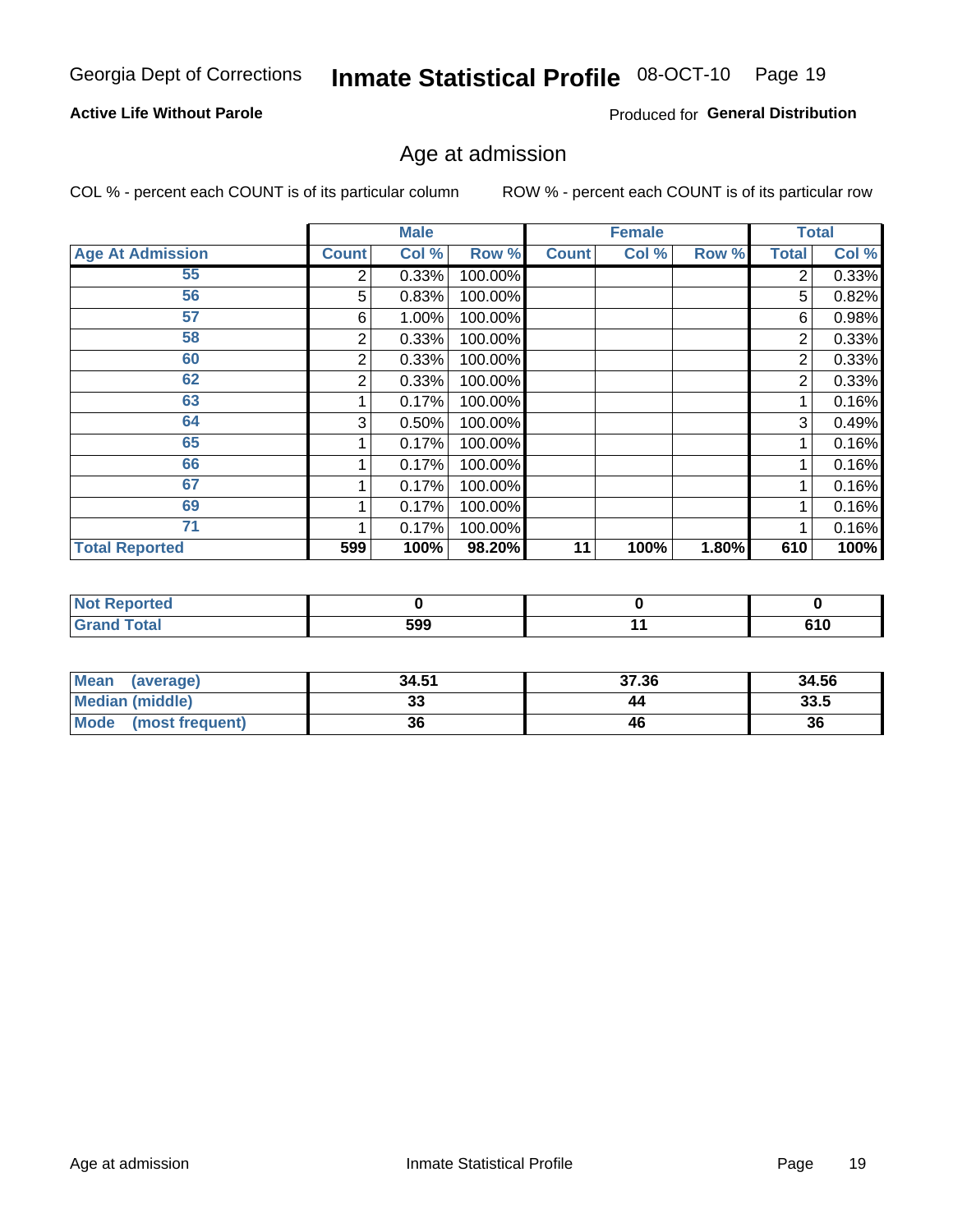## Inmate Statistical Profile 08-OCT-10 Page 20

## **Active Life Without Parole**

Produced for General Distribution

## Height, measured at entry to prison

COL % - percent each COUNT is of its particular column

|                       |              | <b>Male</b> |         |             | <b>Female</b> |       |              | Total     |
|-----------------------|--------------|-------------|---------|-------------|---------------|-------|--------------|-----------|
| <b>Height</b>         | <b>Count</b> | Col%        |         | Row % Count | Col %         | Row % | <b>Total</b> | Col %     |
| 5'10''                | 86           | 51.19%      | 100.00% |             |               |       |              | 86 51.19% |
| 5'11''                | 82           | 48.81%      | 100.00% |             |               |       |              | 82 48.81% |
| <b>Total Reported</b> | 168          | 100%        | 100.00% |             |               | 0.00% | 168          | 100%      |

| Reported     | ___ | <br><u>лл</u><br>77A |
|--------------|-----|----------------------|
| <b>Total</b> | 599 | . I V                |

| <b>Mean</b><br>(average)       | 5'10'' | ,,,         | 5'10"  |
|--------------------------------|--------|-------------|--------|
| <b>Median (middle)</b>         | 5'10"  |             | 5'10'' |
| <b>Mode</b><br>(most frequent) | 5'10"  | <b>Null</b> | 5'10"  |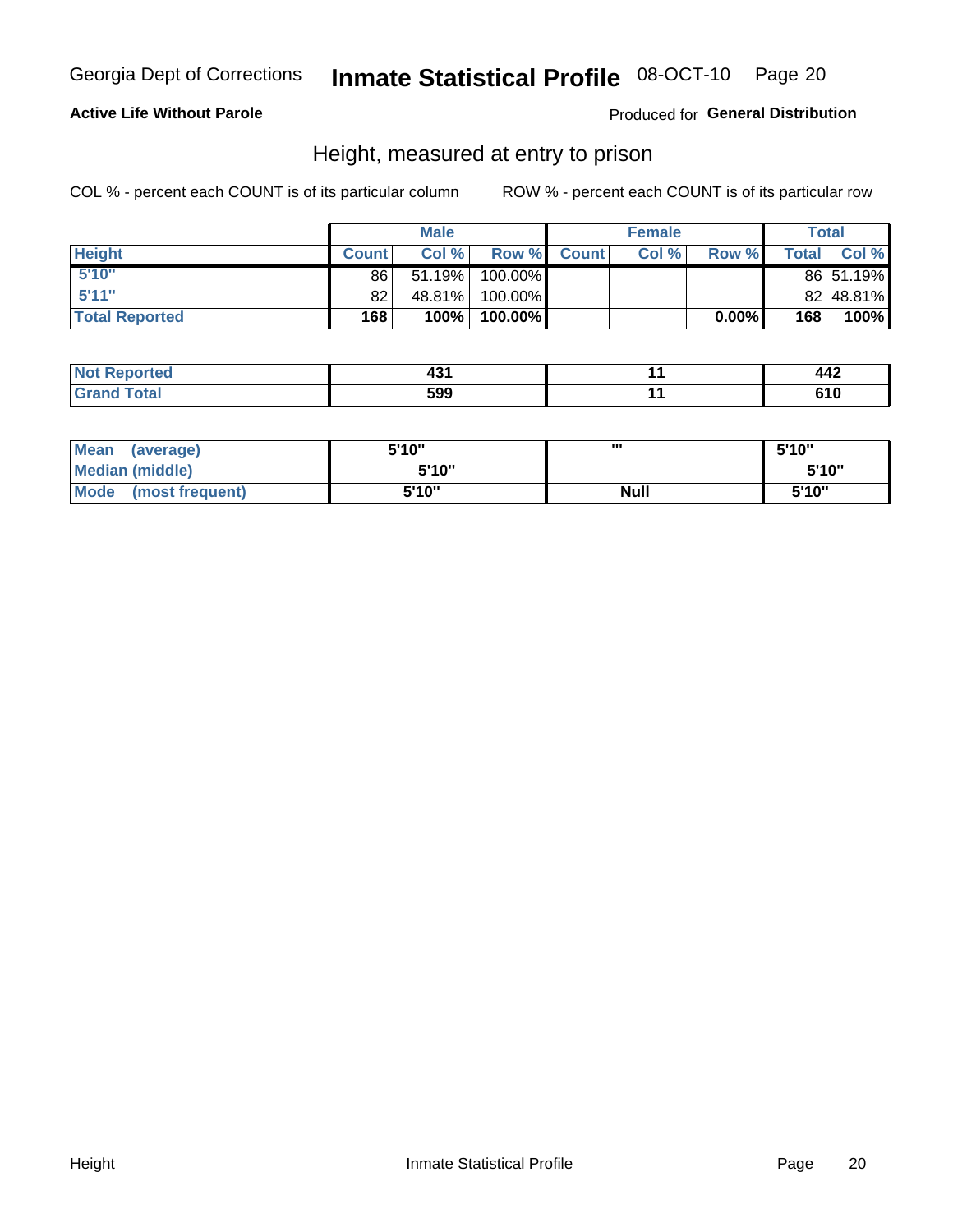## Inmate Statistical Profile 08-OCT-10 Page 21

## **Active Life Without Parole**

### Produced for General Distribution

## Weight, measured at entry to prison

COL % - percent each COUNT is of its particular column

|                       |                | <b>Male</b> |         |                 | <b>Female</b> |         | <b>Total</b>   |                            |
|-----------------------|----------------|-------------|---------|-----------------|---------------|---------|----------------|----------------------------|
| <b>Weight</b>         | <b>Count</b>   | Col %       | Row %   | <b>Count</b>    | Col %         | Row %   | <b>Total</b>   | $\overline{\text{Col }^9}$ |
| 90 - 99 pounds        | 1              | 0.17%       | 100.00% |                 |               |         | 1.             | 0.16%                      |
| 110 - 119 pounds      |                |             |         | $\overline{2}$  | 18.18%        | 100.00% | 2              | 0.33%                      |
| 120 - 129 pounds      | 1              | 0.17%       | 33.33%  | $\overline{2}$  | 18.18%        | 66.67%  | 3              | 0.49%                      |
| 130 - 139 pounds      | 14             | 2.34%       | 100.00% |                 |               |         | 14             | 2.30%                      |
| 140 - 149 pounds      | 35             | 5.84%       | 100.00% |                 |               |         | 35             | 5.74%                      |
| 150 - 159 pounds      | 53             | 8.85%       | 96.36%  | $\overline{2}$  | 18.18%        | 3.64%   | 55             | 9.02%                      |
| 160 - 169 pounds      | 79             | 13.19%      | 100.00% |                 |               |         | 79             | 12.95%                     |
| 170 - 179 pounds      | 93             | 15.53%      | 100.00% |                 |               |         | 93             | 15.25%                     |
| 180 - 189 pounds      | 75             | 12.52%      | 97.40%  | $\overline{2}$  | 18.18%        | 2.60%   | 77             | 12.62%                     |
| 190 - 199 pounds      | 46             | 7.68%       | 100.00% |                 |               |         | 46             | 7.54%                      |
| 200 - 209 pounds      | 49             | 8.18%       | 98.00%  | 1               | 9.09%         | 2.00%   | 50             | 8.20%                      |
| 210 - 219 pounds      | 39             | 6.51%       | 97.50%  | 1               | 9.09%         | 2.50%   | 40             | 6.56%                      |
| 220 - 229 pounds      | 41             | 6.84%       | 100.00% |                 |               |         | 41             | 6.72%                      |
| 230 - 239 pounds      | 20             | 3.34%       | 100.00% |                 |               |         | 20             | 3.28%                      |
| 240 - 249 pounds      | 21             | 3.51%       | 100.00% |                 |               |         | 21             | 3.44%                      |
| 250 - 259 pounds      | 8              | 1.34%       | 100.00% |                 |               |         | 8              | 1.31%                      |
| 260 - 269 pounds      | $\overline{7}$ | 1.17%       | 87.50%  | 1               | 9.09%         | 12.50%  | 8              | 1.31%                      |
| 270 - 279 pounds      | 5              | 0.83%       | 100.00% |                 |               |         | 5              | 0.82%                      |
| 280 - 289 pounds      | 4              | 0.67%       | 100.00% |                 |               |         | 4              | 0.66%                      |
| 290 - 299 pounds      | $\overline{2}$ | 0.33%       | 100.00% |                 |               |         | $\overline{2}$ | 0.33%                      |
| 320 - 329 pounds      | 4              | 0.67%       | 100.00% |                 |               |         | 4              | 0.66%                      |
| 330 - 339 pounds      | 1              | 0.17%       | 100.00% |                 |               |         | 1              | 0.16%                      |
| 400 pounds and over   | 1              | 0.17%       | 100.00% |                 |               |         |                | 0.16%                      |
| <b>Total Reported</b> | 599            | 100%        | 98.20%  | $\overline{11}$ | 100%          | 1.80%   | 610            | 100.0%                     |

| <b>Not Reported</b>              |     |               |
|----------------------------------|-----|---------------|
| <b>Total</b><br>'Grand<br>$\sim$ | 599 | 61 N<br>0 I U |

| Mean<br>(average)              | 189 | 163 | 188 |
|--------------------------------|-----|-----|-----|
| <b>Median (middle)</b>         | 180 | 150 | 180 |
| <b>Mode</b><br>(most frequent) | 170 | 180 | 170 |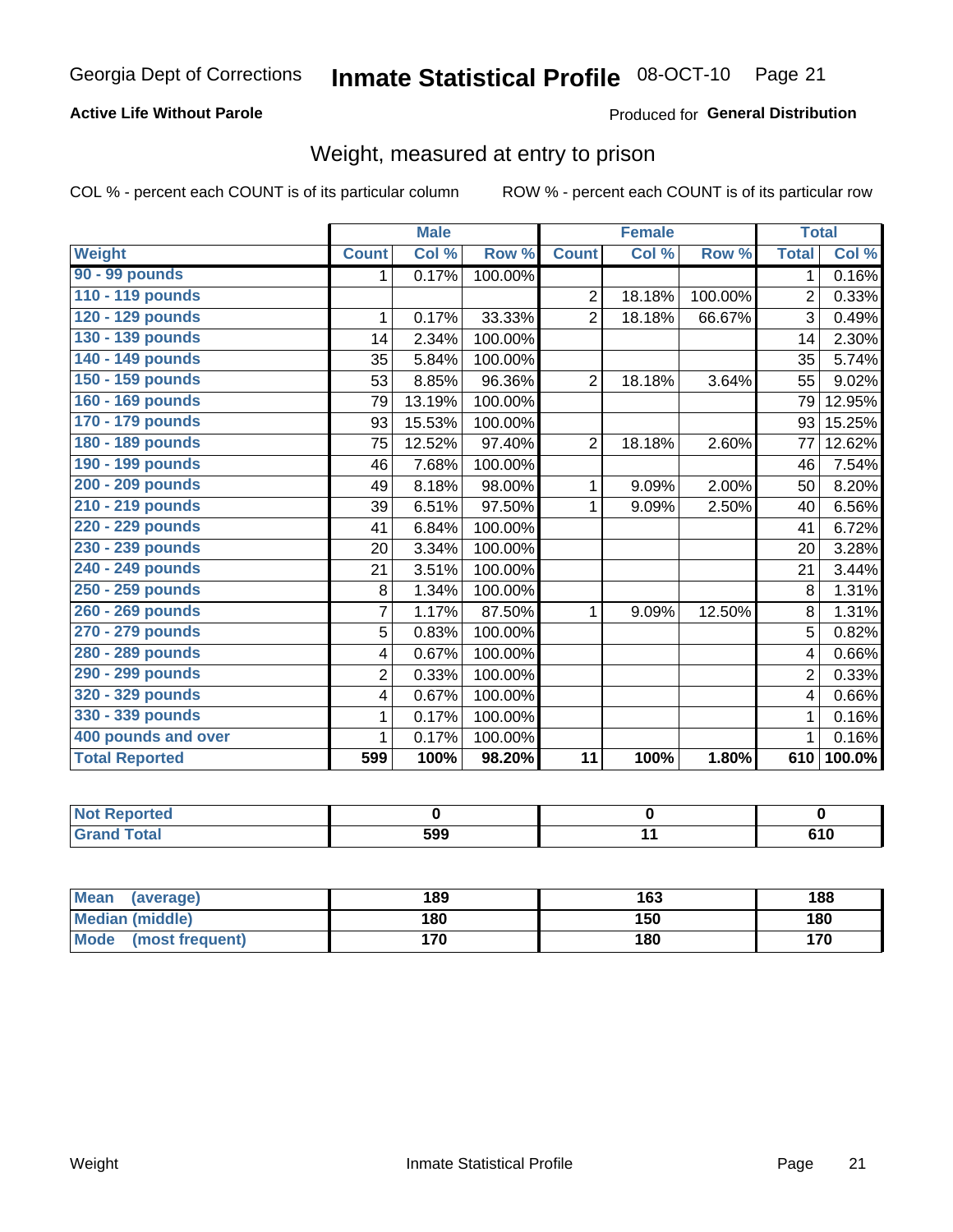#### Inmate Statistical Profile 08-OCT-10 Page 22

### **Active Life Without Parole**

Produced for General Distribution

## Military service

COL % - percent each COUNT is of its particular column

|                             |              | <b>Male</b> |             |    | <b>Female</b> |       |              | <b>Total</b> |
|-----------------------------|--------------|-------------|-------------|----|---------------|-------|--------------|--------------|
| <b>Military service</b>     | <b>Count</b> | Col %       | Row % Count |    | Col %         | Row % | <b>Total</b> | Col %        |
| <b>Air Force</b>            | 40           | $9.50\%$    | 100.00%     |    |               |       | 40           | 9.26%        |
| $\mathbf{2}$<br><b>Army</b> | 6            | 1.43%       | 100.00%     |    |               |       | 6            | 1.39%        |
| <b>Navy</b><br>3            | 3            | .71%        | 100.00%     |    |               |       | 3            | .69%         |
| <b>Marines</b><br>4         |              | $.24\%$     | 100.00%     |    |               |       |              | .23%         |
| <b>Coast Guard</b><br>5     | 5            | 1.19%       | 100.00%     |    |               |       | 5            | 1.16%        |
| <b>None</b><br>96           | 366          | 86.94%      | 97.08%      | 11 | 100.00%       | 2.92% | 377          | 87.27%       |
| <b>Total Reported</b>       | 421          | 100%        | 97.45%      | 11 | 100%          | 2.55% | 432          | 100%         |

| orted<br>N           | 470 | ---                  |
|----------------------|-----|----------------------|
| <b>otal</b><br>Grand | 599 | <b>CA C</b><br>v 1 v |

|  |  | <b>Mode</b><br>uent)<br>most tren | Force<br>Aır | <b>Null</b> | orce |
|--|--|-----------------------------------|--------------|-------------|------|
|--|--|-----------------------------------|--------------|-------------|------|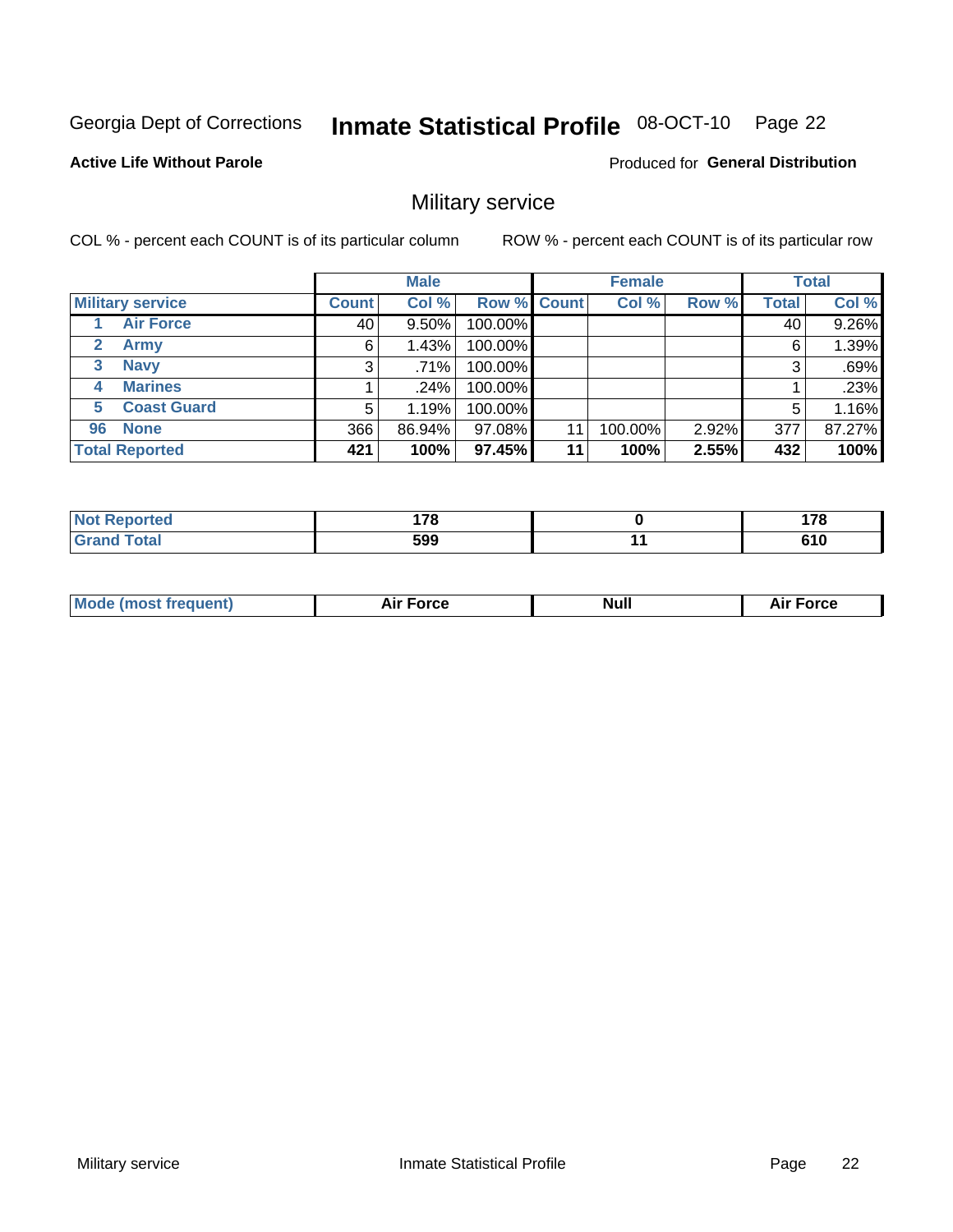#### Inmate Statistical Profile 08-OCT-10 Page 23

**Active Life Without Parole** 

Produced for General Distribution

## Type of admission to prison

COL % - percent each COUNT is of its particular column

|                             |              | <b>Male</b> |                    |    | <b>Female</b> |                |       | Total  |
|-----------------------------|--------------|-------------|--------------------|----|---------------|----------------|-------|--------|
| <b>Type of Admission</b>    | <b>Count</b> | Col%        | <b>Row % Count</b> |    | Col %         | Row %          | Total | Col %  |
| <b>Committed From Court</b> | 587          | $98.00\%$   | $98.16\%$          | 11 | 100.00%       | $1.84\%$       | 598   | 98.03% |
| <b>Par Rev/No New Sent</b>  |              | $.17\%$     | 100.00%            |    |               |                |       | .16%   |
| <b>Life W/O Parole</b>      |              | $1.84\%$    | 100.00%            |    |               |                | 11    | 1.80%  |
| <b>Total Reported</b>       | 599          | 100%        | $98.2\%$           | 11 | 100%          | $1.8\%$ $\mid$ | 610   | 100%   |

| ιθυ        |      |  |
|------------|------|--|
| ייניי<br>- | - 20 |  |

| <b>Mode (most frequent)</b> | Court Cmmt | <b>Court Cmmt</b> | Court Cmmt |
|-----------------------------|------------|-------------------|------------|
|                             |            |                   |            |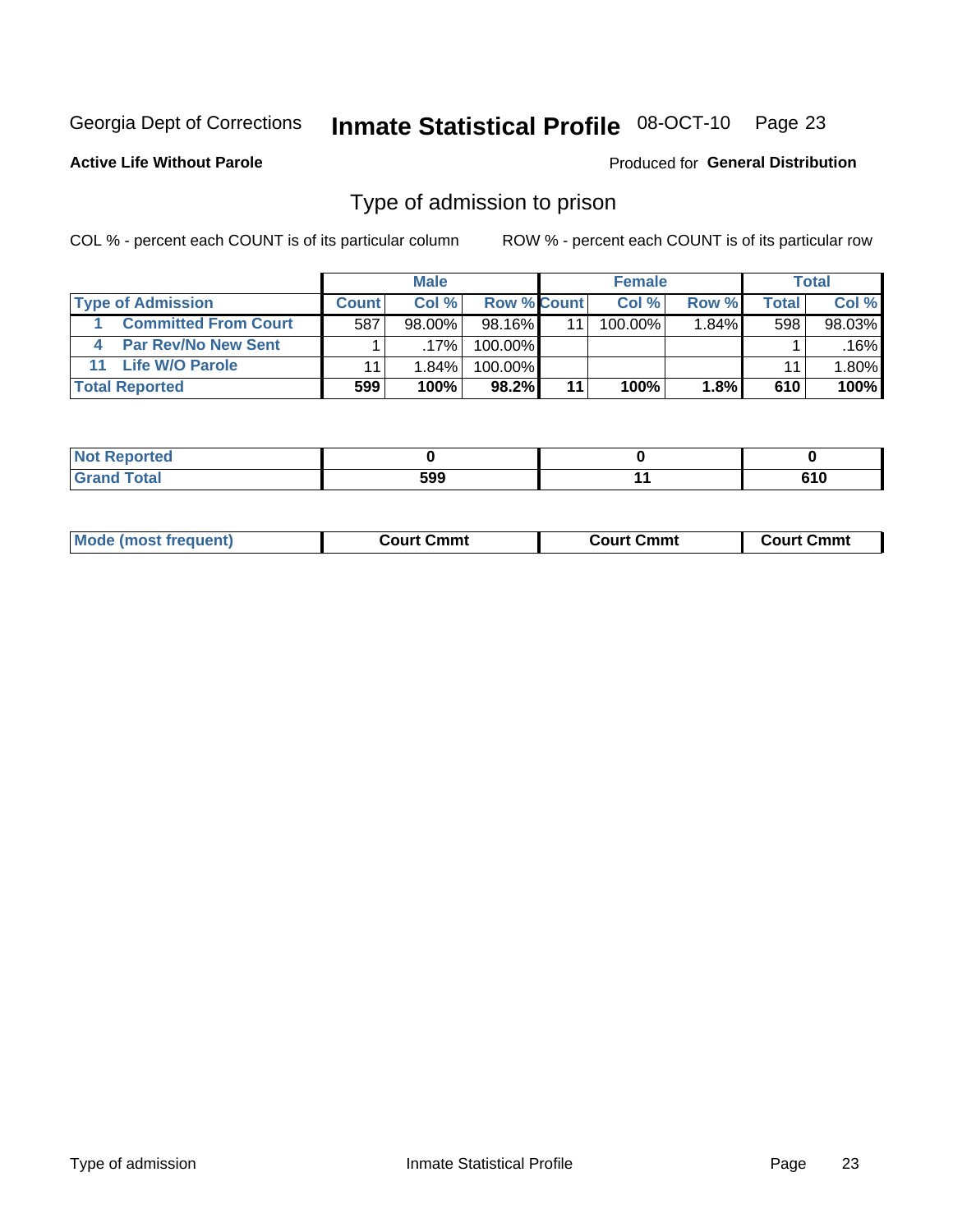## Inmate Statistical Profile 08-OCT-10 Page 24

**Active Life Without Parole** 

### Produced for General Distribution

## Current / last security status

COL % - percent each COUNT is of its particular column

|                        |              | <b>Male</b> |                    |    | <b>Female</b> |          |       | <b>Total</b> |
|------------------------|--------------|-------------|--------------------|----|---------------|----------|-------|--------------|
| <b>Security Status</b> | <b>Count</b> | Col %       | <b>Row % Count</b> |    | Col %         | Row %    | Total | Col %        |
| 3 Minimum              |              | .34%        | $100.00\%$         |    | .00%          |          |       | .33%         |
| 4 Medium               |              | 1.85%       | 100.00%            |    | $.00\%$       |          | 11    | 1.82%        |
| 5 Close                | 580          | 97.64%      | 98.14%             | 11 | 100.00%       | $1.86\%$ | 591   | 97.69%       |
| <b>6 Maximum</b>       |              | $.17\%$     | 100.00%            |    | .00%          |          |       | $.17\%$      |
| <b>Total Reported</b>  | 594          | 100%        | 98.18%             | 11 | 100%          | 1.82%    | 605   | 100%         |

| <b>Still being diagnosed</b> |     |     |
|------------------------------|-----|-----|
| <b>Not Reported</b>          |     |     |
| <b>Grand Total</b>           | 599 | 610 |

| <b>Mode</b><br>Close<br>: (most frequent)<br>oseت<br>Close<br>- - - -<br>- - - -<br>- - - - |
|---------------------------------------------------------------------------------------------|
|---------------------------------------------------------------------------------------------|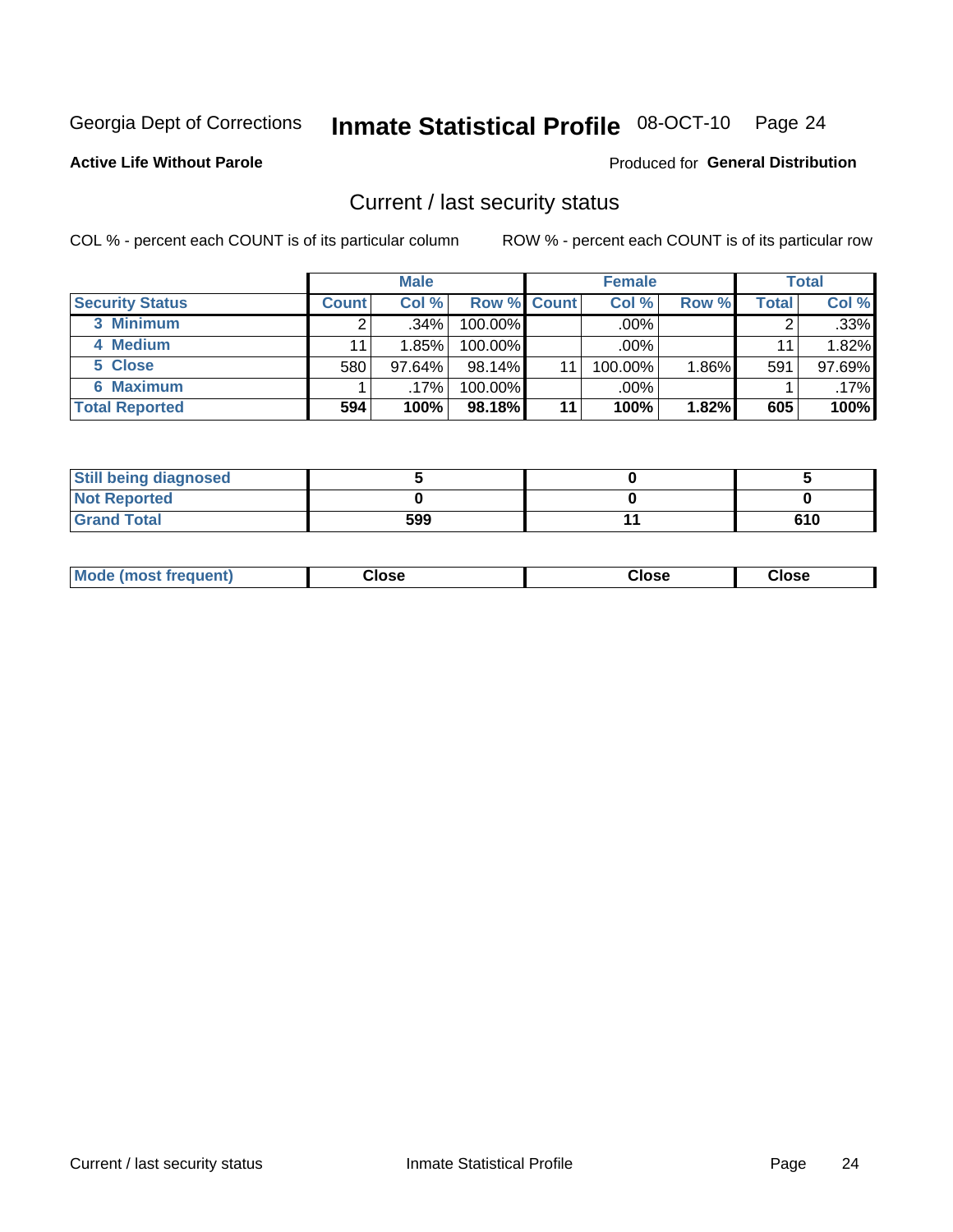## Inmate Statistical Profile 08-OCT-10 Page 25

**Active Life Without Parole** 

Produced for General Distribution

## Current / last type of institution

COL % - percent each COUNT is of its particular column

|                            |       | <b>Male</b> |                    | <b>Female</b> |       |       | <b>Total</b> |
|----------------------------|-------|-------------|--------------------|---------------|-------|-------|--------------|
| <b>Type of Institution</b> | Count | Col %       | <b>Row % Count</b> | Col %         | Row % | Total | Col %        |
| <b>State Prison</b>        | 597   | 99.83%      | 98.19%             | 100.00%       | 1.81% | 608   | 99.84%       |
| <b>Private Prison</b>      |       | 17%         | 100.00%            |               |       |       | $.16\%$      |
| <b>Total Reported</b>      | 598   | 100%        | 98.19%             | 100%          | 1.81% | 609   | 100%         |

| الداري الأمير<br>τeα |     |             |
|----------------------|-----|-------------|
| $int^{\infty}$       | 599 | ra r<br>uıu |

| <b>Mode (most frequent)</b> | <b>State Prison</b> | <b>State Prison</b> | <b>State Prison</b> |
|-----------------------------|---------------------|---------------------|---------------------|
|                             |                     |                     |                     |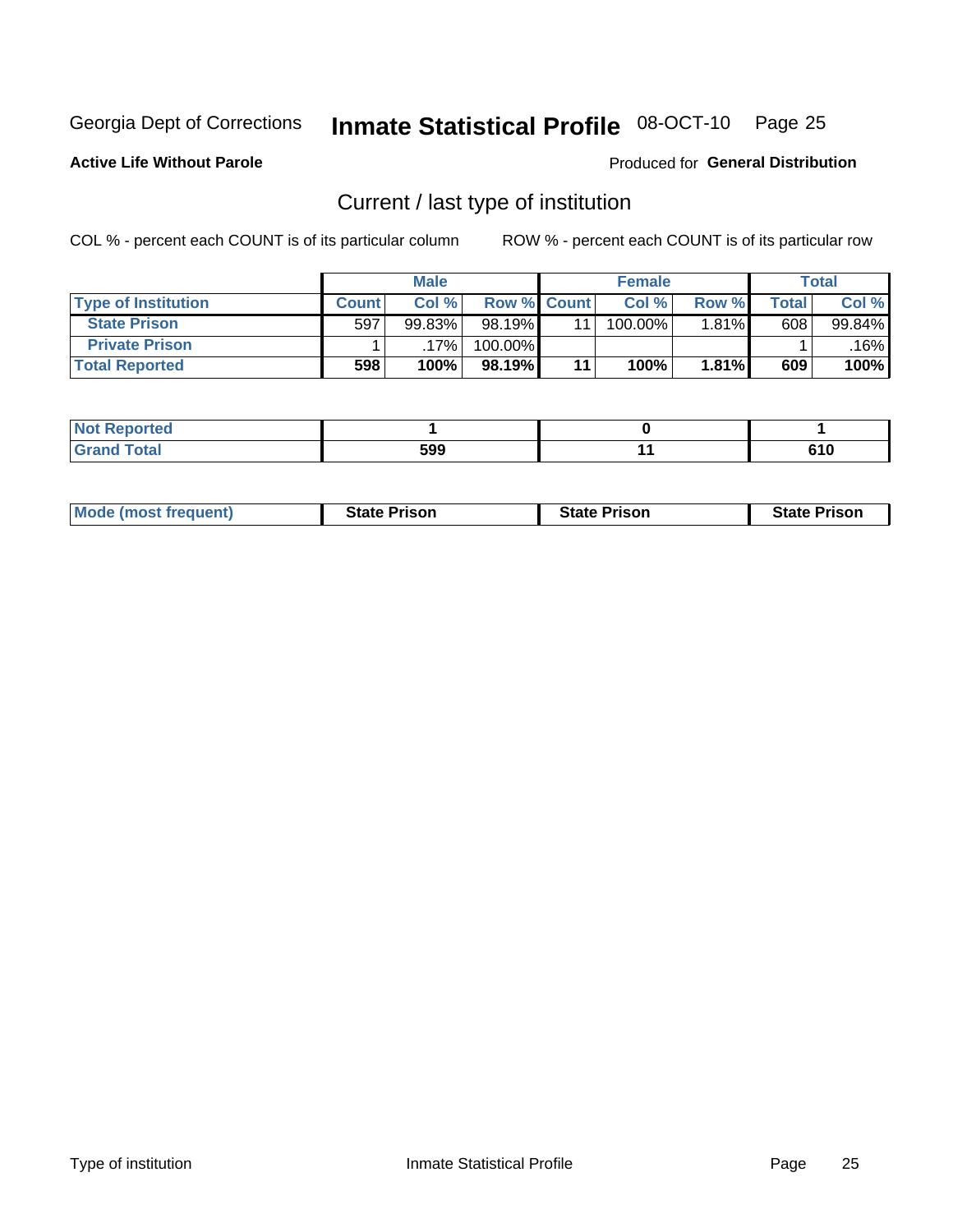## Inmate Statistical Profile 08-OCT-10 Page 26

**Active Life Without Parole** 

### Produced for General Distribution

## Institution type - transitional centers

COL % - percent each COUNT is of its particular column

|                                          |              | <b>Male</b> |                    | <b>Female</b> |             | <b>Total</b> |
|------------------------------------------|--------------|-------------|--------------------|---------------|-------------|--------------|
| <b>Institution Type - Trans. Centers</b> | <b>Count</b> | CoI%        | <b>Row % Count</b> | Col %         | Row % Total | Col %        |
| <b>Total Reported</b>                    |              |             |                    |               |             |              |

| <b>Reported</b><br><b>NOT</b>  |  |  |
|--------------------------------|--|--|
| $n+n$<br>C <sub>r</sub><br>--- |  |  |

| Mode (most frequent) | <b>Null</b> | <b>Null</b> | <b>Null</b> |
|----------------------|-------------|-------------|-------------|
|                      |             |             |             |
|                      |             |             |             |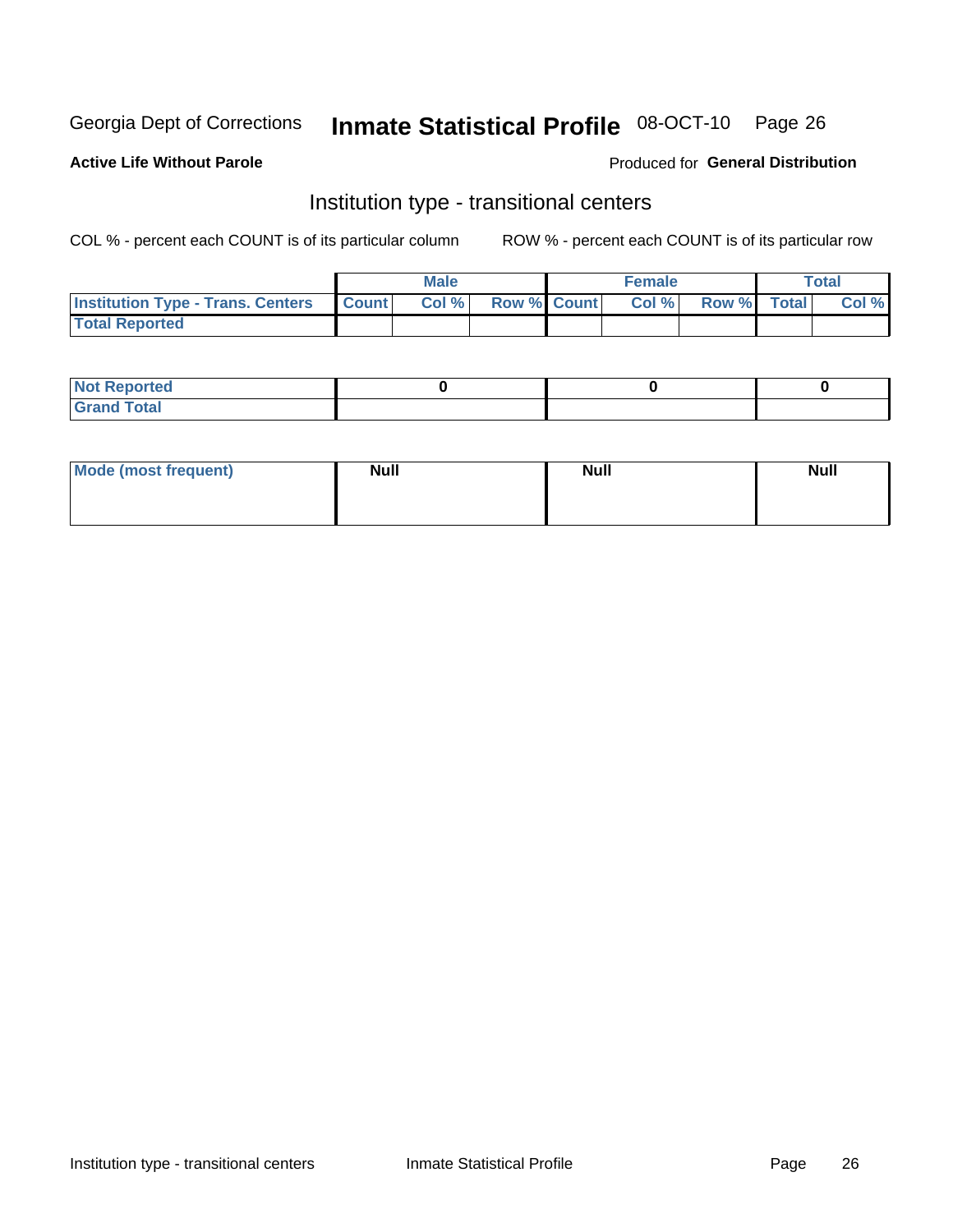#### **Inmate Statistical Profile 08-OCT-10** Page 27

### **Active Life Without Parole**

### Produced for General Distribution

## Institution type - mental hospitals

COL % - percent each COUNT is of its particular column

|                                                  | Male |                    | <b>Female</b> |                   | <b>Total</b> |
|--------------------------------------------------|------|--------------------|---------------|-------------------|--------------|
| <b>Institution Type - Mental Hospitals Count</b> | Col% | <b>Row % Count</b> |               | Col % Row % Total | Col %        |
| <b>Total Reported</b>                            |      |                    |               |                   |              |

| <b>Not Reported</b>   |  |  |
|-----------------------|--|--|
| <b>Total</b><br>_____ |  |  |

| Mode.<br>frequent) | <b>Nul</b><br>_____ | <b>Null</b> | <b>Null</b> |
|--------------------|---------------------|-------------|-------------|
|                    |                     |             |             |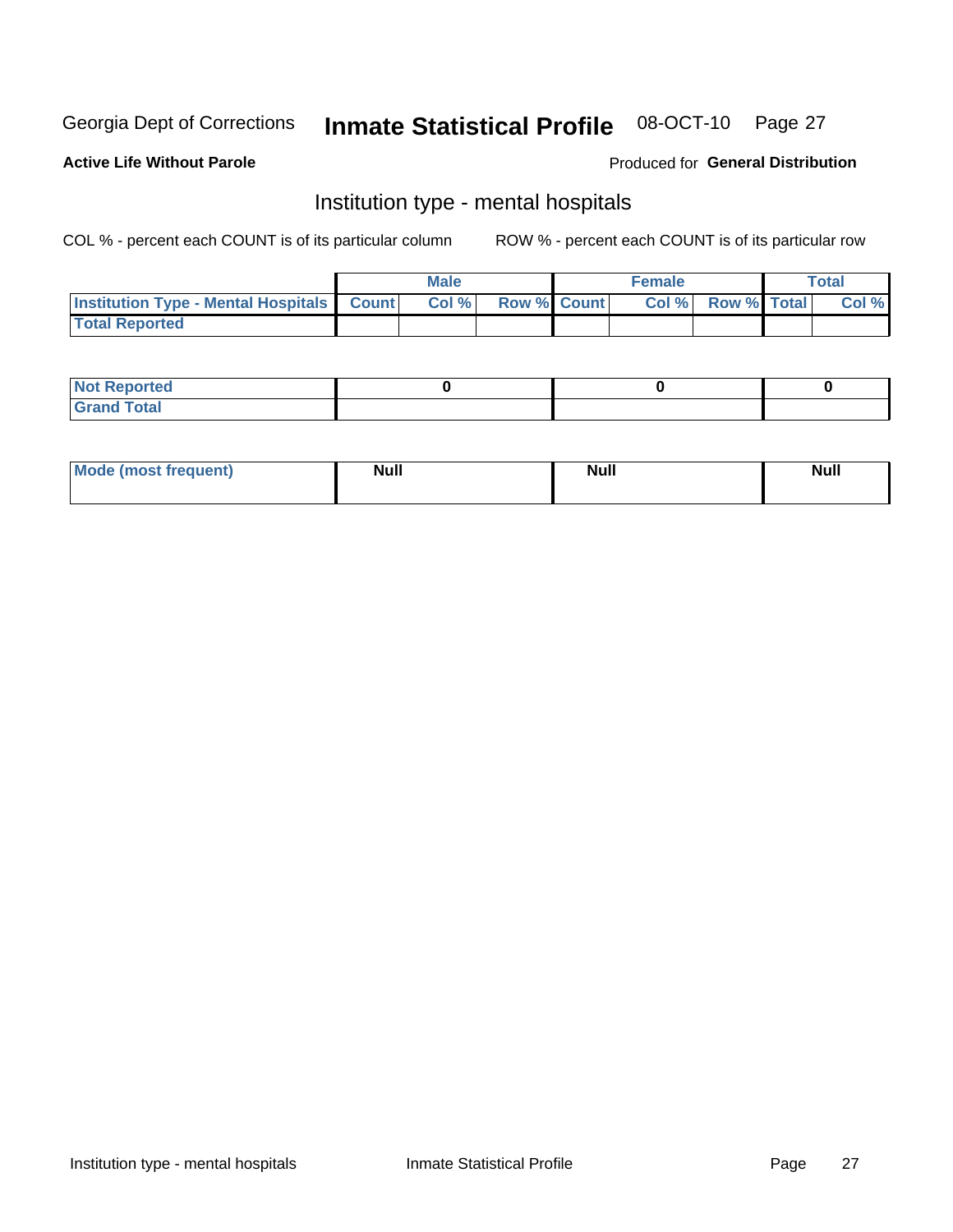## Inmate Statistical Profile 08-OCT-10 Page 28

**Active Life Without Parole** 

Produced for General Distribution

## Institution type - county prisons

COL % - percent each COUNT is of its particular column

|                                                    | <b>Male</b> |  | <b>Female</b>            |             | <b>Total</b> |
|----------------------------------------------------|-------------|--|--------------------------|-------------|--------------|
| <b>Institution Type - County Prisons   Count  </b> | Col %       |  | <b>Row % Count Col %</b> | Row % Total | Col %        |
| <b>Total Reported</b>                              |             |  |                          |             |              |

| <b>Not Reported</b>         |  |  |
|-----------------------------|--|--|
| <b>Total</b><br>-<br>______ |  |  |

| <b>Mode</b>      | <b>Null</b> | <b>Null</b> | <b>Null</b> |  |
|------------------|-------------|-------------|-------------|--|
| (most freauent). |             |             |             |  |
|                  |             |             |             |  |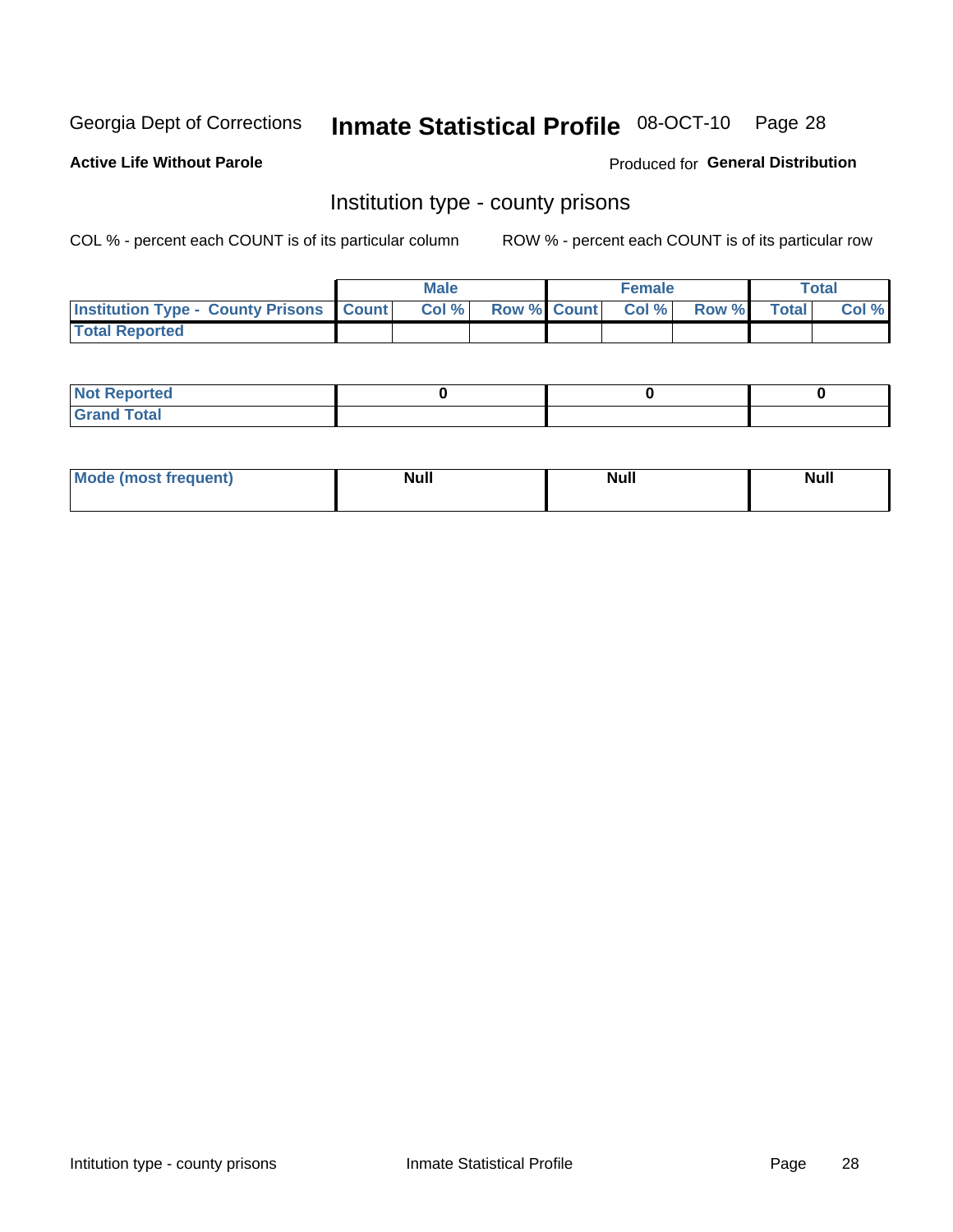## Inmate Statistical Profile 08-OCT-10 Page 29

## **Active Life Without Parole**

### Produced for General Distribution

## Institution type - state prisons

COL % - percent each COUNT is of its particular column

|                                         |                | <b>Male</b> |         |                | <b>Female</b> |         | <b>Total</b> |        |
|-----------------------------------------|----------------|-------------|---------|----------------|---------------|---------|--------------|--------|
| <b>Institution Type - State Prisons</b> | <b>Count</b>   | Col %       | Row %   | <b>Count</b>   | Col %         | Row %   | <b>Total</b> | Col %  |
| <b>Augusta State Med.</b><br>532        | 33             | 5.53%       | 100.00% |                |               |         | 33           | 5.43%  |
| <b>Prison</b>                           |                |             |         |                |               |         |              |        |
| <b>Autry State Prison</b><br>543        |                | .17%        | 100.00% |                |               |         |              | .16%   |
| <b>Baldwin State Prison</b><br>553      | 28             | 4.69%       | 100.00% |                |               |         | 28           | 4.61%  |
| <b>Ga Diag &amp; Class Pris</b><br>521  | 25             | 4.19%       | 100.00% |                |               |         | 25           | 4.11%  |
| <b>Ga State Prison</b><br>517           | 12             | 2.01%       | 100.00% |                |               |         | 12           | 1.97%  |
| <b>Hancock State Prison</b><br>541      | 57             | 9.55%       | 100.00% |                |               |         | 57           | 9.38%  |
| <b>Hays State Prison</b><br>540         | 80             | 13.40%      | 100.00% |                |               |         | 80           | 13.16% |
| <b>Johnson State Prison</b><br>545      | 1              | .17%        | 100.00% |                |               |         |              | .16%   |
| <b>Macon State Prison</b><br>549        | 84             | 14.07%      | 100.00% |                |               |         | 84           | 13.82% |
| <b>Men'S State Prison</b><br>519        | $\overline{2}$ | .34%        | 100.00% |                |               |         | 2            | .33%   |
| <b>Metro State Prison (W)</b><br>554    |                |             |         | 9              | 81.82%        | 100.00% | 9            | 1.48%  |
| <b>Phillips State Prison</b><br>505     | 15             | 2.51%       | 100.00% |                |               |         | 15           | 2.47%  |
| <b>Pulaski State Prison (W)</b><br>557  |                |             |         | $\overline{2}$ | 18.18%        | 100.00% | 2            | .33%   |
| <b>Smith State Prison</b><br>550        | 70             | 11.73%      | 100.00% |                |               |         | 70           | 11.51% |
| <b>Telfair State Prison</b><br>542      | 79             | 13.23%      | 100.00% |                |               |         | 79           | 12.99% |
| <b>Valdosta State Prison</b><br>537     | 55             | 9.21%       | 100.00% |                |               |         | 55           | 9.05%  |
| <b>Ware State Prison</b><br>501         | 54             | 9.05%       | 100.00% |                |               |         | 54           | 8.88%  |
| <b>Washington Sp</b><br>552             |                | .17%        | 100.00% |                |               |         |              | .16%   |
| <b>Total Reported</b>                   | 597            | 100%        | 98.19%  | 11             | 100%          | 1.81%   | 608          | 100%   |

| <b>Not Reported</b> |     |     |
|---------------------|-----|-----|
| Total               | 597 | 608 |

| <b>Mode (most frequent)</b> | 1549 Macon State Prison | 554 Metro State Prison (W) | 549 Macon State<br>Prison |
|-----------------------------|-------------------------|----------------------------|---------------------------|
|-----------------------------|-------------------------|----------------------------|---------------------------|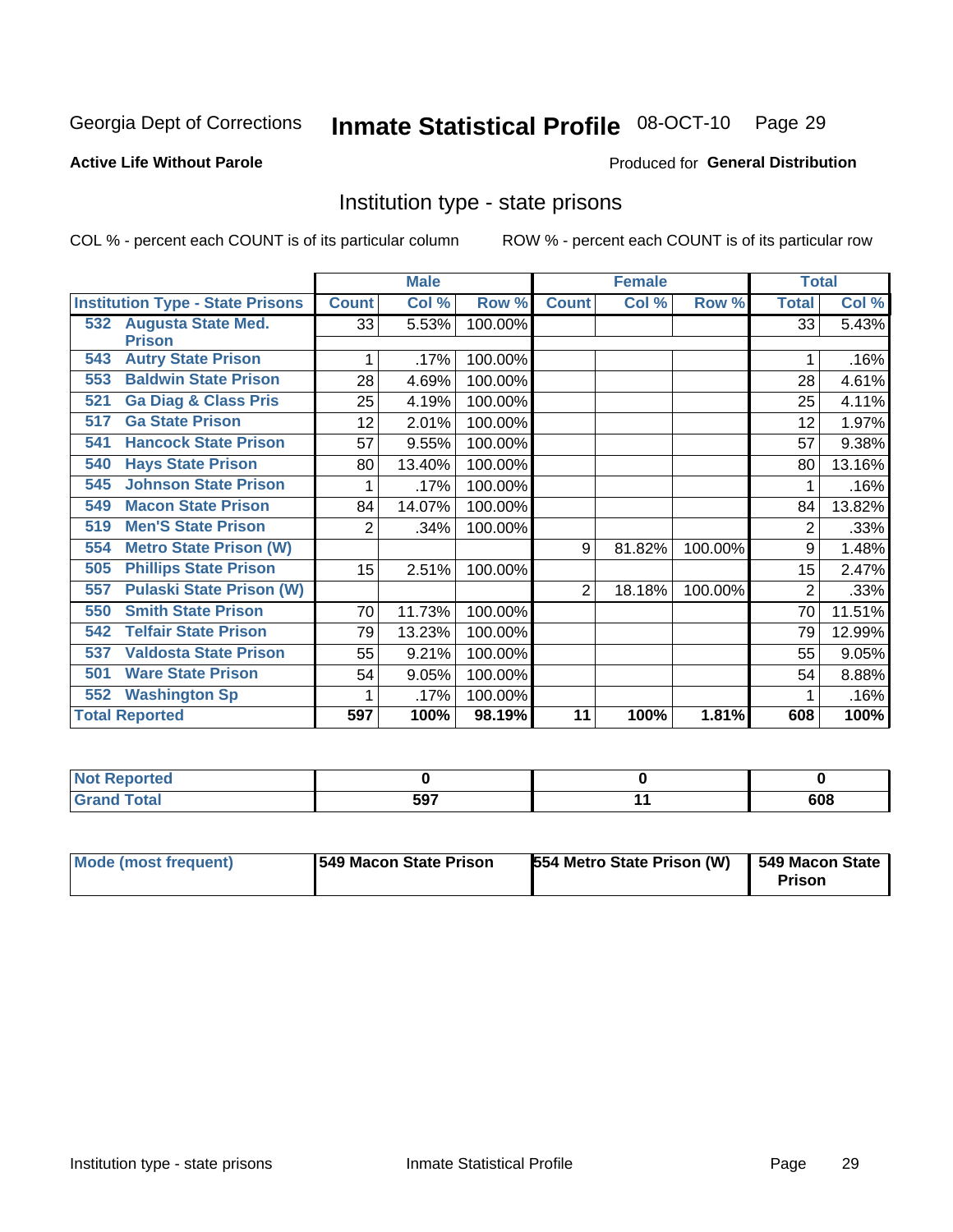## Inmate Statistical Profile 08-OCT-10 Page 30

**Active Life Without Parole** 

Produced for General Distribution

## Institution type - private prisons

COL % - percent each COUNT is of its particular column

|                                           |              | Male       |                    | <b>Female</b> |       |              | Total   |
|-------------------------------------------|--------------|------------|--------------------|---------------|-------|--------------|---------|
| <b>Institution Type - Private Prisons</b> | <b>Count</b> | Col%       | <b>Row % Count</b> | Col%          | Row % | <b>Total</b> | Col %   |
| 569<br><b>Coffee Corr Facility</b>        |              | $100.00\%$ | 100.00%            |               |       |              | 100.00% |
| <b>Total Reported</b>                     |              | $100\%$ .  | 100%               |               | %     |              | 100%    |

| Not Reported |  |  |
|--------------|--|--|
|              |  |  |

| Mode (most frequent) | 569 Coffee Corr Facility | <b>Null</b> | 569 Coffee Corr<br><b>Facility</b> |
|----------------------|--------------------------|-------------|------------------------------------|
|----------------------|--------------------------|-------------|------------------------------------|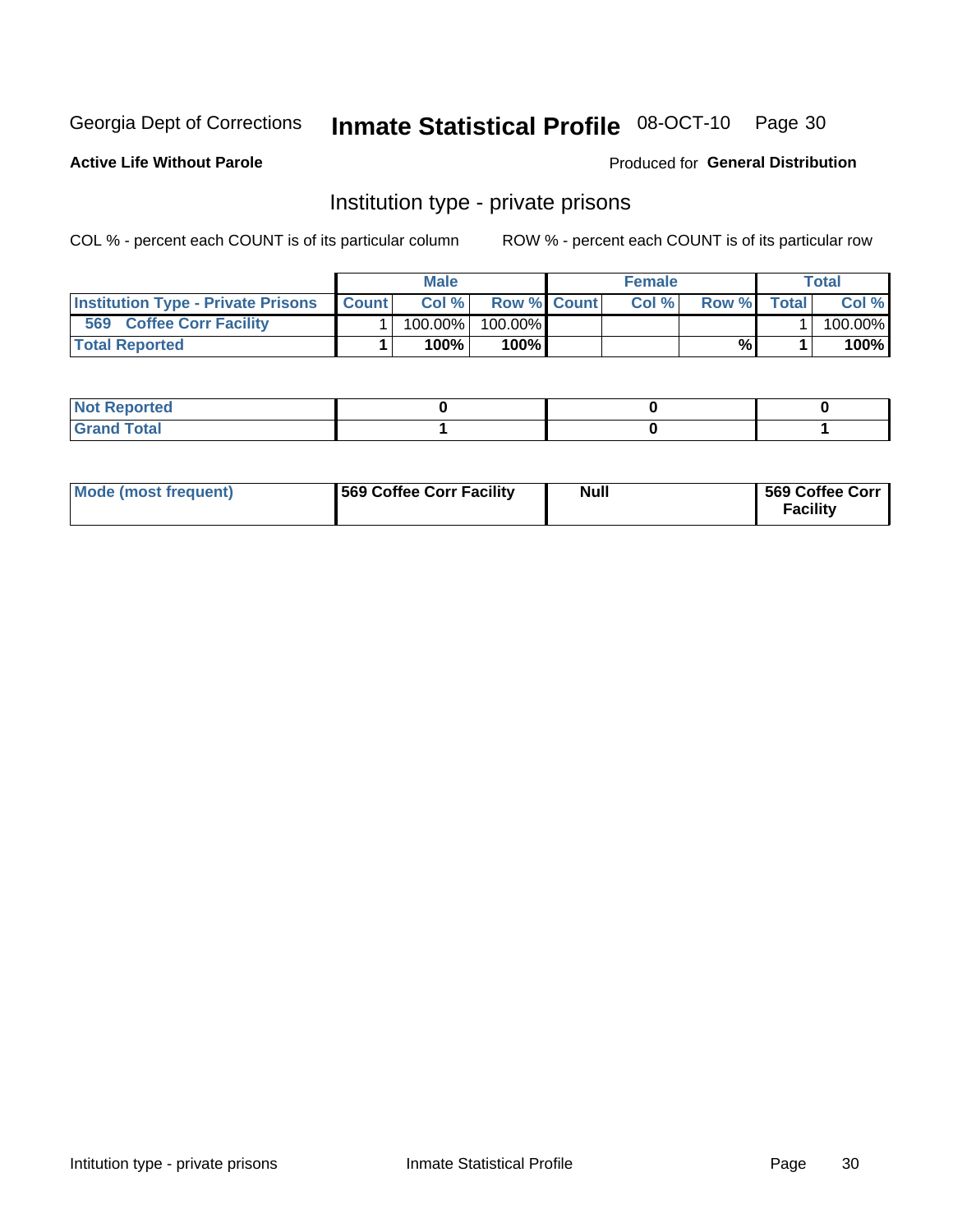## Inmate Statistical Profile 08-OCT-10 Page 31

**Active Life Without Parole** 

Produced for General Distribution

## Institution type - prison annexes

COL % - percent each COUNT is of its particular column

|                                                   | <b>Male</b> |       |              | <b>Female</b> |             | <b>Total</b> |
|---------------------------------------------------|-------------|-------|--------------|---------------|-------------|--------------|
| <b>Institution Type - Prison Annexe   Count  </b> | Col %       | Row % | <b>Count</b> | Col %         | Row % Total | Col %        |
| <b>Total Reported</b>                             |             |       |              |               |             |              |

| <b>Reported</b><br>I NOT |  |  |
|--------------------------|--|--|
| <b>Total</b><br>$C$ ren  |  |  |

| <b>Mode</b>     | <b>Null</b> | <b>Null</b> | <b>Null</b> |
|-----------------|-------------|-------------|-------------|
| most frequent). |             |             |             |
|                 |             |             |             |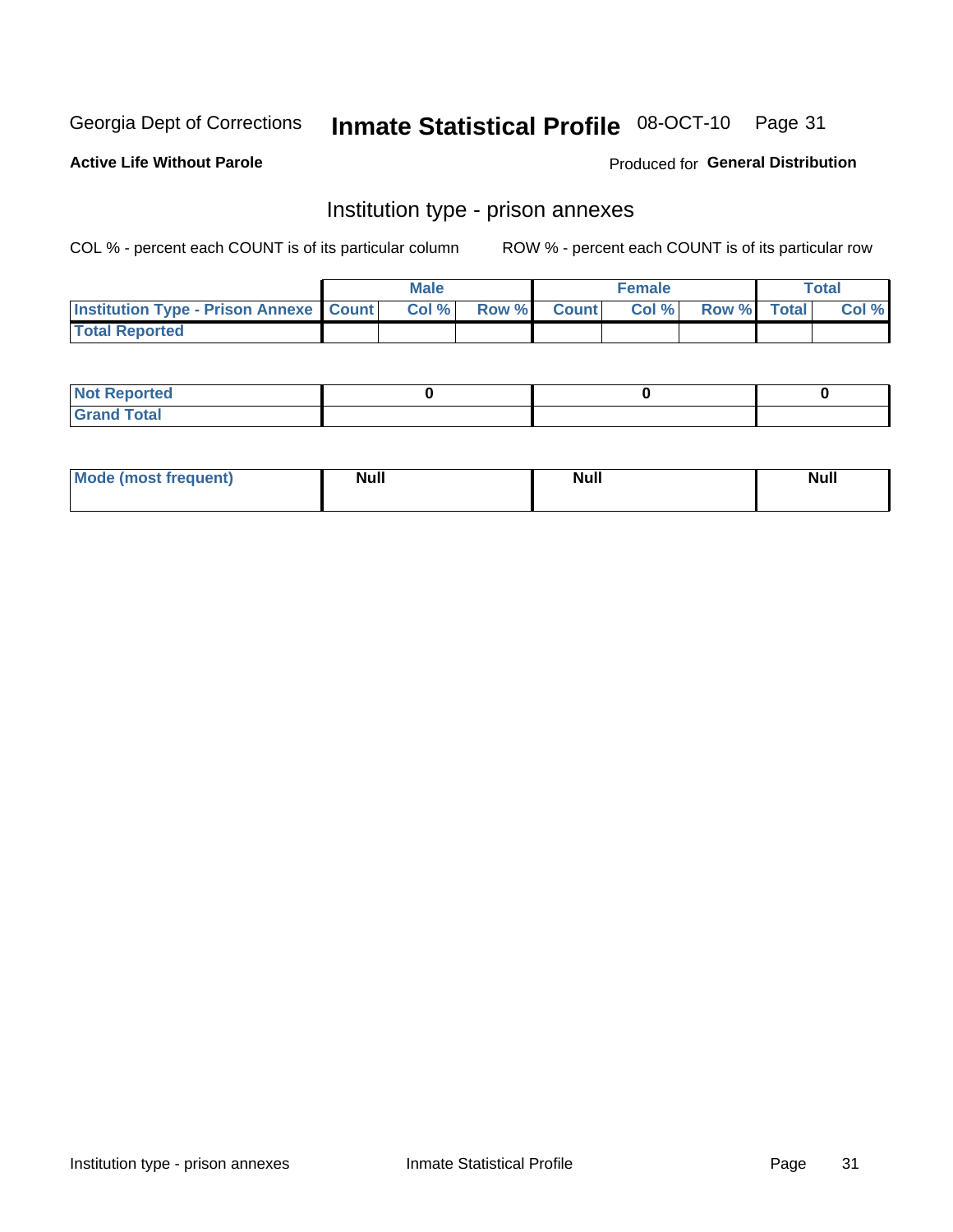## Inmate Statistical Profile 08-OCT-10 Page 32

**Active Life Without Parole** 

**Produced for General Distribution** 

## Institution type - pre-release centers

COL % - percent each COUNT is of its particular column

|                                                   | <b>Male</b> |              |       | <b>Female</b> |                    | <b>Total</b> |
|---------------------------------------------------|-------------|--------------|-------|---------------|--------------------|--------------|
| <b>Institution Type - Prison Annexe   Count  </b> | Col %       | <b>Row %</b> | Count | Col %         | <b>Row %</b> Total | Col %        |
| <b>Total Reported</b>                             |             |              |       |               |                    |              |

| <b>Reported</b><br>I NOT |  |  |
|--------------------------|--|--|
| <b>Total</b><br>$C$ ren  |  |  |

| $^{\prime}$ Mo <sub>t</sub><br>frequent)<br>⊥(most | <b>Null</b> | Noll<br><b>vull</b> | <b>Null</b> |
|----------------------------------------------------|-------------|---------------------|-------------|
|                                                    |             |                     |             |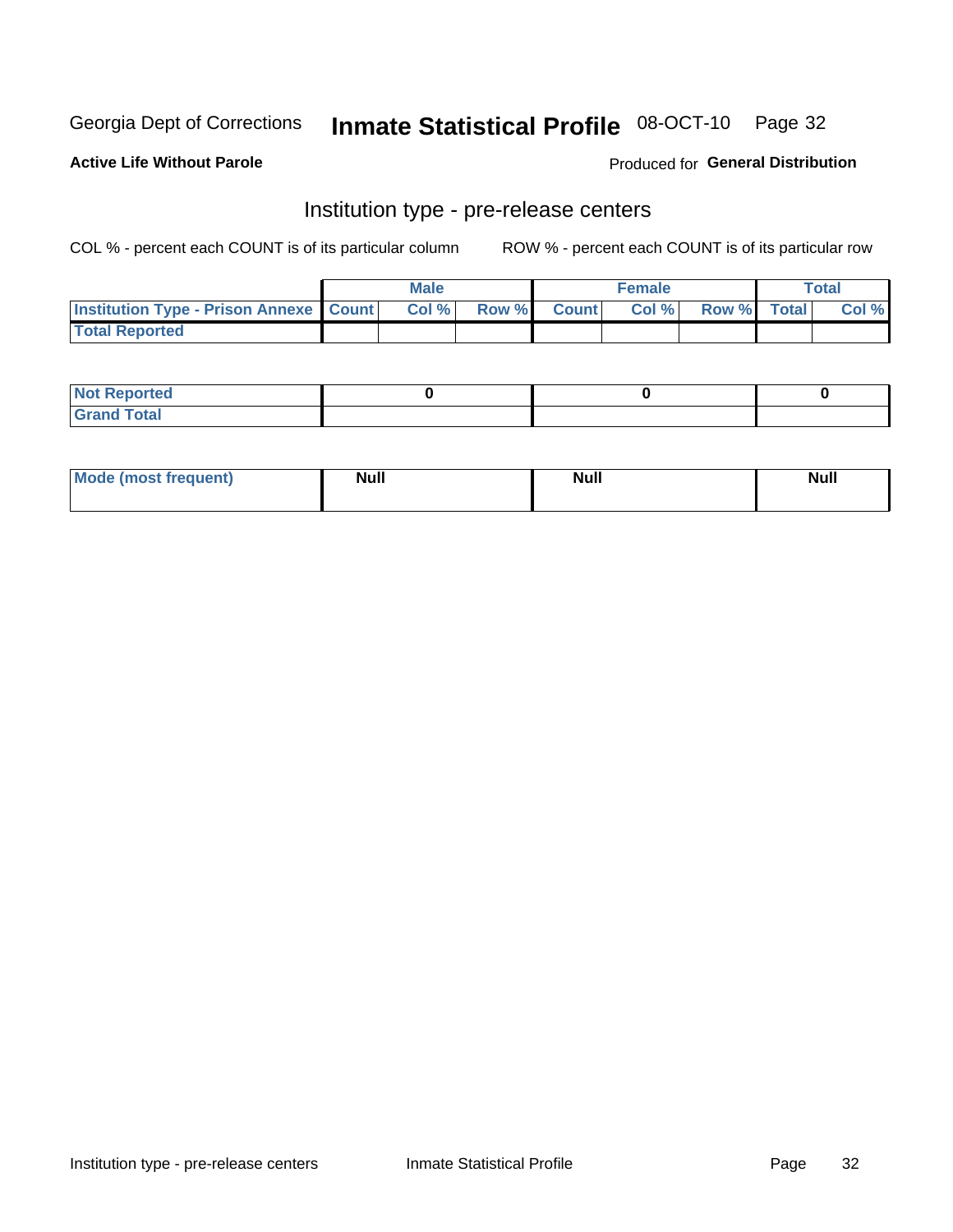## Inmate Statistical Profile 08-OCT-10 Page 33

### **Active Life Without Parole**

### Produced for General Distribution

## Institution type - inmate boot camp

COL % - percent each COUNT is of its particular column

|                                      |              | <b>Male</b> |               |              | <b>Female</b> |             | <b>Total</b> |
|--------------------------------------|--------------|-------------|---------------|--------------|---------------|-------------|--------------|
| <b>Institution Type - Boot Camps</b> | <b>Count</b> | Col %       | <b>Row %I</b> | <b>Count</b> | Col %         | Row % Total | Col %        |
| <b>Total Rported</b>                 |              |             |               |              |               |             |              |

| <b>Not Reported</b> |  |  |
|---------------------|--|--|
| <b>Total</b><br>Cro |  |  |

| <b>I Mode (most frequent)</b> | <b>Null</b> | <b>Null</b> | <b>Null</b> |
|-------------------------------|-------------|-------------|-------------|
|                               |             |             |             |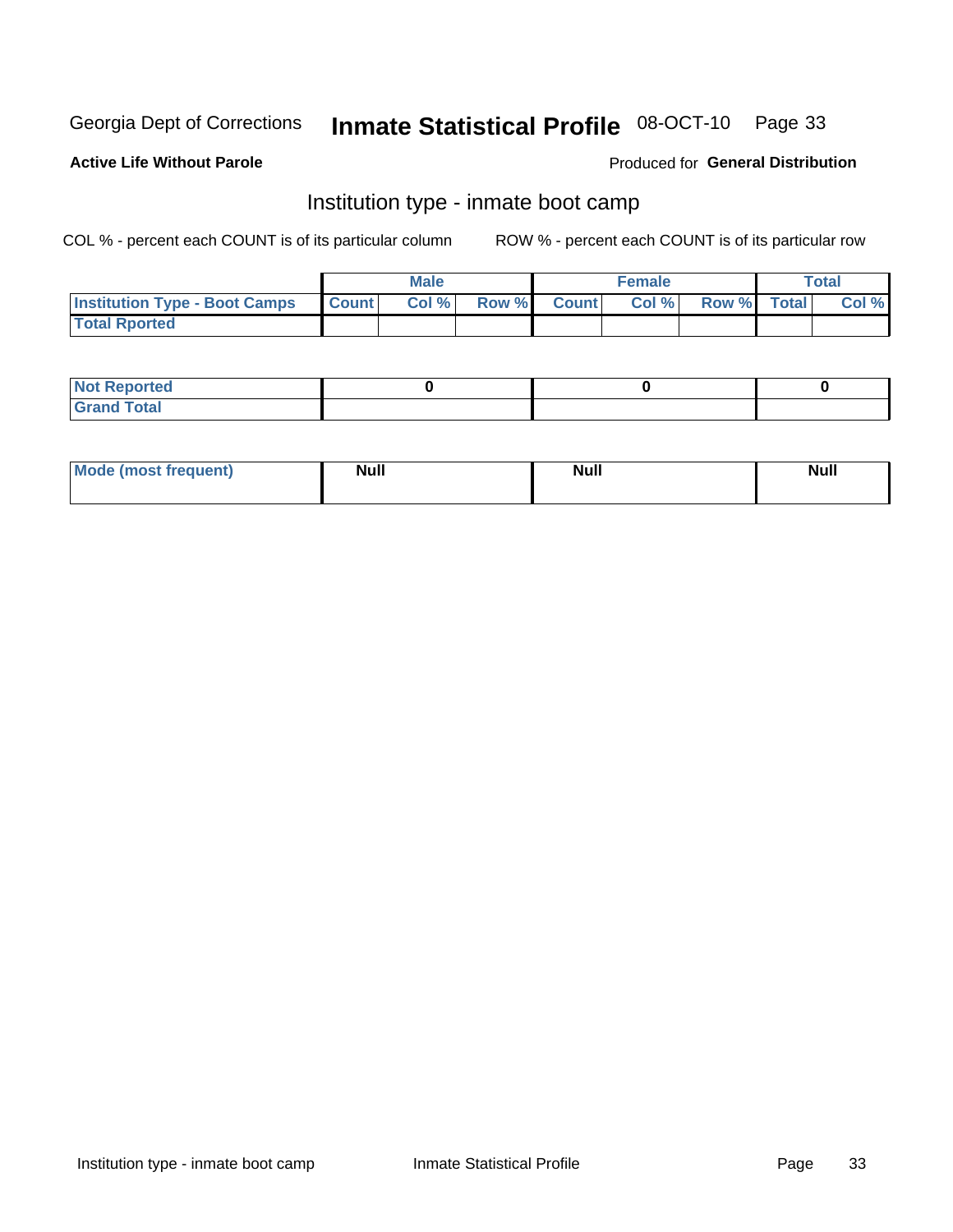## Inmate Statistical Profile 08-OCT-10 Page 34

**Active Life Without Parole** 

**Produced for General Distribution** 

## Number of disciplinary reports

COL % - percent each COUNT is of its particular column

|                                       |              | <b>Male</b> |                    |    | <b>Female</b> |       |       | <b>Total</b> |
|---------------------------------------|--------------|-------------|--------------------|----|---------------|-------|-------|--------------|
| <b>Number of Disciplinary Reports</b> | <b>Count</b> | Col %       | <b>Row % Count</b> |    | Col %         | Row % | Total | Col %        |
|                                       | 160          | 26.71%      | 96.97%             | 5  | 45.45%        | 3.03% | 165   | 27.05%       |
|                                       | 55           | 9.18%       | 100.00%            |    |               |       | 55    | 9.02%        |
| 2                                     | 53           | 8.85%       | 96.36%             | 2  | 18.18%        | 3.64% | 55    | 9.02%        |
| 3                                     | 35           | 5.84%       | 97.22%             |    | 9.09%         | 2.78% | 36    | 5.90%        |
|                                       | 34           | 5.68%       | 100.00%            |    |               |       | 34    | 5.57%        |
|                                       | 28           | 4.67%       | 100.00%            |    |               |       | 28    | 4.59%        |
| <b>More Than 5</b>                    | 234          | 39.07%      | 98.73%             | 3  | 27.27%        | 1.27% | 237   | 38.85%       |
| <b>Total Reported</b>                 | 599          | 100%        | 98.20%             | 11 | 100%          | 1.80% | 610   | 100%         |

| NO<br>teo |     |   |
|-----------|-----|---|
| Total     | 599 | . |

| Mean (average)       | 8.49 | 6.55 | 8.46 |
|----------------------|------|------|------|
| Median (middle)      |      |      |      |
| Mode (most frequent) |      |      |      |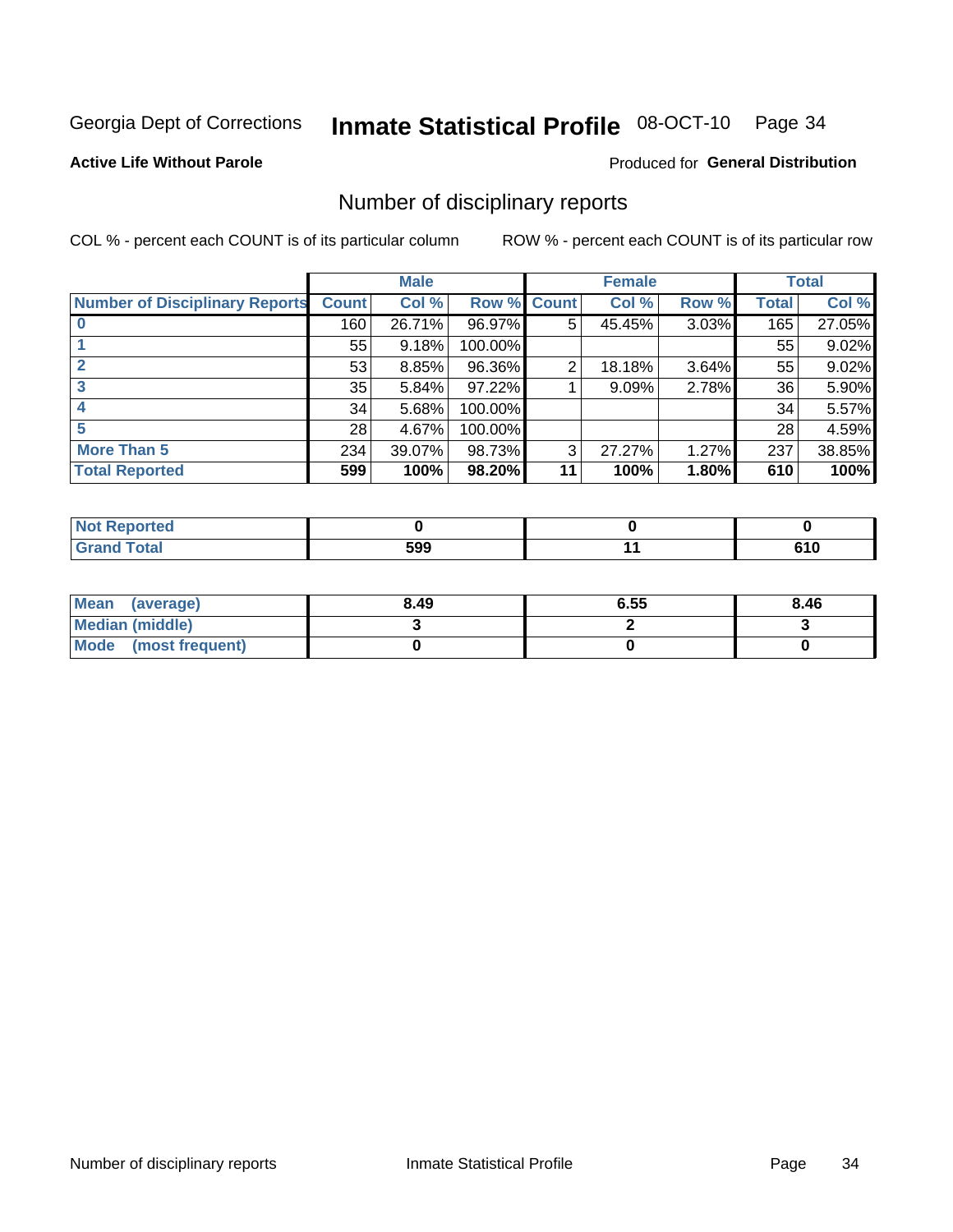## Inmate Statistical Profile 08-OCT-10 Page 35

### **Active Life Without Parole**

## **Produced for General Distribution**

## Number of transfers

COL % - percent each COUNT is of its particular column

|                            |              | <b>Male</b> |             |    | <b>Female</b> |        |              | <b>Total</b> |
|----------------------------|--------------|-------------|-------------|----|---------------|--------|--------------|--------------|
| <b>Number of Transfers</b> | <b>Count</b> | Col %       | Row % Count |    | Col %         | Row %  | <b>Total</b> | Col %        |
|                            | 7            | 1.17%       | 63.64%      | 4  | 36.36%        | 36.36% | 11           | 1.80%        |
|                            | 80           | 13.36%      | 97.56%      | 2  | 18.18%        | 2.44%  | 82           | 13.44%       |
| $\mathbf{2}$               | 134          | 22.37%      | 99.26%      |    | 9.09%         | 0.74%  | 135          | 22.13%       |
| 3                          | 120          | 20.03%      | 96.77%      | 4  | 36.36%        | 3.23%  | 124          | 20.33%       |
|                            | 70           | 11.69%      | 100.00%     |    |               |        | 70           | 11.48%       |
| 5                          | 37           | 6.18%       | 100.00%     |    |               |        | 37           | 6.07%        |
| <b>More Than 5</b>         | 151          | 25.21%      | 100.00%     |    |               |        | 151          | 24.75%       |
| <b>Total Reported</b>      | 599          | 100%        | 98.20%      | 11 | 100%          | 1.80%  | 610          | 100%         |

| NO.<br>τeσ |     |       |
|------------|-----|-------|
| Total      | 599 | v 1 v |

| Mean (average)       | 4.13 | 1.45 | 4.08 |
|----------------------|------|------|------|
| Median (middle)      |      |      |      |
| Mode (most frequent) |      |      |      |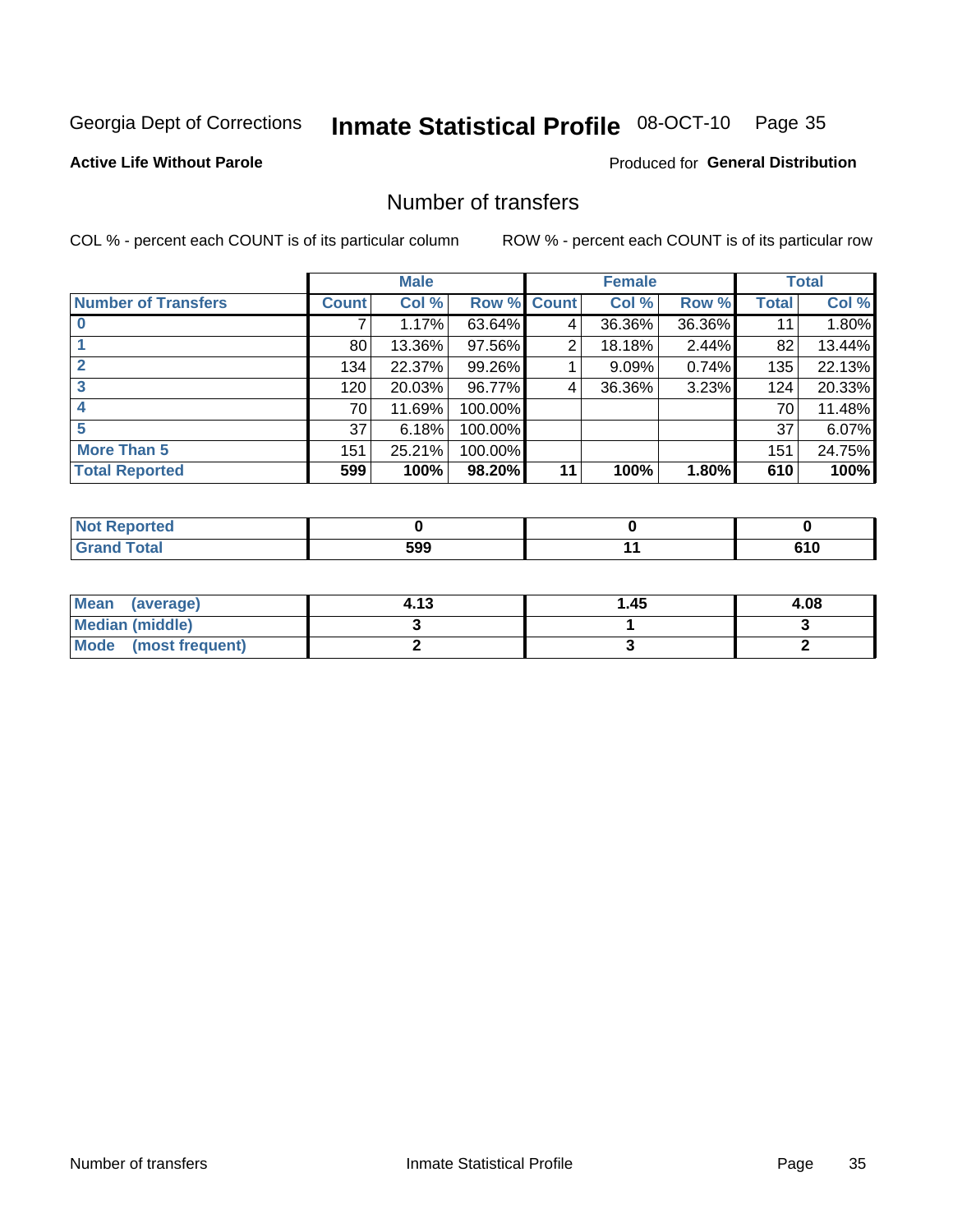## Inmate Statistical Profile 08-OCT-10 Page 36

**Active Life Without Parole** 

**Produced for General Distribution** 

## Number of escapes

COL % - percent each COUNT is of its particular column

|                          |              | <b>Male</b> |                    |    | <b>Female</b> |          |       | Total  |
|--------------------------|--------------|-------------|--------------------|----|---------------|----------|-------|--------|
| <b>Number of Escapes</b> | <b>Count</b> | Col%        | <b>Row % Count</b> |    | Col %         | Row %    | Total | Col %  |
|                          | 597          | $99.67\%$   | $98.19\%$          | 11 | 100.00%       | $1.81\%$ | 608   | 99.67% |
|                          |              | 0.17%       | 100.00%            |    |               |          |       | 0.16%  |
|                          |              | 0.17%       | 100.00%            |    |               |          |       | 0.16%  |
| <b>Total Reported</b>    | 599          | 100%        | 98.20%             | 11 | 100%          | 1.80%    | 610   | 100%   |

| prted<br><b>AUT Report</b> |     |             |
|----------------------------|-----|-------------|
| <b>f</b> otal<br>Grand     | 599 | 61 N<br>טוט |

| Mean (average)       |  |  |
|----------------------|--|--|
| Median (middle)      |  |  |
| Mode (most frequent) |  |  |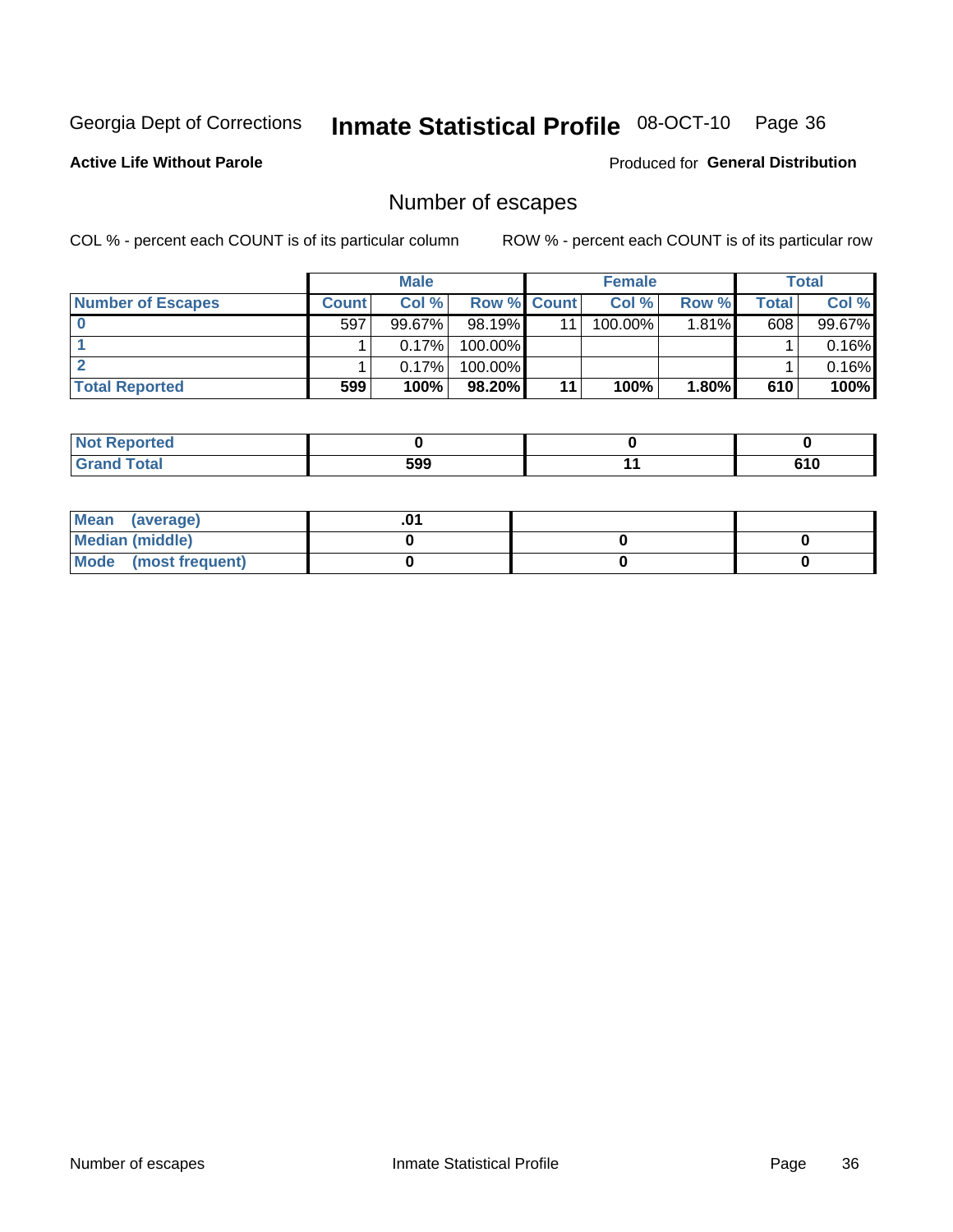## **Active Life Without Parole**

## **Produced for General Distribution**

## Time served in current (or last) institution

COL % - percent each COUNT is of its particular column

|                            |              | <b>Male</b> |         |                | <b>Female</b> |       |              | <b>Total</b> |
|----------------------------|--------------|-------------|---------|----------------|---------------|-------|--------------|--------------|
| <b>Time In Institution</b> | <b>Count</b> | Col %       | Row %   | <b>Count</b>   | Col %         | Row % | <b>Total</b> | Col %        |
| 0 to 3 months              | 64           | 10.68%      | 100.00% |                |               |       | 64           | 10.49%       |
| <b>3.01 to 6 months</b>    | 55           | 9.18%       | 96.49%  | $\overline{2}$ | 18.18%        | 3.51% | 57           | 9.34%        |
| 6.01 to 9 months           | 37           | 6.18%       | 97.37%  | 1              | 9.09%         | 2.63% | 38           | 6.23%        |
| 9.01 to 12 months          | 27           | 4.51%       | 100.00% |                |               |       | 27           | 4.43%        |
| 12.01 to 18 months         | 77           | 12.85%      | 100.00% |                |               |       | 77           | 12.62%       |
| <b>18.01 to 24 months</b>  | 60           | 10.02%      | 100.00% |                |               |       | 60           | 9.84%        |
| $2.01$ to 3 years          | 81           | 13.52%      | 93.10%  | 6              | 54.55%        | 6.90% | 87           | 14.26%       |
| 3.01 to 4 years            | 40           | 6.68%       | 100.00% |                |               |       | 40           | 6.56%        |
| 4.01 to 5 years            | 40           | 6.68%       | 100.00% |                |               |       | 40           | 6.56%        |
| 5.01 to 6 years            | 32           | 5.34%       | 96.97%  | 1              | 9.09%         | 3.03% | 33           | 5.41%        |
| 6.01 to 7 years            | 18           | 3.01%       | 94.74%  | 1              | 9.09%         | 5.26% | 19           | 3.11%        |
| 7.01 to 8 years            | 20           | 3.34%       | 100.00% |                |               |       | 20           | 3.28%        |
| 8.01 to 9 years            | 19           | 3.17%       | 100.00% |                |               |       | 19           | 3.11%        |
| 9.01 to 10 years           | 13           | 2.17%       | 100.00% |                |               |       | 13           | 2.13%        |
| Over 10 years              | 16           | 2.67%       | 100.00% |                |               |       | 16           | 2.62%        |
| <b>Total Reported</b>      | 599          | 100%        | 98.20%  | 11             | 100%          | 1.80% | 610          | 100%         |

| Reported<br><b>Not</b> |     |  |
|------------------------|-----|--|
| <i>i</i> otal          | 599 |  |

| <b>Mean</b><br>(average) | 34 months | 29 months | 34 months |
|--------------------------|-----------|-----------|-----------|
| Median (middle)          | 21 months | 27 months | 21 months |
| Mode (most frequent)     | 15 months | 1 months  | 1 months  |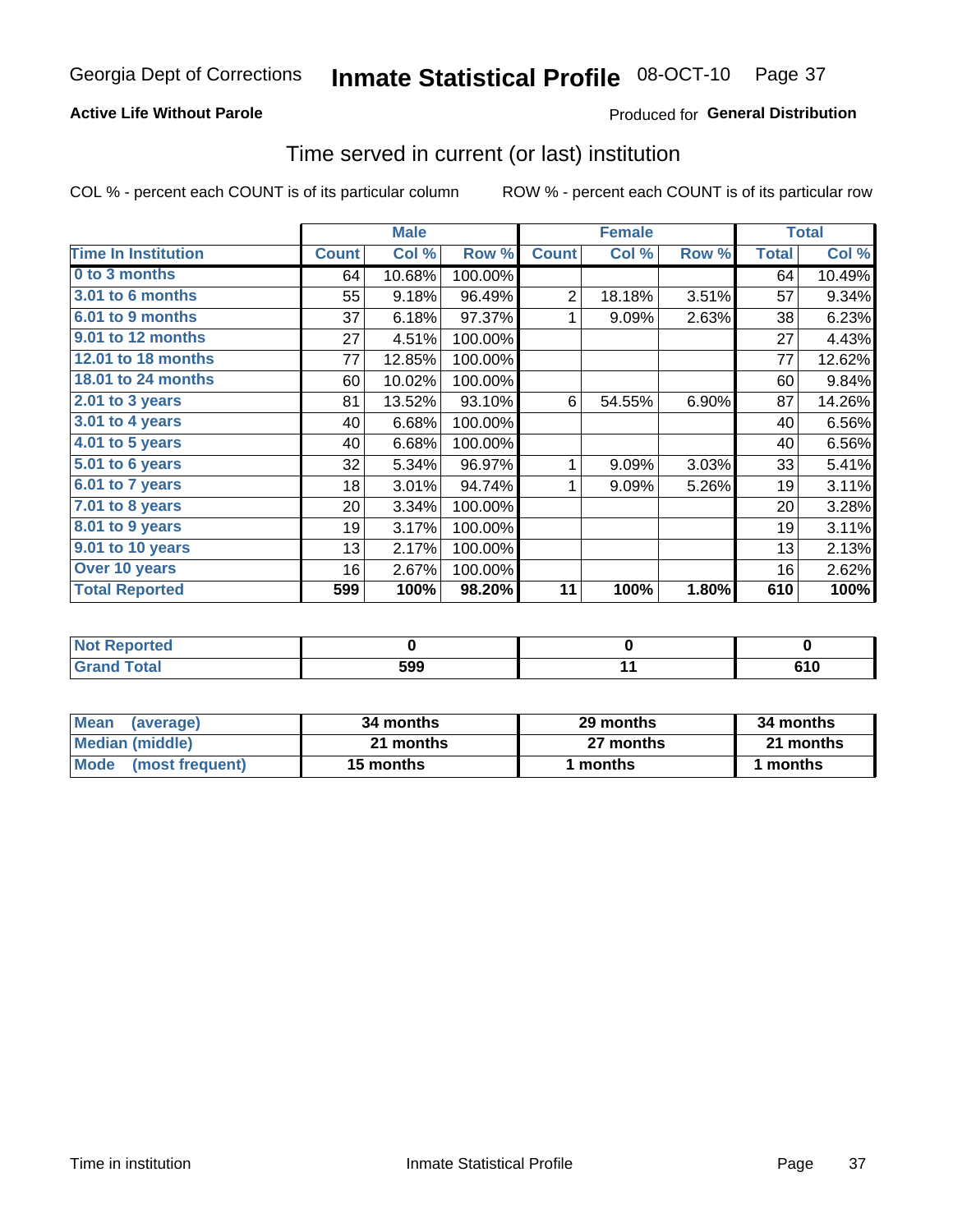# Inmate Statistical Profile 08-OCT-10 Page 38

## **Active Life Without Parole**

## Produced for General Distribution

## Highest grade level attained

COL % - percent each COUNT is of its particular column

|                              |                 | <b>Male</b> |         |                 | <b>Female</b> |        |                | <b>Total</b> |
|------------------------------|-----------------|-------------|---------|-----------------|---------------|--------|----------------|--------------|
| <b>Grade Level</b>           | <b>Count</b>    | Col %       | Row %   | <b>Count</b>    | Col %         | Row %  | <b>Total</b>   | Col %        |
| No school at all             | 1               | 0.17%       | 100.00% |                 |               |        | 1              | 0.17%        |
| <b>Grade 1</b>               |                 | 0.17%       | 100.00% |                 |               |        | 1              | 0.17%        |
| <b>Grade 2</b>               | 1               | 0.17%       | 100.00% |                 |               |        | 1              | 0.17%        |
| Grade 4                      | 4               | 0.68%       | 100.00% |                 |               |        | 4              | 0.67%        |
| Grade 5                      | 4               | 0.68%       | 100.00% |                 |               |        | 4              | 0.67%        |
| Grade 6                      | 9               | 1.53%       | 100.00% |                 |               |        | 9              | 1.50%        |
| <b>Grade 7</b>               | 22              | 3.74%       | 100.00% |                 |               |        | 22             | 3.67%        |
| <b>Grade 8</b>               | 49              | 8.33%       | 98.00%  | 1               | 9.09%         | 2.00%  | 50             | 8.35%        |
| <b>Grade 9</b>               | 76              | 12.93%      | 98.70%  | 1               | 9.09%         | 1.30%  | 77             | 12.85%       |
| Grade 10                     | 109             | 18.54%      | 98.20%  | $\overline{2}$  | 18.18%        | 1.80%  | 111            | 18.53%       |
| Grade 11                     | 84              | 14.29%      | 98.82%  | 1               | 9.09%         | 1.18%  | 85             | 14.19%       |
| <b>Grade 12 or GED</b>       | 127             | 21.60%      | 96.95%  | 4               | 36.36%        | 3.05%  | 131            | 21.87%       |
| <b>Some tech school</b>      | 6               | 1.02%       | 85.71%  | 1               | 9.09%         | 14.29% | 7              | 1.17%        |
| <b>Completed tech school</b> | 10 <sup>1</sup> | 1.70%       | 100.00% |                 |               |        | 10             | 1.67%        |
| College, 1 year              | 22              | 3.74%       | 100.00% |                 |               |        | 22             | 3.67%        |
| College, 2 year              | 31              | 5.27%       | 96.88%  | 1               | 9.09%         | 3.13%  | 32             | 5.34%        |
| College, 3 year              | 14              | 2.38%       | 100.00% |                 |               |        | 14             | 2.34%        |
| <b>Bachelor's degree</b>     | 11              | 1.87%       | 100.00% |                 |               |        | 11             | 1.84%        |
| <b>Master's degree</b>       | 4               | 0.68%       | 100.00% |                 |               |        | 4              | 0.67%        |
| Ph.D. degree                 | 1               | 0.17%       | 100.00% |                 |               |        | 1              | 0.17%        |
| Law degree                   | 2               | 0.34%       | 100.00% |                 |               |        | $\overline{2}$ | 0.33%        |
| <b>Total Reported</b>        | 588             | 100%        | 98.16%  | $\overline{11}$ | 100%          | 1.84%  | 599            | 100.0%       |

| .<br><b>Reported</b> |     |  |
|----------------------|-----|--|
| <b>otal</b>          | 599 |  |

| Mean (average)       | 10.74           | 11.18           | 10.75                    |
|----------------------|-----------------|-----------------|--------------------------|
| Median (middle)      | Grade 11        | Grade 12 or GED | Grade 11                 |
| Mode (most frequent) | Grade 12 or GED | Grade 12 or GED | <b>I</b> Grade 12 or GED |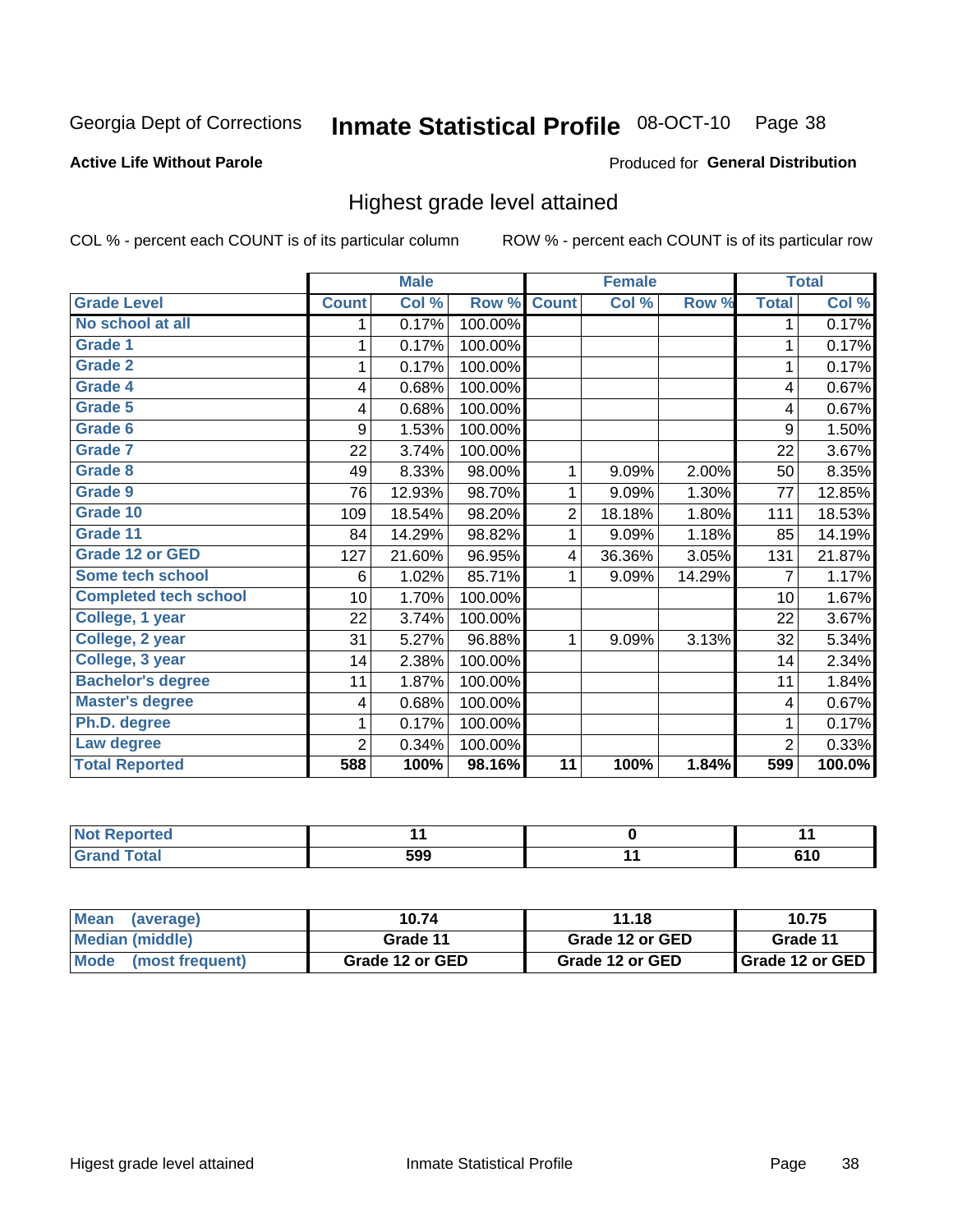# Inmate Statistical Profile 08-OCT-10 Page 39

## **Active Life Without Parole**

### Produced for General Distribution

## Culture fair IQ scores

COL % - percent each COUNT is of its particular column

|                       |              | <b>Male</b> |             |                 | <b>Female</b> |       |              | <b>Total</b> |
|-----------------------|--------------|-------------|-------------|-----------------|---------------|-------|--------------|--------------|
| <b>IQ Scores</b>      | <b>Count</b> | Col %       | Row % Count |                 | Col %         | Row % | <b>Total</b> | Col %        |
| $60 - 69$             | 25           | 4.65%       | 100.00%     |                 |               |       | 25           | 4.56%        |
| $70 - 79$             | 40           | 7.43%       | 100.00%     |                 |               |       | 40           | 7.30%        |
| $80 - 89$             | 90           | 16.73%      | 96.77%      | 3               | 30.00%        | 3.23% | 93           | 16.97%       |
| $90 - 99$             | 99           | 18.40%      | 98.02%      | 2               | 20.00%        | 1.98% | 101          | 18.43%       |
| $100 - 109$           | 145          | 26.95%      | 98.64%      | 2               | 20.00%        | 1.36% | 147          | 26.82%       |
| $110 - 119$           | 116          | 21.56%      | 98.31%      | $\overline{2}$  | 20.00%        | 1.69% | 118          | 21.53%       |
| $120 - 129$           | 23           | 4.28%       | 95.83%      |                 | 10.00%        | 4.17% | 24           | 4.38%        |
| <b>Total Reported</b> | 538          | 100%        | 98.18%      | 10 <sup>1</sup> | 100%          | 1.82% | 548          | 100%         |

| <b>Not Reported</b>         | 56  | 56  |
|-----------------------------|-----|-----|
| <b>Not Valid (under 60)</b> |     |     |
| <b>Grand Total</b>          | 599 | 610 |

| Mean (average)       | 98  | 102 | 98  |
|----------------------|-----|-----|-----|
| Median (middle)      | 101 | 99  | 101 |
| Mode (most frequent) | 110 | 102 | 110 |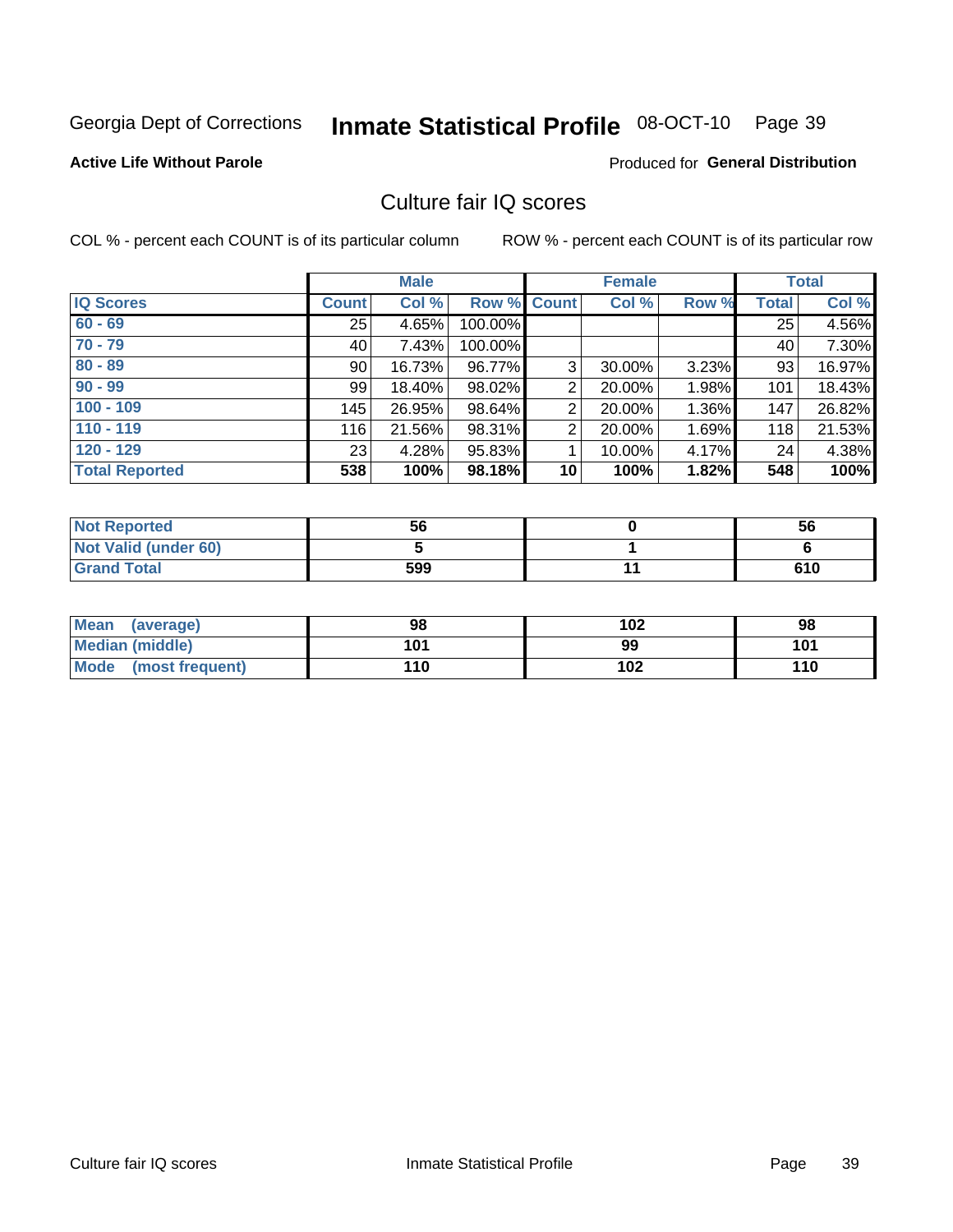#### Inmate Statistical Profile 08-OCT-10 Page 40

### **Active Life Without Parole**

### Produced for General Distribution

## Wide Range Achievement Test (WRAT) reading score

COL % - percent each COUNT is of its particular column

|                           |              | <b>Male</b> |         |                | <b>Female</b> |       |              | <b>Total</b> |
|---------------------------|--------------|-------------|---------|----------------|---------------|-------|--------------|--------------|
| <b>WRAT Reading Score</b> | <b>Count</b> | Col %       | Row %   | <b>Count</b>   | Col %         | Row % | <b>Total</b> | Col %        |
| 0.1 to 0.9                | 16           | 2.92%       | 100.00% |                |               |       | 16           | 2.86%        |
| 1.0 to 1.9                | 17           | 3.10%       | 100.00% |                |               |       | 17           | 3.04%        |
| 2.0 to 2.9                | 28           | 5.11%       | 96.55%  | 1              | 9.09%         | 3.45% | 29           | 5.19%        |
| 3.0 to 3.9                | 34           | 6.20%       | 100.00% |                |               |       | 34           | 6.08%        |
| 4.0 to 4.9                | 42           | 7.66%       | 97.67%  | 1              | 9.09%         | 2.33% | 43           | 7.69%        |
| 5.0 t0 5.9                | 49           | 8.94%       | 98.00%  | 1              | 9.09%         | 2.00% | 50           | 8.94%        |
| 6.0 to 6.9                | 47           | 8.58%       | 100.00% |                |               |       | 47           | 8.41%        |
| 7.0 to 7.9                | 20           | 3.65%       | 100.00% |                |               |       | 20           | 3.58%        |
| 8.0 to 8.9                | 39           | 7.12%       | 100.00% |                |               |       | 39           | 6.98%        |
| 9.0 to 9.9                | 43           | 7.85%       | 97.73%  | 1              | 9.09%         | 2.27% | 44           | 7.87%        |
| 10.0 to 10.9              | 14           | 2.55%       | 93.33%  | 1              | 9.09%         | 6.67% | 15           | 2.68%        |
| 11.0 to 11.9              | 32           | 5.84%       | 96.97%  | 1              | 9.09%         | 3.03% | 33           | 5.90%        |
| 12.0 to 12.9              | 112          | 20.44%      | 98.25%  | $\overline{2}$ | 18.18%        | 1.75% | 114          | 20.39%       |
| 13                        | 55           | 10.04%      | 94.83%  | 3              | 27.27%        | 5.17% | 58           | 10.38%       |
| <b>Total Reported</b>     | 548          | 100%        | 98.03%  | 11             | 100%          | 1.97% | 559          | 100%         |
| <b>12.20</b>              |              |             |         |                |               |       |              |              |

| <b>Not</b><br><b>Reported</b> |     | .           |
|-------------------------------|-----|-------------|
| <b>Fotal</b>                  | 599 | C4 C<br>טוס |

| <b>Mean</b><br>(average) | 8.25 | 9.85      | 8.28 |
|--------------------------|------|-----------|------|
| Median (middle)          | ช.ว  | 11 J<br>Z | 8.5  |
| Mode<br>(most frequent)  | . .  |           | ויי  |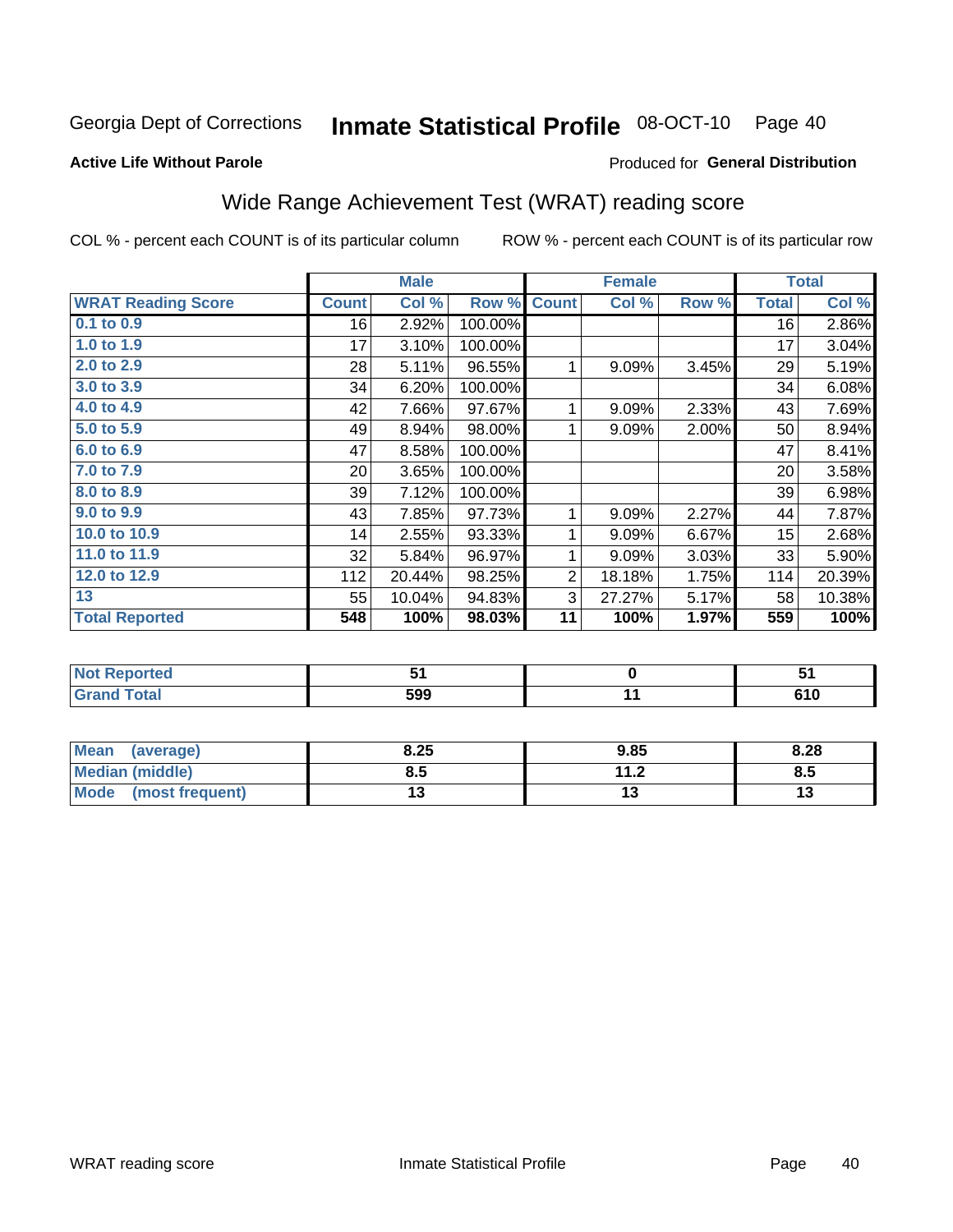#### Inmate Statistical Profile 08-OCT-10 Page 41

### **Active Life Without Parole**

## Produced for General Distribution

## Wide Range Achievement Test (WRAT) math score

COL % - percent each COUNT is of its particular column

|                              |                  | <b>Male</b> |         |                 | <b>Female</b> |        |              | <b>Total</b> |
|------------------------------|------------------|-------------|---------|-----------------|---------------|--------|--------------|--------------|
| <b>WRAT Mathematic Score</b> | <b>Count</b>     | Col %       | Row %   | <b>Count</b>    | Col %         | Row %  | <b>Total</b> | Col %        |
| $0.1$ to $0.9$               | $\overline{2}$   | 0.36%       | 100.00% |                 |               |        | 2            | 0.36%        |
| $1.0$ to 1.9                 | 4                | 0.73%       | 100.00% |                 |               |        | 4            | 0.72%        |
| 2.0 to 2.9                   | 19               | 3.47%       | 100.00% |                 |               |        | 19           | 3.40%        |
| 3.0 to 3.9                   | 37               | 6.75%       | 100.00% |                 |               |        | 37           | 6.62%        |
| 4.0 to 4.9                   | 62               | 11.31%      | 95.38%  | 3               | 27.27%        | 4.62%  | 65           | 11.63%       |
| 5.0 to 5.9                   | 71               | 12.96%      | 100.00% |                 |               |        | 71           | 12.70%       |
| 6.0 to 6.9                   | 109              | 19.89%      | 99.09%  | 1               | 9.09%         | 0.91%  | 110          | 19.68%       |
| 7.0 to 7.9                   | 67               | 12.23%      | 98.53%  | 1               | 9.09%         | 1.47%  | 68           | 12.16%       |
| 8.0 to 8.9                   | 41               | 7.48%       | 95.35%  | 2               | 18.18%        | 4.65%  | 43           | 7.69%        |
| 9.0 to 9.9                   | 51               | 9.31%       | 96.23%  | $\overline{2}$  | 18.18%        | 3.77%  | 53           | 9.48%        |
| 10.0 to 10.9                 | 26               | 4.74%       | 100.00% |                 |               |        | 26           | 4.65%        |
| 11.0 to 11.9                 | 15 <sub>15</sub> | 2.74%       | 100.00% |                 |               |        | 15           | 2.68%        |
| 12.0 to 12.9                 | 35               | 6.39%       | 97.22%  | 1               | 9.09%         | 2.78%  | 36           | 6.44%        |
| 13                           | 9                | 1.64%       | 90.00%  | 1               | 9.09%         | 10.00% | 10           | 1.79%        |
| <b>Total Reported</b>        | 548              | 100%        | 98.03%  | 11              | 100%          | 1.97%  | 559          | 100%         |
|                              |                  |             |         |                 |               |        |              |              |
| <b>Not Reported</b>          |                  | 51          |         |                 | $\mathbf 0$   |        |              | 51           |
| <b>Grand Total</b>           |                  | 599         |         | $\overline{11}$ |               |        | 610          |              |

| Mean (average)       | 7.14 | 8.17 | 7.16 |
|----------------------|------|------|------|
| Median (middle)      | 6.9  | o.z  | 6.9  |
| Mode (most frequent) | 6.9  | 7. O | 6.9  |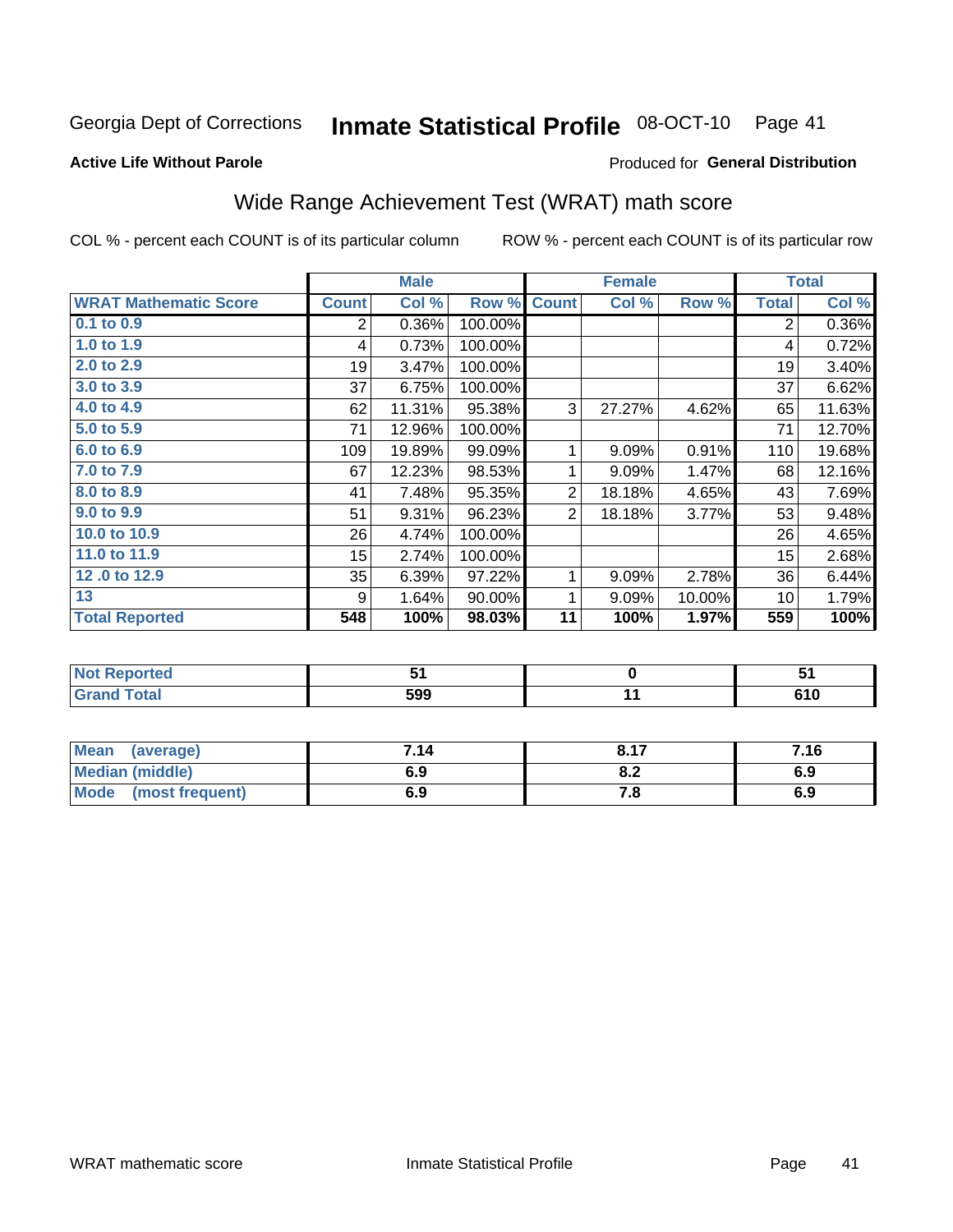#### Inmate Statistical Profile 08-OCT-10 Page 42

### **Active Life Without Parole**

### Produced for General Distribution

## Wide Range Achievement Test (WRAT) spelling score

COL % - percent each COUNT is of its particular column

|                            |              | <b>Male</b> |         |                | <b>Female</b> |       |              | <b>Total</b>               |
|----------------------------|--------------|-------------|---------|----------------|---------------|-------|--------------|----------------------------|
| <b>WRAT Spelling Score</b> | <b>Count</b> | Col %       | Row %   | <b>Count</b>   | Col %         | Row % | <b>Total</b> | $\overline{\text{Col }^9}$ |
| 0.1 to 0.9                 | 9            | 1.65%       | 100.00% |                |               |       | 9            | 1.61%                      |
| 1.0 to 1.9                 | 26           | 4.75%       | 100.00% |                |               |       | 26           | 4.66%                      |
| 2.0 to 2.9                 | 40           | 7.31%       | 100.00% |                |               |       | 40           | 7.17%                      |
| 3.0 to 3.9                 | 31           | 5.67%       | 96.88%  | 1              | 9.09%         | 3.13% | 32           | 5.73%                      |
| 4.0 to 4.9                 | 47           | 8.59%       | 97.92%  | 1              | 9.09%         | 2.08% | 48           | 8.60%                      |
| 5.0 to 5.9                 | 54           | 9.87%       | 100.00% |                |               |       | 54           | 9.68%                      |
| 6.0 to 6.9                 | 60           | 10.97%      | 98.36%  | 1              | 9.09%         | 1.64% | 61           | 10.93%                     |
| 7.0 to 7.9                 | 43           | 7.86%       | 100.00% |                |               |       | 43           | 7.71%                      |
| 8.0 to 8.9                 | 40           | 7.31%       | 95.24%  | $\overline{2}$ | 18.18%        | 4.76% | 42           | 7.53%                      |
| 9.0 to 9.9                 | 38           | 6.95%       | 100.00% |                |               |       | 38           | 6.81%                      |
| 10.0 to 10.9               | 34           | 6.22%       | 100.00% |                |               |       | 34           | 6.09%                      |
| 11.0 to 11.9               | 34           | 6.22%       | 94.44%  | $\overline{2}$ | 18.18%        | 5.56% | 36           | 6.45%                      |
| 12.0 to 12.9               | 65           | 11.88%      | 95.59%  | 3              | 27.27%        | 4.41% | 68           | 12.19%                     |
| 13                         | 26           | 4.75%       | 96.30%  | 1              | 9.09%         | 3.70% | 27           | 4.84%                      |
| <b>Total Reported</b>      | 547          | 100%        | 98.03%  | 11             | 100%          | 1.97% | 558          | 100%                       |
|                            |              |             |         |                |               |       |              |                            |
| <b>Not Reported</b>        |              | 52          |         |                | $\pmb{0}$     |       |              | 52                         |
| <b>Grand Total</b>         |              | 599         |         |                | 11            |       |              | 610                        |

| Mean<br>(average)       | 7.44 | 9.55          | 7.48 |
|-------------------------|------|---------------|------|
| <b>Median (middle)</b>  | ن -  |               | ن. ا |
| Mode<br>(most frequent) | 8.5  | ィク ?<br>ں ے ا | ტ.J  |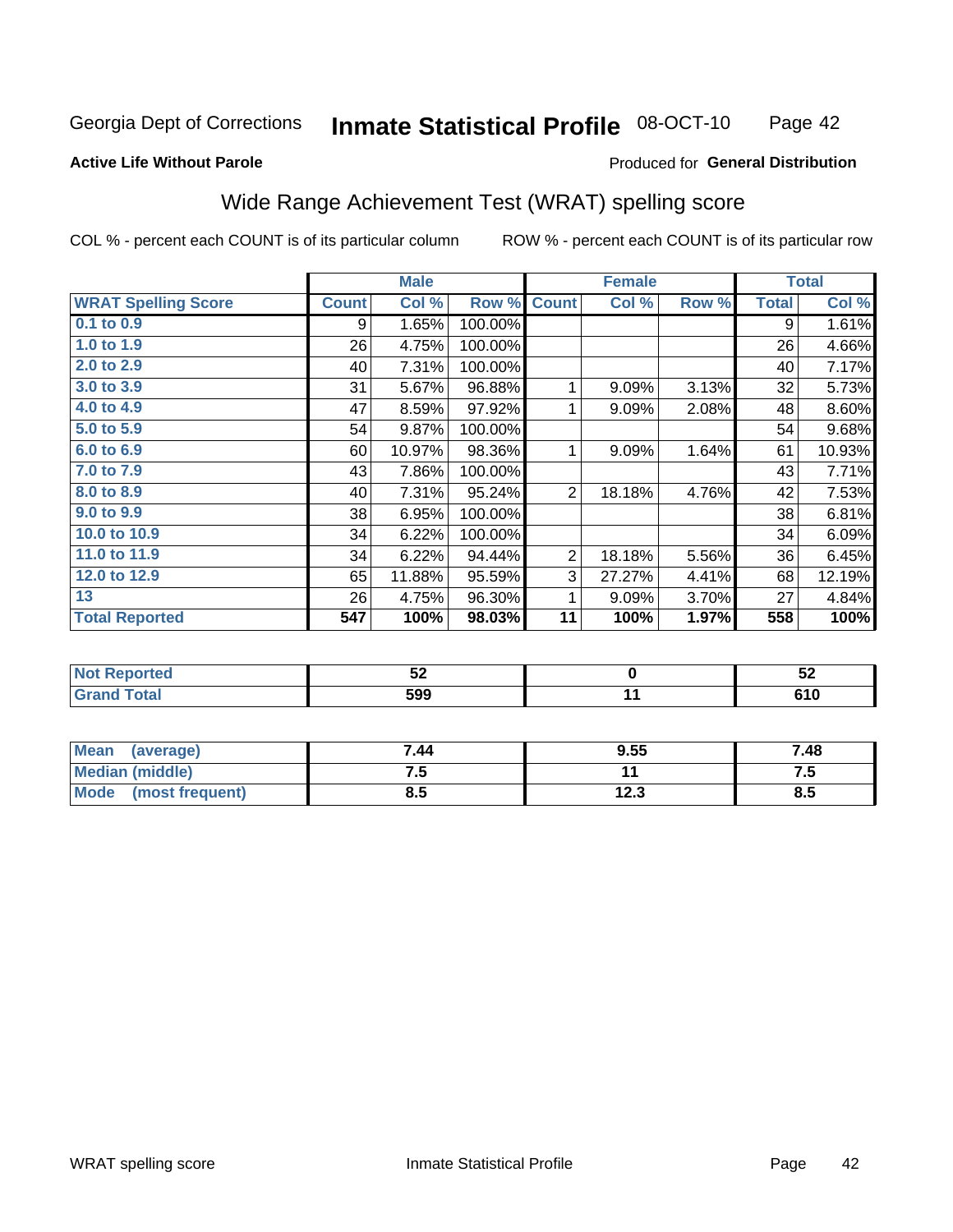## **Active Life Without Parole**

## **Produced for General Distribution**

## Scope of substance abuse - summary

COL % - percent each COUNT is of its particular column

|                        |              | <b>Male</b> |           |              | <b>Female</b> |          |              | <b>Total</b> |
|------------------------|--------------|-------------|-----------|--------------|---------------|----------|--------------|--------------|
| <b>Substance Abuse</b> | <b>Count</b> | Col %       | Row %     | <b>Count</b> | Col %         | Row %    | <b>Total</b> | Col %        |
| <b>None</b>            | 238          | 39.73%      | 97.94%I   |              | 45.45%        | 2.06%    | 243          | 39.84%       |
| <b>Drugs only</b>      | 209          | 34.89%      | 98.58%    |              | 27.27%        | 1.42%    | 212          | 34.75%       |
| <b>Alcohol only</b>    | 33           | 5.51%       | 100.00%   |              |               |          | 33           | 5.41%        |
| Drugs and alcohol      | 119          | 19.87%      | $97.54\%$ |              | $27.27\%$     | $2.46\%$ | 122          | 20.00%       |
| <b>Total Reported</b>  | 599          | 100%        | 98.20%    | 11           | 100%          | 1.80%    | 610          | 100%         |

| <b>Not Reported</b> |     |     |
|---------------------|-----|-----|
| <b>Grand Total</b>  | 599 | 610 |

| <b>Mode</b> | None<br>None | <b>None</b> |
|-------------|--------------|-------------|
|-------------|--------------|-------------|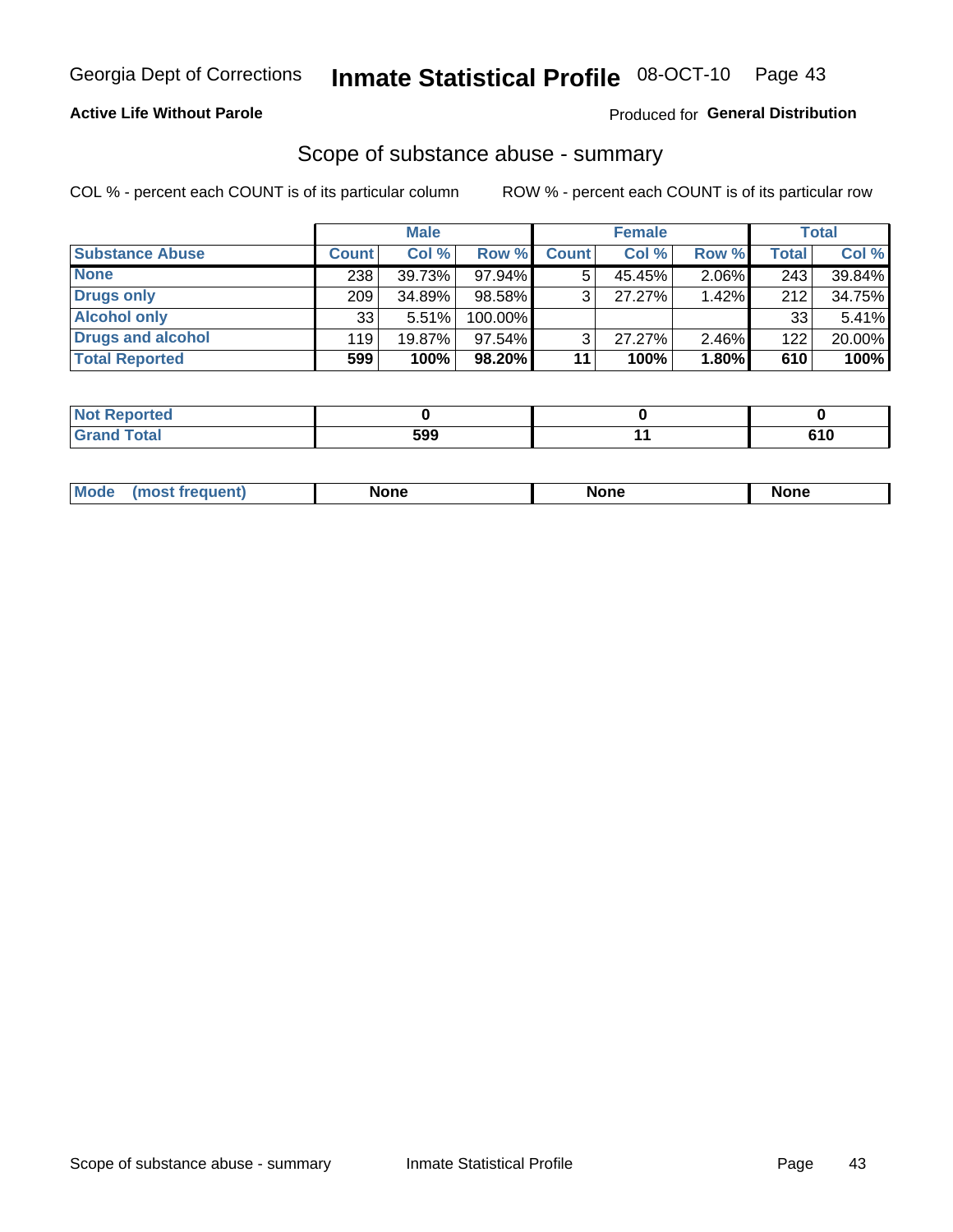## **Active Life Without Parole**

## **Produced for General Distribution**

## Scope of substance abuse - detail

COL % - percent each COUNT is of its particular column

|                                         |              | <b>Male</b> |         |              | <b>Female</b> |        |                | <b>Total</b> |
|-----------------------------------------|--------------|-------------|---------|--------------|---------------|--------|----------------|--------------|
| <b>Substance Abuse</b>                  | <b>Count</b> | Col %       | Row %   | <b>Count</b> | Col %         | Row %  | <b>Total</b>   | Col %        |
| No drug or alcohol problems             | 238          | 39.73%      | 97.94%  | 5            | 45.45%        | 2.06%  | 243            | 39.84%       |
| Drug addiction but no alcohol           | 3            | 0.50%       | 100.00% |              |               |        | 3              | 0.49%        |
| <b>Drug addiction and alcohol</b>       | 3            | 0.50%       | 100.00% |              |               |        | 3              | 0.49%        |
| abuse                                   |              |             |         |              |               |        |                |              |
| <b>Drug addiction and alcoholism</b>    | 2            | 0.33%       | 100.00% |              |               |        | $\overline{2}$ | 0.33%        |
| No drug problem but alcohol             | 27           | 4.51%       | 100.00% |              |               |        | 27             | 4.43%        |
| abuse                                   |              |             |         |              |               |        |                |              |
| No drug problem but alcoholism          | 6            | 1.00%       | 100.00% |              |               |        | 6              | 0.98%        |
| Drug experiment but no alcohol          | 121          | 20.20%      | 99.18%  |              | 9.09%         | 0.82%  | 122            | 20.00%       |
| <b>Drug experiment &amp; alcohol</b>    | 13           | 2.17%       | 100.00% |              |               |        | 13             | 2.13%        |
| abuse                                   |              |             |         |              |               |        |                |              |
| <b>Drug experiment &amp; alcoholism</b> | 10           | 1.67%       | 100.00% |              |               |        | 10             | 1.64%        |
| Drug abuse but no alcohol               | 85           | 14.19%      | 97.70%  | 2            | 18.18%        | 2.30%  | 87             | 14.26%       |
| Drug abuse and alcohol abuse            | 76           | 12.69%      | 98.70%  |              | 9.09%         | 1.30%  | 77             | 12.62%       |
| <b>Drug abuse and alcoholism</b>        | 15           | 2.50%       | 88.24%  | 2            | 18.18%        | 11.76% | 17             | 2.79%        |
| <b>Total Reported</b>                   | 599          | 100%        | 98.20%  | 11           | 100%          | 1.80%  | 610            | 100%         |

| Reported<br><b>NOT</b> |     |     |
|------------------------|-----|-----|
| <b>otal</b>            | 599 | 610 |

| Mode (most frequent) | No drug or alcohol problems No drug or alcohol problems No drug or alcohol |          |
|----------------------|----------------------------------------------------------------------------|----------|
|                      |                                                                            | problems |
|                      |                                                                            |          |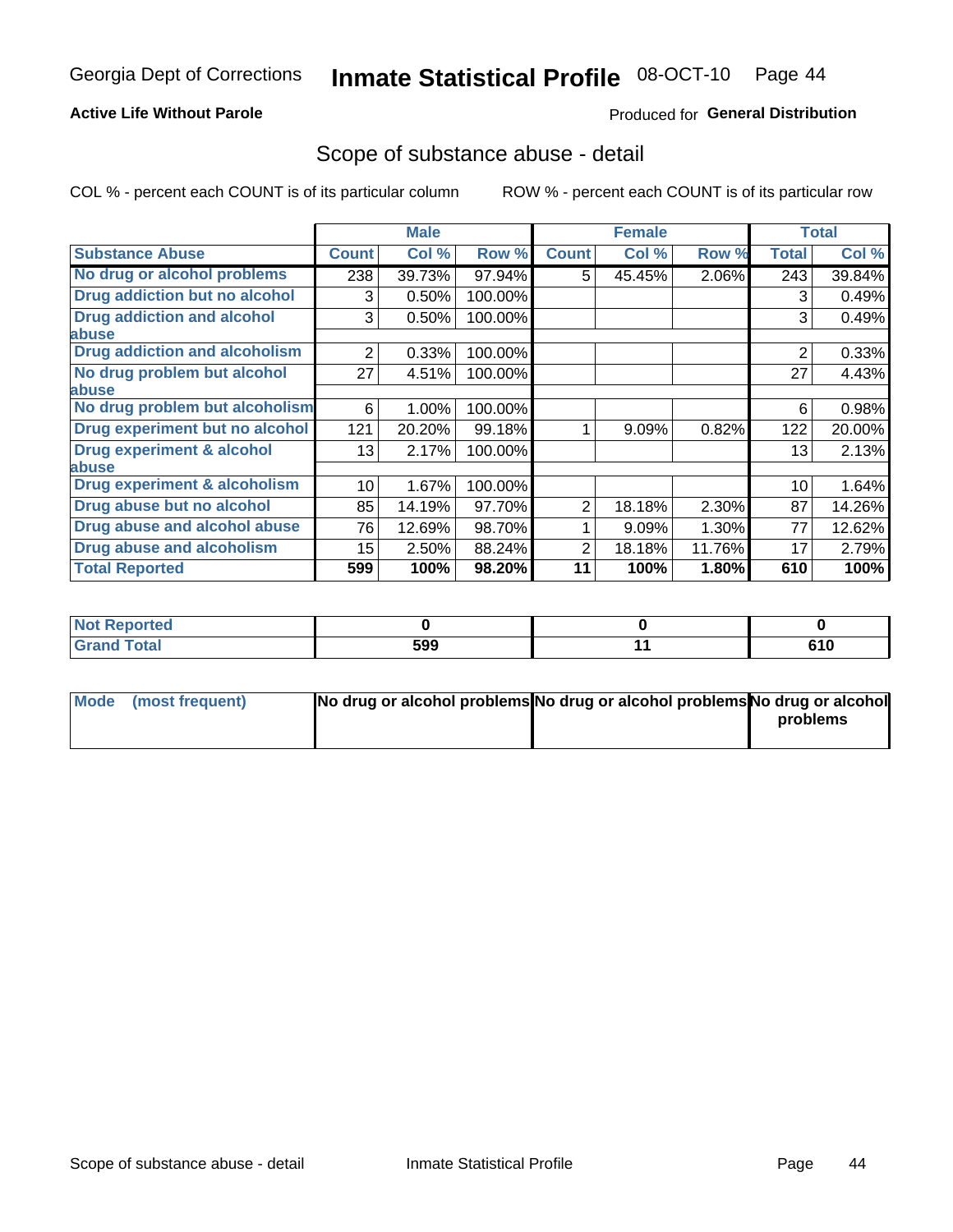#### Inmate Statistical Profile 08-OCT-10 Page 45

### **Active Life Without Parole**

### Produced for General Distribution

## Current / last mental health treatment level

COL % - percent each COUNT is of its particular column

|                                                    |              | <b>Male</b> |         |              | <b>Female</b> |       |              | <b>Total</b> |
|----------------------------------------------------|--------------|-------------|---------|--------------|---------------|-------|--------------|--------------|
| <b>Mental Health Treatment Lev</b>                 | <b>Count</b> | Col %       | Row %   | <b>Count</b> | Col %         | Row % | <b>Total</b> | Col %        |
| 1 No problem at current time                       | 62           | 26.61%      | 98.41%  |              | 11.11%        | 1.59% | 63           | 26.03%       |
| 2 Receiving outpatient<br><b>Treatment</b>         | 134          | 57.51%      | 94.37%  | 8            | 88.89%        | 5.63% | 142          | 58.68%       |
| 3 Inpatient, moderate<br>Treatment                 | 31           | 13.30%      | 100.00% |              |               |       | 31           | 12.81%       |
| 4 Inpatient, intensive<br><b>Treatment</b>         | 5            | 2.15%       | 100.00% |              |               |       | 5            | 2.07%        |
| <b>5 Undergoing crisis</b><br><b>stabilization</b> |              | 0.43%       | 100.00% |              |               |       |              | 0.41%        |
| <b>Total Evaluated</b>                             | 233          | 100%        | 96.28%  | 9            | 100%          | 3.72% | 242          | 100%         |

| evaluation<br><b>Never had MF</b> | 366 | 368   |
|-----------------------------------|-----|-------|
| $\sim$                            | 599 | v 1 v |

| <b>Median (middle)</b>         | <b>Receiving outpatient</b><br>treatment | <b>Receiving outpatient</b><br>treatment | <b>Receiving</b><br>outpatient<br>treatment |  |
|--------------------------------|------------------------------------------|------------------------------------------|---------------------------------------------|--|
| <b>Mode</b><br>(most frequent) | <b>Receiving outpatient</b><br>treatment | <b>Receiving outpatient</b><br>treatment | <b>Receiving</b><br>outpatient<br>treatment |  |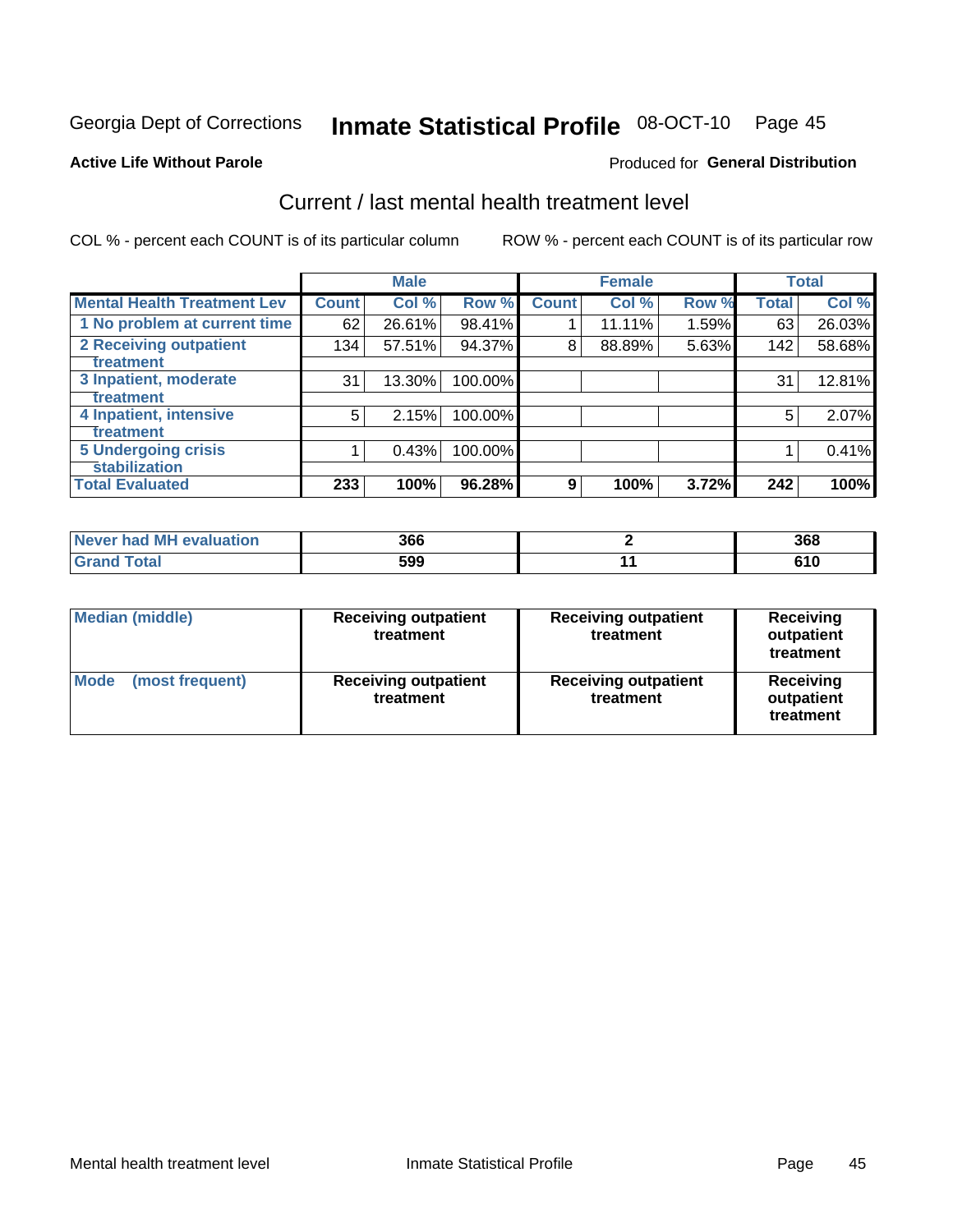#### Inmate Statistical Profile 08-OCT-10 Page 46

## **Active Life Without Parole**

## Produced for General Distribution

## PULHESDWIT medical scale - 'P' overall condition ('P'hysical)

COL % - percent each COUNT is of its particular column

|                                  |         | <b>Male</b> |         |             | <b>Female</b> |       |              | <b>Total</b> |
|----------------------------------|---------|-------------|---------|-------------|---------------|-------|--------------|--------------|
| 'P' Overall Condition            | Count l | Col %       |         | Row % Count | Col %         | Row % | <b>Total</b> | Col %        |
| 1 No medical illness             | 399     | 69.63%      | 98.76%  | 5           | 45.45%        | 1.24% | 404          | 69.18%       |
| 2 Well-controlled chronic        | 141     | 24.61%      | 95.92%  | 6           | 54.55%        | 4.08% | 147          | 25.17%       |
| <b>illness</b>                   |         |             |         |             |               |       |              |              |
| 3 Poorly-controlled chronic      | 31      | 5.41%       | 100.00% |             |               |       | 31           | 5.31%        |
| <b>illness</b>                   |         |             |         |             |               |       |              |              |
| 4 Significant problems requiring | 2       | 0.35%       | 100.00% |             |               |       | 2            | 0.34%        |
| special housing                  |         |             |         |             |               |       |              |              |
| <b>Total Reported</b>            | 573     | 100%        | 98.12%  | 11          | 100%          | 1.88% | 584          | 100%         |

| oc.<br>ΔV  | . .<br>ΔU |
|------------|-----------|
| 500<br>JJJ | 610       |

| Mode | (most frequent) | No medical illness | 2 Well-controlled chronic<br>illness | 1 No medical<br>illness |
|------|-----------------|--------------------|--------------------------------------|-------------------------|
|------|-----------------|--------------------|--------------------------------------|-------------------------|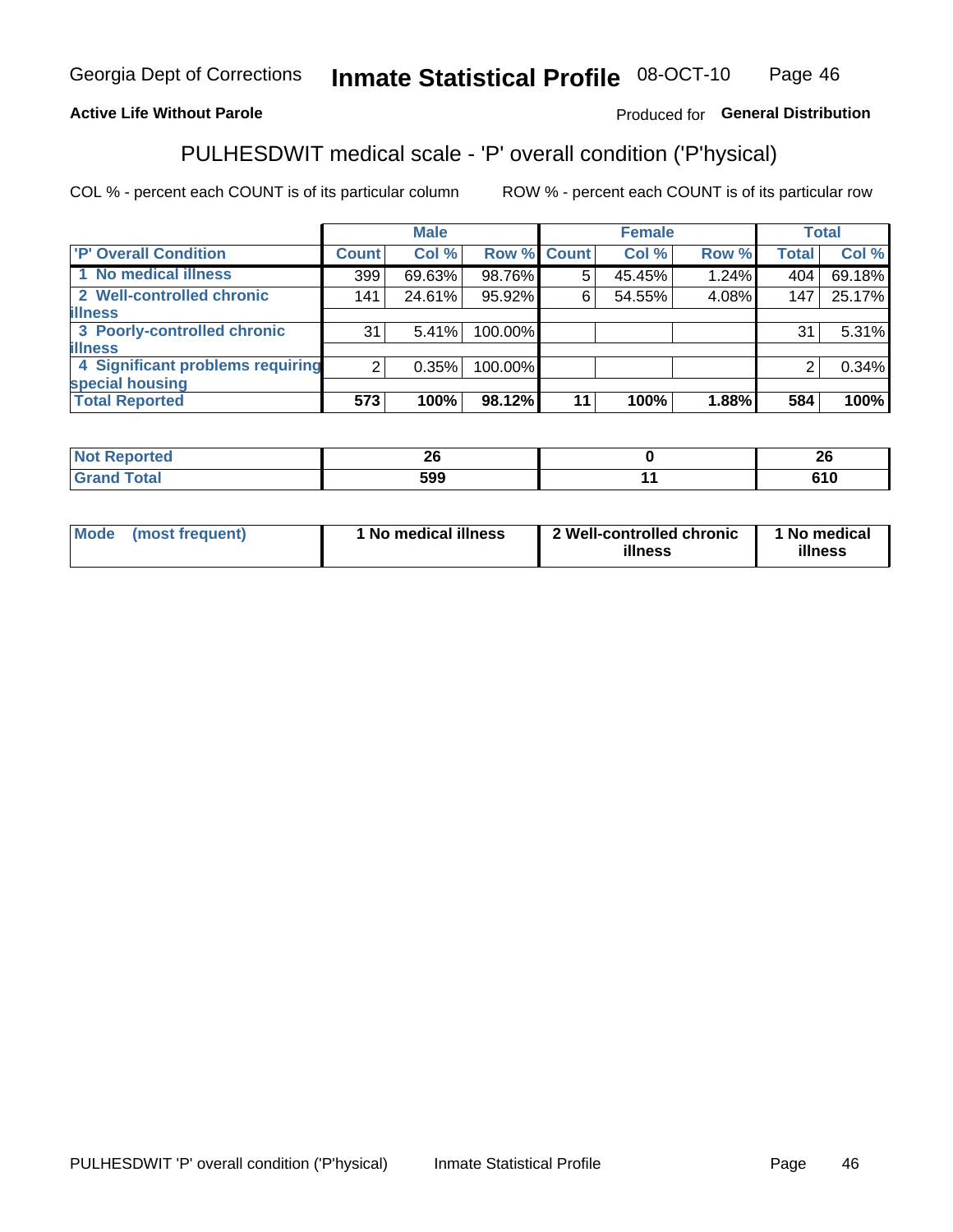### **Active Life Without Parole**

## Produced for General Distribution

# PULHESDWIT medical scale - 'U' upper body

COL % - percent each COUNT is of its particular column

|                              |              | <b>Male</b> |         |              | <b>Female</b> |       |              | <b>Total</b> |
|------------------------------|--------------|-------------|---------|--------------|---------------|-------|--------------|--------------|
| <b>'U' Upper Body</b>        | <b>Count</b> | Col %       | Row %   | <b>Count</b> | Col %         | Row % | <b>Total</b> | Col %        |
| 1 Upper bones, joints,       | 542          | 94.59%      | 98.37%  | 9            | 81.82%        | 1.63% | 551          | 94.35%       |
| muscles all OK               |              |             |         |              |               |       |              |              |
| 2 One or both arms minimally | 26           | 4.54%       | 92.86%  | 2            | 18.18%        | 7.14% | 28           | 4.79%        |
| limited                      |              |             |         |              |               |       |              |              |
| 3 One or both arms           | 3            | 0.52%       | 100.00% |              |               |       | 3            | 0.51%        |
| <b>moderately limited</b>    |              |             |         |              |               |       |              |              |
| 4 One arm disabled,          | 2            | 0.35%       | 100.00% |              |               |       | 2            | 0.34%        |
| paralyzed, or amputated      |              |             |         |              |               |       |              |              |
| <b>Total Reported</b>        | 573          | 100%        | 98.12%  | 11           | 100%          | 1.88% | 584          | 100%         |

| <b>Not Reported</b><br>. <b>.</b> | ZV  | oc.<br>~ |
|-----------------------------------|-----|----------|
| <b>Total</b>                      | 599 | 610      |

| Mode | (most frequent) | 1 Upper bones, joints,<br>muscles all OK | 1 Upper bones, joints,<br>muscles all OK | 1 Upper bones,<br>ljoints, muscles all<br>OK |
|------|-----------------|------------------------------------------|------------------------------------------|----------------------------------------------|
|------|-----------------|------------------------------------------|------------------------------------------|----------------------------------------------|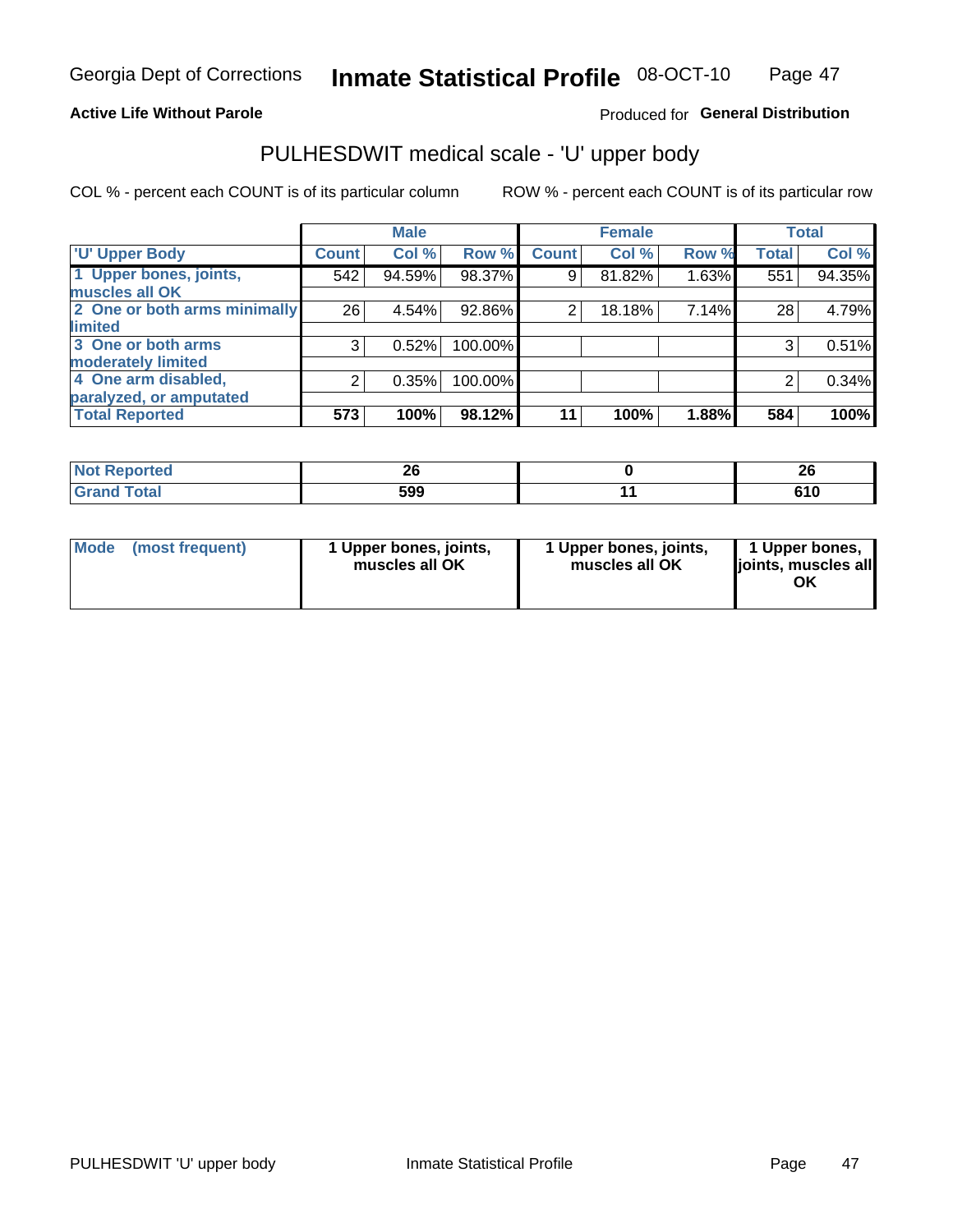## **Active Life Without Parole**

## Produced for General Distribution

## PULHESDWIT medical scale - 'L' lower body

COL % - percent each COUNT is of its particular column

|                                |              | <b>Male</b> |         |              | <b>Female</b> |       |              | <b>Total</b> |
|--------------------------------|--------------|-------------|---------|--------------|---------------|-------|--------------|--------------|
| 'L' Lower Body                 | <b>Count</b> | Col %       | Row %   | <b>Count</b> | Col %         | Row % | <b>Total</b> | Col %        |
| 1 Lower bones, joints,         | 487          | 84.99%      | 98.19%  | 9            | 81.82%        | 1.81% | 496          | 84.93%       |
| muscles all OK                 |              |             |         |              |               |       |              |              |
| 2 One or both legs minimally   | 74           | 12.91%      | 97.37%  | 2            | 18.18%        | 2.63% | 76           | 13.01%       |
| limited                        |              |             |         |              |               |       |              |              |
| 3 One or both legs             | 11           | 1.92%       | 100.00% |              |               |       | 11           | 1.88%        |
| moderately limited             |              |             |         |              |               |       |              |              |
| 4 One leg disabled, paralyzed, |              | 0.17%       | 100.00% |              |               |       |              | 0.17%        |
| or amputated                   |              |             |         |              |               |       |              |              |
| <b>Total Reported</b>          | 573          | 100%        | 98.12%  | 11           | 100%          | 1.88% | 584          | 100%         |

| <b>Not Reported</b><br>. <b>.</b> | ሳሪ  | ົ<br>ZV |
|-----------------------------------|-----|---------|
| <b>Total</b>                      | 599 | UIV     |

| Mode | (most frequent) | 1 Lower bones, joints,<br>muscles all OK | 1 Lower bones, joints,<br>muscles all OK | 1 Lower bones,<br>ljoints, muscles all<br>ΟK |
|------|-----------------|------------------------------------------|------------------------------------------|----------------------------------------------|
|------|-----------------|------------------------------------------|------------------------------------------|----------------------------------------------|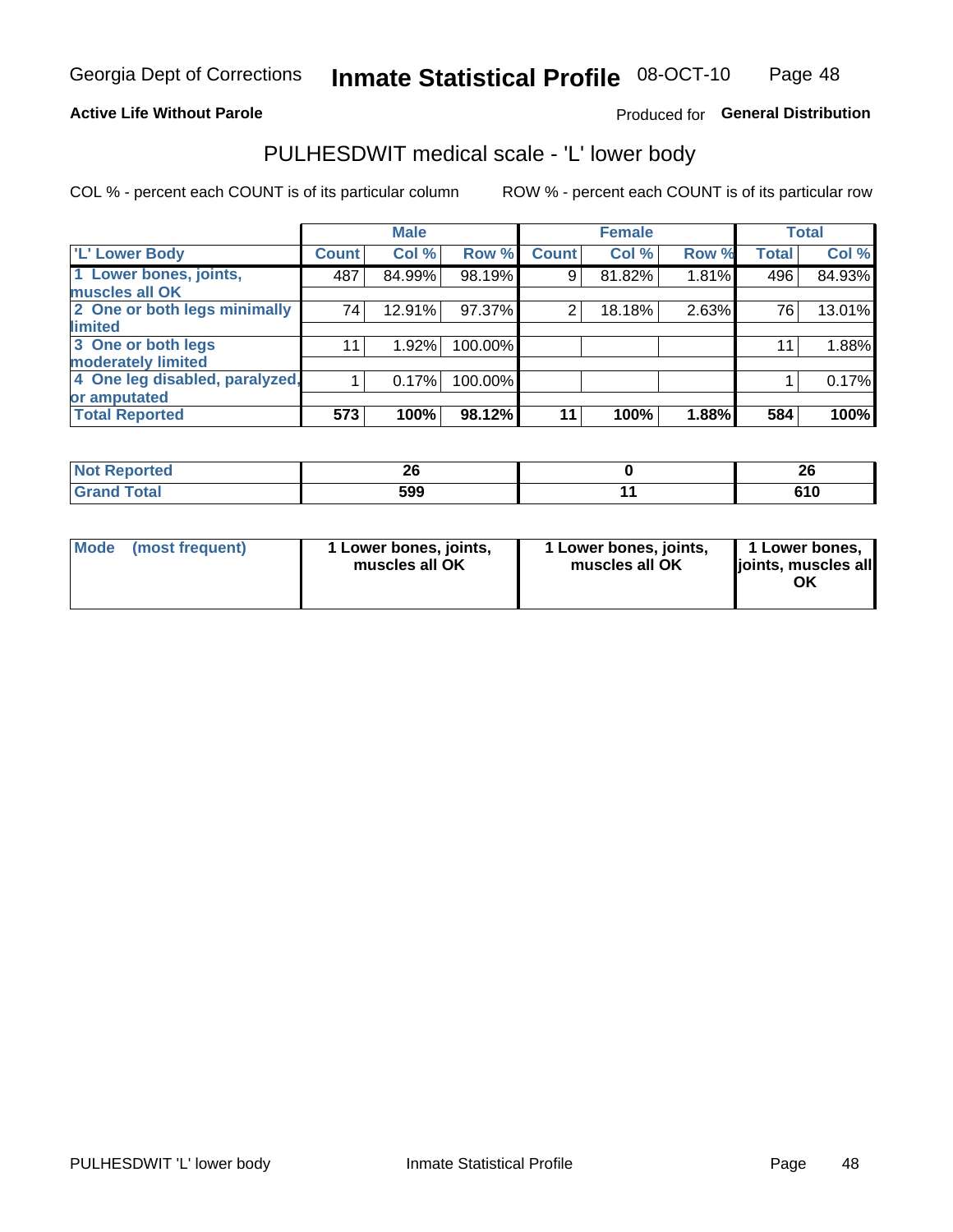### **Active Life Without Parole**

Produced for General Distribution

## PULHESDWIT medical scale - 'H' hearing

COL % - percent each COUNT is of its particular column

|                                |                 | <b>Male</b> |                    |    | <b>Female</b> |       | <b>Total</b> |        |
|--------------------------------|-----------------|-------------|--------------------|----|---------------|-------|--------------|--------|
| <b>H' Hearing</b>              | <b>Count</b>    | Col %       | <b>Row % Count</b> |    | Col%          | Row % | <b>Total</b> | Col %  |
| 1 Normal hearing both ears     | 559             | 97.73%      | 98.07%             |    | 100.00%       | 1.93% | 570          | 97.77% |
| 2 Some loss in one ear with    | 12 <sub>1</sub> | $2.10\%$    | 100.00%            |    |               |       | 12           | 2.06%  |
| other OK, or mild loss in both |                 |             |                    |    |               |       |              |        |
| 4 Severe loss in both ears     |                 | 0.17%       | 100.00%            |    |               |       |              | 0.17%  |
| <b>Total Reported</b>          | 572             | 100%        | 98.11%             | 11 | 100%          | 1.89% | 583          | 100%   |

| тео    | --                    | $\sim$<br>--   |
|--------|-----------------------|----------------|
| $\sim$ | <b>EOO</b><br><br>JJJ | - - -<br>, I U |

| Mode (most frequent) | 1 Normal hearing both ears 1 Normal hearing both ears 1 Normal hearing |           |
|----------------------|------------------------------------------------------------------------|-----------|
|                      |                                                                        | both ears |
|                      |                                                                        |           |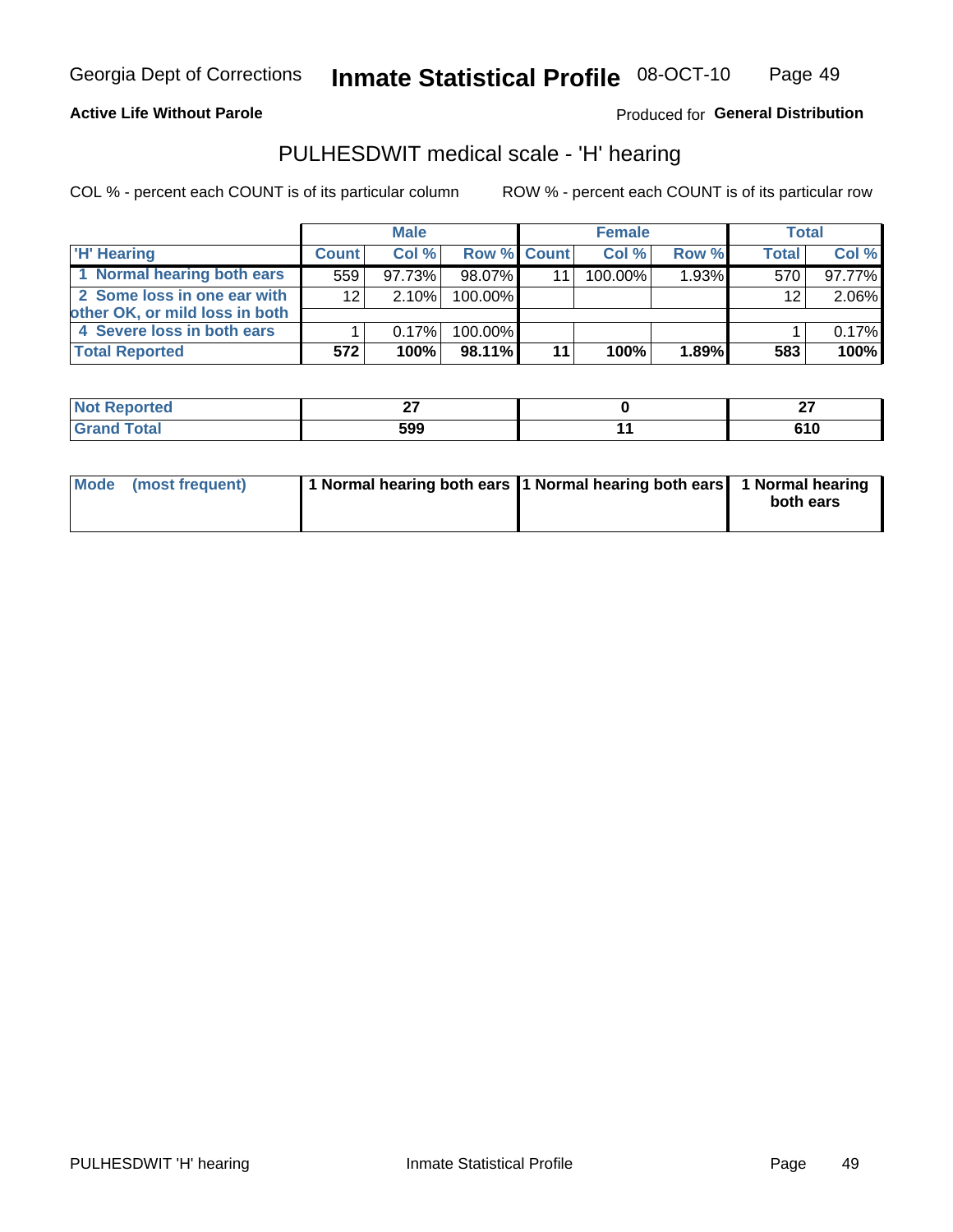## **Active Life Without Parole**

## Produced for General Distribution

## PULHESDWIT medical scale - 'E' vision

COL % - percent each COUNT is of its particular column

|                                |              | <b>Male</b> |             |    | <b>Female</b> |       |              | <b>Total</b> |
|--------------------------------|--------------|-------------|-------------|----|---------------|-------|--------------|--------------|
| <b>E' Vision</b>               | <b>Count</b> | Col %       | Row % Count |    | Col %         | Row % | <b>Total</b> | Col %        |
| 1 Correctable to 20/40 in both | 442          | 82.77%      | 98.66%      | 6  | 54.55%        | 1.34% | 448          | 82.20%       |
| eyes                           |              |             |             |    |               |       |              |              |
| 2 Correctable to 20/70 in one  | 81           | 15.17%      | 94.19%      | 5  | 45.45%        | 5.81% | 86           | 15.78%       |
| eye, may be blind in other     |              |             |             |    |               |       |              |              |
| 3 Correctable to 20/200 in one | 10           | 1.87%       | 100.00%     |    |               |       | 10           | 1.83%        |
| eye, may be blind in other     |              |             |             |    |               |       |              |              |
| 4 One eye not correctable to   |              | 0.19%       | 100.00%     |    |               |       |              | 0.18%        |
| 20/200, other may be blind     |              |             |             |    |               |       |              |              |
| <b>Total Reported</b>          | 534          | 100%        | 97.98%      | 11 | 100%          | 2.02% | 545          | 100%         |

| Reported     | <br>vu | p.    |
|--------------|--------|-------|
| <b>Total</b> | 599    | v I v |

| Mode (most frequent) | 1 Correctable to 20/40 in both<br>eves | 1 Correctable to 20/40 in   1 Correctable to<br>both eyes | 20/40 in both eyes |
|----------------------|----------------------------------------|-----------------------------------------------------------|--------------------|
|                      |                                        |                                                           |                    |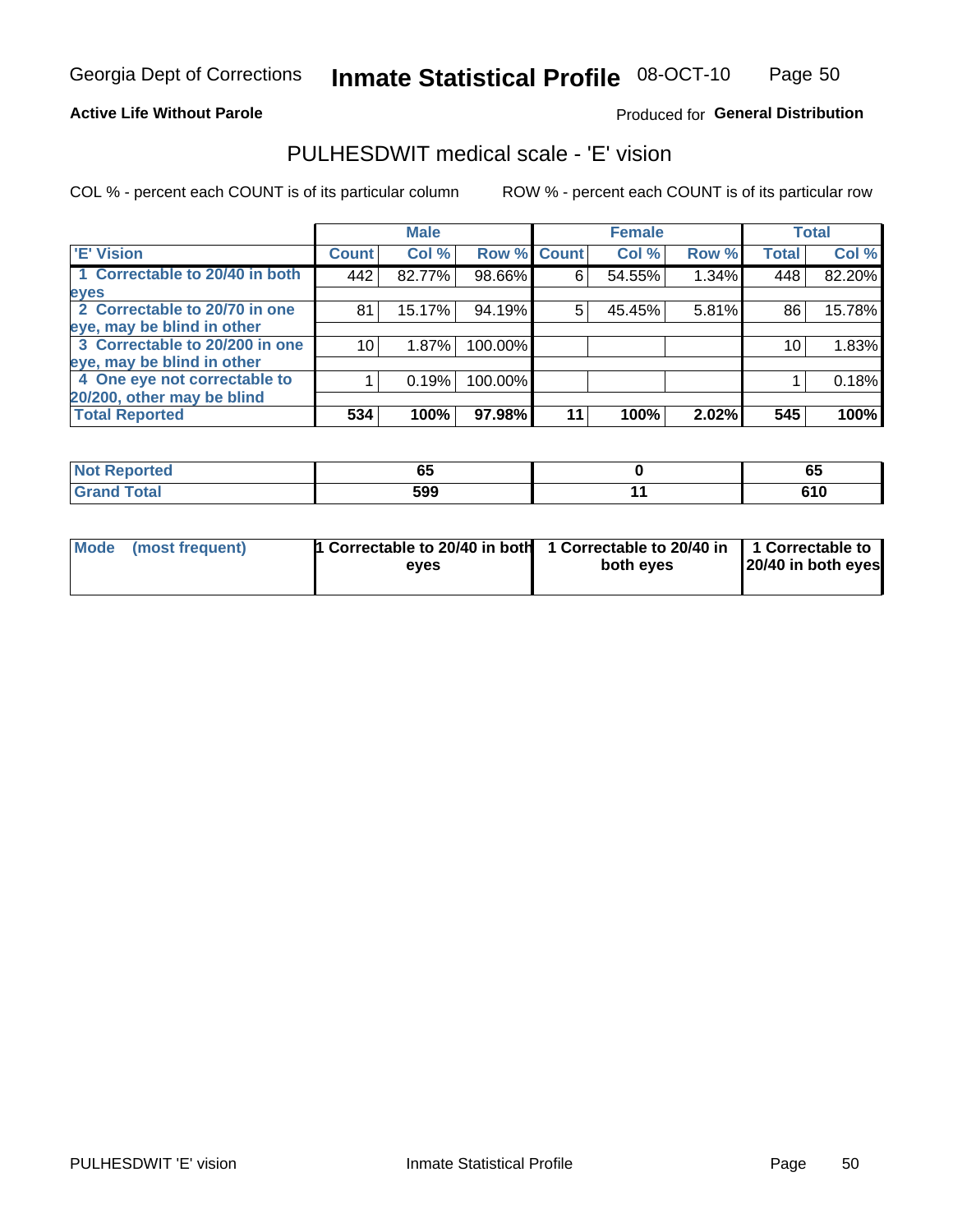### **Active Life Without Parole**

## Produced for General Distribution

## PULHESDWIT medical scale - 'S' pSychiatric

COL % - percent each COUNT is of its particular column

|                                        |                 | <b>Male</b> |                    |    | <b>Female</b> |       |              | <b>Total</b> |
|----------------------------------------|-----------------|-------------|--------------------|----|---------------|-------|--------------|--------------|
| 'S' pSychiatric                        | <b>Count</b>    | Col %       | <b>Row % Count</b> |    | Col %         | Row % | <b>Total</b> | Col %        |
| 1 No impairment or disorders           | 451             | 82.60%      | 98.90%             | 5  | 50.00%        | 1.10% | 456          | 82.01%       |
| 2 Stable, or in remission, or          | 65              | 11.90%      | 92.86%             | 5  | 50.00%        | 7.14% | 70           | 12.59%       |
| mild impairment or retardation         |                 |             |                    |    |               |       |              |              |
| 3 Requires moderate inpatient          | 26 <sub>1</sub> | 4.76%       | 100.00%            |    |               |       | 26           | 4.68%        |
| treatment                              |                 |             |                    |    |               |       |              |              |
| 4 Requires intensive inpatient         | 3               | 0.55%       | 100.00%            |    |               |       | 3            | 0.54%        |
| treatment                              |                 |             |                    |    |               |       |              |              |
| <b>5 Requires Crisis Stabilization</b> |                 | 0.18%       | 100.00%            |    |               |       |              | 0.18%        |
| Unit (CSU) inpatient care              |                 |             |                    |    |               |       |              |              |
| <b>Total Reported</b>                  | 546             | 100%        | 98.20%             | 10 | 100%          | 1.80% | 556          | 100%         |

| <b>horted</b><br><b>NOT</b><br>кемо | v.  | 54                  |
|-------------------------------------|-----|---------------------|
| <b>Total</b>                        | 599 | <b>C40</b><br>v 1 J |

| <b>Mode</b> | (most frequent) | 1 No impairment or disorders | 1 No impairment or<br>disorders | 1 No impairment or<br>disorders |
|-------------|-----------------|------------------------------|---------------------------------|---------------------------------|
|-------------|-----------------|------------------------------|---------------------------------|---------------------------------|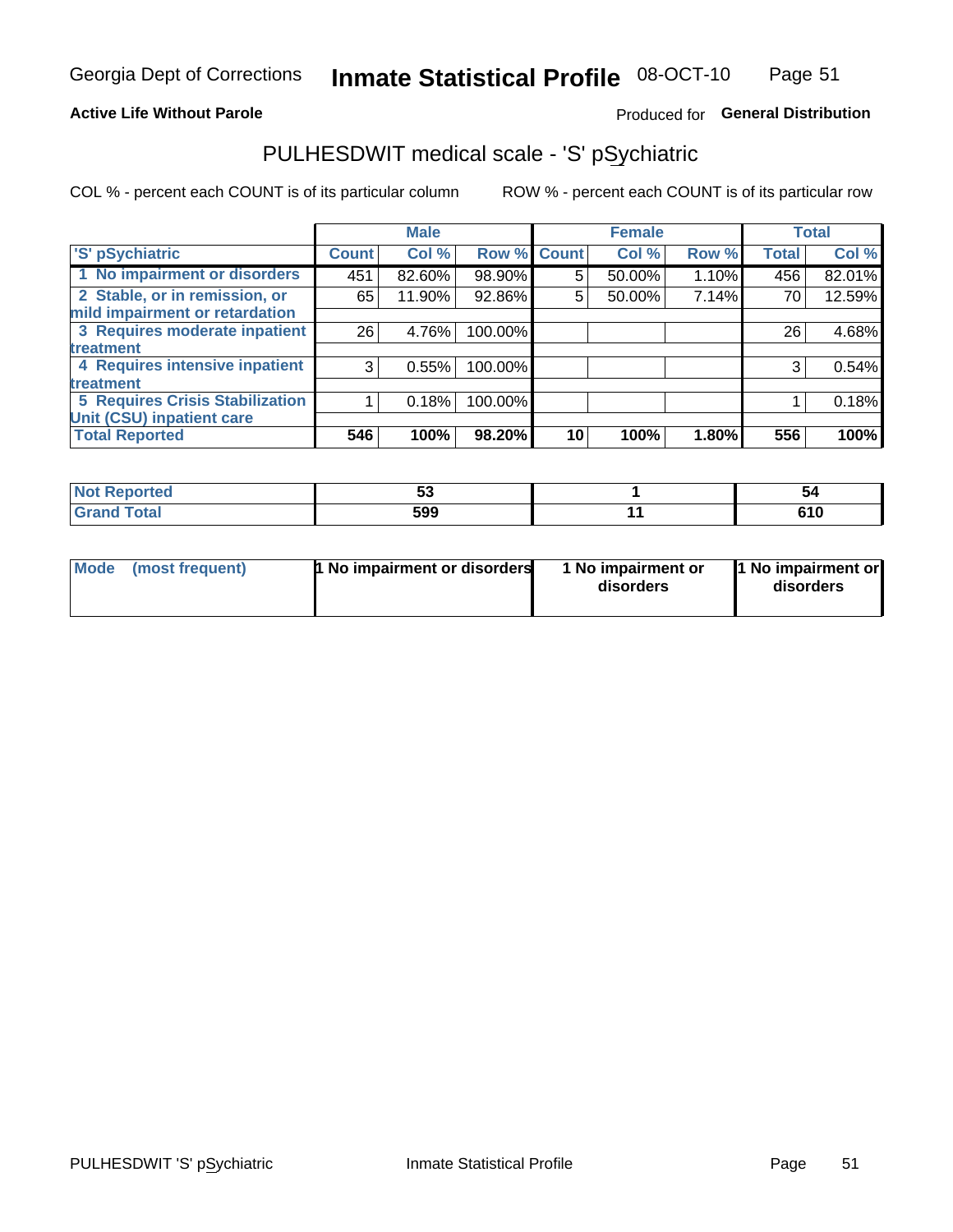### **Active Life Without Parole**

## Produced for General Distribution

## PULHESDWIT medical scale - 'D' dental

COL % - percent each COUNT is of its particular column

|                                 |                    | <b>Male</b> |         |             | <b>Female</b> |       |              | <b>Total</b> |
|---------------------------------|--------------------|-------------|---------|-------------|---------------|-------|--------------|--------------|
| <b>D'</b> Dental                | Count <sup>1</sup> | Col %       |         | Row % Count | Col %         | Row % | <b>Total</b> | Col %        |
| 1 Minimal routine dental health | 371                | 69.87%      | 97.89%  | 8           | 80.00%        | 2.11% | 379          | 70.06%       |
| <b>needs</b>                    |                    |             |         |             |               |       |              |              |
| 2 Moderate cavities and/or gum  | 125                | 23.54%      | 98.43%  | 2           | 20.00%        | 1.57% | 127          | 23.48%       |
| disease                         |                    |             |         |             |               |       |              |              |
| 3 Extensive gum disease         | 34                 | 6.40%       | 100.00% |             |               |       | 34           | 6.28%        |
| and/or widespread decay         |                    |             |         |             |               |       |              |              |
| 4 Urgent need for dental        |                    | 0.19%       | 100.00% |             |               |       |              | 0.18%        |
| <b>services</b>                 |                    |             |         |             |               |       |              |              |
| <b>Total Reported</b>           | 531                | 100%        | 98.15%  | 10          | 100%          | 1.85% | 541          | 100%         |

| <b>Not Reported</b><br>$\cdots$ | 68  | c<br>o,       |
|---------------------------------|-----|---------------|
| <b>Total</b>                    | 599 | 64 N<br>v I v |

| <b>Mode</b> | (most frequent) | <b>Minimal routine dental</b><br>health needs | 1 Minimal routine dental<br>health needs | <b>11 Minimal routine I</b><br>dental health<br>needs |
|-------------|-----------------|-----------------------------------------------|------------------------------------------|-------------------------------------------------------|
|-------------|-----------------|-----------------------------------------------|------------------------------------------|-------------------------------------------------------|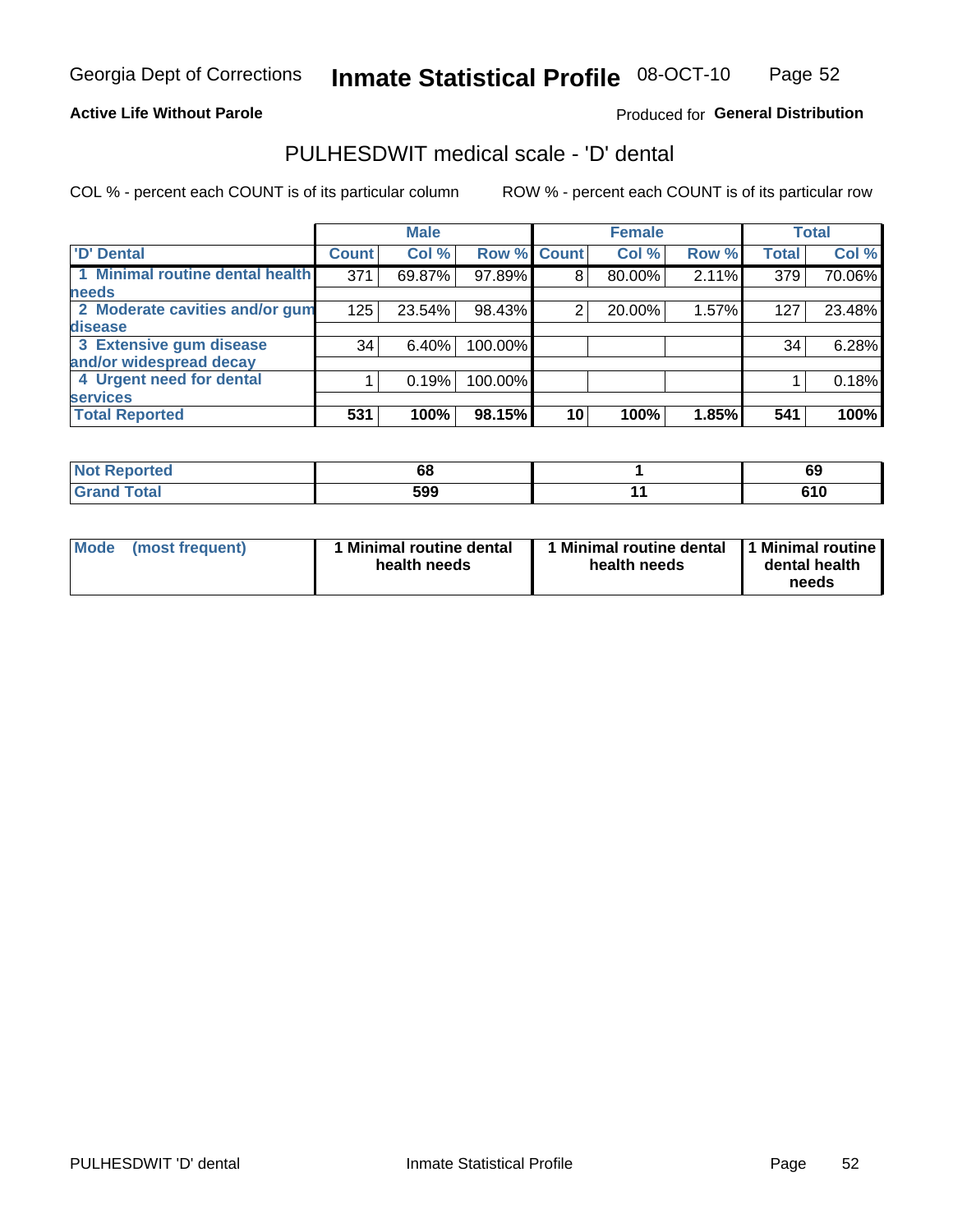### **Active Life Without Parole**

## Produced for General Distribution

## PULHESDWIT medical scale - 'W' work ability

COL % - percent each COUNT is of its particular column

|                                 |              | <b>Male</b> |         |             | <b>Female</b> |       |              | <b>Total</b> |
|---------------------------------|--------------|-------------|---------|-------------|---------------|-------|--------------|--------------|
| <b>W' work ability</b>          | <b>Count</b> | Col %       |         | Row % Count | Col %         | Row % | <b>Total</b> | Col %        |
| 1 Unrestricted work or activity | 434          | 75.87%      | 98.19%  | 8           | 72.73%        | 1.81% | 442          | 75.81%       |
| 2 Minor restrictions on type of | 114          | 19.93%      | 97.44%  | 3           | 27.27%        | 2.56% | 117          | 20.07%       |
| <b>work</b>                     |              |             |         |             |               |       |              |              |
| 3 Moderate restrictions on type | 14           | 2.45%       | 100.00% |             |               |       | 14           | 2.40%        |
| of work                         |              |             |         |             |               |       |              |              |
| 4 Major restrictions on type of | 9            | 1.57%       | 100.00% |             |               |       | 9            | 1.54%        |
| <b>work</b>                     |              |             |         |             |               |       |              |              |
| 5 Cannot work under any         |              | 0.17%       | 100.00% |             |               |       |              | 0.17%        |
| <b>circumstances</b>            |              |             |         |             |               |       |              |              |
| <b>Total Reported</b>           | 572          | 100%        | 98.11%  | 11          | 100%          | 1.89% | 583          | 100%         |

| <b>Not Reported</b> | $\sim$ | ~-<br>. .<br>-- |
|---------------------|--------|-----------------|
| <b>Grand Total</b>  | 599    | 64 N<br>v I v   |

| <b>Mode</b>     | 1 Unrestricted work or | 1 Unrestricted work or | 1 Unrestricted   |
|-----------------|------------------------|------------------------|------------------|
| (most frequent) | activity               | activity               | work or activity |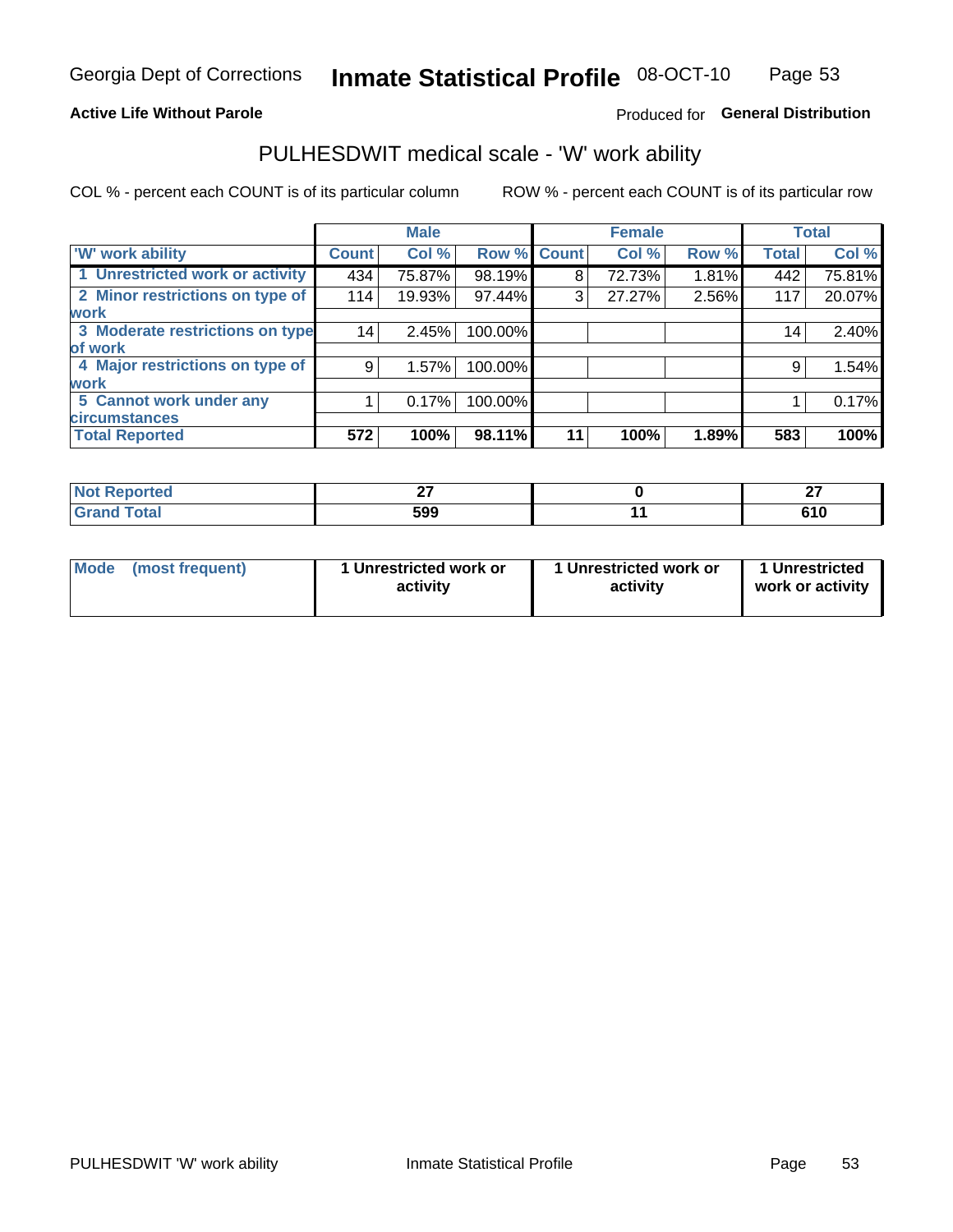## **Active Life Without Parole**

### Produced for General Distribution

## PULHESDWIT medical scale - 'I' impairment

COL % - percent each COUNT is of its particular column ROW % - percent each COUNT is of its particular row

|                           |                    | <b>Male</b> |             |                 | <b>Female</b> |       |              | <b>Total</b> |
|---------------------------|--------------------|-------------|-------------|-----------------|---------------|-------|--------------|--------------|
| <b>T' Impairment</b>      | Count <sup>1</sup> | Col %       | Row % Count |                 | Col %         | Row % | <b>Total</b> | Col %        |
| 1 No impairments or       | 561                | 97.91%      | 98.08%      | 11              | 100.00%       | 1.92% | 572          | 97.95%       |
| <b>disabilities</b>       |                    |             |             |                 |               |       |              |              |
| 2 Wheelchair-bound but    | 10                 | 1.75%       | 100.00%     |                 |               |       | 10           | 1.71%        |
| otherwise OK              |                    |             |             |                 |               |       |              |              |
| 4 Needs moderate Assisted |                    | 0.17%       | 100.00%     |                 |               |       |              | 0.17%        |
| Living (level II)         |                    |             |             |                 |               |       |              |              |
| 5 Needs maximal Assisted  |                    | 0.17%       | 100.00%     |                 |               |       |              | 0.17%        |
| Living (level III)        |                    |             |             |                 |               |       |              |              |
| <b>Total Reported</b>     | 573                | 100%        | 98.12%      | 11 <sub>1</sub> | 100%          | 1.88% | 584          | 100%         |

| <b>eported</b> | ኅረ<br>ΔV | ኅር<br>ZV |
|----------------|----------|----------|
| Total          | 599      | 610      |

| Mode | (most frequent) | 1 No impairments or<br>disabilities | 1 No impairments or<br>disabilities | 1 No impairments  <br>or disabilities |
|------|-----------------|-------------------------------------|-------------------------------------|---------------------------------------|
|------|-----------------|-------------------------------------|-------------------------------------|---------------------------------------|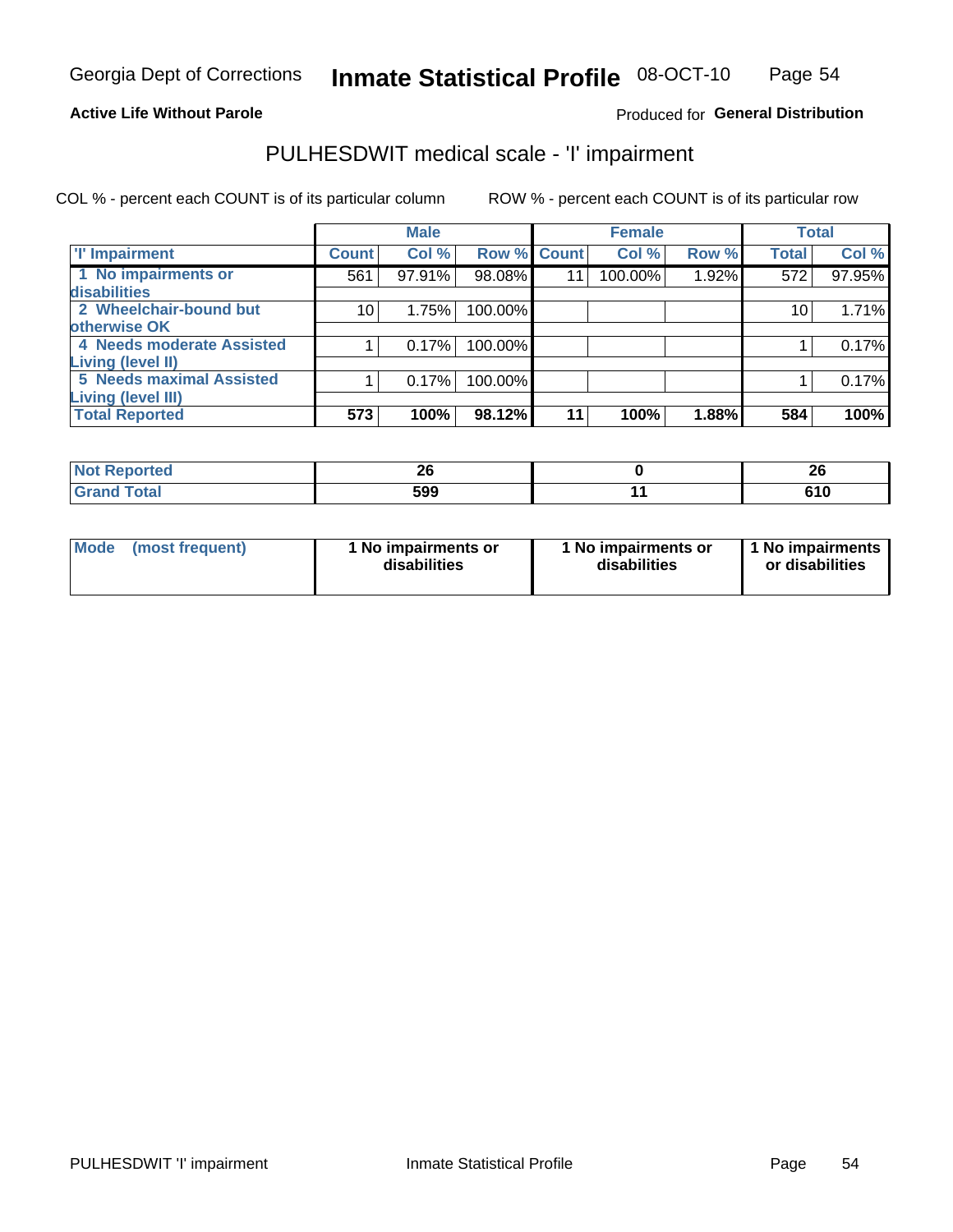### **Active Life Without Parole**

## Produced fo General Distribution

## PULHESDWIT medical scale - 'T' transportability

COL % - percent each COUNT is of its particular column

ROW % - percent each COUNT is of its particular row

|                              |              | <b>Male</b> |             |    | <b>Female</b> |       |              | <b>Total</b> |
|------------------------------|--------------|-------------|-------------|----|---------------|-------|--------------|--------------|
| <b>T' Transportability</b>   | <b>Count</b> | Col %       | Row % Count |    | Col %         | Row % | <b>Total</b> | Col %        |
| 1 Can be transported in any  | 570          | 98.96%      | 98.11%      | 11 | 100.00%       | 1.89% | 581          | 98.98%       |
| ordinary approved vehicle    |              |             |             |    |               |       |              |              |
| 2 Wheelchair-bound, not      | 4            | 0.69%       | 100.00%     |    |               |       |              | 0.68%        |
| needing special vehicle      |              |             |             |    |               |       |              |              |
| 3 Wheelchair-bound, requires |              | 0.17%       | 100.00%     |    |               |       |              | 0.17%        |
| special vehicle              |              |             |             |    |               |       |              |              |
| 5 Requires ambulance         |              | 0.17%       | 100.00%     |    |               |       |              | 0.17%        |
| transport                    |              |             |             |    |               |       |              |              |
| <b>Total Reported</b>        | 576          | 100%        | 98.13%      | 11 | 100%          | 1.87% | 587          | 100%         |

| w<br>лтео | ΔJ  | ~~<br>ΔJ |
|-----------|-----|----------|
|           | 599 | ט ו ט    |

| <b>Mode</b> | (most frequent) | 1 Can be transported in any 1 Can be transported in any | ordinary approved vehicle   ordinary approved vehicle   transported in any | 1 Can be<br>  ordinary approved  <br>vehicle |
|-------------|-----------------|---------------------------------------------------------|----------------------------------------------------------------------------|----------------------------------------------|
|-------------|-----------------|---------------------------------------------------------|----------------------------------------------------------------------------|----------------------------------------------|

**Inmate Statistical Profile**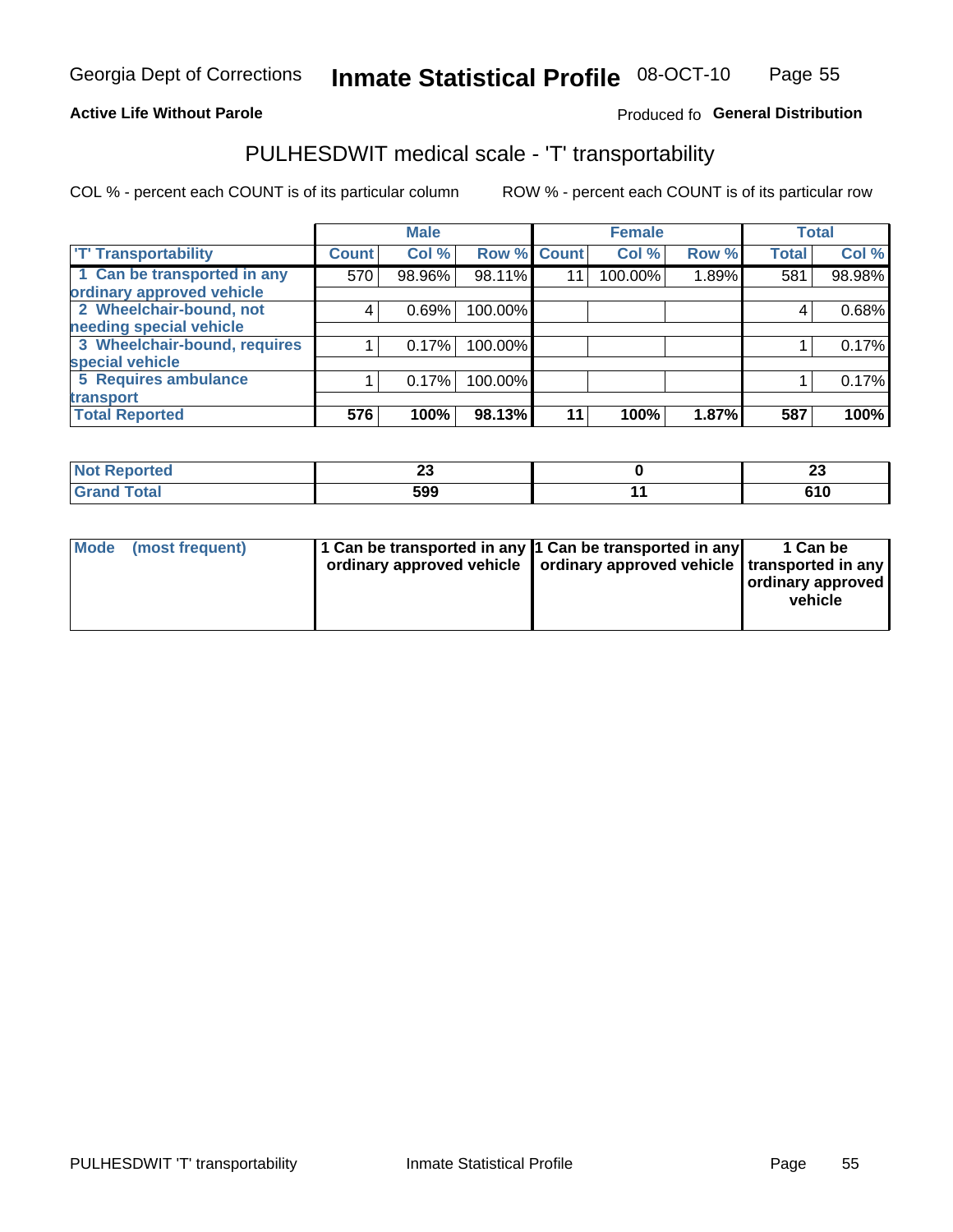## **Active Life Without Parole**

## Produced for General Distribution

## Criminality in family, self-reported

COL % - percent each COUNT is of its particular column

|                              |              | <b>Male</b> |        |              | <b>Female</b> |          |       | Total  |
|------------------------------|--------------|-------------|--------|--------------|---------------|----------|-------|--------|
| <b>Criminality In Family</b> | <b>Count</b> | Col %       | Row %  | <b>Count</b> | Col %         | Row %    | Total | Col %  |
| Yes, criminality in family   | 157          | 28.65%      | 96.91% | 5            | 55.56%        | $3.09\%$ | 162   | 29.08% |
| No criminality in family     | 391          | 71.35%      | 98.99% | 4            | 44.44%        | 1.01%    | 395   | 70.92% |
| <b>Total Reported</b>        | 548          | 100%        | 98.38% | 9            | 100%          | 1.62%    | 557   | 100%   |

| <b>Not Reported</b>      |     | v           |
|--------------------------|-----|-------------|
| <b>c</b> otal<br>' Grano | 599 | 61 N<br>טוט |

|  | Mode (most frequent) | No criminality in family | Yes, criminality in family | No criminality in<br>family |
|--|----------------------|--------------------------|----------------------------|-----------------------------|
|--|----------------------|--------------------------|----------------------------|-----------------------------|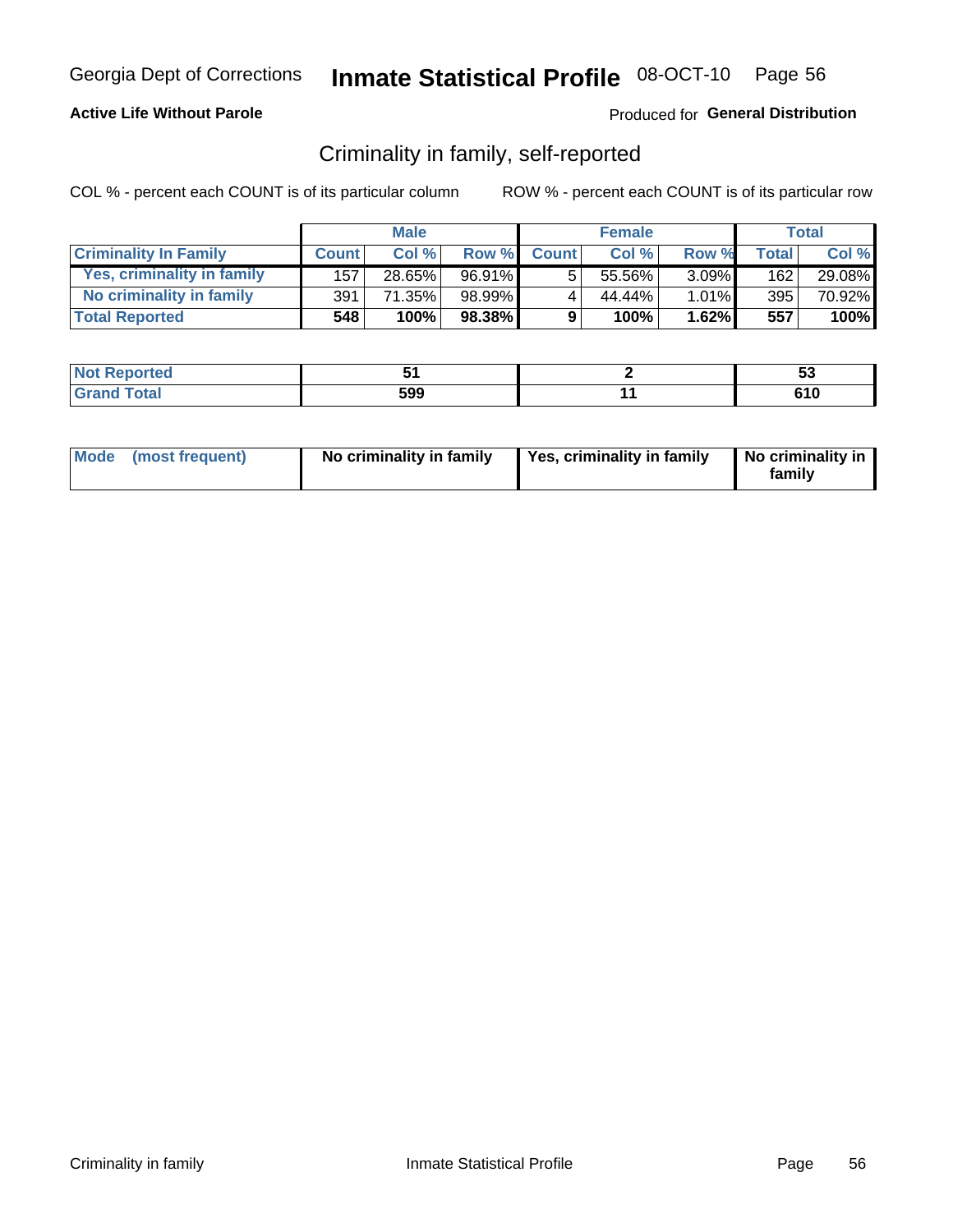## **Active Life Without Parole**

## Produced for General Distribution

## Alcoholism in family, self-reported

COL % - percent each COUNT is of its particular column

|                             |              | <b>Male</b> |           |                | <b>Female</b> |          |       | Total   |
|-----------------------------|--------------|-------------|-----------|----------------|---------------|----------|-------|---------|
| <b>Alcoholism In Family</b> | <b>Count</b> | Col%        | Row %     | <b>Count</b>   | Col%          | Row %    | Total | Col %   |
| Yes, alcoholism in family   | 108          | $19.71\%$   | 97.30%    | 3 <sub>1</sub> | $33.33\%$     | $2.70\%$ | 111   | 19.93%  |
| No alcoholism in family     | 440          | 80.29%      | 98.65%    | $6^{\circ}$    | 66.67%        | 1.35%    | 446   | 80.07%  |
| <b>Total Reported</b>       | 548          | 100%        | $98.38\%$ | 9              | 100%          | 1.62%    | 557   | $100\%$ |

| <b>Not Reported</b>     |     | v       |
|-------------------------|-----|---------|
| <b>c</b> otal<br>l Gran | 599 | <br>טוט |

|  | Mode (most frequent) | No alcoholism in family | No alcoholism in family | No alcoholism in<br>family |
|--|----------------------|-------------------------|-------------------------|----------------------------|
|--|----------------------|-------------------------|-------------------------|----------------------------|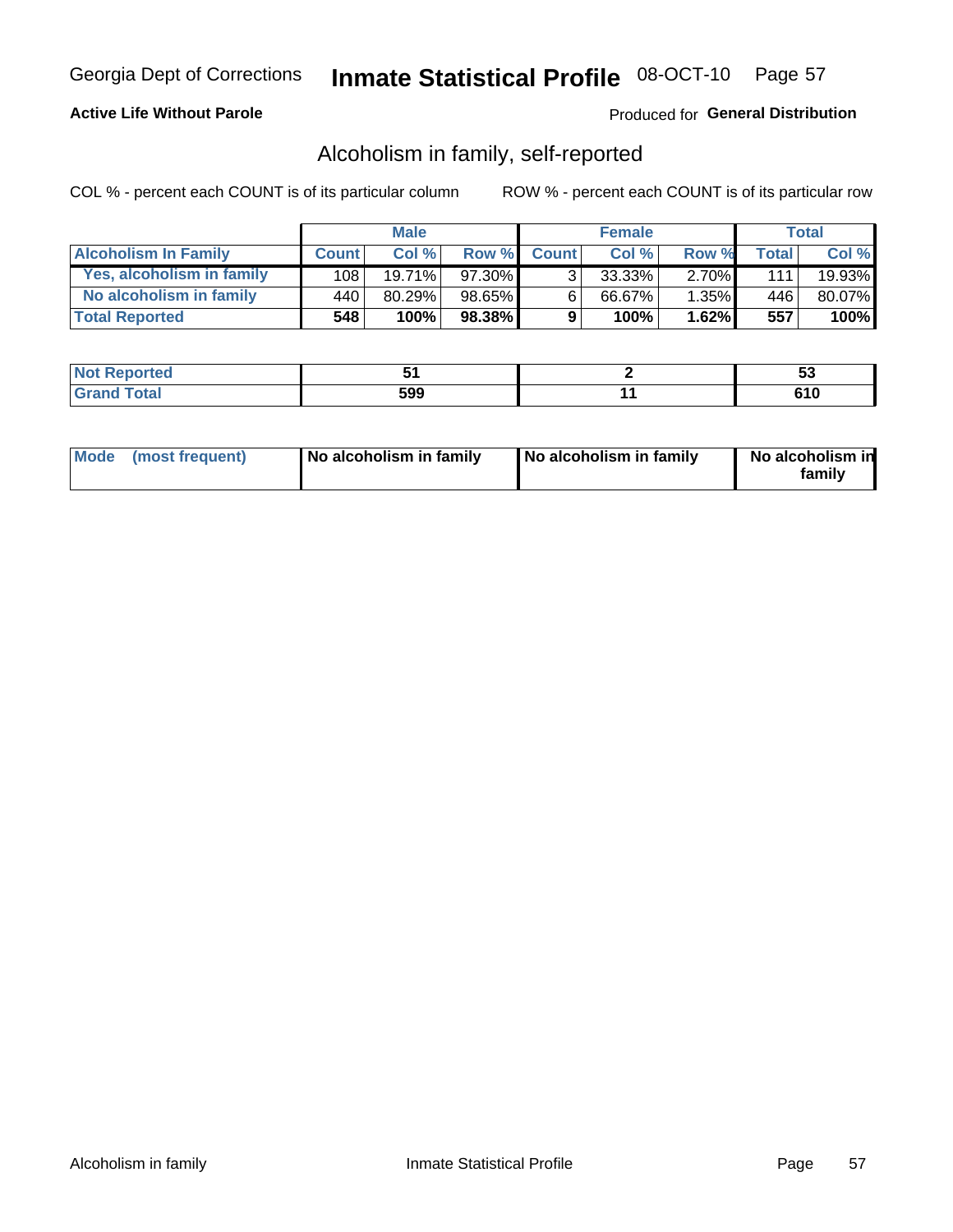## **Active Life Without Parole**

## Produced for General Distribution

## Drug abuse in family, self-reported

COL % - percent each COUNT is of its particular column

|                           |              | <b>Male</b> |           |                | <b>Female</b> |          |       | <b>Total</b> |
|---------------------------|--------------|-------------|-----------|----------------|---------------|----------|-------|--------------|
| Drug Abuse In Family      | <b>Count</b> | Col%        | Row %     | <b>Count</b>   | Col%          | Row %    | Total | Col %        |
| Yes, drug abuse in family | 63           | 11.50%      | $95.45\%$ | 3 <sub>1</sub> | $33.33\%$     | $4.55\%$ | 66    | 11.85%       |
| No drug abuse in family   | 485          | 88.50%      | 98.78%    | 6              | 66.67%        | 1.22%    | 491   | 88.15%       |
| <b>Total Reported</b>     | 548          | 100%        | 98.38%    | 9              | 100%          | 1.62%    | 557   | $100\%$      |

| ام د الس<br>≺eported<br><b>NOT</b> |     | u   |
|------------------------------------|-----|-----|
| <b>ctal</b>                        | 599 | 610 |

|  | Mode (most frequent) | No drug abuse in family | No drug abuse in family | No drug abuse in<br>family |
|--|----------------------|-------------------------|-------------------------|----------------------------|
|--|----------------------|-------------------------|-------------------------|----------------------------|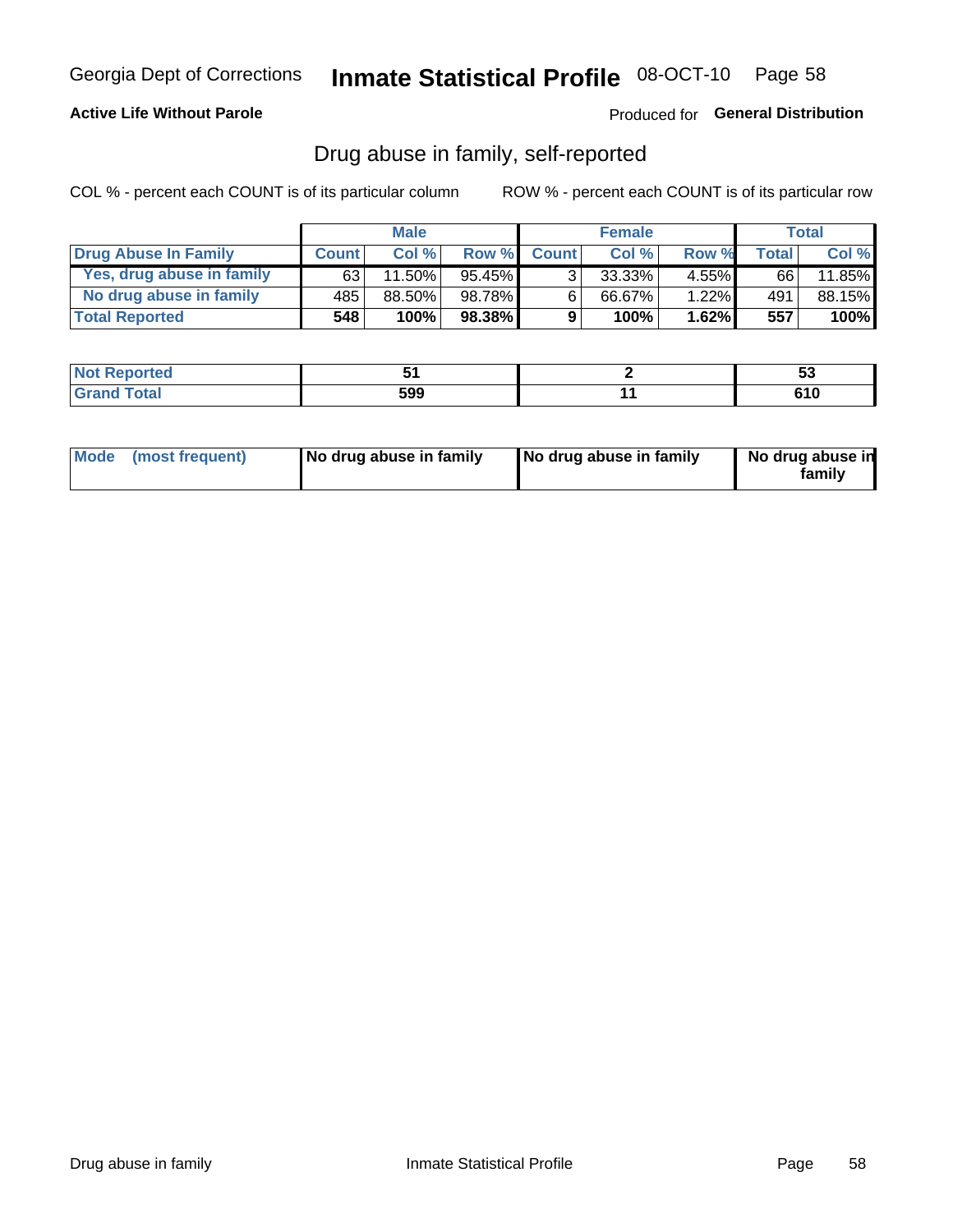## **Active Life Without Parole**

## Produced for General Distribution

## Subjected to frequent beatings, self-reported

COL % - percent each COUNT is of its particular column

|                                   |              | <b>Male</b> |        |              | <b>Female</b> |       |       | Total  |
|-----------------------------------|--------------|-------------|--------|--------------|---------------|-------|-------|--------|
| <b>Frequent beatings</b>          | <b>Count</b> | Col %       | Row %  | <b>Count</b> | Col %         | Row % | Total | Col %  |
| <b>Yes, subjected to frequent</b> | 34           | 6.20%       | 97.14% |              | 11.11%        | 2.86% | 35    | 6.28%  |
| <b>beatings</b>                   |              |             |        |              |               |       |       |        |
| Not subjected to frequent         | 514          | 93.80%      | 98.47% | 8            | 88.89%        | 1.53% | 522   | 93.72% |
| <b>beatings</b>                   |              |             |        |              |               |       |       |        |
| <b>Total Reported</b>             | 548          | 100%        | 98.38% | 9            | 100%          | 1.62% | 557   | 100%   |

| <b>Not Reported</b> |     | w   |
|---------------------|-----|-----|
| <b>Grand Total</b>  | 599 | 610 |

| Mode (most frequent) | Not subjected to frequent<br>beatings | Not subjected to frequent<br>beatings | Not subjected to<br><b>frequent beatings</b> |
|----------------------|---------------------------------------|---------------------------------------|----------------------------------------------|
|                      |                                       |                                       |                                              |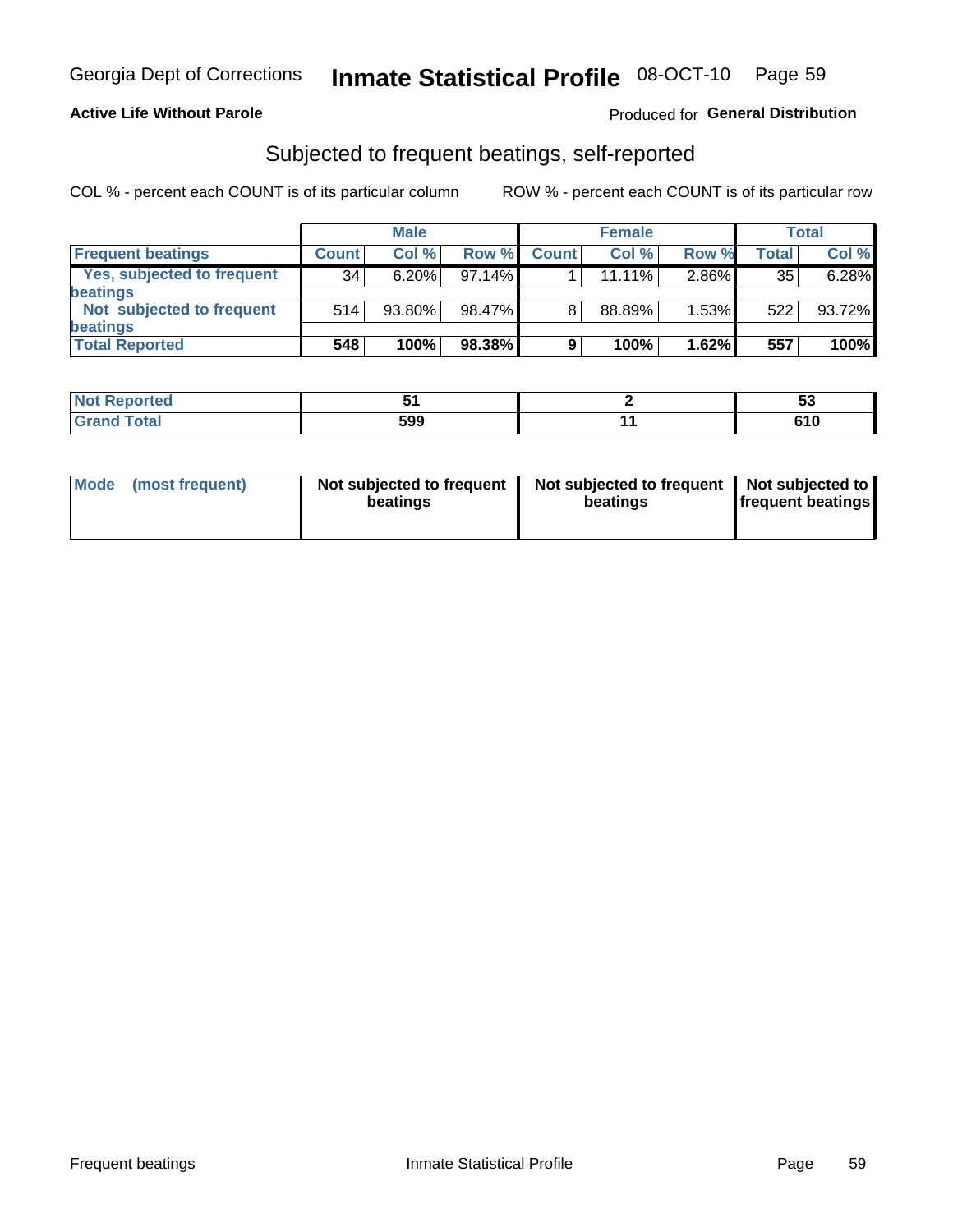## **Active Life Without Parole**

## Produced for General Distribution

## Father absent during inmate's childhood

COL % - percent each COUNT is of its particular column

|                           |              | <b>Male</b> |          |                | <b>Female</b> |          |                  | <b>Total</b> |
|---------------------------|--------------|-------------|----------|----------------|---------------|----------|------------------|--------------|
| <b>Father Absent</b>      | <b>Count</b> | Col%        | Row %    | <b>Count</b>   | Col%          | Row %    | <b>Total</b>     | Col %        |
| Yes, father was absent    | 268          | 48.91%      | 98.89%   | 3 <sub>1</sub> | $33.33\%$     | $1.11\%$ | 271 <sub>1</sub> | 48.65%       |
| No, father was not absent | 280          | $51.09\%$   | 97.90% I | 6              | 66.67%        | $2.10\%$ | 286              | 51.35%       |
| <b>Total Reported</b>     | 548          | $100\%$     | 98.38%   | 9              | 100%          | 1.62%    | 557              | 100%         |

| <b>Not Reported</b>      |     | v           |
|--------------------------|-----|-------------|
| <b>c</b> otal<br>' Grano | 599 | 61 N<br>טוט |

|  | Mode (most frequent) | No, father was not absent No, father was not absent |  | No, father was not<br>absent |
|--|----------------------|-----------------------------------------------------|--|------------------------------|
|--|----------------------|-----------------------------------------------------|--|------------------------------|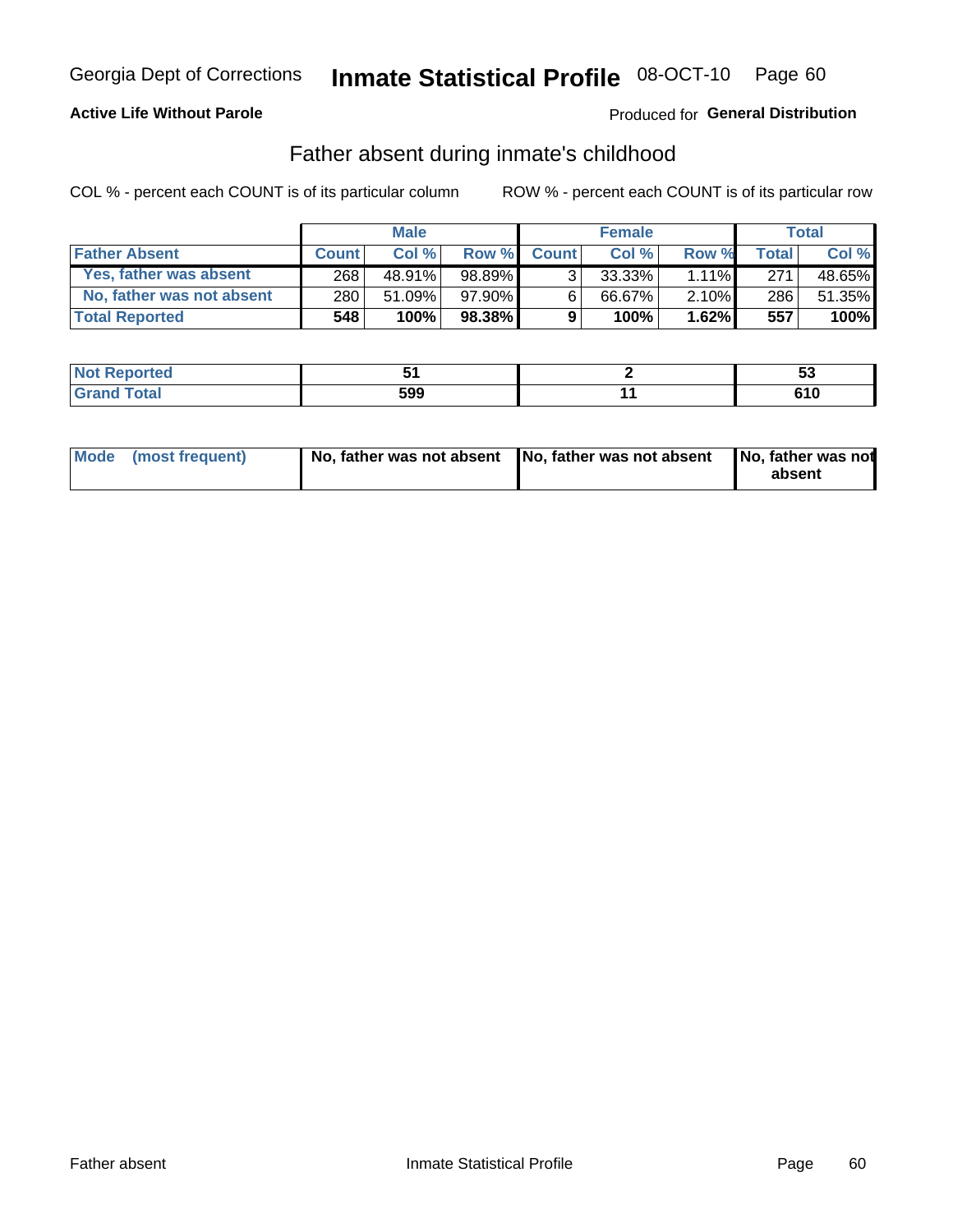## **Active Life Without Parole**

## **Produced for General Distribution**

## Mother absent during inmate's childhood

COL % - percent each COUNT is of its particular column

|                           |                 | <b>Male</b> |           |              | <b>Female</b> |          |         | <b>Total</b> |
|---------------------------|-----------------|-------------|-----------|--------------|---------------|----------|---------|--------------|
| <b>Mother Absent</b>      | <b>Count</b>    | Col%        | Row %     | <b>Count</b> | Col %         | Row %    | Total ⊧ | Col %        |
| Yes, mother was absent    | 78 <sub>1</sub> | 14.23%      | 97.50% L  | ◠            | 22.22%        | $2.50\%$ | 80      | 14.36%       |
| No, mother was not absent | 470             | 85.77%      | 98.53%    |              | 77.78%        | $1.47\%$ | 477     | 85.64%       |
| <b>Total Reported</b>     | 548             | 100%        | $98.38\%$ | 9            | 100%          | 1.62%    | 557     | 100%         |

| <b>Not Reported</b>     |     | v       |
|-------------------------|-----|---------|
| <b>c</b> otal<br>l Gran | 599 | <br>טוט |

| Mode (most frequent) | No, mother was not absent   No, mother was not absent   No, mother was | not absent |
|----------------------|------------------------------------------------------------------------|------------|
|----------------------|------------------------------------------------------------------------|------------|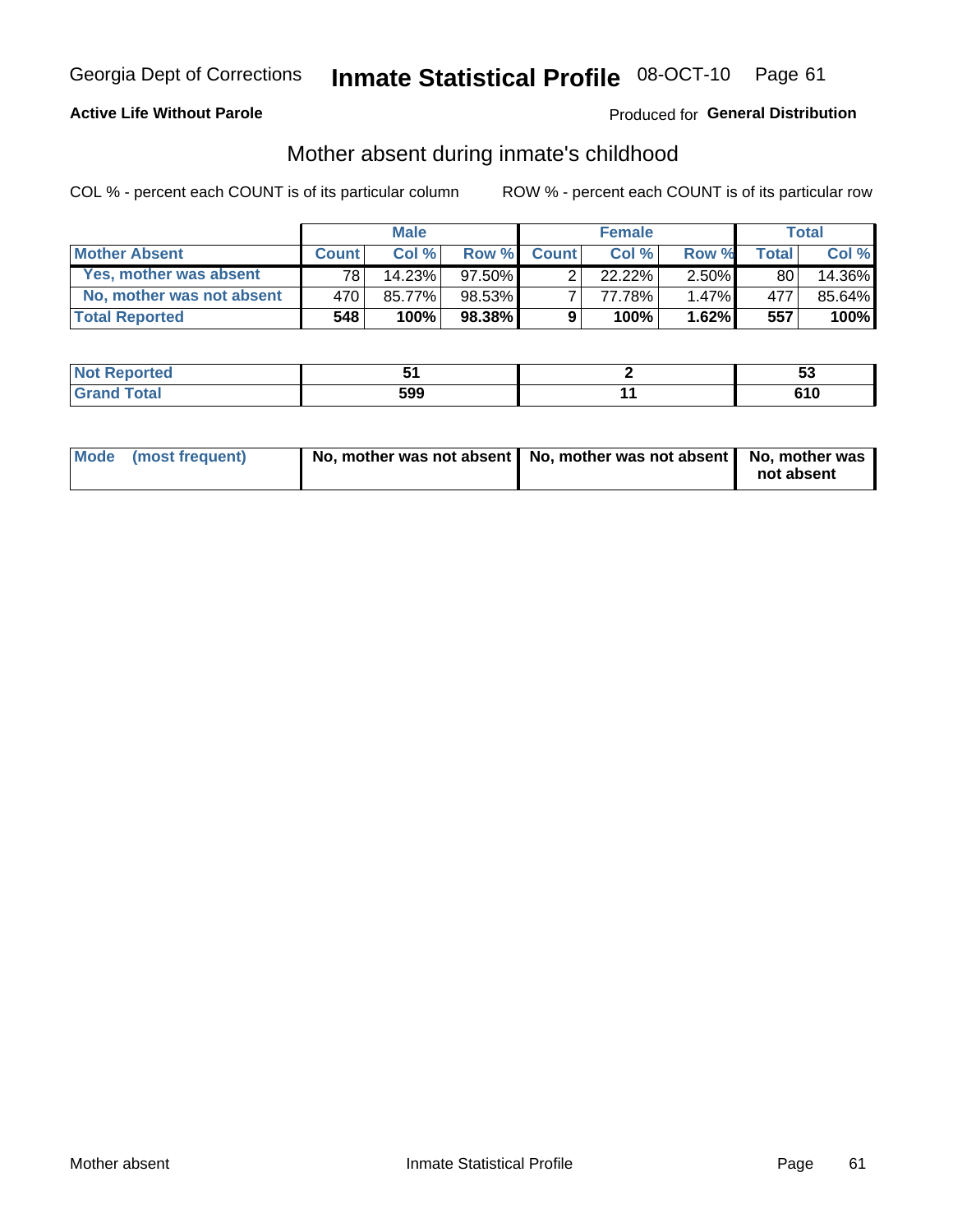## **Active Life Without Parole**

## Produced for General Distribution

## Inmate diagnosed as manipulative

COL % - percent each COUNT is of its particular column

|                          | <b>Male</b>  |        |           | <b>Female</b> |           |          | Total        |        |
|--------------------------|--------------|--------|-----------|---------------|-----------|----------|--------------|--------|
| <b>Manipulative</b>      | <b>Count</b> | Col %  | Row %     | <b>Count</b>  | Col %     | Row %    | <b>Total</b> | Col %  |
| <b>Yes, manipulative</b> | 129          | 23.76% | $99.23\%$ |               | $11.11\%$ | $0.77\%$ | 130          | 23.55% |
| No, not manipulative     | 414'         | 76.24% | 98.10%    | 8             | 88.89%    | 1.90%    | 422          | 76.45% |
| <b>Total Reported</b>    | 543          | 100%   | $98.37\%$ | 9             | 100%      | 1.63%    | 552          | 100%   |

| vreo | - -<br>ັ | 58      |
|------|----------|---------|
|      | 599      | <b></b> |

|  | Mode (most frequent) | No, not manipulative | No, not manipulative | No. not<br><b>I</b> manipulative |
|--|----------------------|----------------------|----------------------|----------------------------------|
|--|----------------------|----------------------|----------------------|----------------------------------|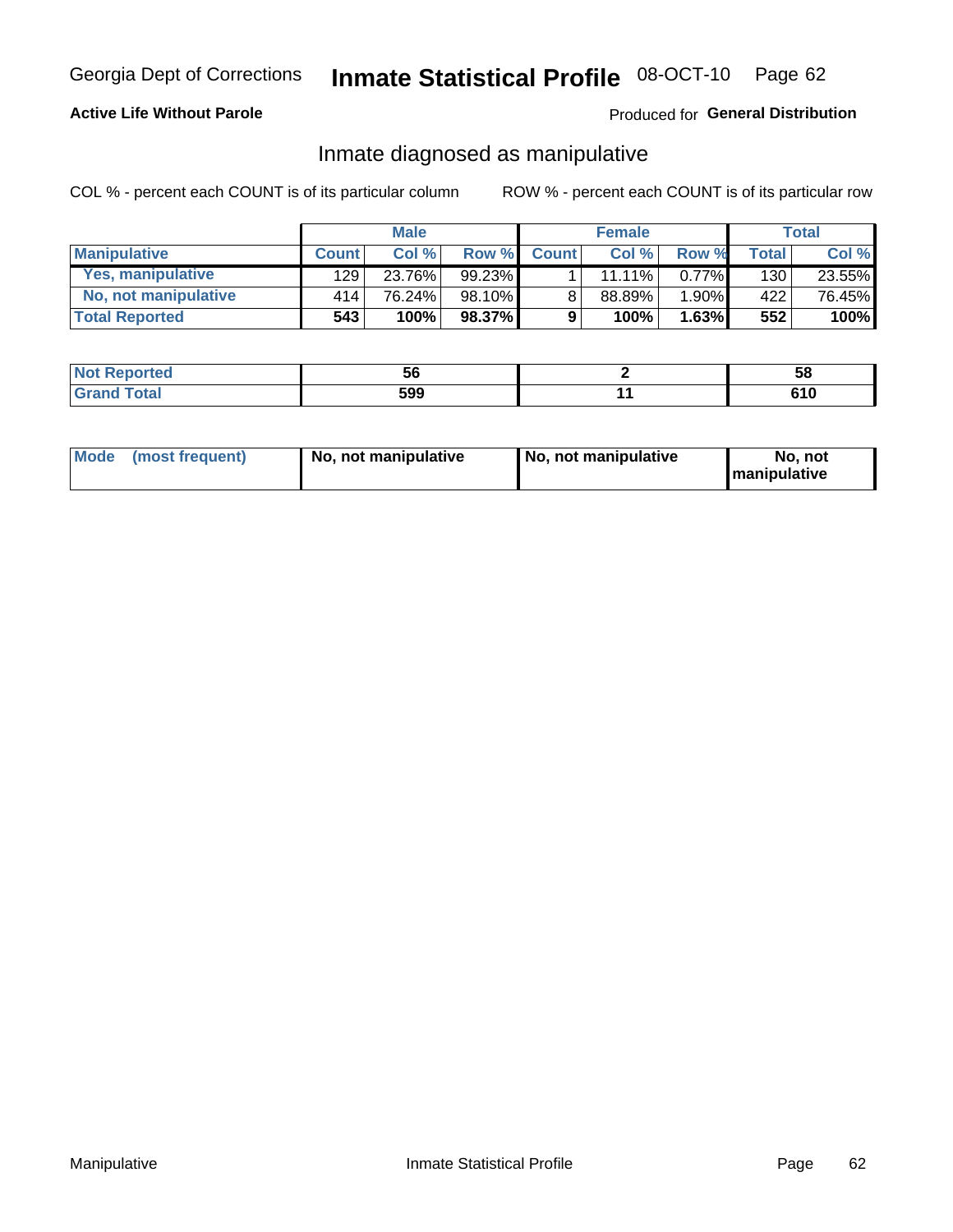# Inmate Statistical Profile 08-OCT-10 Page 63

## **Active Life Without Parole**

Produced for General Distribution

## Inmate diagnosed as assaultive

COL % - percent each COUNT is of its particular column

|                       |              | <b>Male</b> |           |              | <b>Female</b> |          |       | Total  |
|-----------------------|--------------|-------------|-----------|--------------|---------------|----------|-------|--------|
| <b>Assaultive</b>     | <b>Count</b> | Col%        | Row %     | <b>Count</b> | Col %         | Row %    | Total | Col %  |
| Yes, assaultive       | 431          | 79.37%      | $97.95\%$ | 9            | 100.00%       | $2.05\%$ | 440   | 79.71% |
| No, not assaultive    | 112          | 20.63%      | 100.00%   |              |               |          | 112   | 20.29% |
| <b>Total Reported</b> | 543          | 100%        | 98.37%)   | 9            | 100%          | 1.63%    | 552   | 100%   |

| <b>Not Reported</b> | JU  | 58  |
|---------------------|-----|-----|
| <b>Total</b>        | 599 | 610 |

| <b>Mode</b><br>(most frequent) | <b>Yes, assaultive</b> | Yes, assaultive | <b>Yes, assaultive</b> |
|--------------------------------|------------------------|-----------------|------------------------|
|--------------------------------|------------------------|-----------------|------------------------|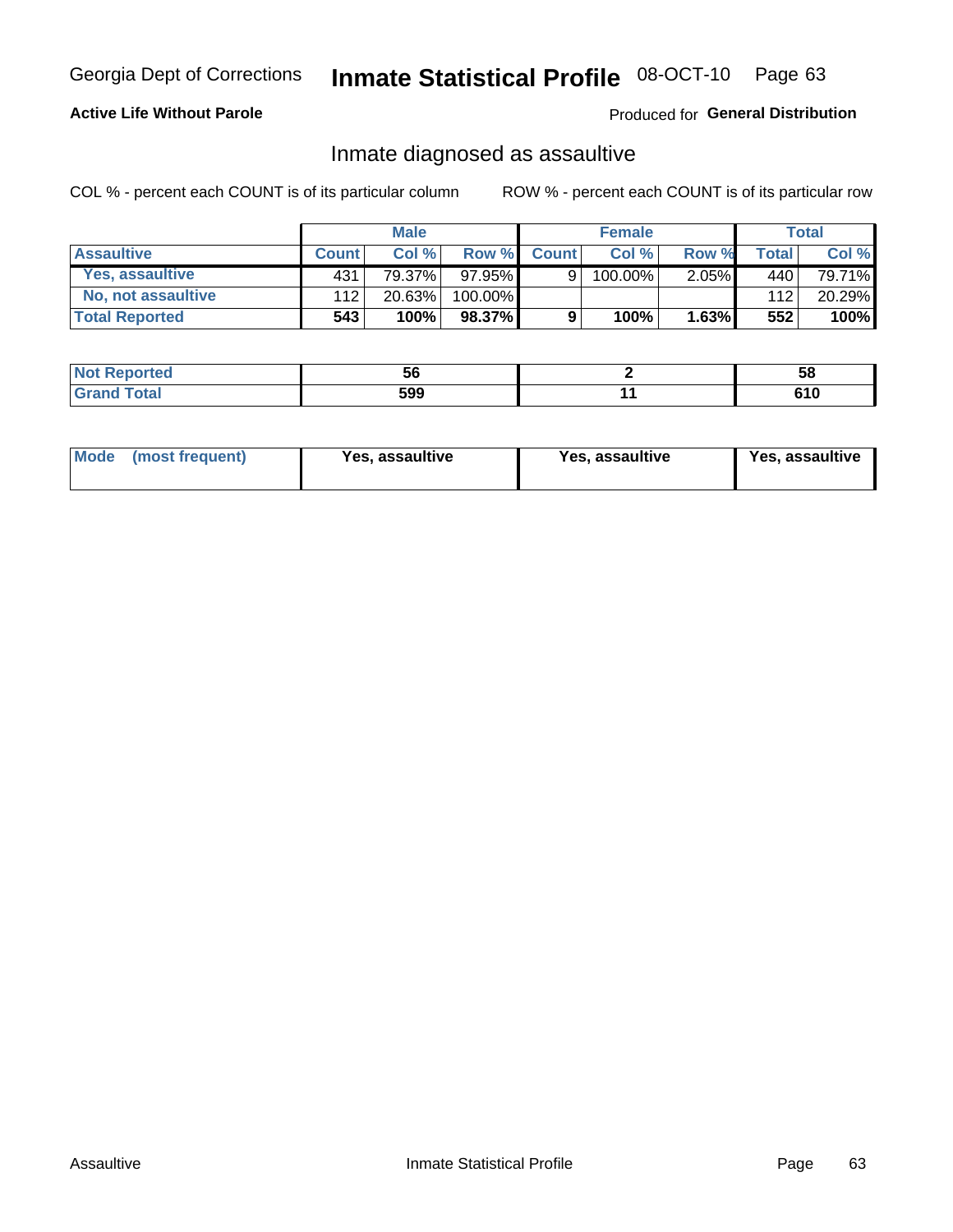#### Inmate Statistical Profile 08-OCT-10 Page 64

### **Active Life Without Parole**

### Produced for General Distribution

## Number of prior Georgia incarcerations

COL % - percent each COUNT is of its particular column

|                                       |              | <b>Male</b> |         |                 | <b>Female</b> |       |       | <b>Total</b> |
|---------------------------------------|--------------|-------------|---------|-----------------|---------------|-------|-------|--------------|
| <b>Num of Prior GA Incarcerations</b> | <b>Count</b> | Col %       | Row %   | <b>Count</b>    | Col %         | Row % | Total | Col %        |
|                                       | 282          | 47.08%      | 96.58%  | 10 <sup>1</sup> | 90.91%        | 3.42% | 292   | 47.87%       |
|                                       | 121          | 20.20%      | 100.00% |                 |               |       | 121   | 19.84%       |
|                                       | 76           | 12.69%      | 100.00% |                 |               |       | 76    | 12.46%       |
|                                       | 57           | 9.52%       | 98.28%  |                 | 9.09%         | 1.72% | 58    | 9.51%        |
|                                       | 29           | 4.84%       | 100.00% |                 |               |       | 29    | 4.75%        |
|                                       | 17           | 2.84%       | 100.00% |                 |               |       | 17    | 2.79%        |
| <b>More Than 5</b>                    | 17           | 2.84%       | 100.00% |                 |               |       | 17    | 2.79%        |
| <b>Total Reported</b>                 | 599          | 100%        | 98.20%  | 11              | 100%          | 1.80% | 610   | 100.0%       |

| neo   |             |     |
|-------|-------------|-----|
| Total | ran<br>---- | . . |

| Mean (average)       | דפ | . | 1.25 |
|----------------------|----|---|------|
| Median (middle)      |    |   |      |
| Mode (most frequent) |    |   |      |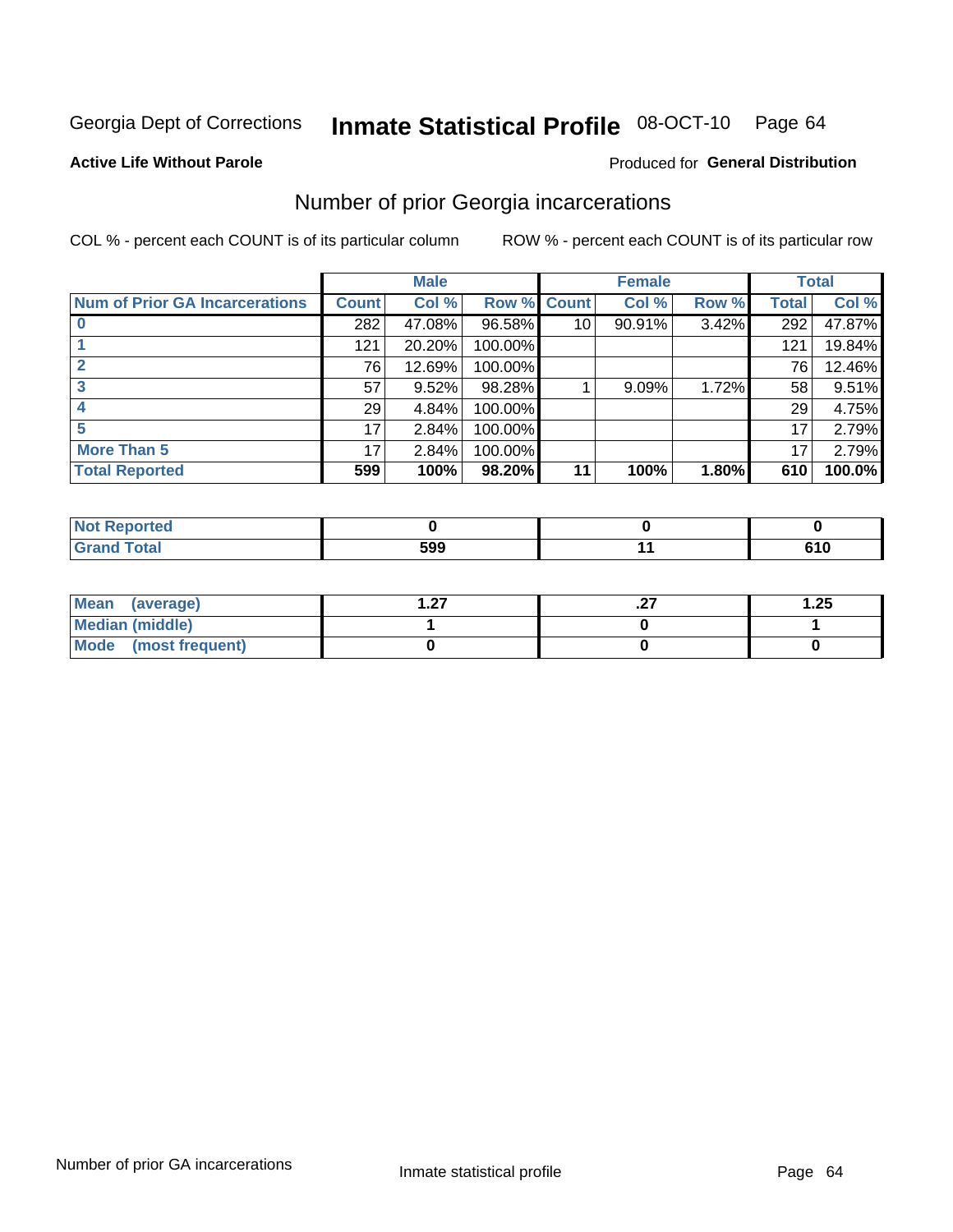#### Inmate Statistical Profile 08-OCT-10 Page 65

Produced for General Distribution

**Active Life Without Parole** 

## Prison sentence in years

COL % - percent each COUNT is of its particular column

ROW % - percent each COUNT is of its particular row

|                                 |         | <b>Male</b> |                    |    | <b>Female</b> |       |             | Total   |
|---------------------------------|---------|-------------|--------------------|----|---------------|-------|-------------|---------|
| <b>Prison Sentence In Years</b> | Count l | Col %       | <b>Row % Count</b> |    | Col %         | Row % | $\tau$ otal | Col %   |
| <b>Life Without Parole</b>      | 599     | $100.00\%$  | 98.20%             |    | 100.00%       | 1.80% | 610         | 100.00% |
| <b>Total Reported</b>           | 599     | 100%        | 98.20%             | 44 | 100%          | 1.80% | 610         | 100%    |

| Not Reported |     |     |
|--------------|-----|-----|
| <b>otal</b>  | 599 | טונ |

### **Determinate (numeric) sentences only**

| <b>Mean</b><br><i>(average)</i> |  |
|---------------------------------|--|
|---------------------------------|--|

All sentences (including determinate), with life, life without parole, and death sentences figured at 45 years

| Me<br>.<br> | -- | -- |  |
|-------------|----|----|--|
|             |    |    |  |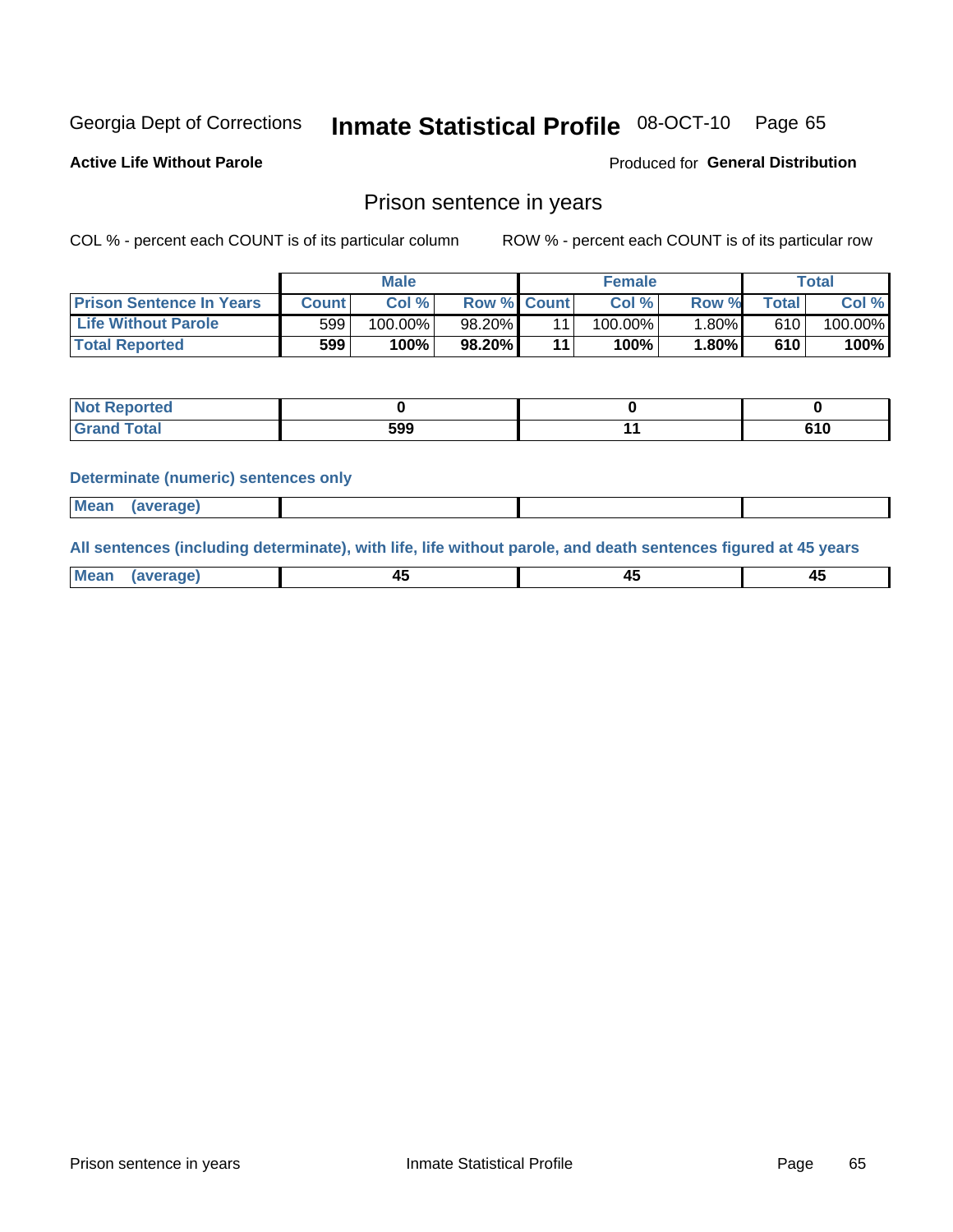#### Georgia Dept of Corrections Inmate Statistical Profile 08-OCT-10 Page 66

### **Active Life Without Parole**

### Produced for General Distribution

## Primary offense, broken out into felonies vs misdemeanors

COL % - percent each COUNT is of its particular column

|                                  | <b>Male</b>  |            |                    | <b>Female</b> |            |          | Total        |            |  |
|----------------------------------|--------------|------------|--------------------|---------------|------------|----------|--------------|------------|--|
| <b>Felonies and Misdemeanors</b> | <b>Count</b> | Col%       | <b>Row % Count</b> |               | Col%       | Row %    | <b>Total</b> | Col %      |  |
| <b>Felonies</b>                  | 599          | $100.00\%$ | 98.20%             |               | $100.00\%$ | $1.80\%$ | 610          | $100.00\%$ |  |
| <b>Total Reported</b>            | 599          | $100\%$    | 98.2%              |               | 100%       | 1.8%     | 610          | 100%       |  |

| <b>Not Reported</b>         |           |     |               |
|-----------------------------|-----------|-----|---------------|
| <b>Total</b><br>Gran<br>uuu | המ<br>JYY | 599 | 64 N<br>ט ו ט |

| <b>Mode</b><br>frequent)<br>nies<br>≧ (most tr.<br>. | onies<br>. | lonies<br>ею<br>____ |
|------------------------------------------------------|------------|----------------------|
|------------------------------------------------------|------------|----------------------|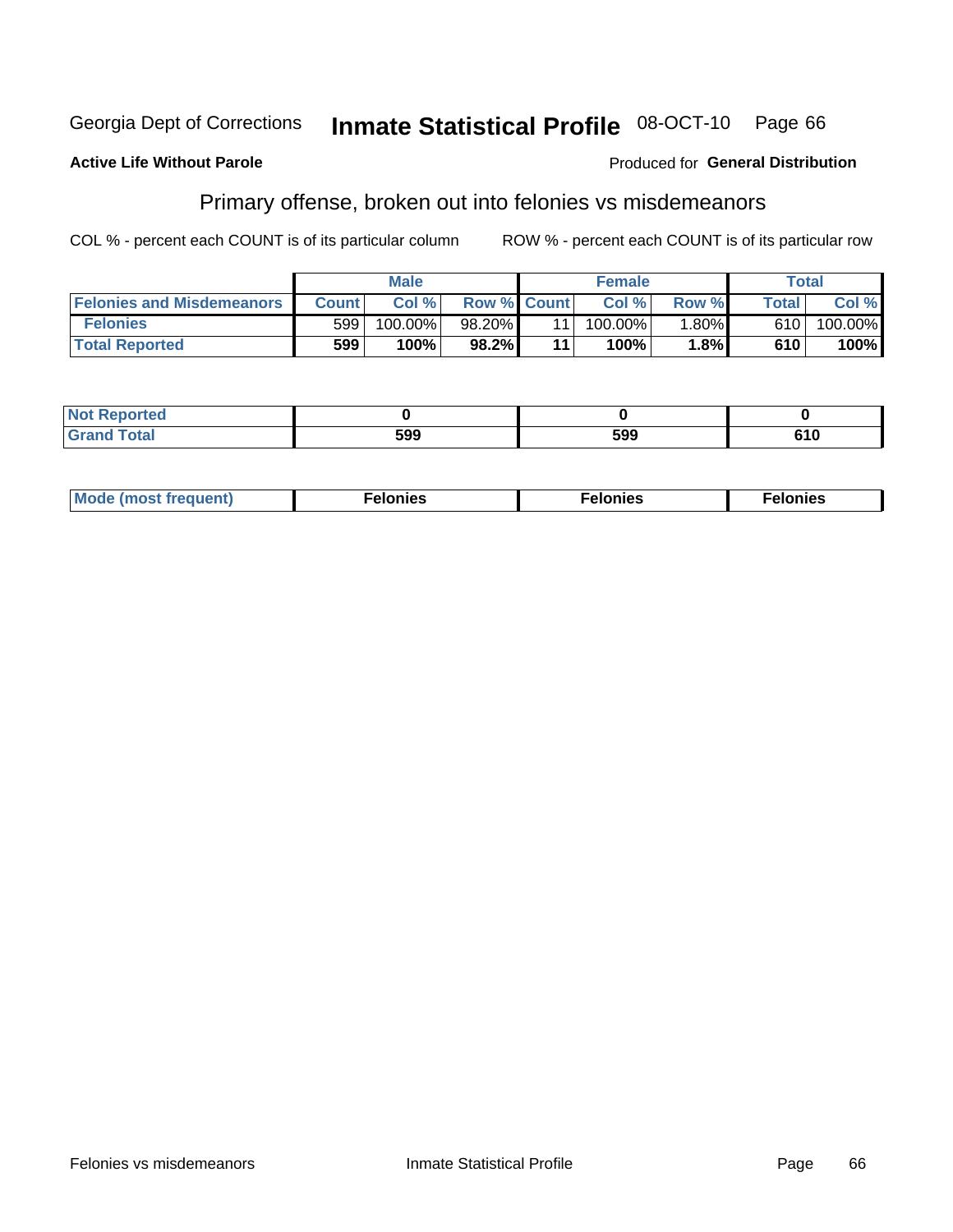#### Inmate Statistical Profile 08-OCT-10 Page 67

## **Active Life Without Parole**

### Produced for General Distribution

## Primary offense, broken out into six broad crime categories

COL % - percent each COUNT is of its particular column

|                         | <b>Male</b>     |        |         | <b>Female</b> |         |       | <b>Total</b> |        |
|-------------------------|-----------------|--------|---------|---------------|---------|-------|--------------|--------|
| <b>Crime Categories</b> | <b>Count</b>    | Col %  |         | Row % Count   | Col %   | Row % | <b>Total</b> | Col %  |
| <b>Violent</b>          | 492             | 82.14% | 97.81%  | 11            | 100.00% | 2.19% | 503          | 82.46% |
| <b>Sex Crime</b>        | 90              | 15.03% | 100.00% |               | .00%    |       | 90           | 14.75% |
| <b>Property</b><br>3    | ົ               | .33%   | 100.00% |               | .00%    |       |              | .33%   |
| <b>Drug</b><br>4        | 14 <sub>1</sub> | 2.34%  | 100.00% |               | .00%    |       | 14.          | 2.30%  |
| <b>Other</b><br>6       |                 | .17%   | 100.00% |               | .00%    |       |              | .16%   |
| <b>Total Reported</b>   | 599             | 100%   | 98.2%   | 11            | 100%    | 1.8%  | 610          | 100%   |

| <b>Not Reported</b> |     |            |
|---------------------|-----|------------|
| <b>Total</b>        | 599 | .<br>ט ו ט |

| M | . | 40 O |
|---|---|------|
|   |   |      |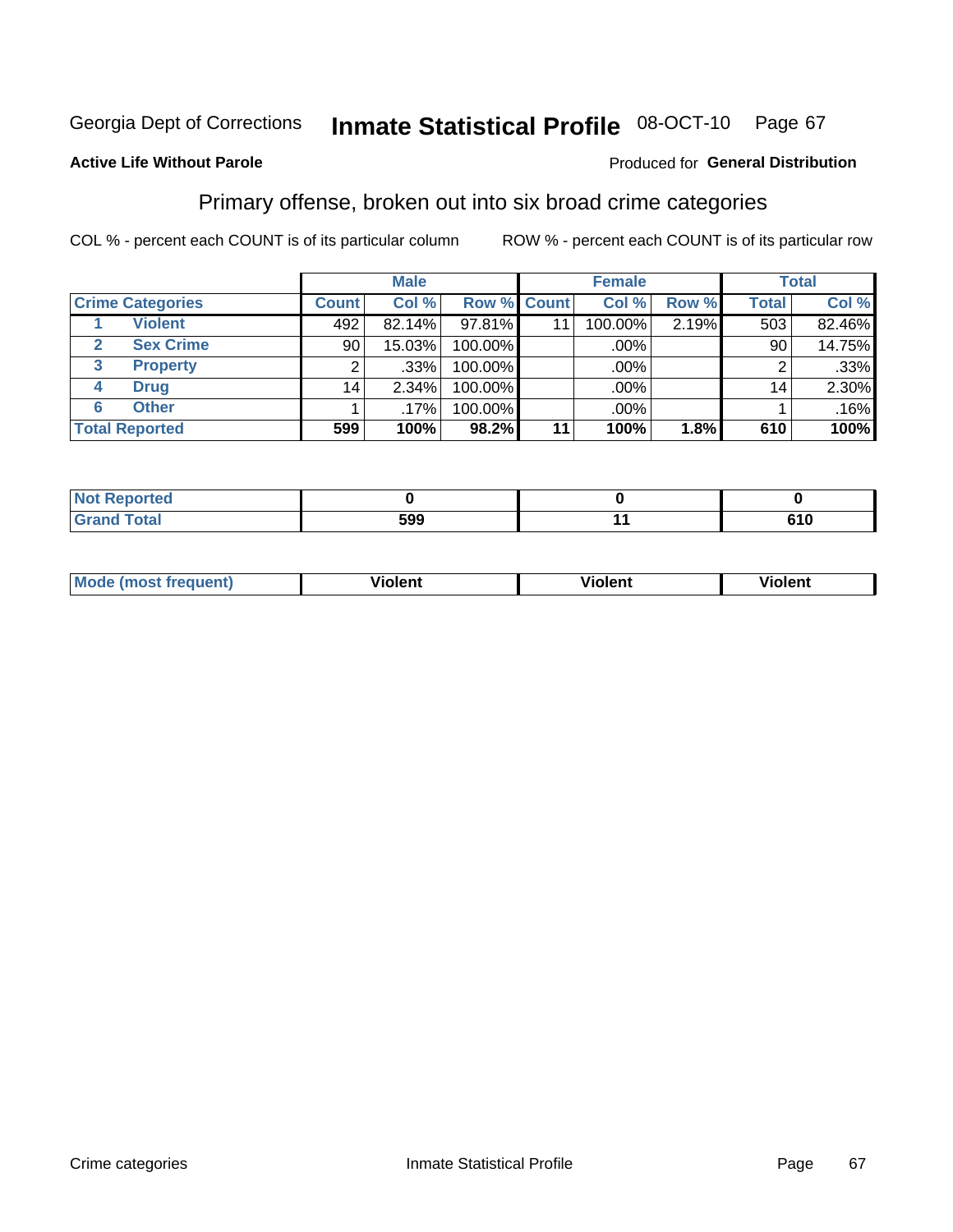#### Inmate Statistical Profile 08-OCT-10 Page 68

### **Active Life Without Parole**

### Produced for General Distribution

## Primary offense, detailed offense code

COL % - percent each COUNT is of its particular column

|      |                                          |                | <b>Male</b> |         |                 | <b>Female</b> |       |                | <b>Total</b> |
|------|------------------------------------------|----------------|-------------|---------|-----------------|---------------|-------|----------------|--------------|
|      | <b>Primary Offense</b>                   | <b>Count</b>   | Col %       | Row %   | <b>Count</b>    | Col %         | Row % | <b>Total</b>   | Col %        |
| 1101 | <b>Murder</b>                            | 335            | 55.93%      | 97.10%  | 10 <sup>1</sup> | 90.91%        | 2.90% | 345            | 56.56%       |
| 1311 | <b>Kidnapping</b>                        | 63             | 10.52%      | 100.00% |                 |               |       | 63             | 10.33%       |
| 1601 | <b>Burglary</b>                          | 2              | .33%        | 100.00% |                 |               |       | $\overline{2}$ | .33%         |
| 1902 | <b>Armed Robbery</b>                     | 91             | 15.19%      | 98.91%  | 1               | 9.09%         | 1.09% | 92             | 15.08%       |
| 1911 | <b>Hijacking Motor Vehicle</b>           |                | .17%        | 100.00% |                 |               |       | 1              | .16%         |
| 2001 | Rape                                     | 63             | 10.52%      | 100.00% |                 |               |       | 63             | 10.33%       |
| 2003 | <b>Aggrav Sodomy</b>                     | 6              | 1.00%       | 100.00% |                 |               |       | 6              | .98%         |
| 2009 | <b>Aggrav Sexual Battery</b>             | 5              | .83%        | 100.00% |                 |               |       | 5              | .82%         |
| 2019 | <b>Child Molestation</b>                 | 3              | .50%        | 100.00% |                 |               |       | 3              | .49%         |
| 2021 | <b>Aggrav Child Molestation</b>          | 13             | 2.17%       | 100.00% |                 |               |       | 13             | 2.13%        |
| 2910 | <b>Poss Of Firearm Dur</b>               | $\overline{2}$ | .33%        | 100.00% |                 |               |       | $\overline{2}$ | .33%         |
|      | <b>Crime</b>                             |                |             |         |                 |               |       |                |              |
| 2912 | <b>Poss Of Certain</b><br><b>Weapons</b> |                | .17%        | 100.00% |                 |               |       | 1              | .16%         |
| 4012 | <b>Viol Ga Cntrl Sbst Act</b>            | 1              | .17%        | 100.00% |                 |               |       | 1              | .16%         |
| 4018 | <b>S/D Cont Sub School</b>               |                | .17%        | 100.00% |                 |               |       | 1              | .16%         |
| 4021 | <b>S/D Cocaine</b>                       | 4              | .67%        | 100.00% |                 |               |       | 4              | .66%         |
| 4022 | <b>Poss Of Cocaine</b>                   | 3              | .50%        | 100.00% |                 |               |       | 3              | .49%         |
| 4050 | <b>Poss W Int Dist Cocaine</b>           |                | .17%        | 100.00% |                 |               |       | 1              | .16%         |
| 4103 | <b>Traf Cocaine 401+ Gm</b>              | $\overline{2}$ | .33%        | 100.00% |                 |               |       | $\overline{2}$ | .33%         |
| 4134 | <b>Att/Consprcy Commt</b>                | 1              | .17%        | 100.00% |                 |               |       | 1              | .16%         |
|      | C/S/Of                                   |                |             |         |                 |               |       |                |              |
| 4140 | <b>Traf Methamph 28-199</b>              | 1              | .17%        | 100.00% |                 |               |       | 1              | .16%         |
|      | Gm                                       |                |             |         |                 |               |       |                |              |
|      | <b>Total Rported</b>                     | 599            | 100%        | 98.2%   | 11              | 100%          | 1.8%  | 610            | 100%         |

| <b>eported</b><br>$\sim$ |     |     |
|--------------------------|-----|-----|
| 'ota.                    | 599 | 610 |

| Mode (most frequent) | 1101 Murder | 1101 Murder | 1101 Murder |  |
|----------------------|-------------|-------------|-------------|--|
|                      |             |             |             |  |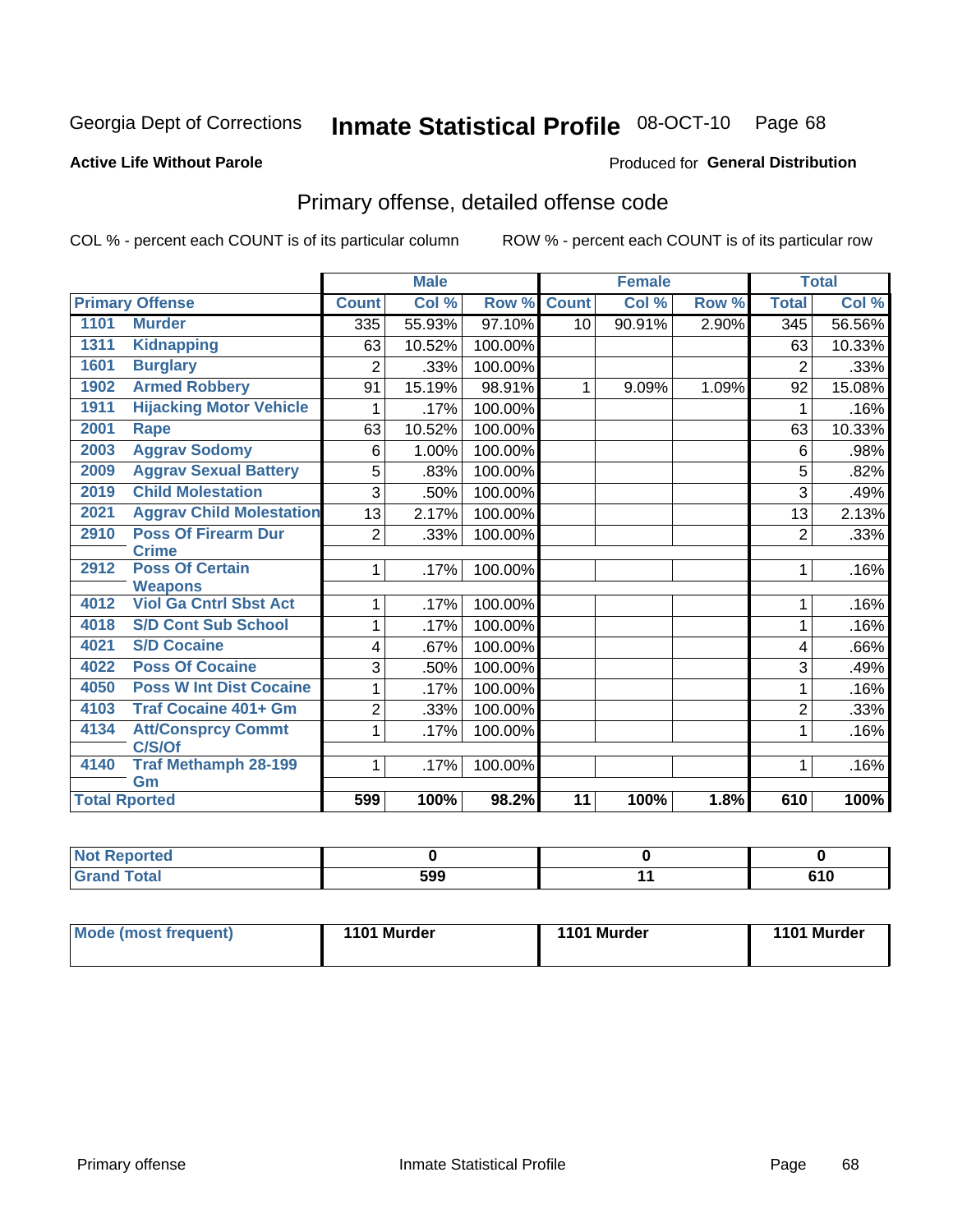# Inmate Statistical Profile 08-OCT-10 Page 69

### **Active Life Without Parole**

## **Produced for General Distribution**

## County of conviction of primary offense

COL % - percent each COUNT is of its particular column

|                         |                             |                         | <b>Male</b> |         |              | <b>Female</b> |        |                | <b>Total</b> |
|-------------------------|-----------------------------|-------------------------|-------------|---------|--------------|---------------|--------|----------------|--------------|
|                         | <b>County of Conviction</b> | <b>Count</b>            | Col %       | Row %   | <b>Count</b> | Col %         | Row %  | <b>Total</b>   | Col %        |
| 1                       | <b>Appling</b>              | 1                       | .17%        | 100.00% |              |               |        | 1              | .16%         |
| $\overline{2}$          | <b>Atkinson</b>             | $\overline{2}$          | .33%        | 100.00% |              |               |        | $\overline{2}$ | .33%         |
| $\overline{\mathbf{3}}$ | <b>Bacon</b>                | $\mathbf 1$             | .17%        | 100.00% |              |               |        | 1              | .16%         |
| 5                       | <b>Baldwin</b>              | 6                       | 1.00%       | 100.00% |              |               |        | 6              | .98%         |
| 6                       | <b>Banks</b>                | 1                       | .17%        | 100.00% |              |               |        | 1              | .16%         |
| $\overline{\mathbf{7}}$ | <b>Barrow</b>               | 3                       | .50%        | 100.00% |              |               |        | 3              | .49%         |
| $\overline{\mathbf{8}}$ | <b>Bartow</b>               | 3                       | .50%        | 100.00% |              |               |        | $\overline{3}$ | .49%         |
| $\overline{9}$          | <b>Ben Hill</b>             | 4                       | .67%        | 100.00% |              |               |        | 4              | .66%         |
| 10                      | <b>Berrien</b>              | 1                       | .17%        | 100.00% |              |               |        | 1              | .16%         |
| $\overline{11}$         | <b>Bibb</b>                 | 17                      | 2.84%       | 100.00% |              |               |        | 17             | 2.79%        |
| $\overline{12}$         | <b>Bleckley</b>             | $\mathbf 1$             | .17%        | 100.00% |              |               |        | $\mathbf 1$    | .16%         |
| 13                      | <b>Brantley</b>             | $\overline{2}$          | .33%        | 100.00% |              |               |        | $\overline{2}$ | .33%         |
| 14                      | <b>Brooks</b>               | 1                       | .17%        | 100.00% |              |               |        | $\mathbf{1}$   | .16%         |
| 16                      | <b>Bulloch</b>              | 4                       | .67%        | 80.00%  | 1            | 9.09%         | 20.00% | 5              | .82%         |
| $\overline{17}$         | <b>Burke</b>                | 6                       | 1.00%       | 100.00% |              |               |        | 6              | .98%         |
| $\overline{18}$         | <b>Butts</b>                | 4                       | .67%        | 100.00% |              |               |        | 4              | .66%         |
| $\overline{20}$         | <b>Camden</b>               | 3                       | .50%        | 100.00% |              |               |        | 3              | .49%         |
| $\overline{22}$         | <b>Carroll</b>              | $\overline{c}$          | .33%        | 100.00% |              |               |        | $\overline{c}$ | .33%         |
| 23                      | <b>Catoosa</b>              | $\overline{c}$          | .33%        | 100.00% |              |               |        | $\overline{2}$ | .33%         |
| $\overline{24}$         | <b>Charlton</b>             | 1                       | .17%        | 100.00% |              |               |        | $\mathbf{1}$   | .16%         |
| $\overline{25}$         | <b>Chatham</b>              | 25                      | 4.17%       | 100.00% |              |               |        | 25             | 4.10%        |
| $\overline{27}$         | Chattooga                   | 1                       | .17%        | 50.00%  | 1            | 9.09%         | 50.00% | $\overline{c}$ | .33%         |
| 28                      | <b>Cherokee</b>             | 3                       | .50%        | 100.00% |              |               |        | $\overline{3}$ | .49%         |
| 29                      | <b>Clarke</b>               | 13                      | 2.17%       | 100.00% |              |               |        | 13             | 2.13%        |
| $\overline{31}$         | <b>Clayton</b>              | 22                      | 3.67%       | 100.00% |              |               |        | 22             | 3.61%        |
| 33                      | <b>Cobb</b>                 | 18                      | 3.01%       | 94.74%  | 1            | 9.09%         | 5.26%  | 19             | 3.11%        |
| 34                      | <b>Coffee</b>               | 4                       | .67%        | 100.00% |              |               |        | 4              | .66%         |
| 35                      | <b>Colquitt</b>             | 5                       | .83%        | 100.00% |              |               |        | 5              | .82%         |
| 36                      | <b>Columbia</b>             | 5                       | .83%        | 100.00% |              |               |        | 5              | .82%         |
| $\overline{37}$         | <b>Cook</b>                 | 3                       | .50%        | 100.00% |              |               |        | 3              | .49%         |
| 38                      | <b>Coweta</b>               | 4                       | .67%        | 100.00% |              |               |        | 4              | .66%         |
| 40                      | <b>Crisp</b>                | $\overline{\mathbf{c}}$ | .33%        | 100.00% |              |               |        | 2              | .33%         |
| 41                      | <b>Dade</b>                 | 1                       | .17%        | 100.00% |              |               |        | $\mathbf{1}$   | .16%         |
| 42                      | <b>Dawson</b>               | 1                       | .17%        | 100.00% |              |               |        | 1              | .16%         |
| 43                      | <b>Decatur</b>              | $\overline{2}$          | .33%        | 100.00% |              |               |        | $\overline{2}$ | .33%         |
| 44                      | <b>Dekalb</b>               | 46                      | 7.68%       | 97.87%  | 1            | 9.09%         | 2.13%  | 47             | 7.70%        |
| 45                      | <b>Dodge</b>                | $\mathbf{1}$            | .17%        | 100.00% |              |               |        | $\mathbf 1$    | .16%         |
| 46                      | <b>Dooly</b>                | $\overline{2}$          | .33%        | 100.00% |              |               |        | $\overline{2}$ | .33%         |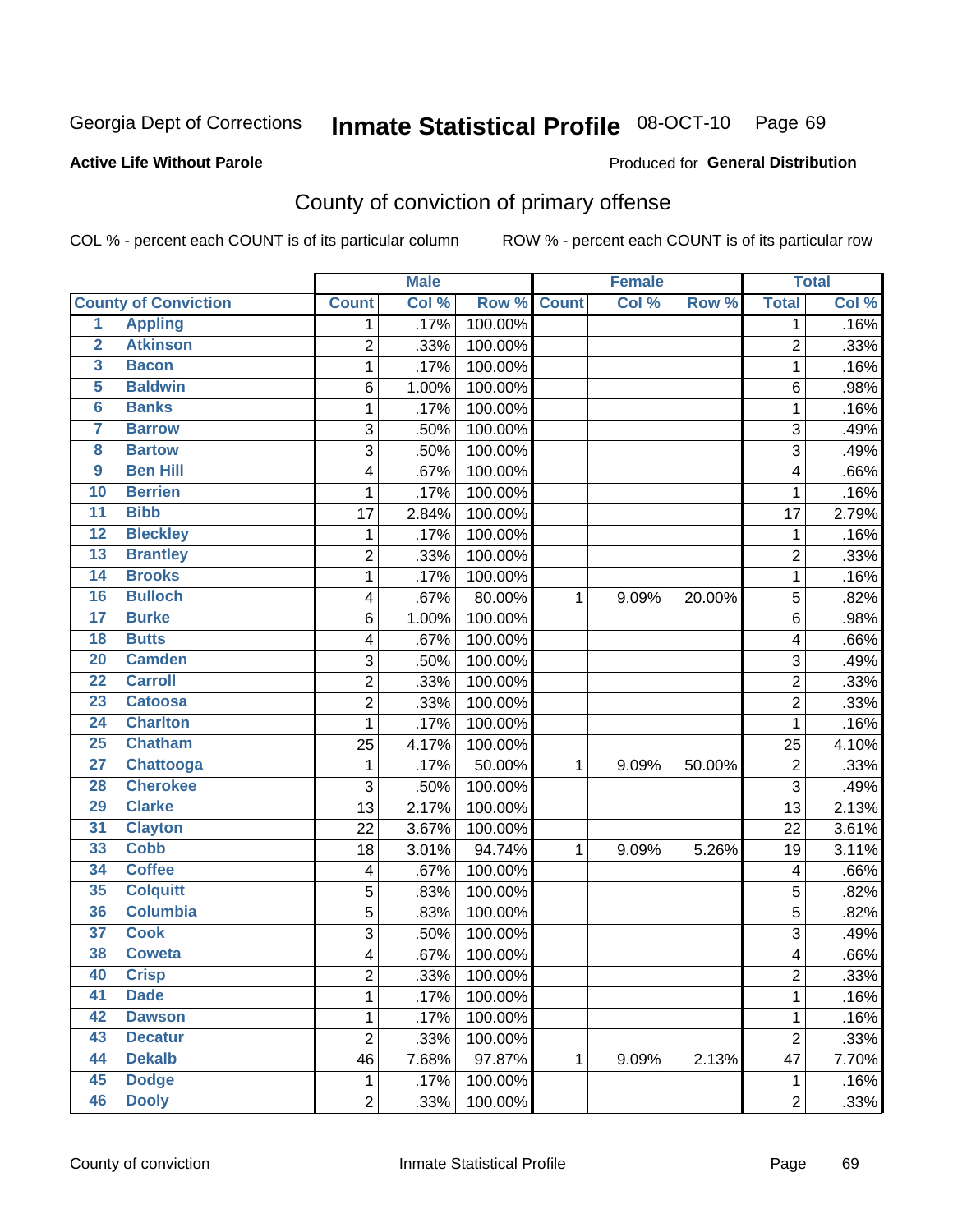# Inmate Statistical Profile 08-OCT-10 Page 70

### **Active Life Without Parole**

### Produced for General Distribution

## County of conviction of primary offense

COL % - percent each COUNT is of its particular column

|                 |                             |                 | <b>Male</b> |         |              | <b>Female</b> |        |                         | <b>Total</b> |
|-----------------|-----------------------------|-----------------|-------------|---------|--------------|---------------|--------|-------------------------|--------------|
|                 | <b>County of Conviction</b> | <b>Count</b>    | Col %       | Row %   | <b>Count</b> | Col %         | Row %  | <b>Total</b>            | Col %        |
| 47              | <b>Dougherty</b>            | $\overline{21}$ | 3.51%       | 100.00% |              |               |        | $\overline{21}$         | 3.44%        |
| 48              | <b>Douglas</b>              | 18              | 3.01%       | 94.74%  | 1            | 9.09%         | 5.26%  | 19                      | 3.11%        |
| 49              | <b>Early</b>                | $\mathbf 1$     | .17%        | 100.00% |              |               |        | 1                       | .16%         |
| $\overline{51}$ | <b>Effingham</b>            | 3               | .50%        | 100.00% |              |               |        | 3                       | .49%         |
| 52              | <b>Elbert</b>               | 2               | .33%        | 100.00% |              |               |        | $\overline{c}$          | .33%         |
| 53              | <b>Emanuel</b>              | $\overline{c}$  | .33%        | 100.00% |              |               |        | $\overline{2}$          | .33%         |
| 56              | <b>Fayette</b>              | 4               | .67%        | 100.00% |              |               |        | 4                       | .66%         |
| 57              | <b>Floyd</b>                | 10              | 1.67%       | 100.00% |              |               |        | 10                      | 1.64%        |
| 58              | <b>Forsyth</b>              | $\mathbf{1}$    | .17%        | 100.00% |              |               |        | $\mathbf{1}$            | .16%         |
| 59              | <b>Franklin</b>             | $\overline{2}$  | .33%        | 100.00% |              |               |        | $\overline{2}$          | .33%         |
| 60              | <b>Fulton</b>               | 73              | 12.19%      | 100.00% |              |               |        | 73                      | 11.97%       |
| 61              | <b>Gilmer</b>               | 1               | .17%        | 100.00% |              |               |        | 1                       | .16%         |
| 63              | <b>Glynn</b>                | 16              | 2.67%       | 100.00% |              |               |        | 16                      | 2.62%        |
| 66              | Greene                      | 1               | .17%        | 100.00% |              |               |        | $\mathbf{1}$            | .16%         |
| 67              | <b>Gwinnett</b>             | $\overline{7}$  | 1.17%       | 87.50%  | $\mathbf{1}$ | 9.09%         | 12.50% | 8                       | 1.31%        |
| 68              | <b>Habersham</b>            | 4               | .67%        | 100.00% |              |               |        | 4                       | .66%         |
| 69              | <b>Hall</b>                 | 11              | 1.84%       | 100.00% |              |               |        | 11                      | 1.80%        |
| $\overline{71}$ | <b>Haralson</b>             | $\overline{2}$  | .33%        | 100.00% |              |               |        | $\overline{c}$          | .33%         |
| $\overline{72}$ | <b>Harris</b>               | 1               | .17%        | 100.00% |              |               |        | $\mathbf{1}$            | .16%         |
| 73              | <b>Hart</b>                 | 4               | .67%        | 100.00% |              |               |        | 4                       | .66%         |
| 75              | <b>Henry</b>                | 10              | 1.67%       | 100.00% |              |               |        | 10                      | 1.64%        |
| 76              | <b>Houston</b>              | 8               | 1.34%       | 100.00% |              |               |        | 8                       | 1.31%        |
| $\overline{77}$ | <b>Irwin</b>                | 1               | .17%        | 100.00% |              |               |        | $\mathbf 1$             | .16%         |
| 78              | <b>Jackson</b>              | 10              | 1.67%       | 100.00% |              |               |        | 10                      | 1.64%        |
| 79              | <b>Jasper</b>               | $\mathbf{1}$    | .17%        | 100.00% |              |               |        | $\mathbf 1$             | .16%         |
| 80              | <b>Jeff Davis</b>           | 1               | .17%        | 100.00% |              |               |        | $\mathbf 1$             | .16%         |
| 81              | <b>Jefferson</b>            | 1               | .17%        | 100.00% |              |               |        | $\mathbf 1$             | .16%         |
| 84              | <b>Jones</b>                | 1               | .17%        | 100.00% |              |               |        | $\mathbf 1$             | .16%         |
| 87              | <b>Laurens</b>              | 3               | .50%        | 100.00% |              |               |        | 3                       | .49%         |
| 88              | Lee                         | $\overline{c}$  | .33%        | 100.00% |              |               |        | $\overline{c}$          | .33%         |
| 89              | <b>Liberty</b>              | $\overline{5}$  | .83%        | 100.00% |              |               |        | 5                       | .82%         |
| 91              | Long                        | 3               | .50%        | 100.00% |              |               |        | 3                       | .49%         |
| 92              | <b>Lowndes</b>              | 4               | .67%        | 100.00% |              |               |        | $\overline{\mathbf{4}}$ | .66%         |
| 95              | <b>Madison</b>              | 1               | .17%        | 100.00% |              |               |        | $\mathbf{1}$            | .16%         |
| 96              | <b>Marion</b>               | 1               | .17%        | 100.00% |              |               |        | $\mathbf 1$             | .16%         |
| 97              | <b>Mcduffie</b>             | 1               | .17%        | 100.00% |              |               |        | 1                       | .16%         |
| 98              | <b>Mcintosh</b>             | 1               | .17%        | 100.00% |              |               |        | $\mathbf{1}$            | .16%         |
| 100             | <b>Miller</b>               | $\mathbf 1$     | .17%        | 100.00% |              |               |        | $\mathbf{1}$            | .16%         |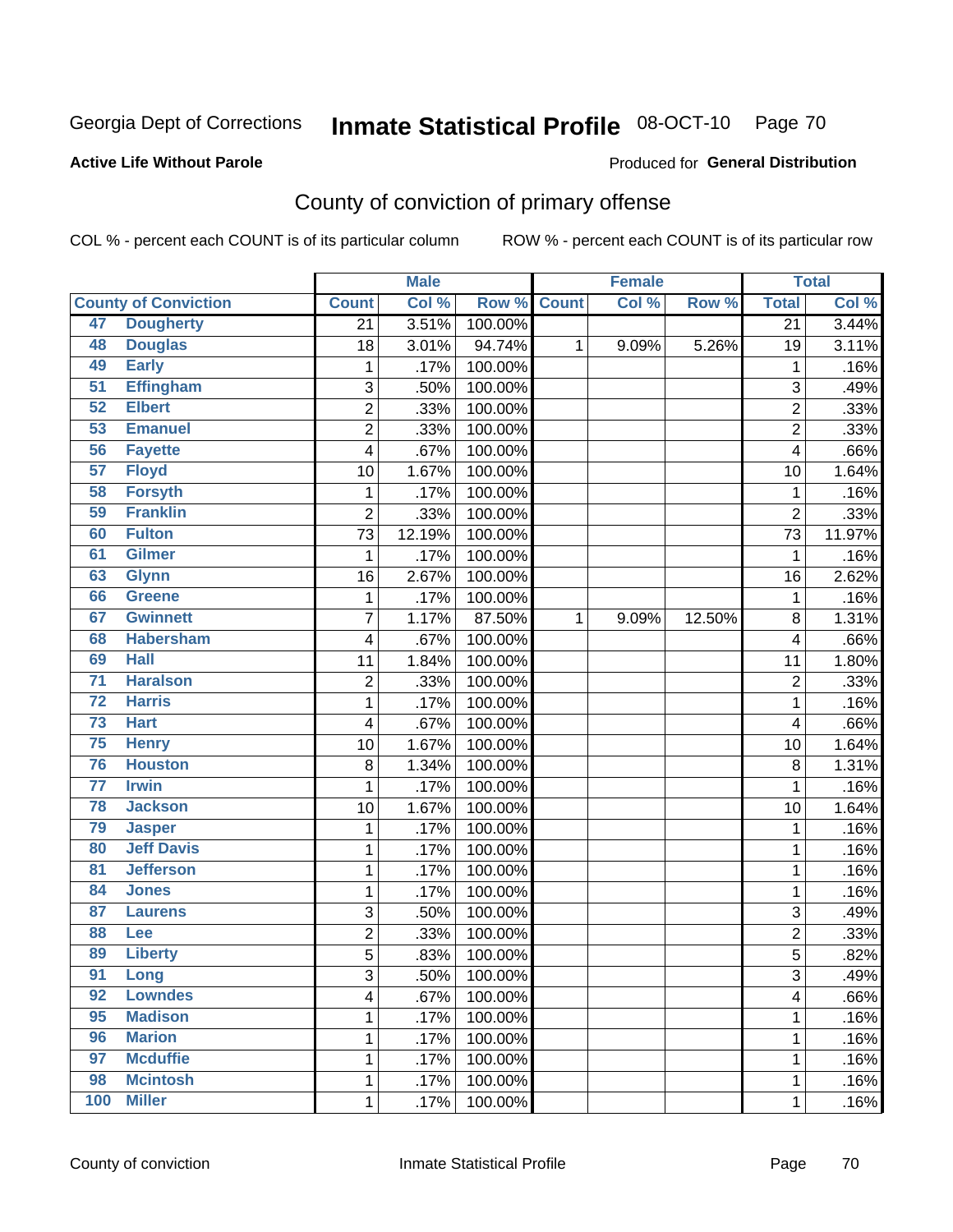# Inmate Statistical Profile 08-OCT-10 Page 71

### **Active Life Without Parole**

### Produced for General Distribution

## County of conviction of primary offense

COL % - percent each COUNT is of its particular column

|                                 |                | <b>Male</b> |         |                 | <b>Female</b> |        |                | <b>Total</b> |
|---------------------------------|----------------|-------------|---------|-----------------|---------------|--------|----------------|--------------|
| <b>County of Conviction</b>     | <b>Count</b>   | Col %       | Row %   | <b>Count</b>    | Col %         | Row %  | <b>Total</b>   | Col %        |
| <b>Monroe</b><br>102            | 3              | .50%        | 100.00% |                 |               |        | $\overline{3}$ | .49%         |
| 106<br><b>Muscogee</b>          | 18             | 3.01%       | 94.74%  | 1               | 9.09%         | 5.26%  | 19             | 3.11%        |
| 107<br><b>Newton</b>            | 3              | .50%        | 75.00%  | 1               | 9.09%         | 25.00% | 4              | .66%         |
| <b>Oglethorpe</b><br>109        | 1              | .17%        | 100.00% |                 |               |        | 1              | .16%         |
| <b>Paulding</b><br>110          | 2              | .33%        | 100.00% |                 |               |        | 2              | .33%         |
| 113<br><b>Pierce</b>            | $\overline{2}$ | .33%        | 100.00% |                 |               |        | $\overline{2}$ | .33%         |
| <b>Pike</b><br>114              | 3              | .50%        | 75.00%  | 1               | 9.09%         | 25.00% | 4              | .66%         |
| 115<br><b>Polk</b>              | $\overline{c}$ | .33%        | 100.00% |                 |               |        | $\overline{c}$ | .33%         |
| 116<br><b>Pulaski</b>           | $\mathbf{1}$   | .17%        | 100.00% |                 |               |        | 1              | .16%         |
| 117<br><b>Putnam</b>            | 6              | 1.00%       | 100.00% |                 |               |        | 6              | .98%         |
| 119<br><b>Rabun</b>             | 1              | .17%        | 100.00% |                 |               |        | 1              | .16%         |
| <b>Randolph</b><br>120          | 1              | .17%        | 100.00% |                 |               |        | 1              | .16%         |
| <b>Richmond</b><br>121          | 24             | 4.01%       | 96.00%  | 1               | 9.09%         | 4.00%  | 25             | 4.10%        |
| 122<br><b>Rockdale</b>          | 3              | .50%        | 100.00% |                 |               |        | 3              | .49%         |
| 126<br><b>Spalding</b>          | 6              | 1.00%       | 100.00% |                 |               |        | 6              | .98%         |
| <b>Stephens</b><br>127          | $\overline{c}$ | .33%        | 100.00% |                 |               |        | $\overline{c}$ | .33%         |
| <b>Sumter</b><br>129            | $\mathbf{1}$   | .17%        | 100.00% |                 |               |        | 1              | .16%         |
| <b>Taliaferro</b><br>131        | 1              | .17%        | 100.00% |                 |               |        | 1              | .16%         |
| 132<br><b>Tattnall</b>          | 1              | .17%        | 100.00% |                 |               |        | 1              | .16%         |
| <b>Terrell</b><br>135           | 1              | .17%        | 100.00% |                 |               |        | 1              | .16%         |
| 136<br><b>Thomas</b>            | 4              | .67%        | 100.00% |                 |               |        | 4              | .66%         |
| <b>Tift</b><br>$\overline{137}$ | 6              | 1.00%       | 100.00% |                 |               |        | 6              | .98%         |
| <b>Toombs</b><br>138            | 8              | 1.34%       | 100.00% |                 |               |        | 8              | 1.31%        |
| <b>Towns</b><br>139             | 1              | .17%        | 100.00% |                 |               |        | 1              | .16%         |
| <b>Troup</b><br>141             | 1              | .17%        | 100.00% |                 |               |        | 1              | .16%         |
| 142<br><b>Turner</b>            | 1              | .17%        | 100.00% |                 |               |        | 1              | .16%         |
| <b>Union</b><br>144             | 1              | .17%        | 100.00% |                 |               |        | 1              | .16%         |
| 145<br><b>Upson</b>             | $\overline{2}$ | .33%        | 100.00% |                 |               |        | $\overline{2}$ | .33%         |
| <b>Walker</b><br>146            | 3              | .50%        | 75.00%  | 1               | 9.09%         | 25.00% | 4              | .66%         |
| 147<br><b>Walton</b>            | $\,6$          | 1.00%       | 100.00% |                 |               |        | 6              | .98%         |
| 148<br><b>Ware</b>              | 10             | 1.67%       | 100.00% |                 |               |        | 10             | 1.64%        |
| 150 Washington                  | 2              | .33%        | 100.00% |                 |               |        | 2              | .33%         |
| <b>Wayne</b><br>151             | 2              | .33%        | 100.00% |                 |               |        | $\overline{c}$ | .33%         |
| <b>Whitfield</b><br>155         | 6              | 1.00%       | 100.00% |                 |               |        | 6              | .98%         |
| <b>Wilkes</b><br>157            | 1              | .17%        | 100.00% |                 |               |        | 1              | .16%         |
| 159<br><b>Worth</b>             | $\mathbf{1}$   | .17%        | 100.00% |                 |               |        | 1              | .16%         |
| <b>Total Rported</b>            | 599            | 100%        | 98.2%   | $\overline{11}$ | 100%          | 1.8%   | 610            | 100%         |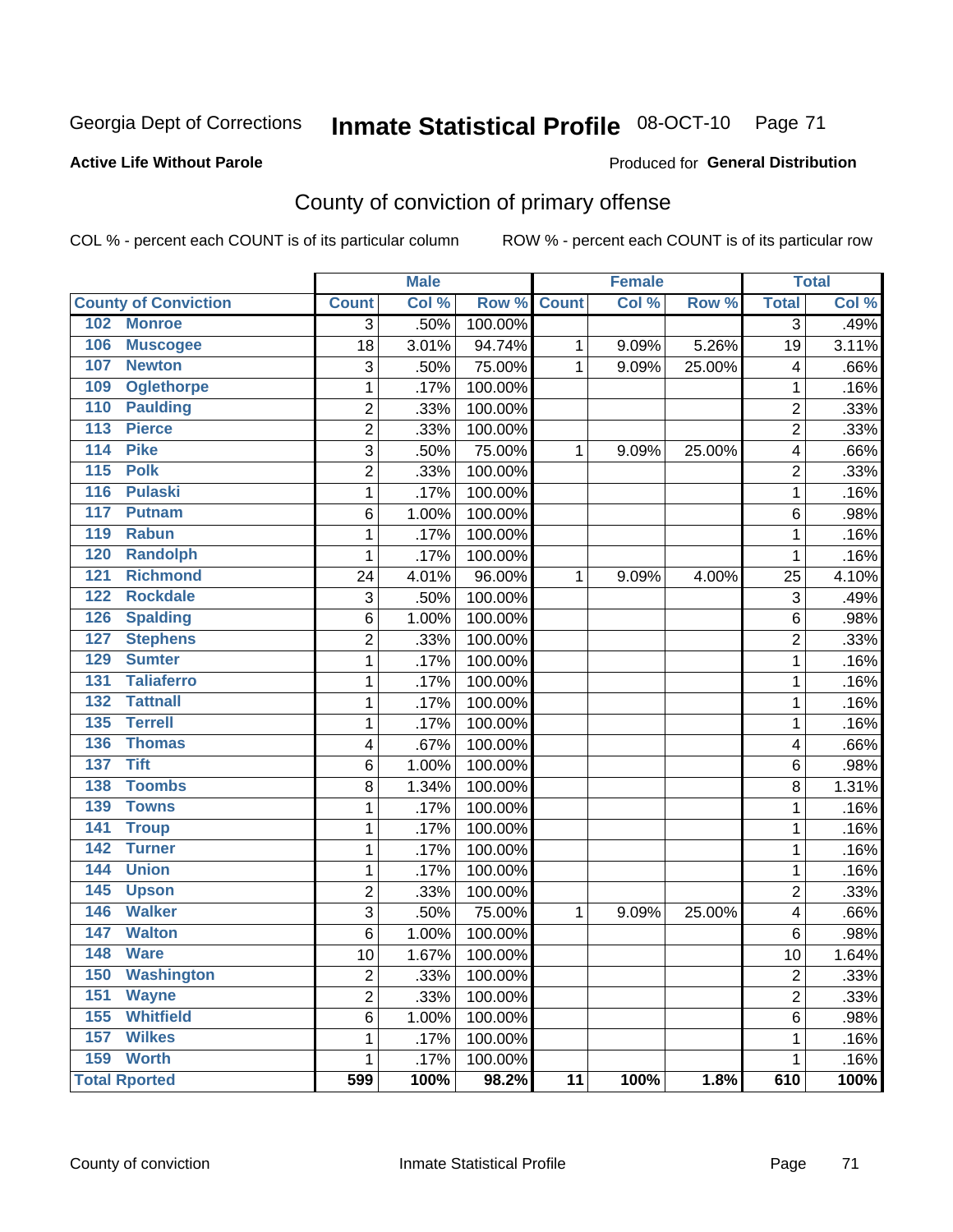# Inmate Statistical Profile 08-OCT-10 Page 72

### **Active Life Without Parole**

### Produced for General Distribution

## County of conviction of primary offense

COL % - percent each COUNT is of its particular column

|                     | <b>Male</b> | <b>Female</b> | Total |
|---------------------|-------------|---------------|-------|
| <b>Not Reported</b> |             |               |       |
| <b>Grand Total</b>  | 599         |               | 610   |

|  | <b>M</b> |  | $\mathbf{H}$<br>wa |  |
|--|----------|--|--------------------|--|
|--|----------|--|--------------------|--|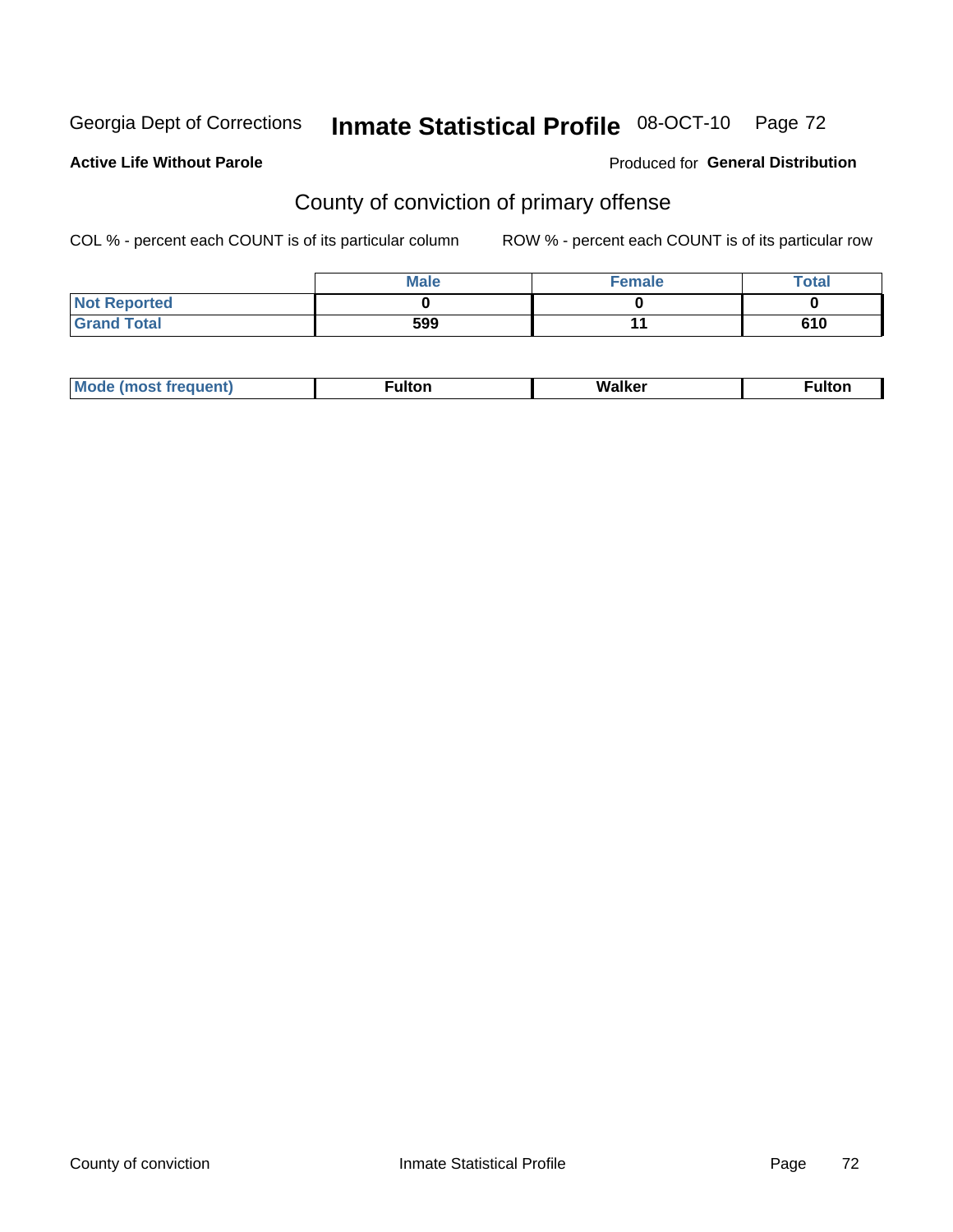Georgia Dept of Corrections

# Inmate Statistical Profile 08-OCT-10 Page 73

#### **Active Life Without Parole**

#### Produced for General Distribution

# Circuit of conviction of primary offense

COL % - percent each COUNT is of its particular column

|                         |                                 |                | <b>Male</b> |         |                | <b>Female</b> |        |                         | <b>Total</b> |
|-------------------------|---------------------------------|----------------|-------------|---------|----------------|---------------|--------|-------------------------|--------------|
|                         | <b>Circuit of Conviction</b>    | <b>Count</b>   | Col %       | Row %   | <b>Count</b>   | Col %         | Row %  | <b>Total</b>            | Col %        |
| 1                       | <b>Alapaha Circuit</b>          | 6              | 1.00%       | 100.00% |                |               |        | $\overline{6}$          | .98%         |
| $\overline{2}$          | <b>Alcovy Circuit</b>           | 9              | 1.50%       | 90.00%  | 1              | 9.09%         | 10.00% | 10                      | 1.64%        |
| $\overline{\mathbf{3}}$ | <b>Atlanta Circuit</b>          | 73             | 12.19%      | 100.00% |                |               |        | 73                      | 11.97%       |
| 4                       | <b>Atlantic Circuit</b>         | 10             | 1.67%       | 100.00% |                |               |        | 10                      | 1.64%        |
| $\overline{5}$          | <b>Augusta Circuit</b>          | 35             | 5.84%       | 97.22%  | $\mathbf{1}$   | 9.09%         | 2.78%  | 36                      | 5.90%        |
| $\overline{6}$          | <b>Blue Ridge Circuit</b>       | 3              | .50%        | 100.00% |                |               |        | 3                       | .49%         |
| 7                       | <b>Brunswick Circuit</b>        | 23             | 3.84%       | 100.00% |                |               |        | 23                      | 3.77%        |
| $\overline{\mathbf{8}}$ | <b>Chattahoochee Circuit</b>    | 20             | 3.34%       | 95.24%  | 1              | 9.09%         | 4.76%  | 21                      | 3.44%        |
| $\overline{9}$          | <b>Cherokee Circuit</b>         | 3              | .50%        | 100.00% |                |               |        | 3                       | .49%         |
| 10                      | <b>Clayton Circuit</b>          | 22             | 3.67%       | 100.00% |                |               |        | 22                      | 3.61%        |
| $\overline{11}$         | <b>Cobb Circuit</b>             | 18             | 3.01%       | 94.74%  | 1              | 9.09%         | 5.26%  | 19                      | 3.11%        |
| $\overline{12}$         | <b>Conasauga Circuit</b>        | 6              | 1.00%       | 100.00% |                |               |        | 6                       | .98%         |
| $\overline{13}$         | <b>Cordele Circuit</b>          | 8              | 1.34%       | 100.00% |                |               |        | 8                       | 1.31%        |
| $\overline{14}$         | <b>Coweta Circuit</b>           | $\overline{7}$ | 1.17%       | 100.00% |                |               |        | $\overline{7}$          | 1.15%        |
| 15                      | <b>Dougherty Circuit</b>        | 21             | 3.51%       | 100.00% |                |               |        | 21                      | 3.44%        |
| $\overline{16}$         | <b>Dublin Circuit</b>           | 3              | .50%        | 100.00% |                |               |        | 3                       | .49%         |
| $\overline{17}$         | <b>Eastern Circuit</b>          | 25             | 4.17%       | 100.00% |                |               |        | 25                      | 4.10%        |
| 18                      | <b>Flint Circuit</b>            | 10             | 1.67%       | 100.00% |                |               |        | 10                      | 1.64%        |
| 19                      | <b>Griffin Circuit</b>          | 15             | 2.50%       | 93.75%  | 1              | 9.09%         | 6.25%  | 16                      | 2.62%        |
| $\overline{20}$         | <b>Gwinnett Circuit</b>         | $\overline{7}$ | 1.17%       | 87.50%  | 1              | 9.09%         | 12.50% | $\bf 8$                 | 1.31%        |
| $\overline{21}$         | <b>Houston Circuit</b>          | 8              | 1.34%       | 100.00% |                |               |        | 8                       | 1.31%        |
| $\overline{22}$         | <b>Lookout Mountain Circuit</b> | $\overline{7}$ | 1.17%       | 77.78%  | $\overline{2}$ | 18.18%        | 22.22% | $\boldsymbol{9}$        | 1.48%        |
| 23                      | <b>Macon Circuit</b>            | 17             | 2.84%       | 100.00% |                |               |        | 17                      | 2.79%        |
| $\overline{24}$         | <b>Middle Circuit</b>           | 13             | 2.17%       | 100.00% |                |               |        | 13                      | 2.13%        |
| $\overline{25}$         | <b>Mountain Circuit</b>         | $\overline{7}$ | 1.17%       | 100.00% |                |               |        | $\overline{7}$          | 1.15%        |
| 26                      | <b>Northeastern Circuit</b>     | 12             | 2.00%       | 100.00% |                |               |        | 12                      | 1.97%        |
| $\overline{27}$         | <b>Northern Circuit</b>         | 10             | 1.67%       | 100.00% |                |               |        | 10                      | 1.64%        |
| 28                      | <b>Ocmulgee Circuit</b>         | 15             | 2.50%       | 100.00% |                |               |        | 15                      | 2.46%        |
| 29                      | <b>Oconee Circuit</b>           | 3              | .50%        | 100.00% |                |               |        | 3                       | .49%         |
| 30                      | <b>Ogeechee Circuit</b>         | 7              | 1.17%       | 87.50%  | 1              | 9.09%         | 12.50% | $\bf 8$                 | 1.31%        |
| $\overline{31}$         | <b>Pataula Circuit</b>          | 4              | .67%        | 100.00% |                |               |        | $\overline{\mathbf{4}}$ | .66%         |
| 32                      | <b>Piedmont Circuit</b>         | 14             | 2.34%       | 100.00% |                |               |        | 14                      | 2.30%        |
| 33                      | <b>Rome Circuit</b>             | 10             | 1.67%       | 100.00% |                |               |        | 10                      | 1.64%        |
| 34                      | <b>South Georgia Circuit</b>    | $\overline{2}$ | .33%        | 100.00% |                |               |        | $\overline{2}$          | .33%         |
| 35                      | <b>Southern Circuit</b>         | 14             | 2.34%       | 100.00% |                |               |        | 14                      | 2.30%        |
| 36                      | <b>Southwestern Circuit</b>     | 3              | .50%        | 100.00% |                |               |        | $\sqrt{3}$              | .49%         |
| 37                      | <b>Stone Mountain Circuit</b>   | 46             | 7.68%       | 97.87%  | 1              | 9.09%         | 2.13%  | 47                      | 7.70%        |
| 38                      | <b>Tallapoosa Circuit</b>       | 4              | .67%        | 100.00% |                |               |        | $\overline{\mathbf{4}}$ | .66%         |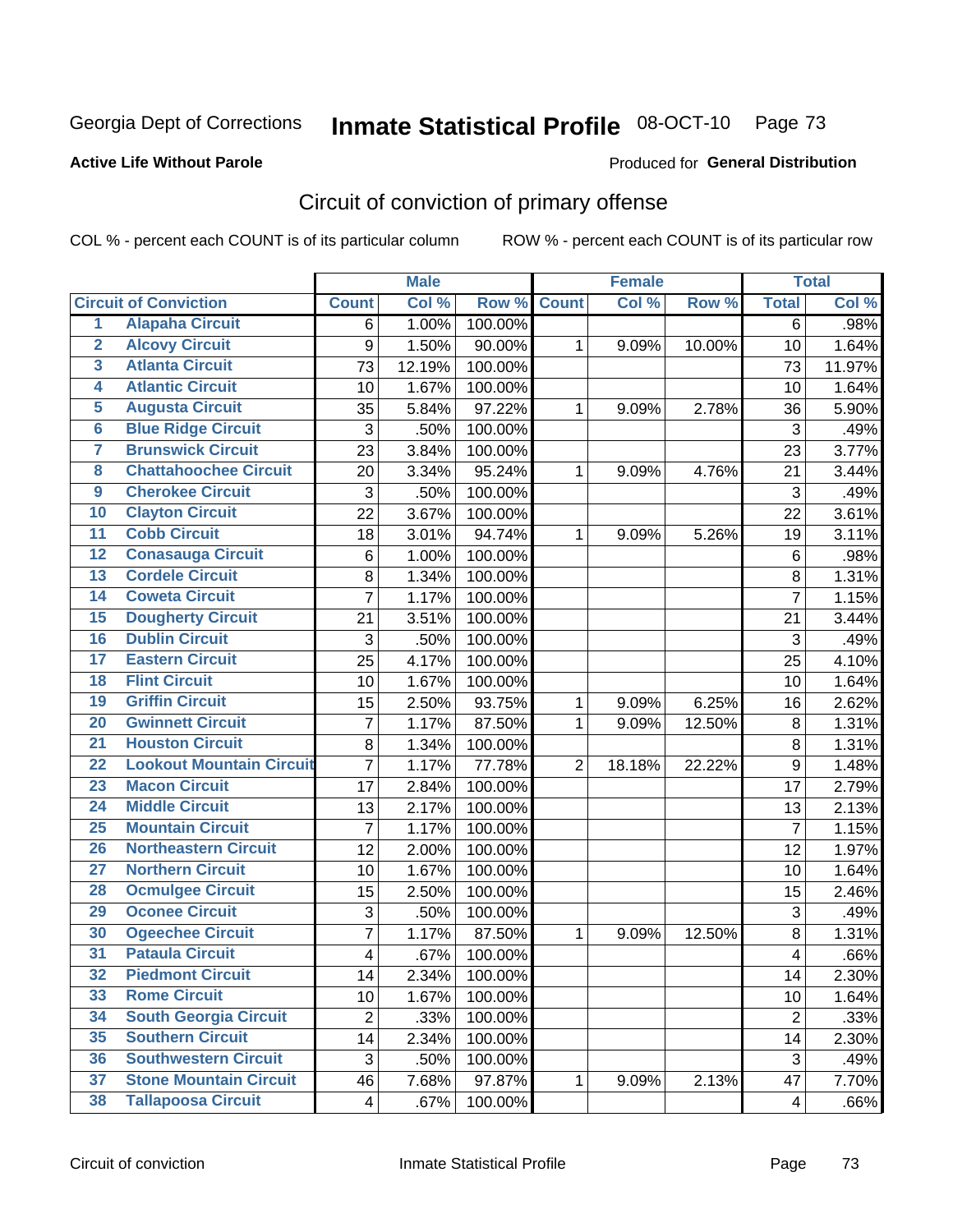Georgia Dept of Corrections

# Inmate Statistical Profile 08-OCT-10 Page 74

#### **Active Life Without Parole**

#### Produced for General Distribution

# Circuit of conviction of primary offense

COL % - percent each COUNT is of its particular column

|    |                              |              | <b>Male</b> |         |              | <b>Female</b> |       |              | <b>Total</b> |
|----|------------------------------|--------------|-------------|---------|--------------|---------------|-------|--------------|--------------|
|    | <b>Circuit of Conviction</b> | <b>Count</b> | Col %       | Row %   | <b>Count</b> | Col %         | Row % | <b>Total</b> | Col %        |
| 39 | <b>Tifton Circuit</b>        | 9            | 1.50%       | 100.00% |              |               |       | 9            | 1.48%        |
| 40 | <b>Toombs Circuit</b>        | 3            | .50%        | 100.00% |              |               |       | 3            | .49%         |
| 41 | <b>Waycross Circuit</b>      | 20           | 3.34%       | 100.00% |              |               |       | 20           | 3.28%        |
| 42 | <b>Western Circuit</b>       | 13           | 2.17%       | 100.00% |              |               |       | 13           | 2.13%        |
| 43 | <b>Rockdale Circuit</b>      | 3            | .50%        | 100.00% |              |               |       | 3            | .49%         |
| 44 | <b>Douglas Circuit</b>       | 18           | 3.01%       | 94.74%  |              | 9.09%         | 5.26% | 19           | 3.11%        |
| 45 | <b>Appalachian Circuit</b>   |              | .17%        | 100.00% |              |               |       |              | .16%         |
| 46 | <b>Enotah Circuit</b>        | 2            | .33%        | 100.00% |              |               |       | 2            | .33%         |
| 47 | <b>Bell-Forsyth Circuit</b>  |              | .17%        | 100.00% |              |               |       |              | .16%         |
| 48 | <b>Towaliga Circuit</b>      |              | 1.17%       | 100.00% |              |               |       | ⇁            | 1.15%        |
| 49 | <b>Paulding Circuit</b>      | 2            | .33%        | 100.00% |              |               |       | 2            | .33%         |
|    | <b>Total Rported</b>         | 599          | 100%        | 98.2%   | 11           | 100%          | 1.8%  | 610          | 100%         |

| $-1 - 1$<br>ortea     |     |   |
|-----------------------|-----|---|
| <b>otal</b><br>$\sim$ | 599 | . |

| M | . | Mountain<br>. ookout | .<br>'ILC |
|---|---|----------------------|-----------|
|   |   |                      |           |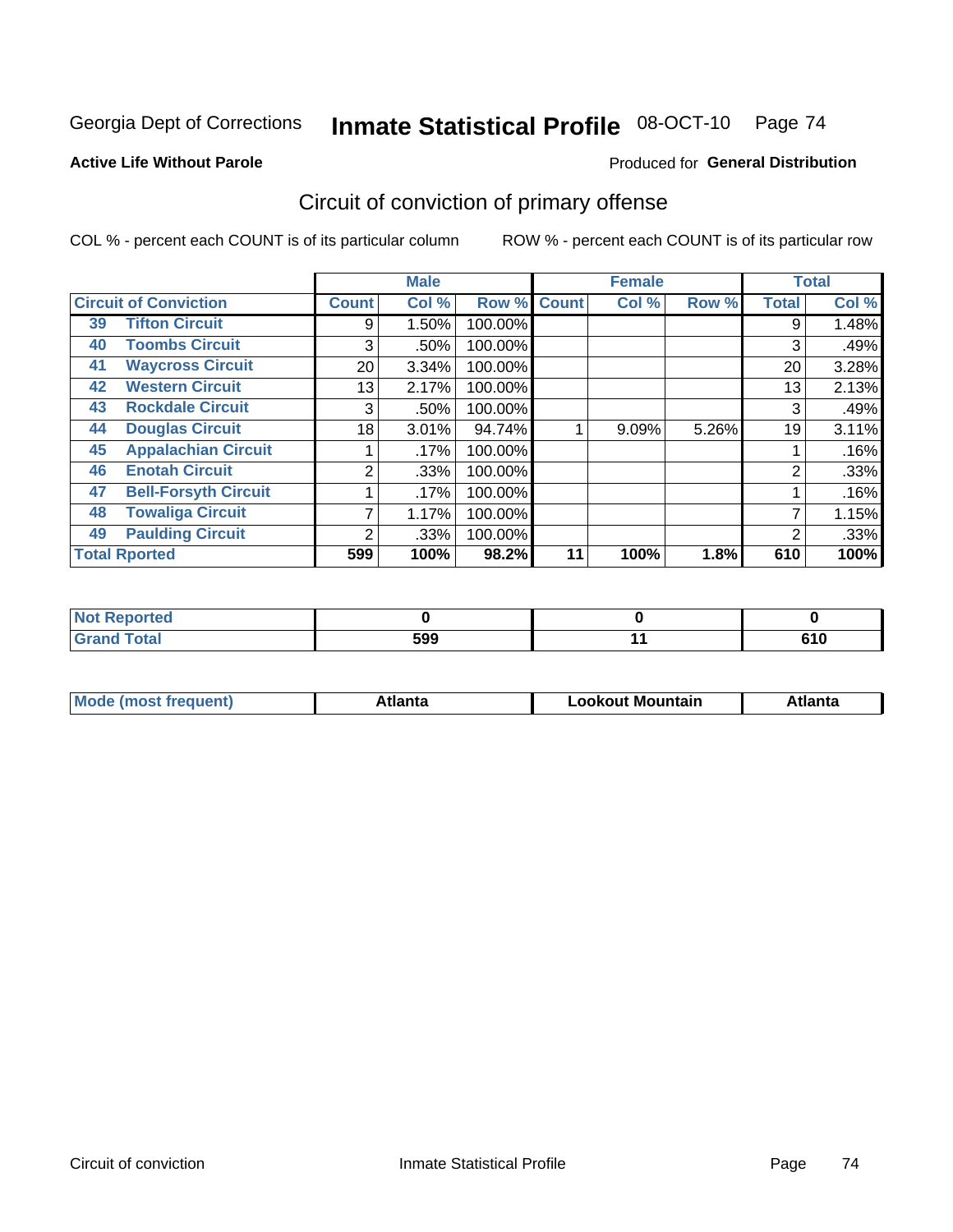# Inmate Statistical Profile 08-OCT-10 Page 75

### **Active Life Without Parole**

### Produced for General Distribution

# Years served (jail + prison) in this incarceration

COL % - percent each COUNT is of its particular column

|                       |                | <b>Male</b> |         |                | <b>Female</b> |        |                 | <b>Total</b> |
|-----------------------|----------------|-------------|---------|----------------|---------------|--------|-----------------|--------------|
| <b>Years Served</b>   | <b>Count</b>   | Col %       | Row %   | <b>Count</b>   | Col %         | Row %  | <b>Total</b>    | Col %        |
| Less than one year    | 34             | 5.68%       | 97.14%  | $\mathbf 1$    | 9.09%         | 2.86%  | $\overline{35}$ | 5.74%        |
| 1 to 1.99 years       | 29             | 4.84%       | 100.00% |                |               |        | 29              | 4.75%        |
| 2 to 2.99 years       | 21             | 3.51%       | 95.45%  | $\mathbf{1}$   | 9.09%         | 4.55%  | 22              | 3.61%        |
| 3 to 3.99 years       | 27             | 4.51%       | 100.00% |                |               |        | 27              | 4.43%        |
| 4 to 4.99 years       | 17             | 2.84%       | 89.47%  | $\overline{2}$ | 18.18%        | 10.53% | 19              | 3.11%        |
| $5$ to $5.99$ years   | 29             | 4.84%       | 100.00% |                |               |        | 29              | 4.75%        |
| 6 to 6.99 years       | 33             | 5.51%       | 100.00% |                |               |        | 33              | 5.41%        |
| 7 to 7.99 years       | 31             | 5.18%       | 93.94%  | $\overline{2}$ | 18.18%        | 6.06%  | 33              | 5.41%        |
| 8 to 8.99 years       | 42             | 7.01%       | 93.33%  | 3              | 27.27%        | 6.67%  | 45              | 7.38%        |
| 9 to 9.99 years       | 44             | 7.35%       | 100.00% |                |               |        | 44              | 7.21%        |
| 10 to 10.99 years     | 48             | 8.01%       | 100.00% |                |               |        | 48              | 7.87%        |
| 11 to 11.99 years     | 30             | 5.01%       | 96.77%  | $\mathbf{1}$   | 9.09%         | 3.23%  | 31              | 5.08%        |
| 12 to 12.99 years     | 44             | 7.35%       | 100.00% |                |               |        | 44              | 7.21%        |
| 13 to 13.99 years     | 47             | 7.85%       | 97.92%  | 1              | 9.09%         | 2.08%  | 48              | 7.87%        |
| 14 to 14.99 years     | 35             | 5.84%       | 100.00% |                |               |        | 35              | 5.74%        |
| 15 to 15.99 years     | 26             | 4.34%       | 100.00% |                |               |        | 26              | 4.26%        |
| 16 to 16.99 years     | 24             | 4.01%       | 100.00% |                |               |        | 24              | 3.93%        |
| 17 to 17.99 years     | 12             | 2.00%       | 100.00% |                |               |        | 12              | 1.97%        |
| 18 to 18.99 years     | 3              | 0.50%       | 100.00% |                |               |        | 3               | 0.49%        |
| 19 to 19.99 years     | 6              | 1.00%       | 100.00% |                |               |        | $\,6$           | 0.98%        |
| 20 to 20.99 years     | 1              | 0.17%       | 100.00% |                |               |        | $\mathbf{1}$    | 0.16%        |
| 21 to 21.99 years     | 5              | 0.83%       | 100.00% |                |               |        | $\overline{5}$  | 0.82%        |
| 22 to 22.99 years     | $\overline{2}$ | 0.33%       | 100.00% |                |               |        | $\overline{2}$  | 0.33%        |
| 23 to 23.99 years     | 3              | 0.50%       | 100.00% |                |               |        | $\overline{3}$  | 0.49%        |
| 26 to 26.99 years     | 1              | 0.17%       | 100.00% |                |               |        | $\mathbf 1$     | 0.16%        |
| Thirty $+$ years      | 5              | 0.83%       | 100.00% |                |               |        | 5               | 0.82%        |
| <b>Total Reported</b> | 599            | 100%        | 98.20%  | 11             | 100%          | 1.80%  | 610             | 100%         |

| <b>Not Reported</b>            |                   |                   |                          |
|--------------------------------|-------------------|-------------------|--------------------------|
| <b>Grand Total</b>             | 599               |                   | 610                      |
|                                |                   |                   |                          |
| <b>Mean</b><br>(average)       | 9.71              | 6.99              | 9.66                     |
| <b>Median (middle)</b>         | 9.87              | 7.66              | 9.775                    |
| <b>Mode</b><br>(most frequent) | 14 to 14.99 years | 11 to 11.99 years | <b>14 to 14.99 years</b> |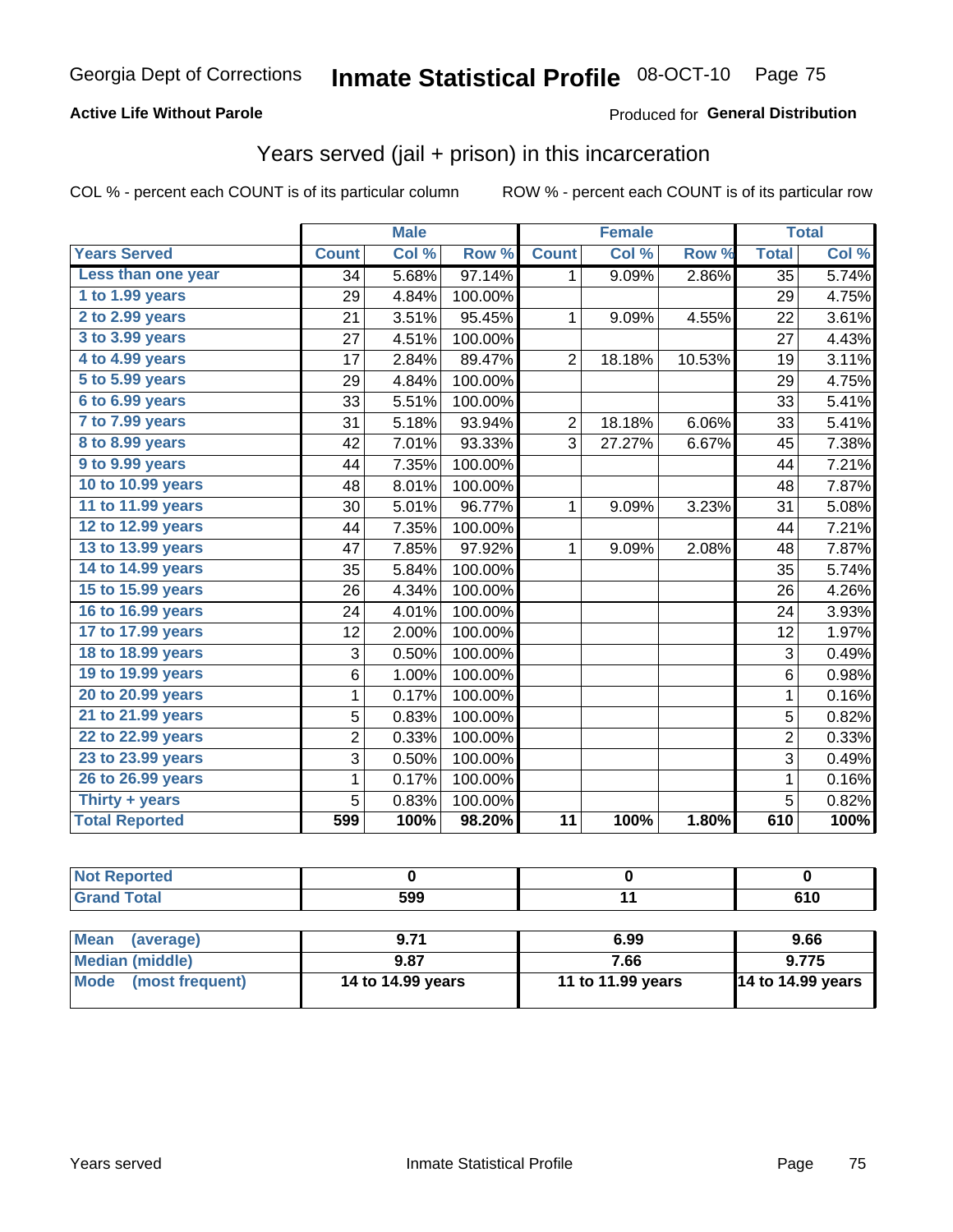Georgia Dept of Corrections

# Inmate Statistical Profile 08-OCT-10 Page 76

### **Active Life Without Parole**

Produced for General Distribution

## Results of most recent HIV tests

COL % - percent each COUNT is of its particular column

|                         |              | <b>Male</b> |        |              | <b>Female</b> |        |       | Total  |
|-------------------------|--------------|-------------|--------|--------------|---------------|--------|-------|--------|
| <b>HIV Test Results</b> | <b>Count</b> | Col%        | Row %I | <b>Count</b> | Col %         | Row %  | Total | Col %  |
| <b>Positive</b>         |              | 0.67%       | 80.00% |              | 9.09%         | 20.00% |       | 0.82%  |
| <b>Negative</b>         | 593          | 99.33%      | 98.34% | 10           | $90.91\%$     | 1.66%  | 603   | 99.18% |
| <b>Total Reported</b>   | 597          | 100%        | 98.19% | 11           | 100%          | 1.81%  | 608   | 100%   |

| <b>Not Reported</b> |     |     |
|---------------------|-----|-----|
| <b>Total</b>        | 599 | 610 |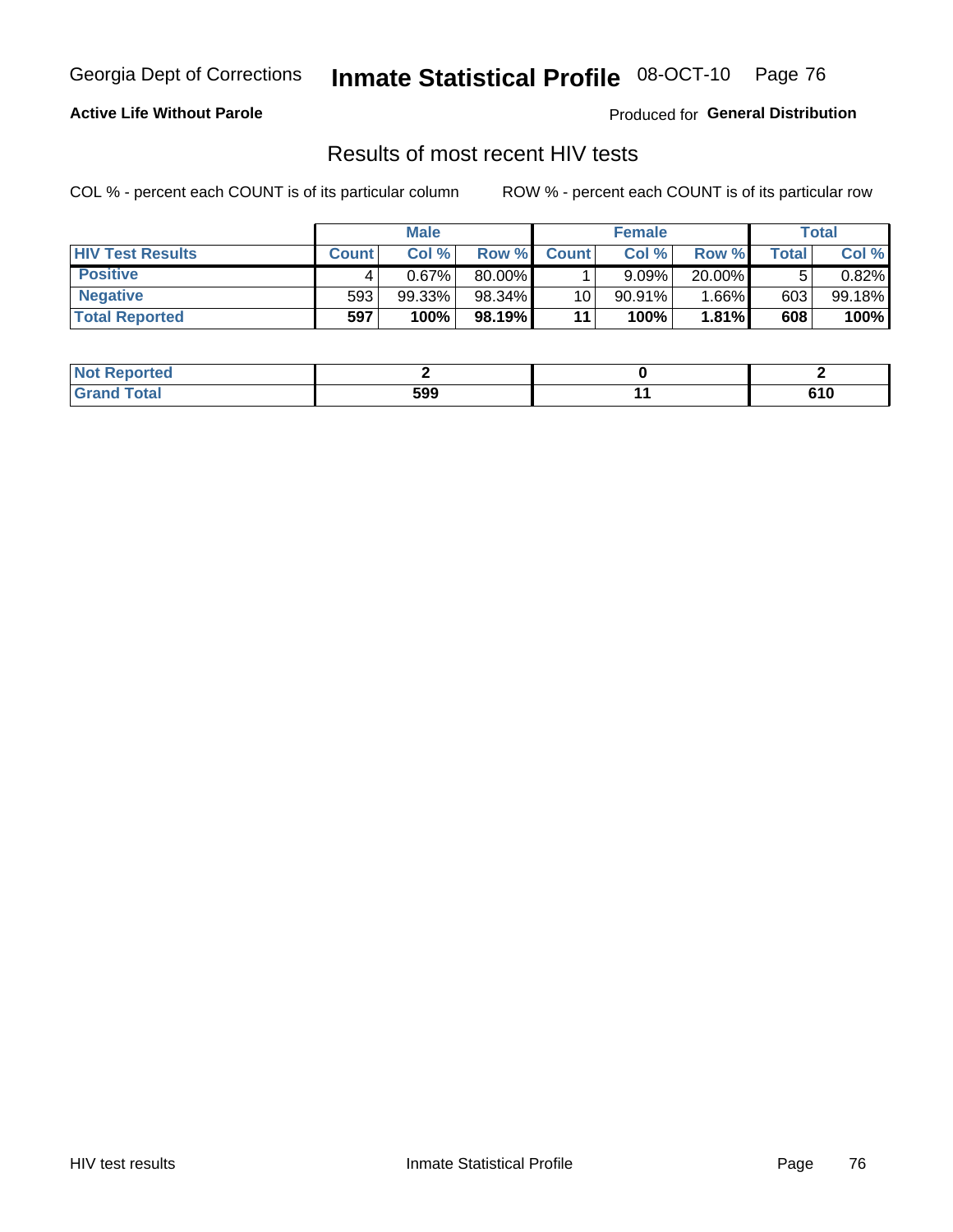#### Inmate Statistical Profile 08-OCT-10 Page 77

### **Active Life Without Parole**

Produced for General Distribution

## Results of most recent tuberculosis test

COL % - percent each COUNT is of its particular column

|                                  |              | <b>Male</b> |            |              | <b>Female</b> |       |       | Total  |
|----------------------------------|--------------|-------------|------------|--------------|---------------|-------|-------|--------|
| <b>Tuberculosis Test Results</b> | <b>Count</b> | Col%        | Row %      | <b>Count</b> | Col%          | Row % | Total | Col %  |
| <b>Positive on current test</b>  | 162          | 27.05%      | $100.00\%$ |              |               |       | 162   | 26.56% |
| <b>Negative</b>                  | 437          | 72.95%      | 97.54%     |              | $100.00\%$    | 2.46% | 448   | 73.44% |
| <b>Total Reported</b>            | 599          | 100%        | 98.20%     | 11           | 100%          | 1.80% | 610   | 100%   |

| <b>Not Reported</b> |     |     |
|---------------------|-----|-----|
| nd Total            | 599 | 610 |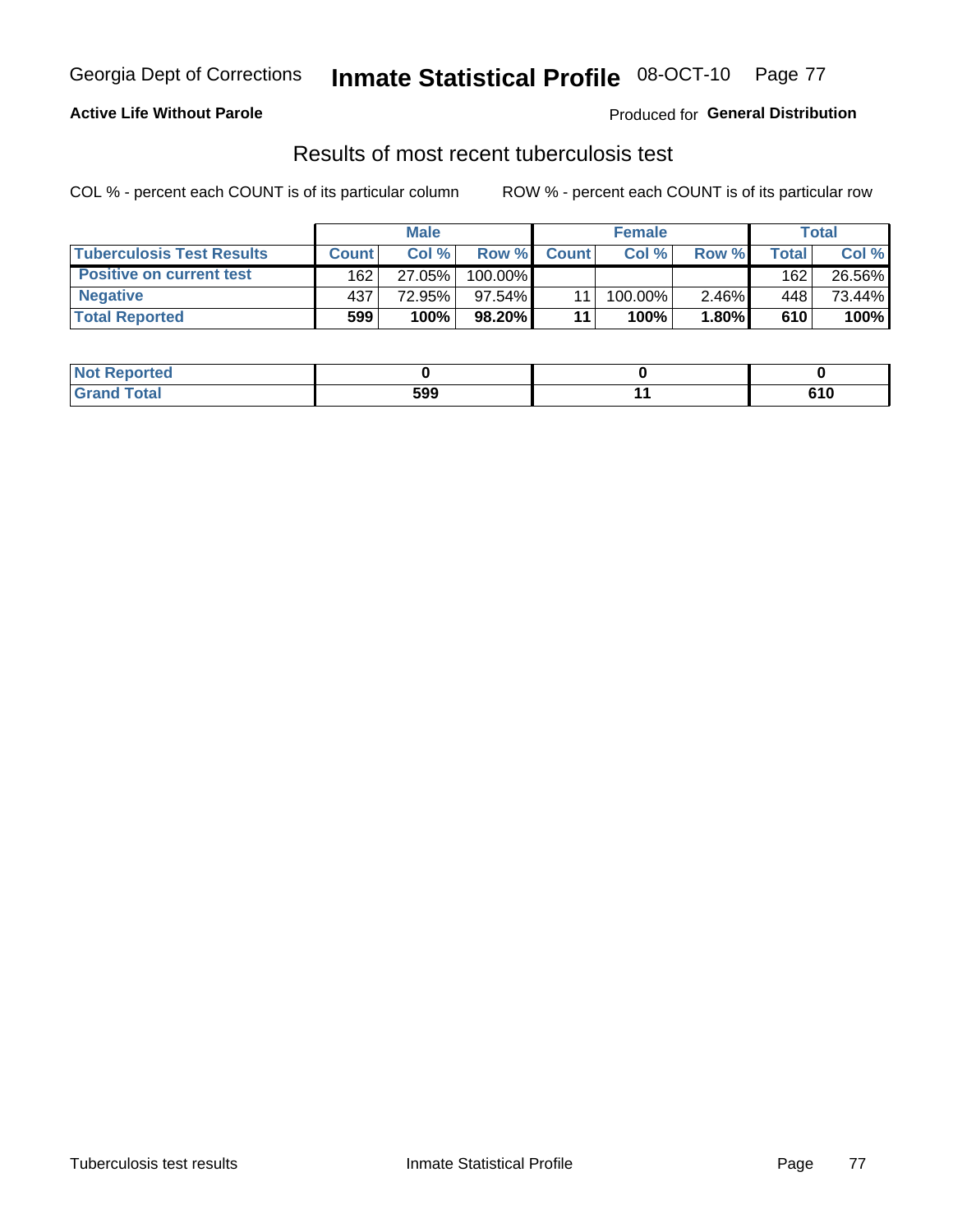#### Inmate Statistical Profile 08-OCT-10 Page 78

### **Active Life Without Parole**

Produced for General Distribution

## Results of most recent syphilis test

COL % - percent each COUNT is of its particular column

|                                 |              | <b>Male</b> |           |              | <b>Female</b> |          |              | Total    |
|---------------------------------|--------------|-------------|-----------|--------------|---------------|----------|--------------|----------|
| <b>Syphilis Test Results</b>    | <b>Count</b> | Col%        | Row %     | <b>Count</b> | Col %         | Row %I   | <b>Total</b> | Col %    |
| <b>Positive on current test</b> |              | 2.88%       | $94.44\%$ |              | 9.09%         | 5.56%    | 18           | $3.00\%$ |
| <b>Negative</b>                 | 573          | 97.12%      | 98.28%    | 10           | $90.91\%$     | $1.72\%$ | 583          | 97.00%   |
| <b>Total Reported</b>           | 590          | 100%        | 98.17%    | 11           | 100%          | 1.83%    | 601          | 100%     |

| <b>Not Reported</b> |     |     |
|---------------------|-----|-----|
| <b>Grand Total</b>  | 599 | 610 |